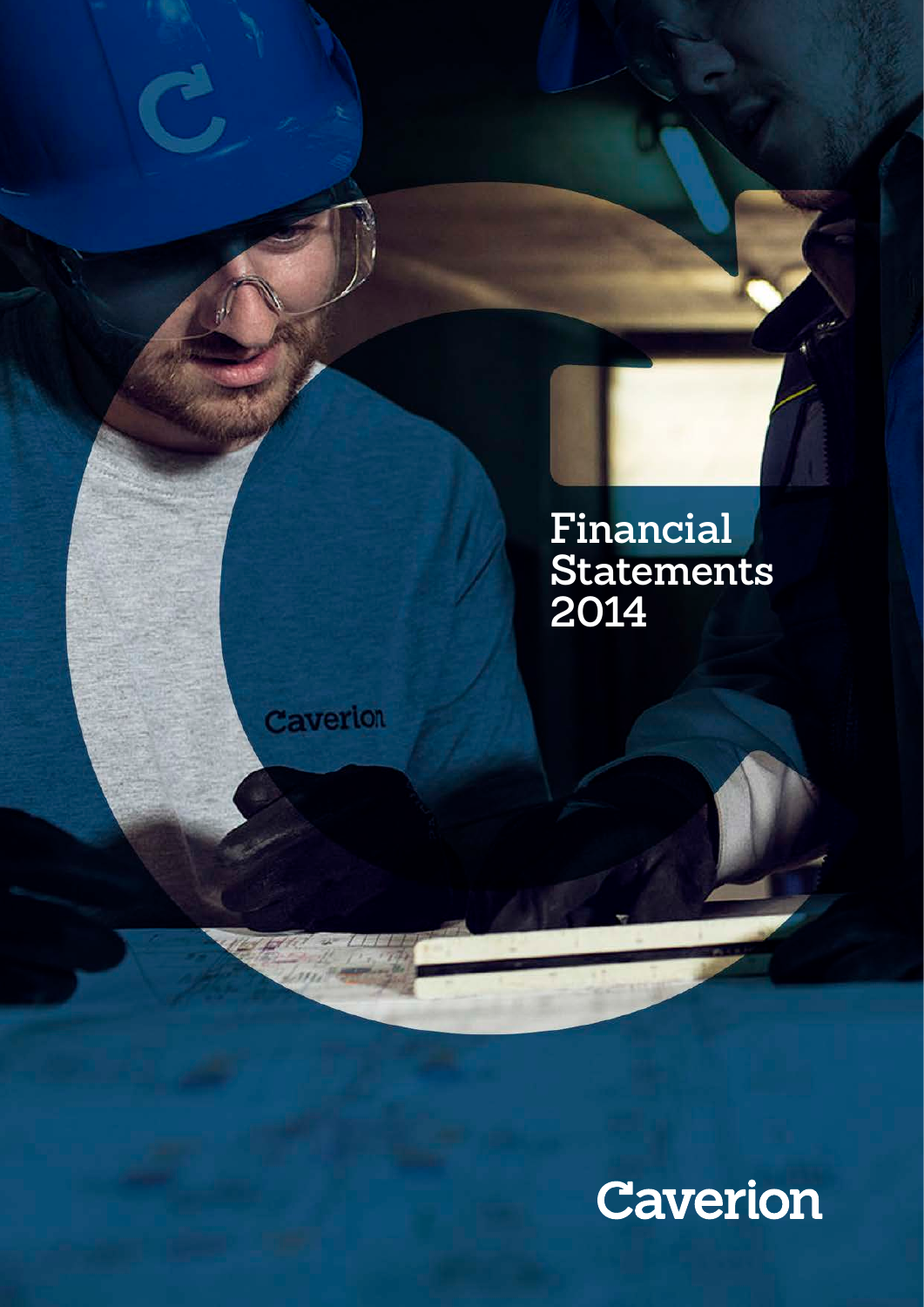# Table of contents

## **[Board of Directors' Report](#page-2-0)**

- **[Consolidated income statement](#page-9-0)**
- **[Consolidated statement of](#page-10-0)  [comprehensive income](#page-10-0)**
- **[Consolidated statement](#page-11-0)  [of financial position](#page-11-0)**
- **[Consolidated statement of cash flows](#page-12-0)**
- **[Consolidated statement](#page-13-0)  [of changes in equity](#page-13-0)**
- **[Key figures](#page-15-0)**
- **[Calculation of key figures](#page-16-0)**

## **[Notes to the consolidated](#page-17-0)  [financial statements](#page-17-0)**

- [1. Accounting principles](#page-17-0)
- [2. Long-term contracts](#page-27-0)
- [3. Other operating income](#page-27-0)
- [4. Other operating expenses](#page-27-0)
- [5. Depreciation, amortisation and impairment](#page-28-0)
- [6. Employee benefit expenses](#page-28-0)
- [7. Financial income and expenses](#page-28-0)
- [8. Income taxes](#page-29-0)
- [9. Earnings per share](#page-29-0)
- [10. Property, plant and equipment](#page-30-0)
- [11. Intangible assets](#page-31-0)
- [12. Goodwill](#page-31-0)
- [13. Investments in associated companies](#page-32-0)
- [14. Available for sale investments](#page-32-0)
- [15. Non-current receivables](#page-33-0)
- [16. Deferred tax assets and liabilities](#page-33-0)
- [17. Inventories](#page-34-0)
- [18. Trade and other receivables](#page-34-0)
- [19. Cash and cash equivalents](#page-35-0)
- [20. Notes to the equity](#page-35-0)
- [21. Share-based payments](#page-36-0)
- [22. Employee benefit obligations](#page-37-0)
- [23. Provisions](#page-40-0)
- [24. Borrowings](#page-40-0)
- [25. Trade and other payables](#page-41-0)
- [26. Nominal values and fair values](#page-42-0)  [of derivative instruments](#page-42-0)
- [27. Financial assets and liabilities by](#page-43-0)  [category and fair values](#page-43-0)
- [28. Financial risk management](#page-45-0)
- [29. Other lease agreements](#page-48-0)
- [30. Commitments and contingent liabilities](#page-48-0)
- [31. Subsidiaries](#page-49-0)
- [32. Related party transactions](#page-50-0)
- [33. Distribution of revenue and non-current assets](#page-51-0)
- [34. Events after the reporting period](#page-51-0)
- **[Income statement,](#page-52-0)  [Parent company, FAS](#page-52-0)**
- **[Balance sheet, Parent company, FAS](#page-53-0)**
- **[Cash flow statement,](#page-54-0)  [Parent company, FAS](#page-54-0)**

## **[Notes to the financial statements,](#page-55-0)  [Parent company](#page-55-0)**

- [1. Other operating income](#page-56-0)
- [2. Information concerning personnel](#page-56-0)  [and key management](#page-56-0)
- [3. Depreciations and value adjustments](#page-56-0)
- [4. Other operating expenses](#page-56-0)
- [5. Financial income and expenses](#page-57-0)
- [6. Extraordinary items](#page-57-0)
- [7. Appropriations](#page-57-0)
- [8. Income taxes](#page-57-0)
- [9. Changes in fixed assets](#page-58-0)
- [10. Investments](#page-59-0)
- [11. Non-current receivables](#page-59-0)
- [12. Current receivables](#page-59-0)
- [13. Equity](#page-60-0)
- [14. Appropriations](#page-60-0)
- [15. Deferred tax receivables and liabilities](#page-61-0)
- [16. Non-current liabilities](#page-61-0)
- [17. Current liabilities](#page-61-0)
- [18. Commitments and contingent liabilities](#page-62-0)
- [19. Derivative instruments](#page-62-0)
- [20. Salaries and fees to the management](#page-62-0)
- **[The Board of Directors' proposal](#page-64-0)  [for the distribution of profit](#page-64-0)**
- **[Auditor's Report](#page-65-0)**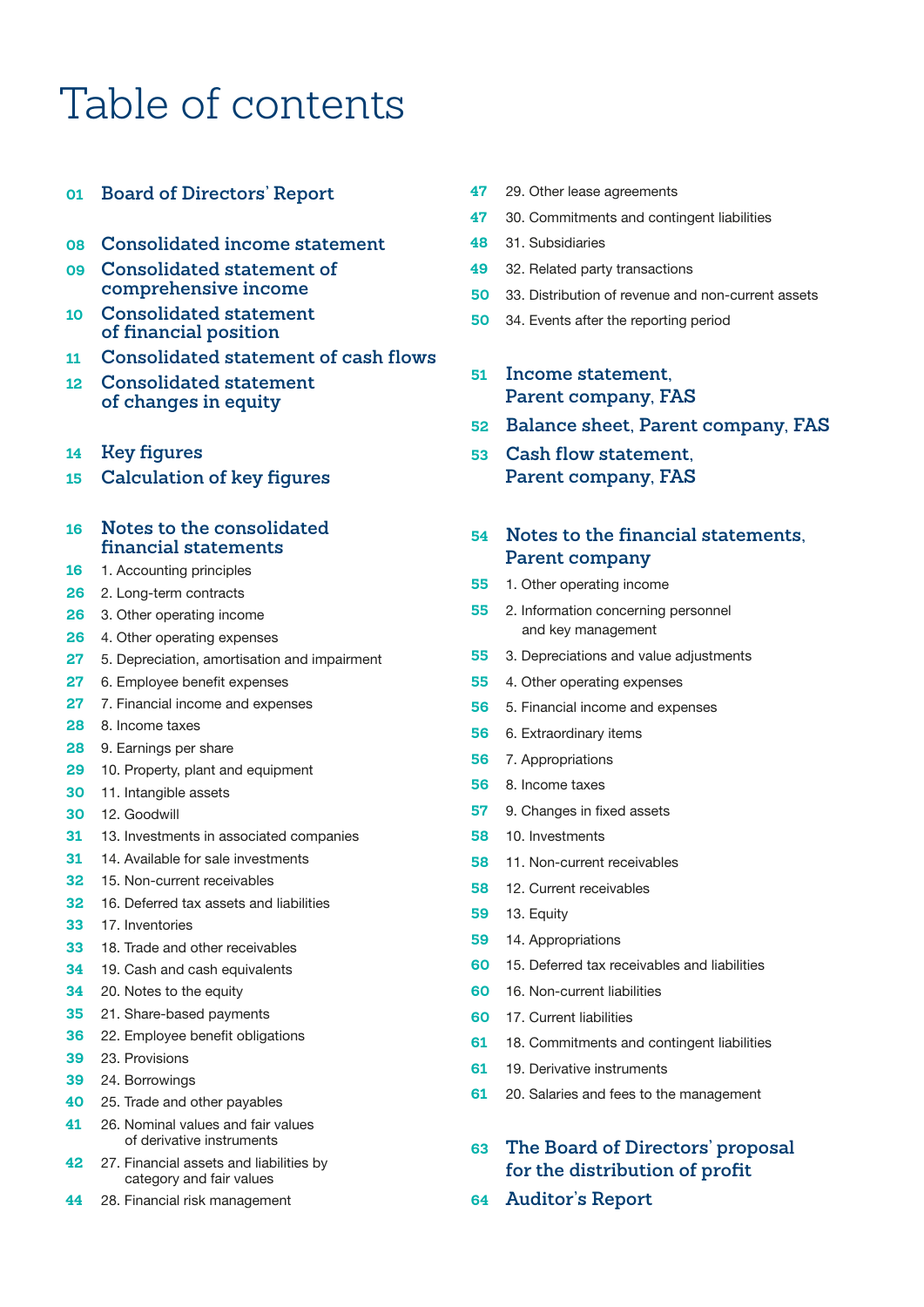# <span id="page-2-0"></span>Board of Directors' Report January 1–December 31, 2014

## **Main events in 2014**

Caverion's Board of Directors announced on January 21, 2014 that Mr. Fredrik Strand has been chosen as Caverion's President and Chief Executive Officer. Mr. Strand took up his position as new President and CEO of Caverion Corporation on April 1, 2014. Furthermore, in 2014, Caverion appointed new heads of divisions of Sweden, Germany and Eastern Europe, who were also appointed as members of Group Management Board.

In April 2014, the Board of Directors revisited the vision and the strategic focus areas of Caverion Group. Caverion's vision is to be a leading European provider of advanced and sustainable life cycle solutions for buildings and industries. In order to reach the vision, the Board of Directors approved six strategic focus areas for Caverion: strong company image, increasing profits, innovative and advanced solutions, strong growth, excellent leadership and operational excellence.

Caverion updated its guidance for 2014 on July 14, 2014. The lowered EBITDA guidance was based on the delayed turnaround of the business after the demerger and the low-performing projects, mainly in Norway and Denmark. Furthermore, Caverion reviewed the project business more closely in all the divisions during the second quarter and revised the cost estimates and provisions relating to some low-performing projects in the overall project portfolio.

During the period emphasis was put in actions improving profitability and reducing working capital and thereby improving the cash flow. Caverion improved the efficiency of operations by introducing a harmonised operating model as well as common processes and tools throughout the company.

## **Strategy**

## Strategy until the end of 2016

The core of the corporate strategy of Caverion remained unchanged in 2014. The objective is still to deliver on growth and profitability and to develop advanced and sustainable life cycle solutions for buildings and industries.

The six strategic focus areas and the critical success factors related to them are the key to delivering profitable growth. The main focus during the period was related to strong company image, excellent leadership, operational excellence and innovative and advanced solutions. With related actions Caverion is able to deliver growth and improved profitability in the coming years.

## Financial targets and dividend policy

The Board of Directors of Caverion set the financial targets for Caverion Group by the end of 2016 on October 31, 2013, which were valid during the whole financial year 2014. The actual performance in 2014 is presented in the table below.

|                                         | <b>Target</b>                                                                                                                                                        | <b>Performance 2014</b>                                                                                                                                                                   |
|-----------------------------------------|----------------------------------------------------------------------------------------------------------------------------------------------------------------------|-------------------------------------------------------------------------------------------------------------------------------------------------------------------------------------------|
|                                         | <b>Revenue growth (%)</b> Average annual growth in revenue of more than 10 percent -5%                                                                               |                                                                                                                                                                                           |
| Profitability (%)                       | EBITDA over six percent of revenue                                                                                                                                   | 2.8%                                                                                                                                                                                      |
| <b>Working capital</b><br>(EUR million) | Negative                                                                                                                                                             | $-19.3$ EUR million                                                                                                                                                                       |
| <b>Dividend policy</b>                  | At least 50 percent of the result for the year after taxes,<br>excluding changes in fair value, as dividend and capital<br>redemption to the Company's shareholders. | The Board of Directors proposes to the Annual General<br>Meeting that a dividend of EUR 0.22 per share be paid, repre-<br>senting 100 percent of the Group's net profit for the period. * |

\* Board of Directors' proposal to the Annual General Meeting to be held on March 16, 2015.

## **Operating environment in 2014**

The overall market situation has been stable throughout the year despite the general economic environment and overall uncertainty.

The service and maintenance market was stable in all operating countries. The general interest in life cycle solutions continued to increase.

In Finland, some of our customers have had to postpone their projects during the second half of the year, but we have also been able to secure some large new deals. In Sweden the project market has been stable in 2014. Norway had also a good operating environment in the project market. Demand remained favourable in Germany.

## **Competitive situation**

Caverion has a strong market position in the European building solutions market measured by revenue. According to the management, Caverion holds a leading market position in Finland and Norway. Caverion is among the three largest companies in Sweden and Austria. In Germany and Denmark, Caverion is among the five

largest companies in the market (source of market sizes: Euroconstruct November 2014, VTT Technical Research Centre of Finland and the company's estimate based on public information from third parties).

Caverion is Finland's leading industrial solutions company, operating in the energy, forest, mining, process and marine industries, among others. The largest industrial client segments are the forest industry and the energy industry. The Company is also one of the leading providers of industrial solutions in Sweden.

## **Group financial development 2014**

The income statements, statements of cash flows, statement of financial position, statement of changes in equity and the related key figures for the periods before June 30, 2013 are based on carve-out financial information of Building Services business of YIT Group and on actual figures as an independent group for the periods after the consummation of the partial demerger.

The key figures have been presented in more detail in the Consolidated Financial Statements.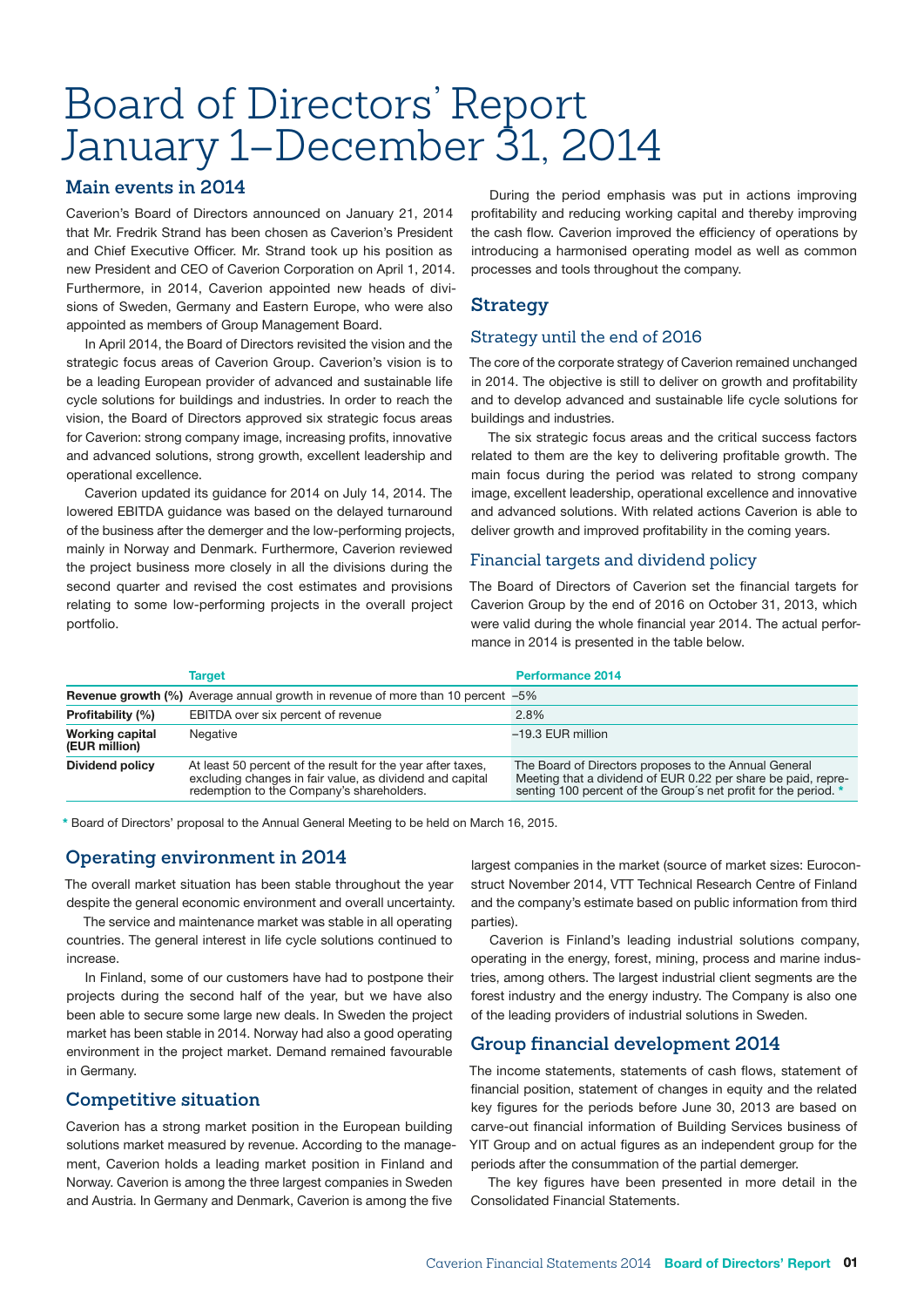### Order backlog

The order backlog grew by 7 percent from the end of December 2013 (EUR 1,240.7 million) and was EUR 1,323.6 million at the end of December. Changes in foreign exchange rates decreased the order backlog at the end of December by EUR 31.6 million compared to the end of December 2013. In addition to the project business, only the long-term contracts of the service and maintenance business are included in the order backlog.

### Revenue

Revenue in January–December was EUR 2,406.6 (2,543.6) million, a decrease of 5 percent compared to the previous year. As a result of the improved order backlog in 2013 the revenue increased by 8 percent in Germany during January–December compared to the previous year and was EUR 496.2 (458.4) million. Revenue decreased, mainly in Sweden and Norway, during January–December compared to the previous year due to

increased selectiveness in projects and revised revenues in the project portfolio in the second quarter.

Changes in foreign exchange rates decreased the Group's total revenue for January–December by EUR 68.8 million compared to the previous year, of which the Norwegian crown accounted for EUR 32.2 million and the Swedish crown for EUR 30.9 million. Revenue decreased by 3 percent at previous year's exchange rates for January–December. Revenue with comparable exchange rates was EUR 2,475.4 (2,543.6) million in January–December.

The Group revenue of service and maintenance business was EUR 1,297.0 (1,409.3) million, or 54 (55) percent of the Group's total revenue, a decrease of 8 percent in January–December compared to the previous year. The Group revenue of project business was EUR 1,109.5 (1,134.3) million, or 46 (45) percent of the Group's total revenue, a decrease of 2 percent from the previous year in January–December.

#### Distribution of revenue

|                             | $1 - 12/$ |               | $1 - 12/$ |      |               |
|-----------------------------|-----------|---------------|-----------|------|---------------|
| <b>Revenue, EUR million</b> | 2014      | $\frac{9}{6}$ | 2013      | $\%$ | <b>Change</b> |
| Sweden                      | 597.2     | 25%           | 665.9     | 26%  | $-10%$        |
| Finland                     | 521.1     | 22%           | 546.8     | 21%  | $-5%$         |
| Germany                     | 496.2     | 21%           | 458.4     | 18%  | 8%            |
| Norway                      | 458.3     | 19%           | 516.4     | 20%  | $-11%$        |
| Austria                     | 136.3     | 6%            | 148.1     | 6%   | $-8%$         |
| Denmark                     | 126.6     | 5%            | 139.8     | 5%   | $-9%$         |
| Other countries             | 70.8      | 3%            | 68.2      | 3%   | 4%            |
| Group total                 | 2,406.6   | 100%          | 2,543.6   | 100% | $-5%$         |
| - Service and maintenance   | 1,297.0   | 54%           | 1,409.3   | 55%  | $-8%$         |
| - Projects                  | 1,109.5   | 46%           | 1.134.3   | 45%  | $-2%$         |

Revenue by country is presented based on the Group company location.

### Profitability

#### EBITDA

The Group EBITDA amounted to EUR 67.5 (70.9) million in January– December, or 2.8 (2.8) percent of revenue, a decrease of 5 percent compared to the previous year. EBITDA excluding non-recurring items amounted to EUR 80.7 (81.7) million in January–December, or 3.4 (3.2) percent of revenue. Projects mainly in Norway and Denmark diluted the profitability in January−December 2014. However, the turnaround of the project operations progressed well during the second half of the year.

The non-recurring items for January–December totalled EUR 13.2 million. The non-recurring costs of EUR 26.4 million consisted of expenses relating to a terminated M&A project, reorganisation costs and provisions for old, completed projects. These were offset by a non-recurring release of pension liability to pension costs of EUR 13.2 million following a transfer into a new pension scheme in Norway.

The profitability for the period January–December is affected by the revision of the overall project portfolio more closely in all the divisions during the second quarter and the revision of the cost estimates and provisions relating to some low-performing projects. The review impacted negatively the reported EBITDA in April–June due to cost estimate adjustments to projects in the completion phase, provisions made for low-performing active projects and

provisions made for old, completed projects. The latter were considered as non-recurring items.

#### Operating profit

Caverion's operating profit amounted to EUR 44.2 (49.4) million in January–December, or 1.8 (1.9) percent of revenue, a decrease of 11 percent compared to the previous year. Depreciation, amortisation and impairment amounted to EUR 23.3 (21.5) million in January– December, of which EUR 9.8 million were allocated intangibles related to acquisitions and EUR 13.5 million were other depreciations.

The other factors affecting operating profit have been described in more detail under EBITDA.

#### Profit before taxes, net profit and earnings per share

Profit before taxes amounted to EUR 36.5 (42.8) million, net profit to EUR 27.6 (35.5) million and earnings per share to EUR 0.22 (0.28) in January–December. The net financing expenses in January–December 2014 were EUR –7.6 (–6.6) million. The carve-out figures for January–June 2013 exclude the financial cost effect of the new financing arrangements transferred to Caverion Corporation as a result of the partial demerger of YIT.

The effective tax rate of the Group was 24.5 (17.0) percent in January–December. The tax rate changes for 2014 in Finland, Norway and Denmark and revaluation of deferred tax assets and liabilities had a positive impact on the effective tax rate in 2013.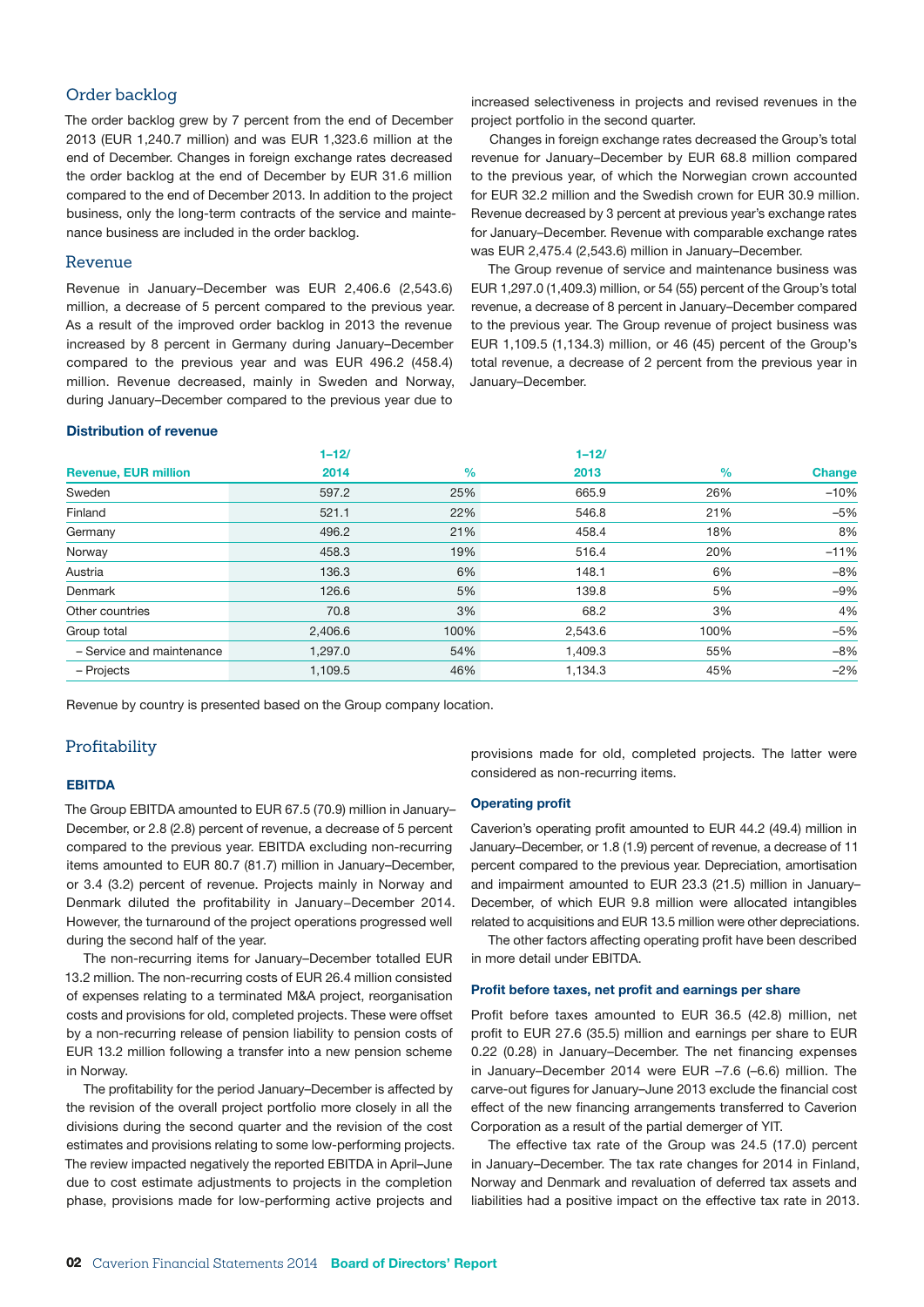Excluding the effects of these changes the effective tax rate would have been approximately 27 percent in 2013.

### Capital expenditure and acquisitions

Gross capital expenditure on non-current assets included in the balance sheet totalled EUR 23.4 (27.8) million during January– December, representing 1.0 (1.1) percent of revenue.

Investments in information technology totalled EUR 16.3 (22.5) million during January–December 2014. IT investments were focused on building a harmonized IT platform and implementing a common ERP template. The IT systems and mobile tools were also developed to improve the internal processes and efficiency. Other investments amounted to EUR 7.1 (5.3) million.

Caverion made no acquisitions or disposals during January– December 2014.

### Research and development

The Group's investments in research and development efforts in 2014 amounted to approximately EUR 9.6 million, representing 0.4 percent of revenue. Investments in research and development amounted to EUR 12.7 million (0.5 percent of revenue) in 2013 and to EUR 14.0 million (0.5 percent of revenue) in 2012. The most significant business development investment in the Group has been the service efficiency development programme.

### Cash flow, working capital and financing

The Group's operating cash flow before financial and tax items amounted to EUR 113.5 (108.5) million in January–December 2014. The Group's operating cash flow after investments amounted to EUR 73.5 (74.2) million in January–December 2014.

Working capital decreased by EUR 65.3 million compared to December 31, 2013 (EUR 46.0 million) and amounted to –19.3 million at the end of December.

Caverion's cash and cash equivalents amounted to EUR 98.8 million at the end of December (12/2013: EUR 133.3 million). In addition, Caverion has undrawn revolving credit facilities amounting to EUR 60 million and undrawn overdraft facilities amounting to EUR 19 million.

The Group's interest-bearing loans and borrowings amounted to EUR 149.0 (219.8) million at the end of December, and the average interest rate after hedges was 2.1 percent. Fixed-rate loans after hedges accounted for approximately 21 percent of the Group's borrowings. Approximately 93 percent of the loans have been raised from banks and other financial institutions and approximately 5 percent from insurance companies. A total of EUR 53.5 million of the interest-bearing loans and borrowings will fall due during the next 12 months.

Caverion's external loans are subject to a financial covenant based on the ratio of the Group's net debt to EBITDA. Net debt amounted to EUR 50.2 (86.5) million at the end of December.

## **Board of Directors, Auditors and CEO** Board of Directors

The annual shareholders' meeting of Caverion on March 17, 2014 elected Caverion Corporation's Board of Directors consisting of the chairman Henrik Ehrnrooth, vice chairman Ari Lehtoranta and three members Anna Hyvönen, Eva Lindqvist and Michael Rosenlew and approved also their remuneration.

More detailed information of Caverion's board members and their remuneration as well as board committees can be found in Corporate Governance Statement and Remuneration Statement which are published separately on Caverion's website www.caverion.com/Investors – Corporate Governance.

### Auditors

The Annual General Meeting elected PricewaterhouseCoopers Oy, Authorised Public Accountants, to audit the company's governance and accounts in 2014. The auditor with the main responsibility is Heikki Lassila, Authorised Public Accountant.

### President and CEO

Caverion's Board of Directors announced on January 21, 2014 that it had chosen Mr. Fredrik Strand as Caverion's President and Chief Executive Officer. Furthermore the Board of Directors announced on February 5, 2014 that it has decided that Mr. Strand will take up his position as new President and CEO of Caverion Corporation on April 1, 2014. Mr. Juhani Pitkäkoski acted as the President and CEO of Caverion Corporation until March 31, 2014.

### **Group structure**

Caverion Group's ultimate parent company is Caverion Corporation, a public limited liability company established under the laws of Finland. During the reporting period Caverion Group consisted of companies in Sweden, Finland, Germany, Norway, Austria, Denmark, Russia, Lithuania, Poland, Latvia, Estonia, Czech Republic, Malaysia, Singapore and Romania.

### Segment Reporting

The Board of Directors of Caverion Corporation decided on January 27, 2014 to change Caverion's external reporting structure as of January 1, 2014 to better match the company's management structure and business areas. The former segments based on geographical areas (Building Services Northern Europe and Building Services Central Europe) were replaced by one single operative segment, that also included the Group services and other items.

### **Personnel**

In January–December the Group employed 17,300 (18,071) people on average. At the end of December, the Group employed 17,074 (17,673) people. The personnel expenses for January–December amounted to a total of EUR 995.2 (1,062.8) million.

| <b>Personnel by country</b> | 12/2014 | 12/2013 | <b>Change</b> |
|-----------------------------|---------|---------|---------------|
| Finland                     | 4,697   | 4,772   | $-2%$         |
| Sweden                      | 3,868   | 3,993   | $-3%$         |
| Norway                      | 2,804   | 3.469   | $-19%$        |
| Germany                     | 2,415   | 2,429   | $-1%$         |
| Austria                     | 722     | 711     | 2%            |
| Denmark                     | 1,041   | 1,019   | 2%            |
| Other countries             | 1,527   | 1,280   | 19%           |
| Group total                 | 17.074  | 17,673  | $-3%$         |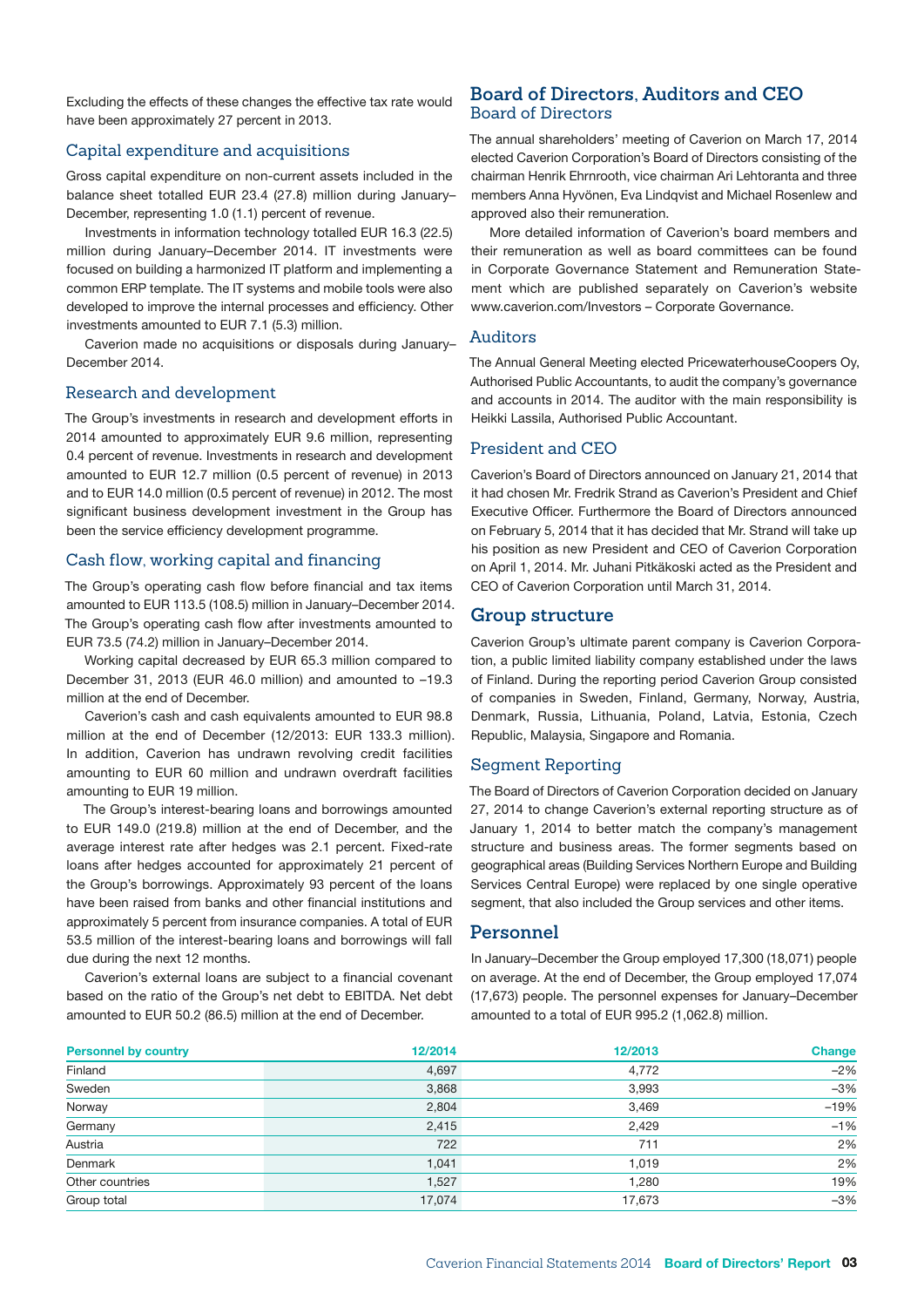The key focus areas for people and human resources in January– December were to continue building a firm foundation for future growth and efficient way of operating. Furthermore, the goal was to ensure top professionals and excellent leaders for whole Caverion. In 2014, Caverion hired new heads of divisions of Sweden, Germany and Eastern Europe, Group CIO and strengthened international teams with key professionals. A development programme for the strategic focus area Excellent Leadership was established to lead effectively group-wide development projects such as people processes with integrated solutions, talent management as well as organisational development. Caverion employed over 1,200 trainees and apprentices in 2014. In November 2014, the employee survey results with a high response rate and improving engagement were communicated group wide as a basis for further development.

One of the key targets of the Caverion human resource management is working for health and safety of employees. Occupational safety is measured using a common indicator (number of accidents per one million work hours). In 2014, the accident frequency rate was 10.1 (1–12/2013: 9.2).

### **Environmental issues**

Caverion's business does not include significant environmental risks. The most significant opportunity for influencing global carbon footprint is the result of cooperation with customers. Caverion continuously develops its products and services that make it possible to decrease the environmental impacts of its customers' operations. Caverion offers its customers a variety of energy efficiency services: for example, property energy inspections and analyses, energy-efficient building systems and modernisations adjustment and automation of systems.

The carbon dioxide emissions of Caverion's own operations are mainly caused by the fuel consumption of its service vehicles. The company utilises logistics solutions that help to decrease greenhouse gas emissions in the transport of both goods and personnel. Attention is also paid to route optimisation, economical driving as well as fuel used in vehicles.

Environmental standard ISO 14001 certification covered 93 percent (2013: 82%) of revenue, which demonstrates that Caverion is engaged in continuous improvement of environmental issues relating to its operations.

In cooperation with other companies, Caverion has better opportunities for strengthening its expertise in energy efficiency. The company takes part in the activities of the local working groups of the international Green Building Council network in many of the countries in which it operates, among others.

### **Major events after the end of reporting period**

Caverion has sold its operations in Romania through a management buy-out in January 2015. This has no material impact on the financial position and performance of Caverion Group.

### **Major risks and uncertainties**

Caverion Group classifies as risks those factors that might endanger the achievement of the Group's strategic and financial goals. Risks are divided into strategic, operational, financial and event risks. The identification and management of risk factors takes into account the special features of the business and operating environment. Risk management is an integral part of the Group's

management, monitoring and reporting systems. The nature and probability of strategic risks is continuously monitored and reported on. A strategic risk assessment is carried out at Group level once a year in connection with the review of the strategy.

From strategic point-of-view Caverion has developed its business structure towards a more stable and balanced direction in order to handle changing economic cycles. Regular monitoring and analysis make it possible to react quickly to changes in the operating environment and to utilise the new business opportunities. The company has an extensive customer base, comprised of customers of various sizes from the public as well as private sector.

The Group's aim is to grow both organically and through acquisitions. Risks associated with acquisitions and outsourcing are managed by selecting projects according to strict criteria and effective integration processes that familiarise new employees with Caverion's values, operating methods and strategy. The Group has a uniform process and guidelines for the implementation of acquisitions.

Caverion's typical operational risks include risks related to contract tenders, service agreements, project management and personnel. With regard to various projects, it is important to act selectively, taking into account the risks and profitability of the projects, and review the content, risks and terms and conditions of all contracts and agreements in accordance with specified processes. Inefficient and unsuccessful project management may have a material effect on Caverion's ability to offer high-quality and profitable services, which may have an unfavourable effect on Caverion's business, result of operations and financial position.

In 2014 Caverion has improved its project risk management by introducing transparent rules for delegation of authority as well as implementing new steering committee and project review practices. In each division, Caverion is also setting up shared project and managed operations offices, which encompass a centre of expertise in delivering demanding contracts to support the 250 local offices. The project management related to project controls has already improved and the ability to run projects according to set targets has improved.

The success of the company materially depends on the professional skills of the company's management and personnel, as well as on the ability of the company to retain its current management and personnel and, when necessary, recruit new and skilled personnel. The majority of Caverion's business is labour-intensive, meaning that the availability and commitment of skilled employees is a prerequisite for organic growth and business success. The loss of executives or employees or the inability to attract qualified new personnel may have a material unfavourable effect on the company's business, result of operations and financial position.

The Group books write-offs or provisions on receivables when it is evident that no payment can be expected. Caverion Group adopts its policy of valuing trade receivables and the bookings include estimates and critical judgements. The estimates are based on experience on realised write-offs in previous years, empirical knowledge of debt collecting, collateral and analyses made by clients and general market economic situation at the time.

Goodwill recognized on Caverion's balance sheet is not amortised, but it is tested annually for any impairment. The amount by which the carrying amount of goodwill exceeds the recoverable amount is recognised as an impairment loss through profit and loss. If negative changes take place in Caverion's result and growth development, this may lead to an impairment of goodwill, which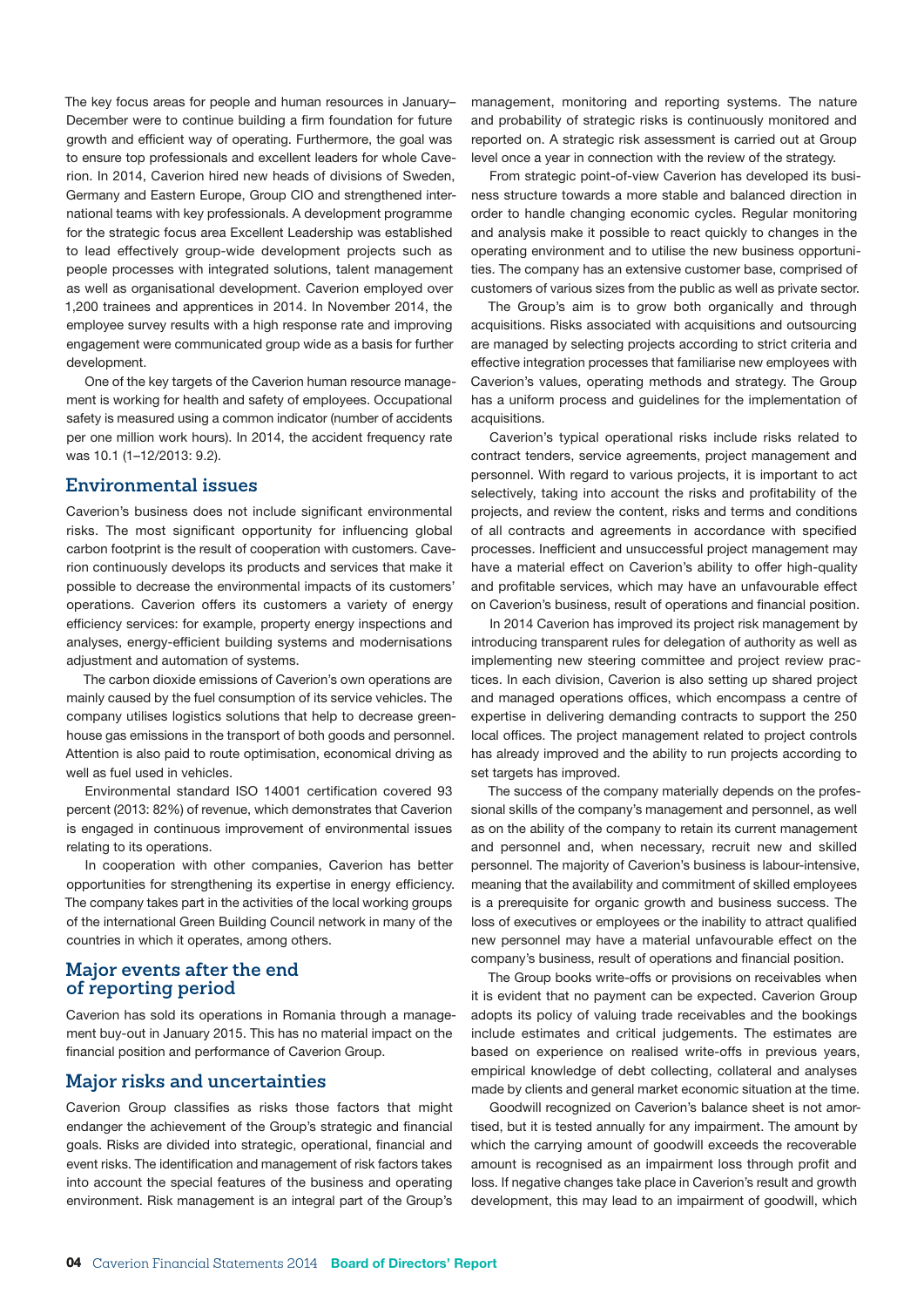may have an unfavourable effect on Caverion's result of operations and shareholders' equity. Caverion Group's goodwill amounted to EUR 335.7 million on December 31, 2014.

Financial risks include risks related to liquidity, currency and interest rates as well as credit and counterparty risks. The counterparty risks of Caverion's business operations are above all associated with fulfilling the obligations of agreements made with customers, customer receivables and long-term service agreements. Financial risks and risks related to the financial reporting process are managed according to accounting principles and Treasury policy, internal control as well as internal and external auditing. Financial risks are described in more detail in the Financial Statements note 28.

Possible event risks include accidents related to personal or information security as well as sudden and unforeseen material damage to premises, project sites and other property resulting, for example, from fire, collapse or theft. Event risks are covered in accordance with the Caverion Group insurance policies.

### **Authorisations**

#### Share issue

The Annual General Meeting of Caverion Corporation authorised Caverion's Board of Directors to decide on share issues in accordance with the proposal by the Board of Directors. The authorisation may be used in full or in part by issuing a maximum of 25,000,000 Caverion shares in one or more issues. The share issues may be directed, that is, in deviation from the shareholders' pre-emptive rights, and shares may be issued for subscription against payment or without charge. A share issue may also be directed to the company itself, within the limitations laid down in the Limited Liability Companies Act.

The share issue authorisation includes the authorisation to transfer own shares acquired through share issues. This authorisation applies to a maximum of 12,500,000 shares. The Board of Directors was authorised to decide on the purpose and the terms and conditions for such transfer.

The authorisation is valid until March 31, 2015. The Board of Directors has not used the authorization during 2014.

### Repurchase of own shares

The Annual General Meeting of Caverion Corporation also authorised Caverion's Board of Directors to decide on the repurchase of own shares in accordance with the proposal by the Board of Directors. The authorisation covers the purchasing of a maximum of 12,500,000 company shares using the funds from the company's unrestricted equity. The shares are not to be purchased in proportion to the shareholders' holdings. The shares will be purchased in public trading arranged by NASDAQ OMX Helsinki Ltd.

The authorisation is valid until March 31, 2015. The Board of Directors resolved on July 21, 2014 to start a share repurchase program based on the authorization given by the Annual General Meeting of Shareholders. The Board of Directors resolved to acquire a maximum of 500,000 company's own shares, which were all acquired in public trading arranged by NASDAQ OMX Helsinki Ltd during July 23 – August 12.

### **Information about shares in Caverion Corporation**

### Shares and share capital

Caverion Corporation has a single series of shares, and each share entitles its holder to one vote at the general meeting of the company and to an equal dividend. The company's shares have no nominal value. Caverion's articles of association neither have any redemption or consent clauses nor any provisions regarding the procedure of changing the articles. Caverion Corporation's share capital and the number of shares have not changed during the reporting period. The number of shares in Caverion Corporation was 125,596,092 and the share capital was EUR 1,000,000 at the end of the reporting period on December 31, 2014.

#### Shares held by the company, pledging, option rights

Caverion held 4,080 treasury shares on January 1, 2014. During January–December 5,177 Caverion shares were returned to the company in accordance with the terms and conditions of the share-based incentive scheme of YIT Corporation.

Caverion acquired 500,000 own shares in public trading arranged by NASDAQ OMX Helsinki Ltd during July 23 – August 12. Caverion's Board of Directors approved a long-term share-based incentive plan 2014−2016 for the company's key senior executives on May 26, 2014. If all targets will be reached, the share award will in total correspond to a maximum of 500,000 Caverion shares. More information on the long-term share-based incentive plan has been released in a stock exchange release on May 26, 2014.

Caverion held 509,257 treasury shares at the end of December 2014. Number of shares outstanding was 125,086,835 on December 31, 2014.

Own shares held by Caverion Corporation represent 0.41% of the total number of shares and voting rights.

Caverion or its subsidiaries do not have any Caverion Corporation shares as a pledge.

Caverion has not made any decision regarding the issue of option rights or other special rights entitling to shares.

#### Trading in shares

Trading in Caverion shares commenced on July 1, 2013.

The opening price of Caverion's share was EUR 8.90 at the beginning of the year 2014. The closing rate on the last trading day of the review period on December 30, 2014 was EUR 6.65. The share price decreased by 25.3 percent during January–December. The highest price of the share during the review period January– December was EUR 8.92, the lowest was EUR 5.37 and the average price was EUR 7.03. Share turnover on NASDAQ OMX in January–December amounted to 51.0 million shares. The value of share turnover was EUR 358.3 million (source: NASDAQ OMX).

In addition to the Helsinki Stock Exchange, Caverion's shares are also traded in other market places, such as BATS Chi-X, Frankfurt Stock Exchange (Open Market), Turquoise and Burgundy. During January–December, 3.6 million Caverion Corporation shares changed hands in alternative market places, corresponding to approximately 4.6 percent of the total share trade. Of the alternative market places, Caverion shares changed hands particularly in BATS Chi-X. Furthermore, during January–December, 24.6 million Caverion Corporation shares changed hands in OTC trading outside NASDAQ OMX, corresponding to approximately 31.0 percent of the total share trade (source: Fidessa Fragmentation Index).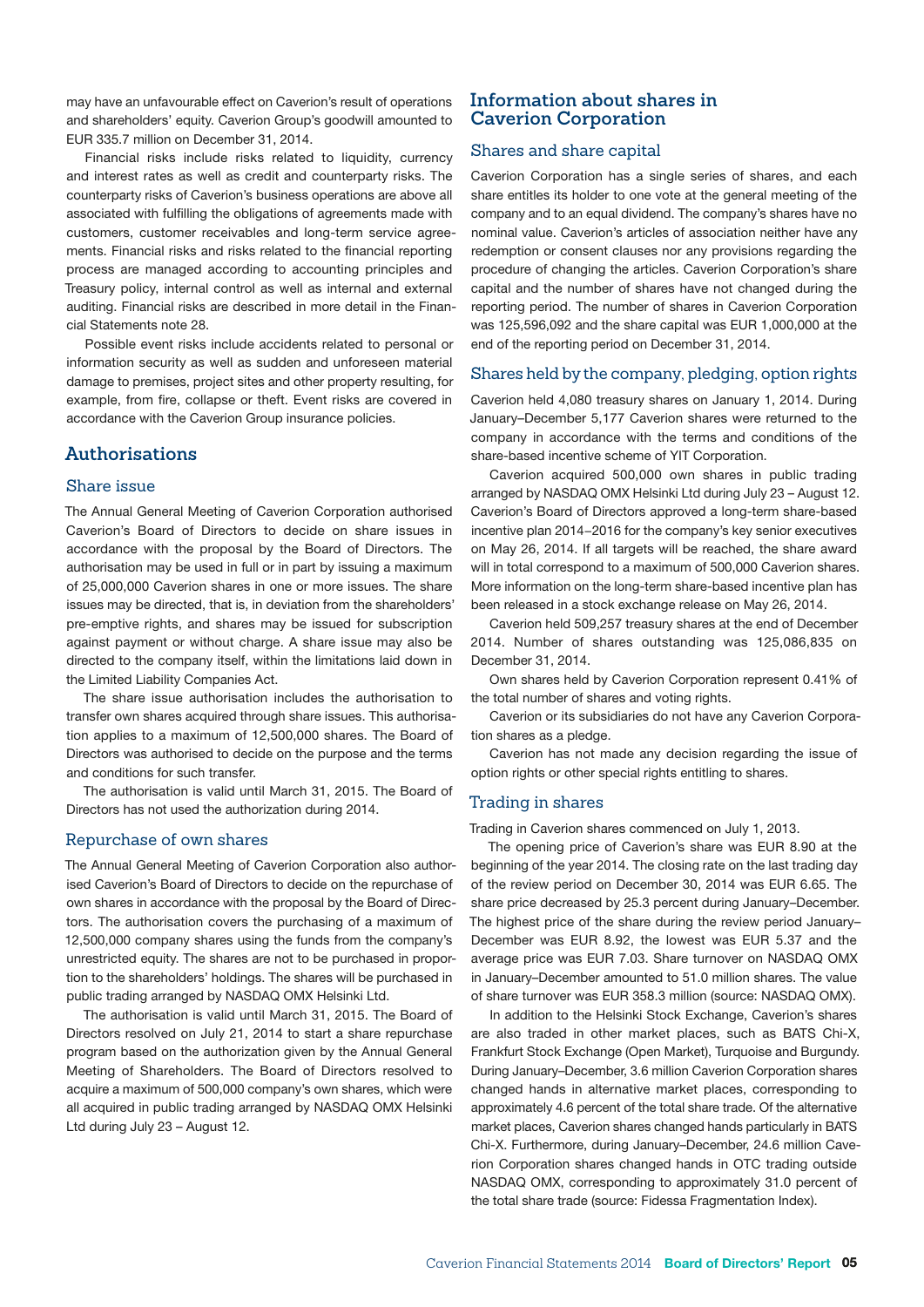Caverion Corporation's market capitalisation at the end of the review period was EUR 831.8 million. Market capitalisation has been calculated excluding the 509,257 shares held by the company as per December 31, 2014.

### **Shareholders**

At the end of December 2014, the number of registered shareholders in Caverion was 32,837 (9/2014: 33,860). At the end of December 2014, a total of 33.0 percent of the shares were owned by nominee-registered and non-Finnish investors (9/2014: 30.9%).

On July 22, 2014 the company published a disclosure of change in ownership in Caverion Corporation in accordance with Chapter 9, section 5 of the Securities Market Act, according to which the total holdings of Antti Herlin and the companies controlled by him, Holding Manutas Ltd and Security Trading Ltd, in Caverion Corporation shares had exceeded the threshold of 1/10 (10 percent).

On May 19, 2014 the company published a disclosure of change in ownership in Caverion Corporation in accordance with Chapter 9, section 5 of the Securities Market Act, according to which the holdings of Security Trading Ltd, a company controlled by Antti Herlin, in Caverion Corporation shares had exceeded the threshold of 1/20 (5 percent).

On March 28, 2014 the company published a disclosure of change in ownership in Caverion Corporation in accordance with Chapter 9, section 5 of the Securities Market Act, according

#### Largest shareholders on December 31, 2014

to which the total holdings of Varma Mutual Pension Insurance Company in Caverion Corporation shares had fallen below the threshold of 1/20 (5 percent).

On February 4, 2014 the company published a disclosure of change in ownership in Caverion Corporation in accordance with Chapter 9, section 5 of the Securities Market Act, according to which the total holdings of Antti Herlin and the companies controlled by him, Holding Manutas Ltd and Security Trading Ltd, in Caverion Corporation shares had exceeded the threshold of 1/20 (5 percent).

Updated lists of Caverion's largest shareholders, the holdings of public insiders and ownership structure by sector as per December 31, 2014, are available on Caverion's website at www.caverion. com/investors.

No shareholder, member or other person is controlling Caverion as meant in the Securities Markets Act section 2 paragraph 4. Caverion is not subject to any arrangements which separate the possession of the securities and the economic rights vested in them. The Board of Directors is not aware of any shareholder agreements or other similar type of arrangements having effect on Caverion shareholders or that might have a significant impact on share price.

Caverion Corporation's essential financing agreements include a change of control clause which is applicable in case more than 50 percent of company's shares are acquired by a single entity or parties controlled by it.

| <b>Shareholders</b>                                           | Shares, pcs | % of shares |
|---------------------------------------------------------------|-------------|-------------|
| 1. Structor S.A.                                              | 17,840,000  | 14.20       |
| 2. Funds held by Antti Herlin, including directly held shares | 13,150,180  | 10.47       |
| 3. Ilmarinen Mutual Pension Insurance Company                 | 4,709,444   | 3.75        |
| 4. Fondita funds                                              | 3,850,000   | 3.07        |
| 5. Nordea-funds                                               | 3,264,570   | 2.60        |
| 6. OP funds                                                   | 2,968,616   | 2.36        |
| 7. Varma Mutual Pension Insurance Company                     | 2,864,393   | 2.28        |
| 8. Aktia funds                                                | 2,378,887   | 1.89        |
| 9. The State Pension Fund                                     | 1,850,000   | 1.47        |
| 10. Elo Pension Company                                       | 1,344,468   | 1.07        |
| 11. Brotherus Ilkka                                           | 1,304,740   | 1.04        |
| 12. Evli funds                                                | 1,103,705   | 0.88        |
| 13. SEB funds                                                 | 937.600     | 0.75        |
| 14. Danske Invest funds                                       | 874,685     | 0.70        |
| 15. Etera Mutual Pension Insurance Company                    | 757,446     | 0.60        |
| 16. Säästöpankki funds                                        | 586,052     | 0.47        |
| 17. Odin funds                                                | 537,068     | 0.43        |
| 18. Caverion Oyj                                              | 509,257     | 0.41        |
| 19. FIM funds                                                 | 438,511     | 0.35        |
| 20. Föreningen Konstsamfundet rf                              | 423,002     | 0.34        |
| 20 largest, total                                             | 61,692,624  | 49.1        |
| All shares                                                    | 125,596,092 | 100.0       |
|                                                               |             |             |

### Ownership structure by sector on December 31, 2014

| <b>Sector</b>                                       | <b>Shareholders</b> | % of owners | <b>Shares</b> | % of Share Capital |
|-----------------------------------------------------|---------------------|-------------|---------------|--------------------|
| Nominee registered and non-Finnish holders          | 177                 | 0.54        | 41,434,650    | 33.0               |
| Households                                          | 30.473              | 92.80       | 26.002.124    | 20.7               |
| General government                                  | 37                  | 0.11        | 12,678,254    | 10.1               |
| Financial and insurance corporations                | 94                  | 0.29        | 17,217,813    | 13.7               |
| Non-profit institutions                             | 420                 | 1.28        | 7.449.174     | 5.9                |
| Non-financial corporations and housing corporations | 1.636               | 4.98        | 20,814,077    | 16.6               |
| On common and special accounts                      |                     | 0.00        |               | 0.0                |
| <b>Total</b>                                        | 32,837              | 100.00      | 125,596,092   | 100.0              |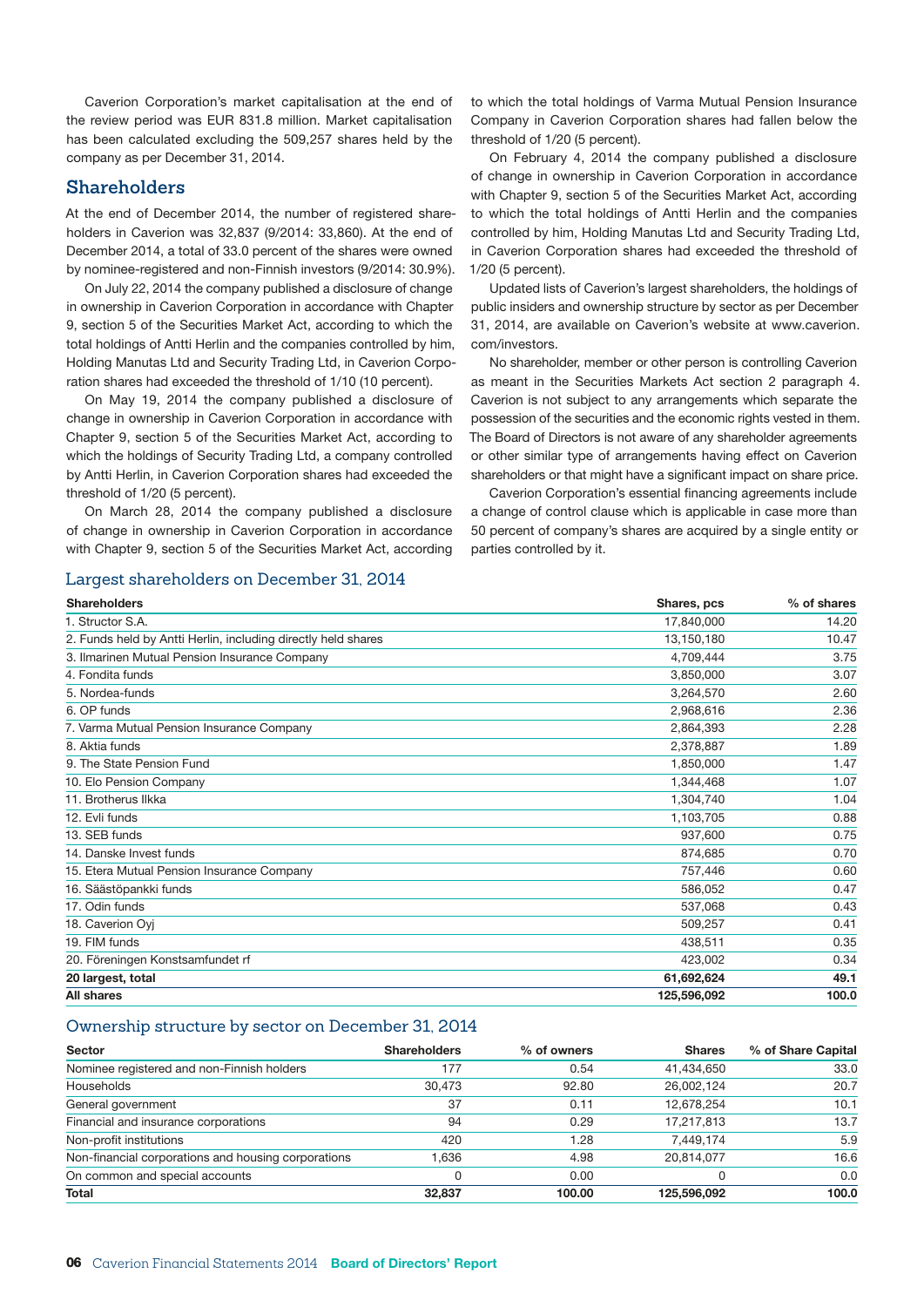The ownership structure is based on the classification of sectors determined by Statistics Finland.

The information is based on the list of company shareholders maintained by Euroclear Finland Oy. Each nominee register is recorded in the share register as a single shareholder. Through one nominee register it is possible to administrate portfolios of several investors.

#### Management ownership on December 31, 2014

| <b>Members of the Board</b>                                                 | Shares, pcs. |  |
|-----------------------------------------------------------------------------|--------------|--|
| <b>Ehrnrooth Henrik (30.6.2013-),</b><br>Chairman of the Board of Directors | 0            |  |
| <b>Holdings of Interest Parties</b>                                         | 17,840,000   |  |
| Hyvönen Anna (30.6.2013-)                                                   | 0            |  |
| Holdings of Interest Parties                                                | 0            |  |
| Lehtoranta Ari Tapio (30.6.2013-)                                           | O            |  |
| <b>Holdings of Interest Parties</b>                                         | 13           |  |
| <b>Lindgvist Eva</b> (30.6.2013-)                                           | 1,500        |  |
| Holdings of Interest Parties                                                | 0            |  |
| <b>Rosenlew Michael (30.6.2013-)</b>                                        | 0            |  |
| <b>Holdings of Interest Parties</b>                                         | 0            |  |
| Total                                                                       | 17.841.513   |  |

| <b>Management</b> | Shares, pcs |  |
|-------------------|-------------|--|
|                   |             |  |

| Thernström Strand Olof Fredrik (1.4.2014-), CEO | 4,000    |
|-------------------------------------------------|----------|
| <b>Holdings of Interest Parties</b>             | 0        |
| Alakuijala Päivi (30.6.2013-)                   | 1,300    |
| <b>Holdings of Interest Parties</b>             | 0        |
| Eskola Merja (7.10.2013-)                       | 770      |
| <b>Holdings of Interest Parties</b>             | 0        |
| Gaaserud Knut (30.6.2013-)                      | 506      |
| <b>Holdings of Interest Parties</b>             | O        |
| Hacklin Jarno (30.6.2013-)                      | 7,586    |
| Holdings of Interest Parties                    | 0        |
| Heinola Antti (30.6.2013-)                      | 9,700    |
| Holdings of Interest Parties                    | O        |
| Huusko Erkki (30.6.2013-)                       | 8,380    |
| <b>Holdings of Interest Parties</b>             | 0        |
| Kühn Werner (1.10.2014-)                        | 16,500   |
| Holdings of Interest Parties                    | 0        |
| Lundin Thomas (10.11.2014-)                     | $\Omega$ |
| Holdings of Interest Parties                    | 0        |
| <b>Malmberg Matti (30.6.2013-)</b>              | 6,160    |
| <b>Holdings of Interest Parties</b>             | 0        |
| Rafn Peter (30.6.2013-)                         | 691      |
| Holdings of Interest Parties                    | 0        |
| Schuster Karl-Walter (30.6.2013-)               | 8,465    |
| <b>Holdings of Interest Parties</b>             | O        |
| <b>Simmet Manfred (30.6.2013-)</b>              | 2,377    |
| <b>Holdings of Interest Parties</b>             | 0        |
| Toikkanen Sakari (30.6.2013-)                   | 39,882   |
| <b>Holdings of Interest Parties</b>             | O        |
| <b>Total</b>                                    | 106.317  |

### Auditors **Shares**, pcs Lassila Heikki (30.6.2013–), Auditor with chief responsibility for audits 0 Holdings of Interest Parties 0 Total 0

## **Outlook for 2015**

## Guidance for 2015

Caverion estimates that the Group's revenue will remain at the previous year's level and EBITDA margin for 2015 will grow significantly.

## Market outlook for Caverion's services and solutions

The mega trends in the industry, such as increase of technology in buildings, energy efficiency requirements, increasing digitalisation and automation continue to promote demand for Caverion's services and solutions over the coming years.

Technical installation and maintenance business is expected to be stable. Requirements for increased energy efficiency and better indoor conditions and tightening environmental legislation will be significant factors to support positive market development.

Large new tenders for buildings and industry are expected to increase during the year. Positive signs can be seen in tendering activity, especially in the public and industrial sector. Low interest rates and availability of financing are expected to support investments. The demand for design and build of total technical solutions is expected to develop favourably in the large and technically demanding projects.

Demand for managed services is expected to increase. As technology in buildings is increasing the need for new services and the demand for life cycle solutions are expected to increase. Customers' tendency towards focusing on their core operations continues to open opportunities for Caverion in terms of outsourced operation and maintenance mainly for public authorities, industries and utilities.

Overall changes in the operating environment due to growing uncertainty over the general macroeconomic development and mounting geopolitical tensions may lead to some cautiousness in project start-ups and service demand.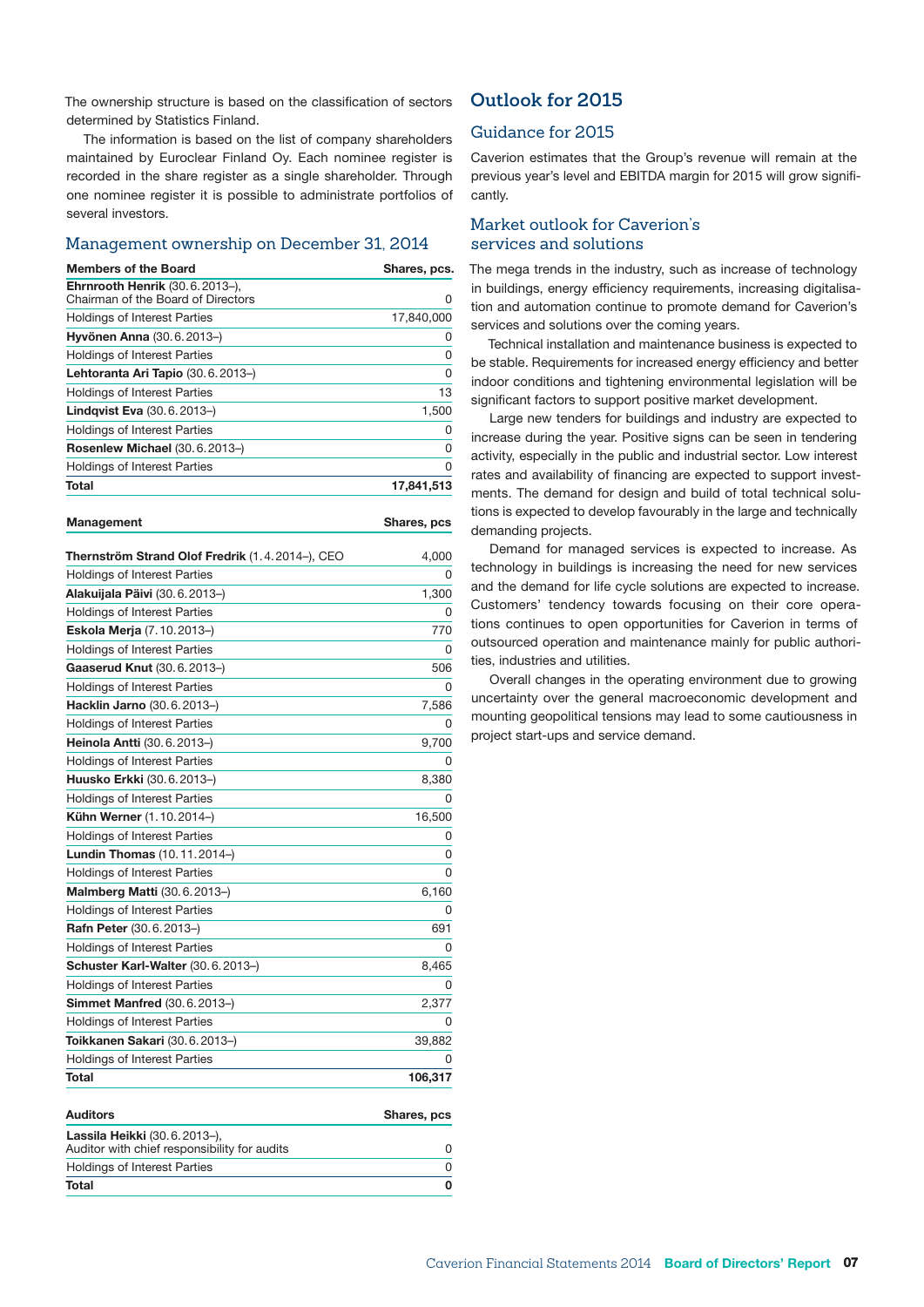# <span id="page-9-0"></span>Consolidated income statement

| <b>EUR million</b>                                                  | <b>Note</b>    | 1.1 . - 31.12.2014 | 1.1 .- 31.12.2013 |
|---------------------------------------------------------------------|----------------|--------------------|-------------------|
| Revenue                                                             | $\overline{2}$ | 2,406.6            | 2,543.6           |
|                                                                     |                |                    |                   |
| Other operating income                                              | 3              | 2.1                | 3.2               |
| Change in inventories of finished goods and in work in progress     |                | $-4.2$             | 0.0               |
| Production for own use                                              |                | 1.3                | 1.4               |
| Materials and supplies                                              |                | $-659.5$           | $-674.7$          |
| <b>External services</b>                                            |                | $-390.6$           | $-431.8$          |
| Employee benefit expenses                                           | 6              | $-995.2$           | $-1,062.8$        |
| Other operating expenses                                            | 4              | $-293.0$           | $-308.1$          |
| Share of results in associated companies                            | 13             | 0.0                | 0.0               |
| Depreciation, amortisation and impairment                           | 5              | $-23.3$            | $-21.5$           |
|                                                                     |                |                    |                   |
| <b>Operating profit</b>                                             |                | 44.2               | 49.4              |
| Financial income                                                    |                | 1.1                | 2.0               |
| Exchange rate differences (net)                                     |                | $-1.4$             | $-1.2$            |
| Financial expenses                                                  |                | $-7.3$             | $-7.4$            |
| Financial income and expenses                                       | 7              | $-7.6$             | $-6.6$            |
| <b>Profit before taxes</b>                                          |                | 36.5               | 42.8              |
| Income taxes                                                        | 8              | $-8.9$             | $-7.3$            |
| Net profit for the financial year                                   |                | 27.6               | 35.5              |
|                                                                     |                |                    |                   |
| Attributable to:                                                    |                |                    |                   |
| Owners of the parent                                                |                | 27.6               | 35.5              |
| Non-controlling interests                                           |                | 0.0                | 0.0               |
| Earnings per share for profit attributable to owners of the parent: |                |                    |                   |
| Earnings per share, basic, EUR                                      | 9              | 0.22               | 0.28              |
| Earnings per share, diluted, EUR                                    |                | 0.22               | 0.28              |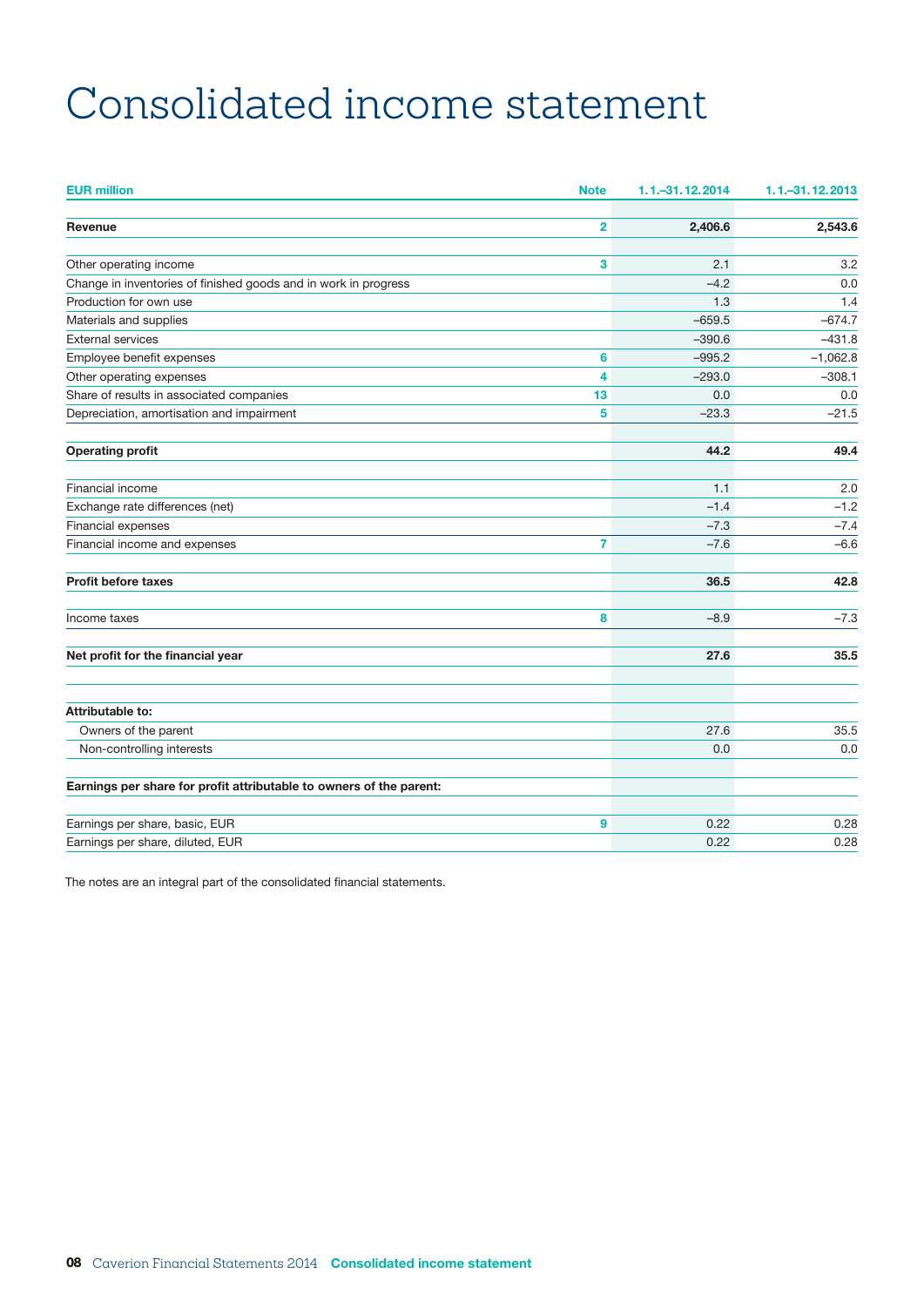# <span id="page-10-0"></span>Consolidated statement of comprehensive income

| <b>EUR million</b><br><b>Note</b>                              | 1.1 . - 31.12.2014 | $1.1 - 31.12.2013$ |
|----------------------------------------------------------------|--------------------|--------------------|
|                                                                |                    |                    |
| Profit for the period                                          | 27.6               | 35.5               |
| Other comprehensive income                                     |                    |                    |
| Items that will not be reclassified to profit or loss:         |                    |                    |
| Change in the fair value of defined benefit pension            | $-6.9$             | $-2.1$             |
| - Deferred tax                                                 | 1.4                | 1.5                |
| Items that may be reclassified subsequently to profit or loss: |                    |                    |
| Cash flow hedging<br>28                                        | 0.1                | 0.1                |
| - Deferred tax                                                 | 0.0                | 0.0                |
| Change in fair value of available-for-sale assets<br>14        | $-0.6$             | $-0.3$             |
| - Deferred tax                                                 | 0.2                | 0.1                |
| <b>Translation differences</b>                                 | $-3.5$             | $-5.9$             |
| Other comprehensive income, total                              | $-9.4$             | $-6.6$             |
| Total comprehensive income                                     | 18.2               | 28.9               |
| <b>Attributable to:</b>                                        |                    |                    |
| Owners of the parent                                           | 18.2               | 28.9               |
| Non-controlling interests                                      | 0.0                | 0.0                |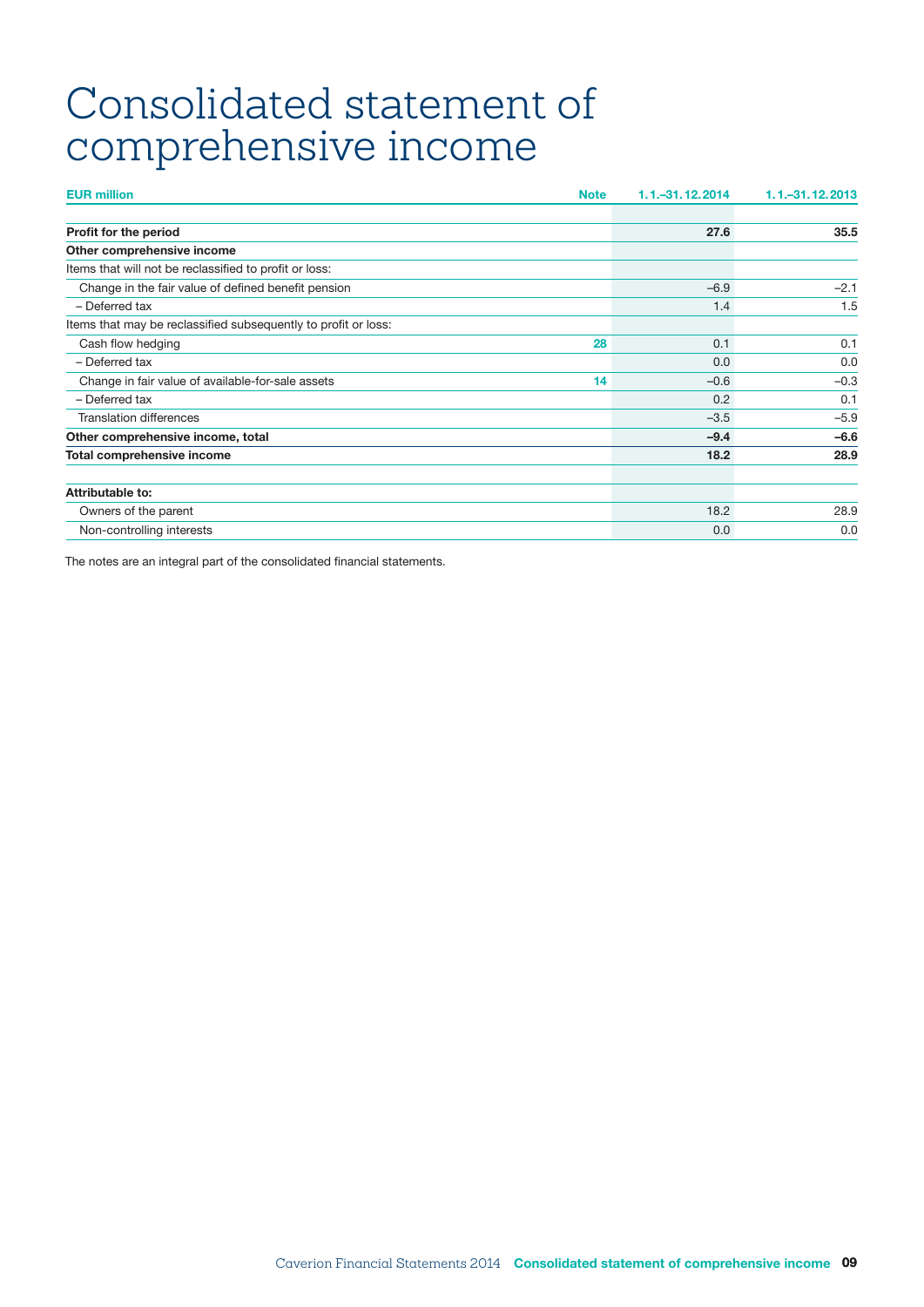# <span id="page-11-0"></span>Consolidated statement of financial position

| <b>EUR million</b>                          | <b>Note</b> | 31.12.2014   | 31.12.2013   |
|---------------------------------------------|-------------|--------------|--------------|
| <b>ASSETS</b>                               |             |              |              |
| <b>Non-current assets</b>                   |             |              |              |
| Property, plant and equipment               | 10          | 26.0         | 27.9         |
| Goodwill                                    | 11, 12      | 335.7        | 335.7        |
| Other intangible assets                     | 11          | 51.0         | 48.4         |
| Investments in associated companies         | 13          | 0.1          | 0.1          |
| Available-for-sale financial assets         | 14          | 1.3          | 2.0          |
| Receivables                                 | 15          | 2.8          | 2.3          |
| Deferred tax assets                         | 16          | 0.7          | 3.5          |
| <b>Total non-current assets</b>             |             | 417.8        | 420.1        |
| <b>Current assets</b>                       |             |              |              |
| Inventories                                 | 17          | 20.1         | 29.5         |
| Trade and other receivables                 | 18          | 596.7        | 689.9        |
| Income tax receivables                      |             | 1.2          | 1.5          |
| Cash and cash equivalents                   | 19          | 98.8         | 133.3        |
| <b>Total current assets</b>                 |             | 716.7        | 854.2        |
| <b>TOTAL ASSETS</b>                         |             | 1,134.5      | 1,274.3      |
|                                             |             |              |              |
| <b>EUR million</b>                          | <b>Note</b> | 31.12.2014   | 31.12.2013   |
| <b>EQUITY AND LIABILITIES</b>               |             |              |              |
| Equity attributable to owners of the parent | 20          |              |              |
| Share capital                               |             | 1.0          | 1.0          |
| Treasury shares                             |             | $-3.2$       | 0.0          |
| <b>Translation differences</b>              |             | $-1.8$       | 1.7          |
| Fair value reserve                          |             | $-0.6$       | $-0.2$       |
| Retained earnings                           |             | 241.7        | 247.0        |
| Non-controlling interests                   |             | 237.2<br>0.6 | 249.5<br>0.6 |
|                                             |             |              |              |
| <b>Total equity</b>                         |             | 237.8        | 250.1        |
| <b>Non-current liabilities</b>              |             |              |              |
| Deferred tax liabilities                    | 16          | 60.2         | 62.1         |
| Pension obligations                         | 22          | 39.9         | 51.1         |
| Provisions                                  | 23          | 8.2          | 9.1          |
| Borrowings                                  | 24          | 95.5         | 148.5        |
| Other liabilities                           | 25          | 0.2          | 0.2          |
| <b>Total non-current liabilities</b>        |             | 204.0        | 270.9        |
| <b>Current liabilities</b>                  |             |              |              |
| Trade and other payables                    | 25          | 617.2        | 657.9        |
| Income tax liabilities                      |             | 2.7          | 7.3          |
| Provisions                                  | 23          | 19.4         | 16.7         |
| Borrowings                                  | 24          | 53.5         | 71.3         |
| <b>Total current liabilities</b>            |             | 692.7        | 753.2        |
| <b>Total liabilities</b>                    |             | 896.7        | 1,024.1      |
|                                             |             |              |              |
| <b>TOTAL EQUITY AND LIABILITIES</b>         |             | 1,134.5      | 1,274.3      |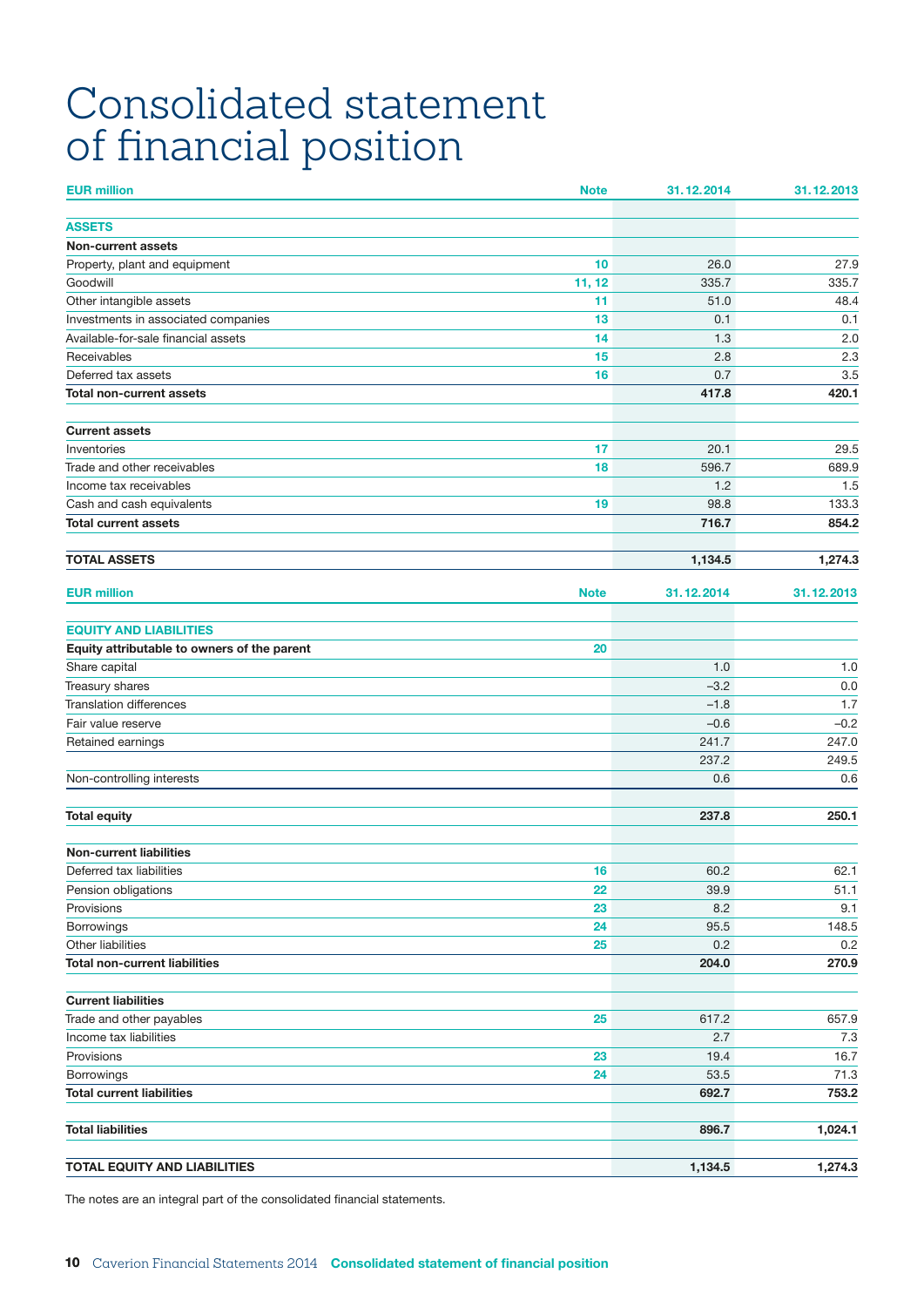# <span id="page-12-0"></span>Consolidated statement of cash flows

| <b>EUR million</b>                                               | <b>Note</b> | 1.1. - 31.12.2014 | 1.1 .- 31.12.2013 |
|------------------------------------------------------------------|-------------|-------------------|-------------------|
| Cash flow from operating activities                              |             |                   |                   |
| Net profit for the financial year                                |             | 27.6              | 35.5              |
| Adjustments for:                                                 |             |                   |                   |
| Depreciation, amortisation and impairment                        |             | 23.3              | 21.5              |
| Reversal of accrual-based items                                  |             | $-11.5$           | $-3.9$            |
| Financial income and expenses                                    |             | 7.6               | 6.6               |
| Gains on the sale of tangible and intangible assets              |             | $-0.6$            | $-0.5$            |
| Taxes                                                            |             | 8.9               | 7.3               |
| Total adjustments                                                |             | 27.8              | 31.0              |
| Change in working capital:                                       |             |                   |                   |
| Change in trade and other receivables                            |             | 69.8              | 56.6              |
| Change in inventories                                            |             | 8.5               | 8.4               |
| Change in trade and other payables                               |             | $-20.1$           | $-23.1$           |
| Total change in working capital                                  |             | 58.1              | 42.0              |
| Operating cash flow before financial and tax items               |             | 113.5             | 108.5             |
| Interest paid                                                    |             | $-7.0$            | $-6.5$            |
| Other financial items, net                                       |             | 0.2               | 2.4               |
| Interest received                                                |             | 1.0               | 1.7               |
| Dividends received                                               |             | 0.0               | 0.1               |
| Taxes paid                                                       |             | $-11.6$           | $-5.7$            |
| Net cash generated from operating activities                     |             | 96.2              | 100.4             |
| Cash flow from investing activities                              |             |                   |                   |
| Acquisition of subsidiaries, net of cash                         |             | $-0.4$            | $-0.8$            |
| Purchases of property, plant and equipment                       | 10          | $-7.1$            | $-5.6$            |
| Purchases of intangible assets                                   | 11          | $-16.4$           | $-22.2$           |
| Decreases in other investments                                   |             | $-0.6$            |                   |
| Proceeds from sale of tangible and intangible assets             |             | 1.1               | 2.2               |
| Proceeds from sale of available-for-sale financial assets        |             | 0.6               | 0.2               |
| Net cash used in investing activities                            |             | $-22.7$           | $-26.2$           |
| Cash flow from financing activities                              |             |                   |                   |
| Proceeds from borrowings                                         | 24          |                   | 162.0             |
| Repayment of borrowings                                          | 24          | $-68.5$           | $-33.5$           |
| Change in current liabilities, net                               | 24          | $-2.4$            | 0.0               |
| Payments of finance lease debts                                  |             | $-0.7$            | $-0.7$            |
| Purchase of own shares                                           | 20          | $-3.2$            |                   |
| Dividends paid                                                   |             | $-27.7$           |                   |
| Equity financing with YIT Group                                  |             |                   | $-164.5$          |
| Net cash used in financing activities                            |             | $-102.5$          | $-36.8$           |
| Net change in cash and cash equivalents                          |             | $-29.0$           | 37.3              |
|                                                                  |             |                   |                   |
| Cash and cash equivalents at the beginning of the financial year |             | 133.3             | 100.8             |
| Foreign exchange rate effect on cash and cash equivalents        |             | $-5.5$            | $-4.8$            |
| Cash and cash equivalents at the end of the financial year       | 19          | 98.8              | 133.3             |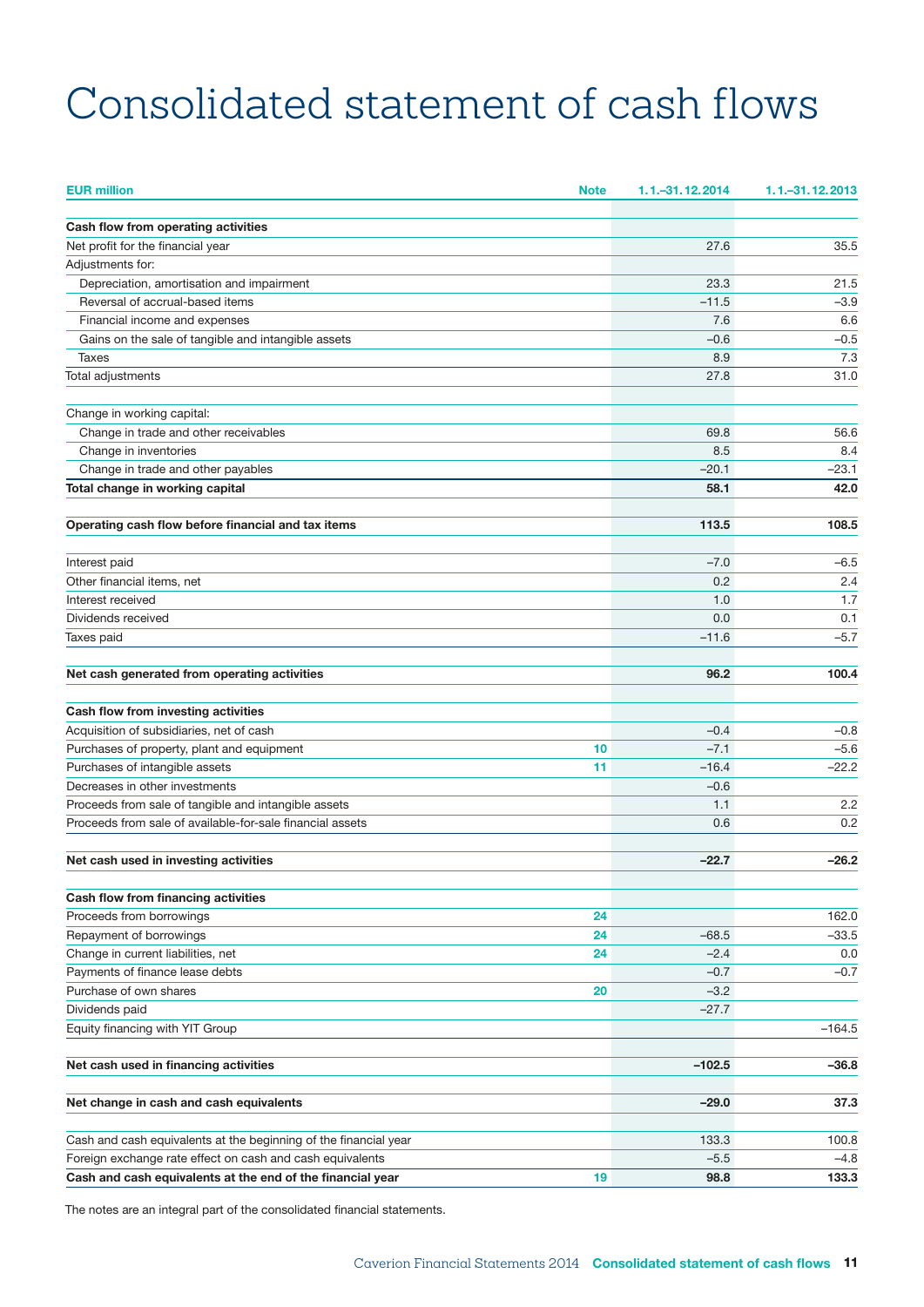# <span id="page-13-0"></span>Consolidated statement of changes in equity

|                                                                |             |                         | Attributable to owners of the parent |                                                                |         |                           |              | Non-                            |                        |
|----------------------------------------------------------------|-------------|-------------------------|--------------------------------------|----------------------------------------------------------------|---------|---------------------------|--------------|---------------------------------|------------------------|
| <b>EUR million</b>                                             | <b>Note</b> | <b>Share</b><br>capital |                                      | <b>Retained Translation Fair value</b><br>earnings differences | reserve | <b>Treasury</b><br>shares | <b>Total</b> | controlling<br><b>interests</b> | <b>Total</b><br>equity |
| Equity on January 1, 2014                                      |             | 1.0                     | 247.0                                | 1.7                                                            | $-0.2$  | 0.0                       | 249.5        | 0.6                             | 250.1                  |
| Comprehensive income 1-12/2014                                 |             |                         |                                      |                                                                |         |                           |              |                                 |                        |
| Profit for the period                                          |             |                         | 27.6                                 |                                                                |         |                           | 27.6         | 0.0                             | 27.6                   |
| Other comprehensive income:                                    |             |                         |                                      |                                                                |         |                           |              |                                 |                        |
| Change in fair value of defined benefit pension                |             |                         | $-6.9$                               |                                                                |         |                           | $-6.9$       |                                 | $-6.9$                 |
| - Deferred tax                                                 |             |                         | 1.4                                  |                                                                |         |                           | 1.4          |                                 | 1.4                    |
| Cash flow hedges                                               | 28          |                         |                                      |                                                                | 0.1     |                           | 0.1          |                                 | 0.1                    |
| - Deferred tax                                                 |             |                         |                                      |                                                                | 0.0     |                           | 0.0          |                                 | 0.0                    |
| Change in fair value of available for sale financial<br>assets | 14          |                         |                                      |                                                                | $-0.6$  |                           | $-0.6$       |                                 | $-0.6$                 |
| - Deferred tax                                                 |             |                         |                                      |                                                                | 0.2     |                           | 0.2          |                                 | 0.2                    |
| <b>Translation differences</b>                                 |             |                         |                                      | $-3.5$                                                         |         |                           | $-3.5$       |                                 | $-3.5$                 |
| Comprehensive income 1-12/14, total                            |             |                         | 22.1                                 | $-3.5$                                                         | $-0.4$  |                           | 18.2         | 0.0                             | 18.2                   |
| Transactions with owners                                       |             |                         |                                      |                                                                |         |                           |              |                                 |                        |
| Dividend distribution                                          |             |                         | $-27.6$                              |                                                                |         |                           | $-27.6$      |                                 | $-27.6$                |
| Purchase of own shares                                         | 20          |                         |                                      |                                                                |         | $-3.2$                    | $-3.2$       |                                 | $-3.2$                 |
| Share-based payments                                           | 21          |                         | 0.3                                  |                                                                |         | 0.0                       | 0.3          |                                 | 0.3                    |
| Transactions with owners, total                                |             |                         | $-27.3$                              |                                                                |         | $-3.2$                    | $-30.5$      |                                 | $-30.5$                |
| Equity on December 31, 2014                                    |             | 1.0                     | 241.7                                | $-1.8$                                                         | $-0.6$  | $-3.2$                    | 237.2        | 0.6                             | 237.8                  |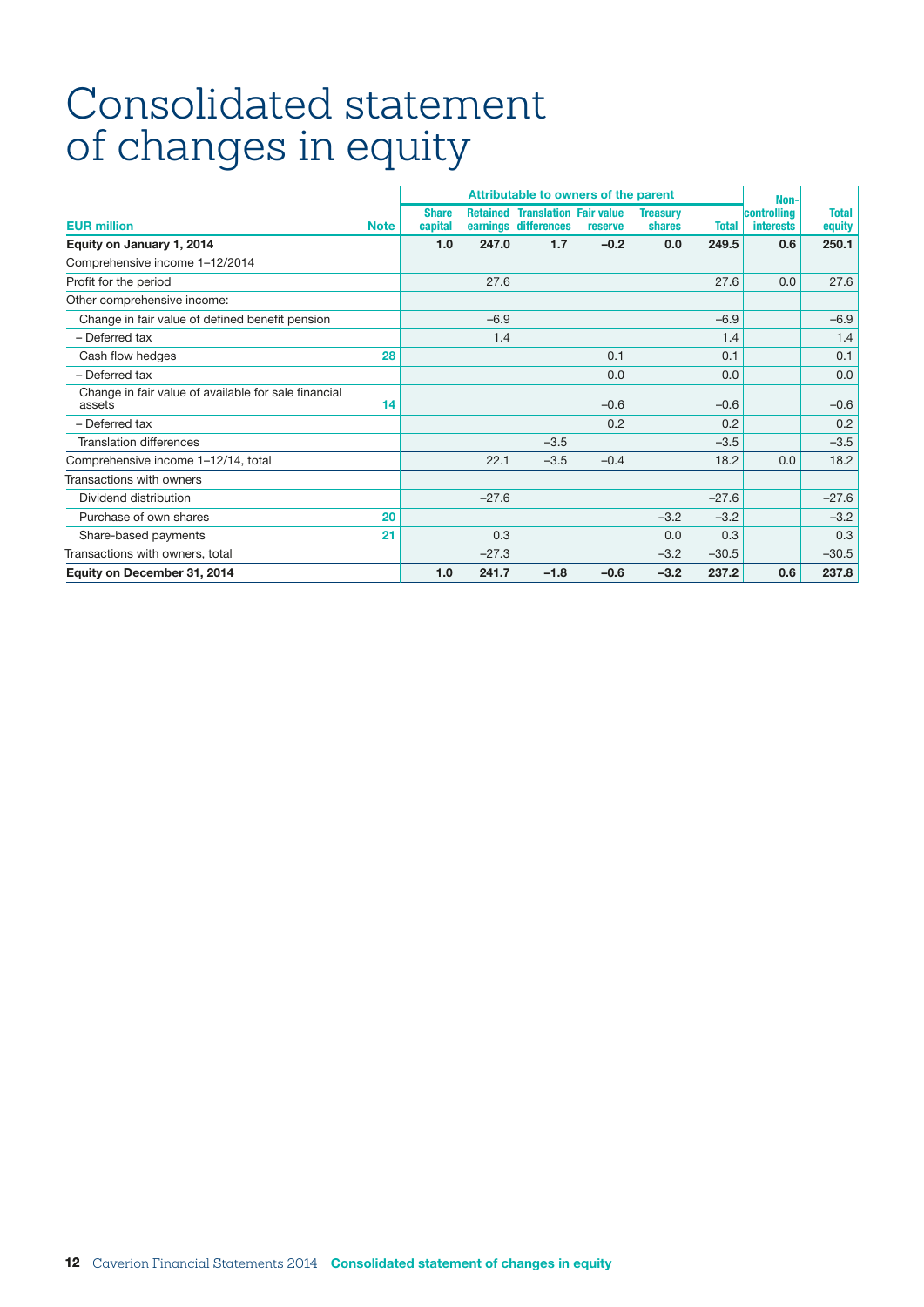|                                                                | Attributable to owners of the parent |                           |                         |                                                                | Non-   |                |                           |              |                                 |                        |
|----------------------------------------------------------------|--------------------------------------|---------------------------|-------------------------|----------------------------------------------------------------|--------|----------------|---------------------------|--------------|---------------------------------|------------------------|
| <b>EUR million</b>                                             | <b>Note</b>                          | <b>Invested</b><br>equity | <b>Share</b><br>capital | <b>Retained Translation Fair value</b><br>earnings differences |        | <b>reserve</b> | <b>Treasury</b><br>shares | <b>Total</b> | controlling<br><b>interests</b> | <b>Total</b><br>equity |
| Equity on January 1, 2013 *                                    |                                      | 379.3                     |                         |                                                                | 7.7    | $-0.1$         |                           | 386.8        | 0.6                             | 387.4                  |
| Comprehensive income 1-6/2013                                  |                                      |                           |                         |                                                                |        |                |                           |              |                                 |                        |
| Profit for the period                                          |                                      | 7.0                       |                         |                                                                |        |                |                           | 7.0          | 0.0                             | 7.0                    |
| Other comprehensive income:                                    |                                      |                           |                         |                                                                |        |                |                           |              |                                 |                        |
| Cash flow hedges                                               | 28                                   |                           |                         |                                                                |        | 0.1            |                           | 0.1          |                                 | 0.1                    |
| - Deferred tax                                                 |                                      |                           |                         |                                                                |        | 0.0            |                           | 0.0          |                                 | 0.0                    |
| Change in fair value of available for<br>sale financial assets | 14                                   |                           |                         |                                                                |        | 0.0            |                           | 0.0          |                                 | 0.0                    |
| - Deferred tax                                                 |                                      |                           |                         |                                                                |        | 0.0            |                           | 0.0          |                                 | 0.0                    |
| <b>Translation differences</b>                                 |                                      |                           |                         |                                                                | $-1.5$ |                |                           | $-1.5$       |                                 | $-1.5$                 |
| Comprehensive income 1-6/13, total *                           |                                      | 7.0                       |                         |                                                                | $-1.5$ | 0.1            |                           | 5.6          | 0.0                             | 5.6                    |
| Transactions with owners                                       |                                      |                           |                         |                                                                |        |                |                           |              |                                 |                        |
| Share-based payments                                           | 21                                   | $-0.8$                    |                         |                                                                |        |                |                           | $-0.8$       |                                 | $-0.8$                 |
| Equity transactions with YIT Group                             |                                      | $-164.5$                  |                         |                                                                |        |                |                           | $-164.5$     |                                 | $-164.5$               |
| Transactions with owners, total *                              |                                      | $-165.3$                  |                         |                                                                |        |                |                           | $-165.3$     |                                 | $-165.3$               |
| Demerger on June 30, 2013                                      |                                      | $-221.0$                  | 1.0                     | 220.0                                                          |        |                |                           | 0.0          |                                 | 0.0                    |
| Demerger related capitalised costs                             |                                      |                           |                         | $-0.9$                                                         |        |                |                           | $-0.9$       |                                 | $-0.9$                 |
| Equity on June 30, 2013                                        |                                      | 0.0                       | 1.0                     | 219.1                                                          | 6.1    | 0.1            |                           | 226.2        | 0.6                             | 226.8                  |
| Comprehensive income 7-12/2013                                 |                                      |                           |                         |                                                                |        |                |                           |              |                                 |                        |
| Profit for the period                                          |                                      |                           |                         | 28.5                                                           |        |                |                           | 28.5         | 0.0                             | 28.5                   |
| Other comprehensive income:                                    |                                      |                           |                         |                                                                |        |                |                           |              |                                 |                        |
| Change in fair value of defined benefit<br>pension             |                                      |                           |                         | $-2.1$                                                         |        |                |                           | $-2.1$       |                                 | $-2.1$                 |
| - Deferred tax                                                 |                                      |                           |                         | 1.5                                                            |        |                |                           | 1.5          |                                 | 1.5                    |
| Cash flow hedges                                               | 28                                   |                           |                         |                                                                |        | $-0.1$         |                           | $-0.1$       |                                 | $-0.1$                 |
| - Deferred tax                                                 |                                      |                           |                         |                                                                |        | 0.0            |                           | 0.0          |                                 | 0.0                    |
| Change in fair value of available for<br>sale financial assets | 14                                   |                           |                         |                                                                |        | $-0.2$         |                           | $-0.2$       |                                 | $-0.2$                 |
| - Deferred tax                                                 |                                      |                           |                         |                                                                |        | 0.1            |                           | 0.1          |                                 | 0.1                    |
| <b>Translation differences</b>                                 |                                      |                           |                         |                                                                | $-4.3$ |                |                           | $-4.3$       |                                 | $-4.3$                 |
| Comprehensive income 7-12/13, total                            |                                      |                           |                         | 27.9                                                           | $-4.3$ | $-0.2$         |                           | 23.3         | 0.0                             | 23.3                   |
| Transactions with owners                                       |                                      |                           |                         |                                                                |        |                |                           |              |                                 |                        |
| Share-based payments                                           | 21                                   |                           |                         | 0.1                                                            |        |                | 0.0                       | 0.1          |                                 | 0.1                    |
| Transactions with owners, total                                |                                      |                           |                         | 0.1                                                            |        |                | 0.0                       | 0.1          |                                 | 0.1                    |
| Equity on December 31, 2013                                    |                                      | 0.0                       | 1.0                     | 247.0                                                          | 1.7    | $-0.2$         | 0.0                       | 249.5        | 0.6                             | 250.1                  |

\* carve-out figures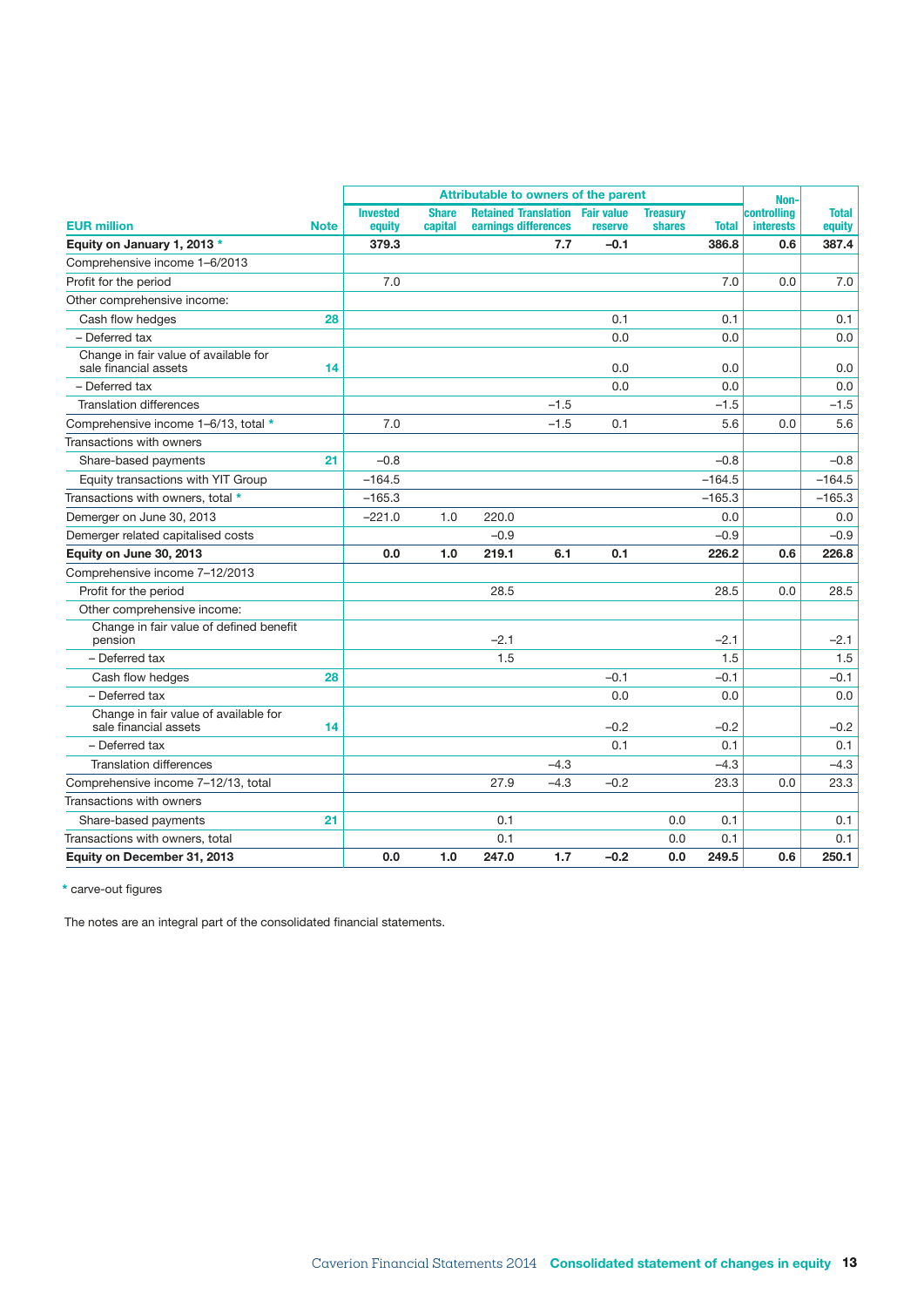# <span id="page-15-0"></span>Key figures

| Consolidated income statement, Jan 1 - Dec 31                    | 2014         | 2013         | 2012         |
|------------------------------------------------------------------|--------------|--------------|--------------|
| Revenue, EUR million                                             | 2,406.6      | 2,543.6      | 2,803.2      |
| EBITDA, EUR million                                              | 67.5         | 70.9         | 85.3         |
| EBITDA margin, %                                                 | 2.8          | 2.8          | 3.0          |
| EBITDA excluding non-recurring items, EUR million                | 80.7         | 81.7         | 91.1         |
| EBITDA margin excluding non-recurring items, %                   | 3.4          | 3.2          | 3.2          |
| Operating profit, EUR million                                    | 44.2         | 49.4         | 61.1         |
| Operating profit margin, %                                       | 1.8          | 1.9          | 2.2          |
| Profit before taxes, EUR million                                 | 36.5         | 42.8         | 57.5         |
| % of revenue                                                     | 1.5          | 1.7          | 2.1          |
| Profit for the period, EUR million                               | 27.6         | 35.5         | 40.8         |
| % of revenue                                                     | 1.1          | 1.4          | 1.5          |
| <b>Consolidated statement of financial position, EUR million</b> | Dec 31, 2014 | Dec 31, 2013 | Dec 31, 2012 |
| Total assets                                                     | 1,134.5      | 1,274.3      | 1,339.1      |
| Working capital                                                  | $-19.3$      | 46.0         | 94.0         |
| Interest-bearing net debt <sup>1)</sup>                          | 50.2         | 86.5         | $-9.8$       |
|                                                                  |              |              |              |
| Key ratios and other data                                        | 2014         | 2013         | 2012         |
| Equity ratio, %                                                  | 24.7         | 22.2         | 32.4         |
| Gearing ratio, % <sup>1)</sup>                                   | 21.1         | 34.6         | $-2.5$       |
| Operating cash flow before financial and tax items, EUR million  | 113.5        | 108.5        | 74.2         |
| Order backlog, EUR million                                       | 1,323.6      | 1,240.7      | 1,199.1      |
| Personnel, average for the period                                | 17,300       | 18,071       | 19,132       |
| Personnel at the end of the period                               | 17,074       | 17,673       | 18,618       |
| Share-related key figures, Jan 1 - Dec 31                        | 2014         | 2013         | 2012         |
| Earnings per share, basic, EUR                                   | 0.22         | 0.28         | 0.32         |
| Earnings per share, diluted, EUR                                 | 0.22         | 0.28         | 0.32         |
| Equity per share, EUR                                            | 1.9          | 2.0          | 3.1          |
| Dividend per share, EUR                                          | $0.22*$      | 0.22         |              |
| Dividend per earnings, %                                         | $99.8*$      | 77.8         |              |
| Effective dividend yield, %                                      | $3.3*$       | 2.5          |              |
| Price per earnings (P/E ratio)                                   | 30.3         | 31.5         |              |
| Share price trend                                                |              |              |              |
| Share price on Dec 31, EUR                                       | 6.65         | 8.90         |              |
| Low, EUR                                                         | 5.37         | 3.00         |              |
| High, EUR                                                        | 8.92         | 8.94         |              |
| Average, EUR                                                     | 7.03         | 5.54         |              |
| Share capitalization on Dec 31, EUR million                      | 831.8        | 1,117.7      |              |
| Share turnover trend                                             |              |              |              |
| Share turnover, thousands                                        | 50,953       | 46,168       |              |
| Share turnover, %                                                | 40.6         | 36.8         |              |
| Number of shares outstanding at the end of period, thousands     | 125,087      | 125,592      |              |
| Weighted average number of shares, thousands                     | 125,381      | 125,595      |              |
| Weighted average number of shares, dilution adjusted, thousands  | 125,381      | 125,595      |              |

\* Board of Directors' proposal

1) Interest-bearing net debt and gearing for 2012 are not comparable to the figures in 2014 and 2013 due to the new credit facility transferred to Caverion Corporation as a result of the partial demerger as per June 30, 2013.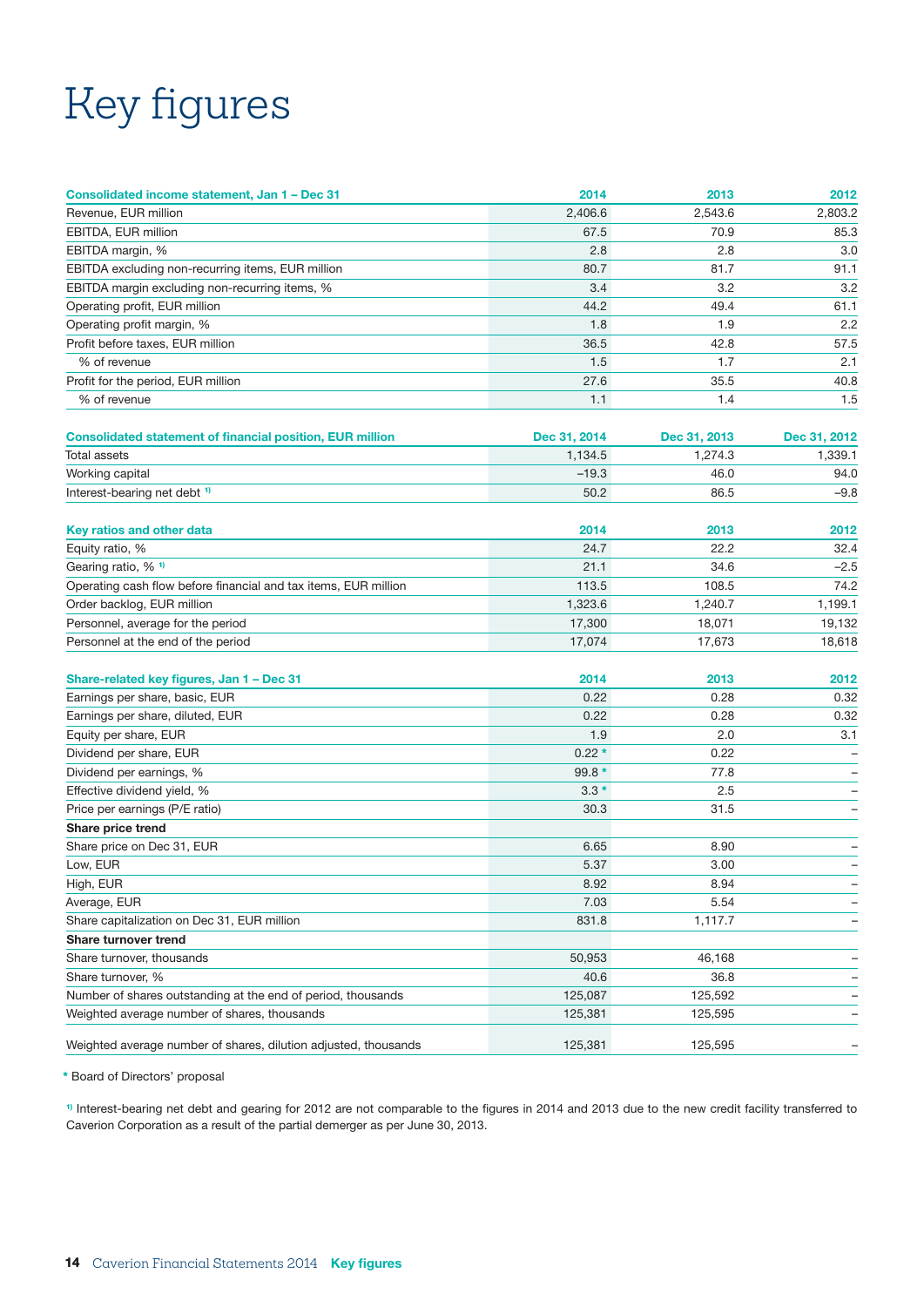# <span id="page-16-0"></span>Calculation of key figures

| $EBITDA =$                         | Operating profit (EBIT) + depreciation, amortisation and impairment                                                                                               |
|------------------------------------|-------------------------------------------------------------------------------------------------------------------------------------------------------------------|
| Working capital =                  | Inventories + trade and POC receivables + other current receivables - trade and POC payables - other<br>current payables - advances received - current provisions |
| Interest-bearing net debt =        | Interest-bearing liabilities - cash and cash equivalents                                                                                                          |
| Equity ratio $(\%) =$              | Equity + non-controlling interest $\times$ 100<br>Total assets - advances received                                                                                |
| Gearing ratio $(\%) =$             | Interest-bearing liabilities – cash and cash equivalents $\times$ 100<br>Shareholder's equity + non-controlling interest                                          |
| Average number of employees =      | The average number of employees at the end of each calendar month during the accounting period                                                                    |
| Earnings / share, basic =          | Net profit for the period (attributable for equity holders)<br>Weighted average number of shares outstanding during the period                                    |
| Earnings / share, diluted          | Net profit for the period (attributable for equity holders)<br>Weighted average number of shares, dilution adjusted                                               |
| Equity per share $=$               | Shareholders' equity<br>Share issue-adjusted number of outstanding shares at the end of period                                                                    |
| Dividend per share $=$             | Dividend per share for the period<br>Adjustment ratios of share issues during the period and afterwards                                                           |
| Dividend per earnings $(\%) =$     | Dividend per share $\times$ 100<br>Earnings per share                                                                                                             |
| Effective dividend yield (%) =     | Dividend per share $\times$ 100<br>Share price on December 31                                                                                                     |
| Price/earnings ratio (P/E ratio) = | Share price on December 31<br>Earnings per share                                                                                                                  |
| Average price =                    | Total EUR value of all shares traded<br>Average number of all shares traded during the accounting period                                                          |
| Market capitalisation =            | (Number of shares - treasury shares) x share price on the closing date                                                                                            |
| Share turnover $=$                 | Number of shares traded during the accounting period                                                                                                              |
| Share turnover $(\%) =$            | Number of shares traded $\times$ 100<br>Average number of outstanding shares                                                                                      |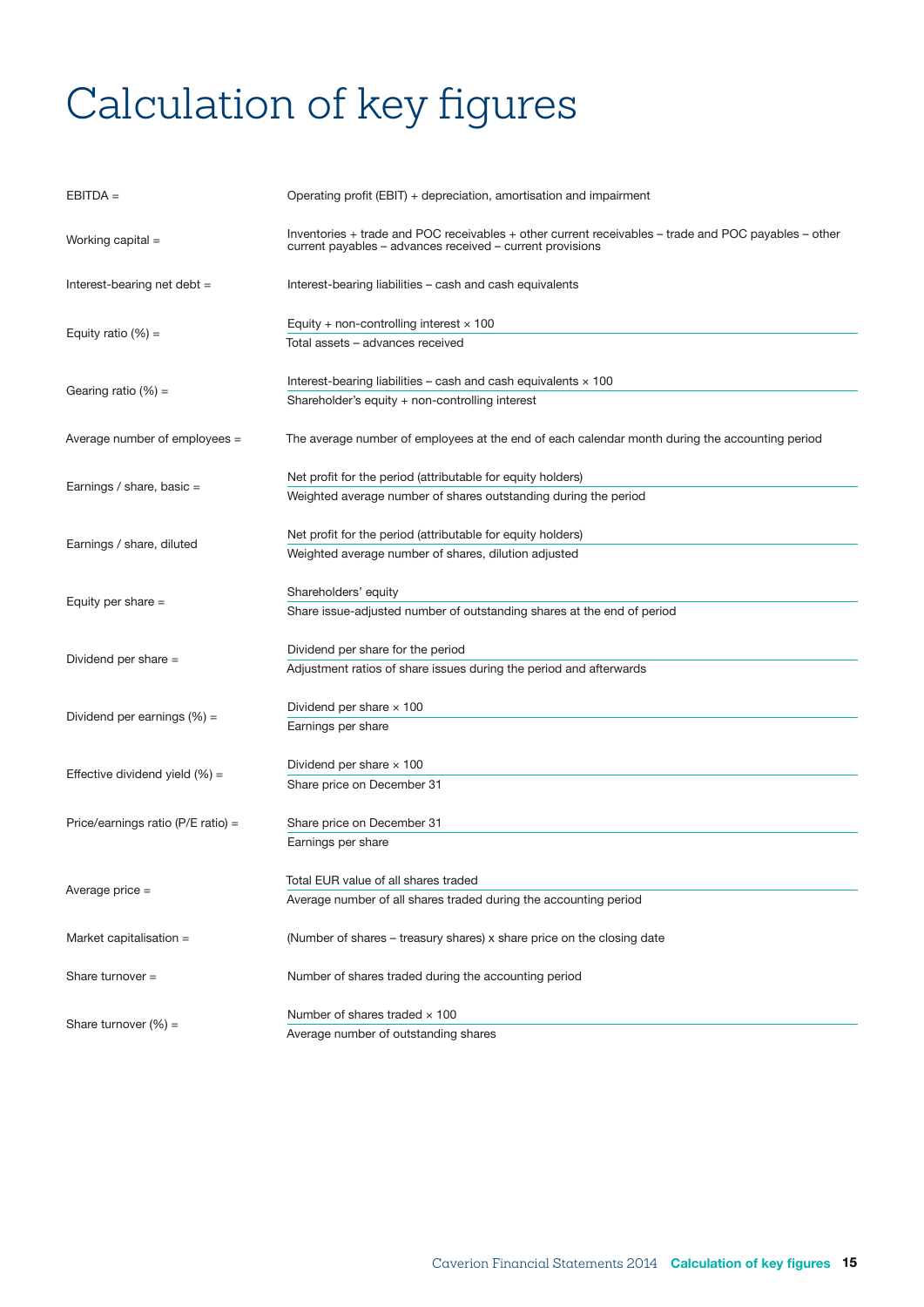# <span id="page-17-0"></span>Notes to the consolidated financial statements

# **1. ACCOUNTING PRINCIPLES**

## **GENERAL INFORMATION**

Caverion Corporation (the "Parent company" or the "Company") with its subsidiaries (together, "Caverion" or "Caverion Group") is a service company in building systems, construction services and services for industry. Caverion designs, builds, operates and maintains user-friendly and energy-efficient technical solutions for buildings and industries throughout the life cycle of the property. Caverion's services are used in offices and retail properties, housing, public premises, industrial plants and infrastructure, among other places.

Caverion Corporation is domiciled in Helsinki, and its registered address is Panuntie 11, 00620 Helsinki, Finland. The company's shares are listed on the NASDAQ OMX Helsinki Ltd as of July 1, 2013. The copies of the consolidated financial statements are available at www.caverion.com or at the parent company's head office, Panuntie 11, 00620 Helsinki.

### Partial demerger of YIT Corporation

On June 30, 2013, the partial demerger of Building Systems business (the "demerger") of YIT Corporation became effective. At this date, all of the assets and liabilities directly related to Building Systems business were transferred to Caverion Corporation, a new company established in the partial demerger.

The financial information presented in these consolidated financial statements is based on actual figures as an independent group after the consummation of the demerger on June 30, 2013 and carve-out figures prior to the consummation of the demerger. The carve-out financial information presented in these consolidated financial statements reflects the financial performance of the entities that have historically formed the Building Services business within YIT Group. Accordingly, the consolidated statement of financial position as of December 31, 2013, consolidated income statement, consolidated statement of comprehensive income, consolidated statement of changes in equity and consolidated statement of cash flows for the period July–December 2013 and the related key figures are based on actual figures as an independent group. The financial information for the periods before June 30, 2013 is based on carve-out financial information of Building and Services business of YIT Group.

These consolidated financial statements were authorised for issue by the Board of Directors on January 28, 2015 after which, in accordance with Finnish Company Law, the financial statements are either approved, amended or rejected in the Annual General Meeting.

The consolidated financial statements have been prepared in accordance with the basis of preparation and accounting policies set out below.

## **SUMMARY OF SIGNIFICANT ACCOUNTING POLICIES**

### Basis of preparation

The consolidated financial statements of Caverion Corporation have been prepared in accordance with the International Financial Reporting Standards (IFRS) as adopted by the European Union observing the standards and interpretations effective on December 31, 2014. The notes to the consolidated financial statements also comply with the requirements of Finnish accounting and corporate legislation complementing the IFRS regulation.

The figures in these consolidated financial statements are presented in million euros, unless stated otherwise. Rounding differences may occur.

Assets and liabilities, income and expenses as well as cash flows assigned to Caverion Group in carve-out financial information are described under "Basis of accounting for carve-out financial information".

Caverion Group's consolidated financial statements for the financial year ended 2014 have been prepared under the historical cost convention, except for available-for-sale investments, financial assets and liabilities at fair value through profit and loss and derivative instruments at fair value. Equity-settled share-based payments are measured at fair value at the grant date.

The preparation of financial statements in conformity with IFRS requires the use of certain critical accounting estimates. It also requires management to exercise its judgement in the process of applying the Group's accounting policies. The areas involving a higher degree of judgement or complexity, or areas where assumptions and estimates are significant to the consolidated financial statements are disclosed under "Critical accounting estimates and judgements" below.

### New and amended standards adopted by the Group

The following standards have been adopted by the Group for the first time for the financial year beginning on or after 1 January 2014:

- ° *IFRS 10 Consolidated financial statements and IAS 27 (revised 2011) Separate financial statements.* IFRS 10 defines the principle of control, and establishes control as the basis for consolidation. It sets out how to apply the principle of control to identify whether an investor controls an investee and therefore must consolidate the investee. It also sets out the accounting requirements for the preparation of consolidated financial statements. IAS 27 (revised 2011) includes provisions on separate financial statements that are left after the control provisions of IAS 27 have been included in the new IFRS 10. The change didn't have a material impact on the consolidated financial statements.
- ° *IFRS 11 Joint arrangements and IAS 28 (revised 2011) Investments in associates and joint ventures*: IFRS 11 include guidelines on how to consolidate joint arrangements. The treatment is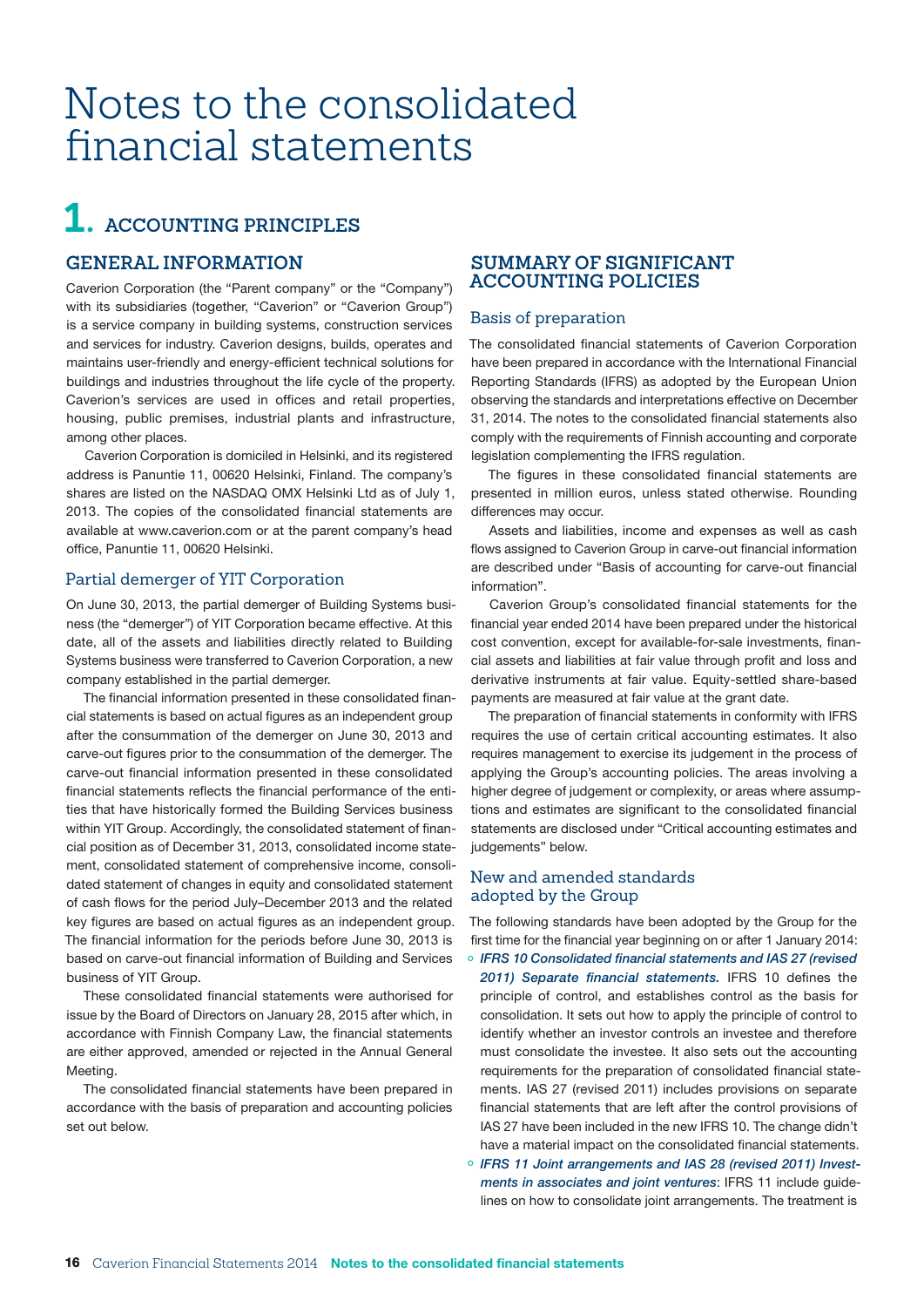focusing on the rights and obligations of the arrangement rather than its legal form. There are two types of joint arrangement: joint operations and joint ventures. Joint operations arise where a joint operator has rights to the assets and obligations relating to the arrangement and hence accounts for its interest in assets, liabilities, revenue and expenses. Joint ventures arise where the joint operator has rights to the net assets of the arrangement and hence equity accounts for its interest. Proportional consolidation of joint ventures is no longer allowed. IAS 28 (revised 2011) includes the requirements for joint ventures, as well as associates, to be equity accounted following the issue of IFRS 11. The change didn't have any impact on the consolidated financial statements.

- ° *IFRS 12 Disclosures of interests in other entities*: The standard includes the disclosure requirements for all forms of interests in other entities including joint arrangements, associates, special purpose vehicles and other off balance sheet vehicles. The change didn't have a material impact on the consolidated financial statements.
- ° *Amendment to IFRSs 10, 11 and 12 on transition guidance.* These amendments provide additional transition relief to IFRSs 10, 11 and 12, limiting the requirement to provide adjusted comparative information to only the preceding comparative period. For disclosures related to unconsolidated structured entities, the amendments will remove the requirement to present comparative information for periods before IFRS 12 is first applied. The change didn't have any impact on the consolidated financial statements.

### Caverion Group's accounting principles

#### Consolidation

#### **Subsidiaries**

Subsidiaries are all entities over which the group has the power to govern the financial and operating policies generally accompanying a shareholding of more than 50% of the voting rights. The existence and effect of potential voting rights that are currently exercisable or convertible are considered when assessing whether the Group controls another entity. Subsidiaries are fully consolidated from the date on which control is transferred to the group. They are deconsolidated from the date that control ceases.

The Group applies the acquisition method to account for business combinations. The total consideration transferred for the acquisition of a subsidiary is the fair value of the assets transferred, the liabilities incurred and the equity interests issued by the Caverion Group. The total consideration includes the fair value of any asset or liability resulting from a contingent consideration arrangement. Acquisition-related costs are expensed as incurred. Identifiable assets acquired and liabilities and contingent liabilities assumed in a business combination are measured initially at their fair value at the acquisition date. On an acquisition-by-acquisition basis, the Group recognises any non-controlling interest in the acquiree either at fair value or at the non-controlling interest's proportionate share of the acquiree's assets.

Inter-company transactions, balances and unrealised gains and losses on transactions between group companies are eliminated.

#### Associated companies

The consolidated financial statements include associated companies in which the Group either holds 20%–50% of the voting rights or in which the Group otherwise has significant influence but not control. Investments in associated companies are accounted for using the equity method of accounting. Investments in associates are initially recorded at cost, and the carrying amount is increased or decreased to recognise the Caverion's share of the profit or loss of the associates after the date of the acquisition. The Group determines at each reporting date whether there is any objective that the investment in the associate is impaired.

The Group's share of post-acquisition profit or loss is recognised in the income statement, and its share of post-acquisition movements in other comprehensive income with a corresponding adjustment to the carrying amount of the investment. When Group's share of losses in an associate exceeds its interest in the associate, including any other unsecured receivables, the Group does not recognise further losses, unless it has incurred legal or constructive obligations or made payments on behalf of the associate. Unrealised gains on transactions between the Group and its associates are eliminated in to the extent of the Group's interest in each associate.

#### Transactions with non-controlling interests

The Group accounts transactions with non-controlling interests that do not result in loss of control as equity transactions. The difference between the fair value of any consideration paid and the relevant share acquired of the carrying value of net assets of the subsidiary is recorded in equity. Gains or losses on disposals to non-controlling interests are also recorded in equity.

#### Disposal of subsidiaries

When the Group ceases to have control, any remaining interest in the entity is re-measured to its fair value at the date when control is lost, with the change in the carrying amount recognised through profit and loss. In addition, any amounts previously recognised in other comprehensive income in respect of that entity are accounted for as if realised and recognised in the income statement. If the interest is reduced but control is retained, only a proportionate share of the amounts previously recognised in other comprehensive income are booked to non-controlling interest in equity.

#### Foreign currency translation

Items included in the consolidated financial statements of each of the Group's entities are measured using the currency of the primary economic environment in which the entity operates (the functional currency). These consolidated financial statements are presented in euros, which is the Group's presentation currency.

#### Foreign currency transactions

Foreign currency transactions are translated into the functional currency using the exchange rates prevailing on the date of transaction or valuation, where items are re-measured. Foreign exchange gains and losses resulting from the settlement of such transactions and from the translation at year-end exchange rates of monetary assets and liabilities denominated in foreign currencies are recognised in the income statement. Foreign exchange gains and losses that relate to borrowings and cash and cash equivalents are presented in the income statement within "Finance income and expenses". All other foreign exchange gains and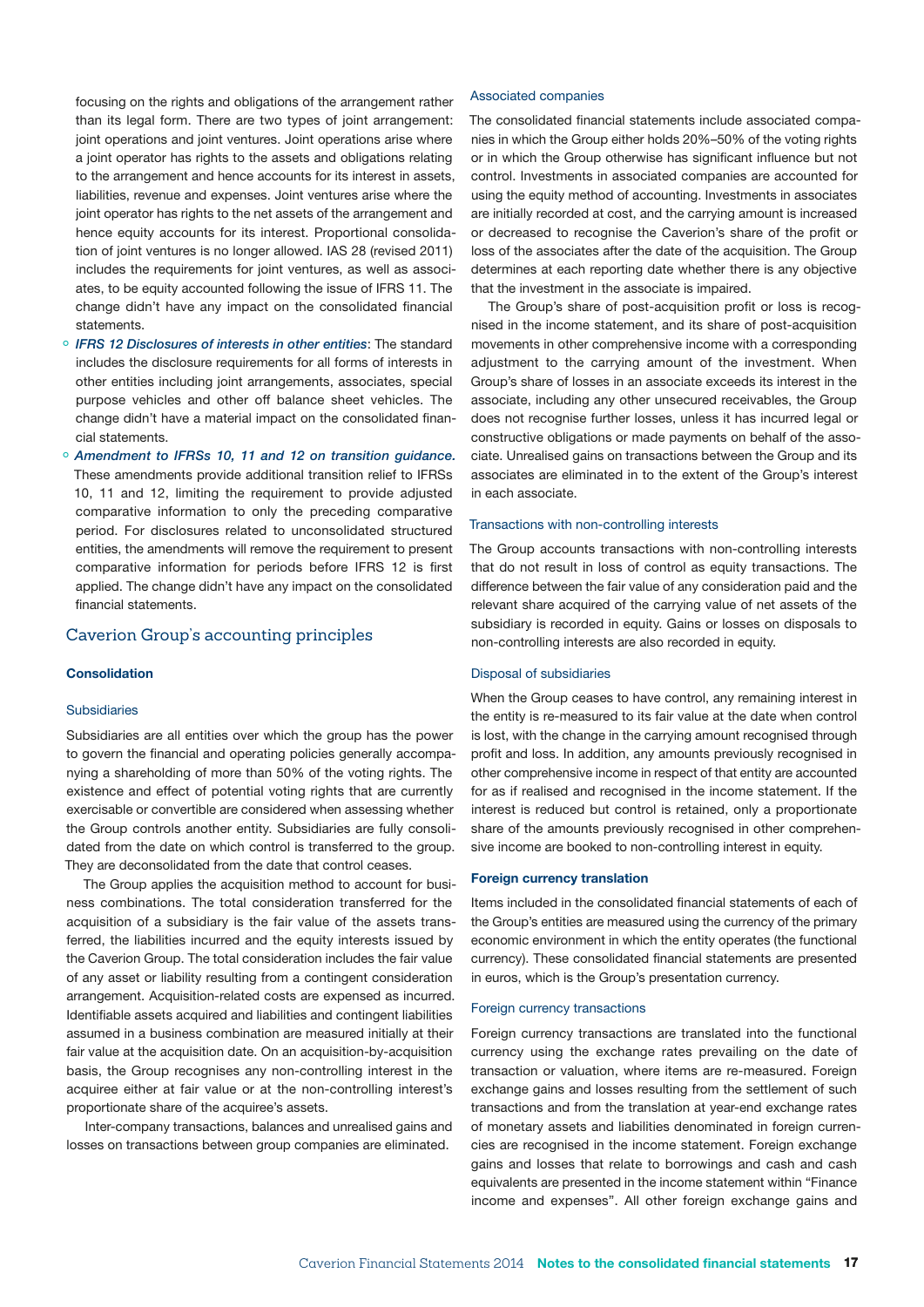losses are presented in the income statement above operating profit. Non-monetary items are mainly measured at the exchange rates prevailing on the date of the transaction date.

#### Translation of the financial statements of foreign Group companies

The income statements of foreign Group companies are translated into euro using the average exchange rate for the reporting period. The balance sheets are translated at the closing rate at the date of that balance sheet. Translating the result for the period using different exchange rates in the income statement and balance

sheet results in a translation difference, which is recognised in other comprehensive income.

Goodwill and fair value adjustments arising on the acquisition of a foreign entity are treated as the assets and liabilities of the foreign entity and translated at the closing rate. Exchange differences arising are recognised in other comprehensive income. When a foreign subsidiary is disposed of or sold, exchange differences that were recorded in equity are recognised in the income statement as part of the gain or loss on sale.

Currency exchange rates used in the consolidated financial statements:

|               | Income statement | Income statement<br>January-December, 2014 January-December, 2013 | <b>Statement of financial</b><br>position December 31,<br>2014 | <b>Statement of financial</b><br>position December 31,<br>2013 |
|---------------|------------------|-------------------------------------------------------------------|----------------------------------------------------------------|----------------------------------------------------------------|
| $1$ EUR = CZK | 27,5359          | 25.9904                                                           | 27.735                                                         | 27.427                                                         |
| <b>DKK</b>    | 7.4549           | 7.4579                                                            | 7.4453                                                         | 7.4593                                                         |
| <b>MYR</b>    | 4.3465           | 4.1858                                                            | 4.2473                                                         | 4.5221                                                         |
| <b>NOK</b>    | 8.3561           | 7.8075                                                            | 9.0420                                                         | 8.3630                                                         |
| <b>PLN</b>    | 4.1847           | 4.1971                                                            | 4.2732                                                         | 4.1543                                                         |
| <b>RON</b>    | 4.4441           | 4.4194                                                            | 4.4828                                                         | 4.4710                                                         |
| <b>RUB</b>    | 51.0421          | 42.3362                                                           | 72.337                                                         | 45.3246                                                        |
| <b>SEK</b>    | 9.0980           | 8.6514                                                            | 9.3930                                                         | 8.8591                                                         |
| SGD           | 1.6829           | 1.6610                                                            | 1.6058                                                         | 1.7414                                                         |
| <b>USD</b>    | 1.3287           | 1.3281                                                            | 1.2141                                                         | 1.3791                                                         |

#### Operating segments

The profitability of Caverion Group is presented as a single entity as from January 1, 2014 onwards to better match the company's new management structure and business areas. The segments based on geographical areas (Building Services Northern Europe and Building Services Central Europe) were replaced by one single operative segment, that includes the Group services and other items as well. Material operative decisions are made by the Board of Directors of Caverion. Such decisions are prepared and presented by the Chairman of the Board and the President and Chief Executive Officer. Due to the management structure of Caverion, the nature of its operations and its business areas, the Group is the relevant reportable operating segment.

#### Property, plant and equipment

 Property, plant and equipment are stated at historical cost less accumulated depreciation and impairment. Land is not depreciated. Depreciation on other assets is calculated using the straightline method to allocate the cost over their estimated useful lives as follows.

| <b>Buildings</b>                | 40 years      |
|---------------------------------|---------------|
| Office equipment and furniture  | 5 years       |
| Computers and computer supplies | 3-5 years     |
| Other tangible assets           | $10-40$ years |

The residual values and useful lives of assets are reviewed at the end of each reporting period. If necessary, they are adjusted to reflect the changes in expected economic benefits. Capital gains or losses on the disposal of property, plant and equipment are included in other operating income or expenses.

#### Government grants

Government grants relating to property, plant and equipment are deducted in calculating the carrying amount of an asset. Grants are recognised in the income statement over the expected useful life of a depreciable asset as a reduced depreciation expense. Government grants relating to costs are recognised in the income statement over the periods in which the related costs are expensed.

#### Intangible assets

#### Goodwill

Goodwill arises on the acquisition of subsidiaries and represents the excess of the consideration transferred over the Group's interest in the net fair value of the net identifiable assets of the acquiree and the fair value of the non-controlling interest in the acquiree on the date of acquisition. The net identifiable assets include the assets acquired and the liabilities assumed as well as the contingent liabilities. The consideration transferred is measured at fair value.

Goodwill impairment reviews are undertaken annually or more frequently if events or changes in circumstances indicate a potential impairment. For the purpose of impairment testing, goodwill is allocated to cash-generating units. Goodwill is measured at the original acquisition cost less impairment. Impairment is expensed immediately in the income statement and is not subsequently reversed. Gains and losses on the disposal of an entity include the carrying amount of goodwill relating to the entity disposed of.

#### Other intangible assets

An intangible asset is initially recognised in the balance sheet at acquisition cost when the acquisition cost can be reliably determined and the economic benefits are expected to flow from the asset to the Group. Intangible assets with a known or estimated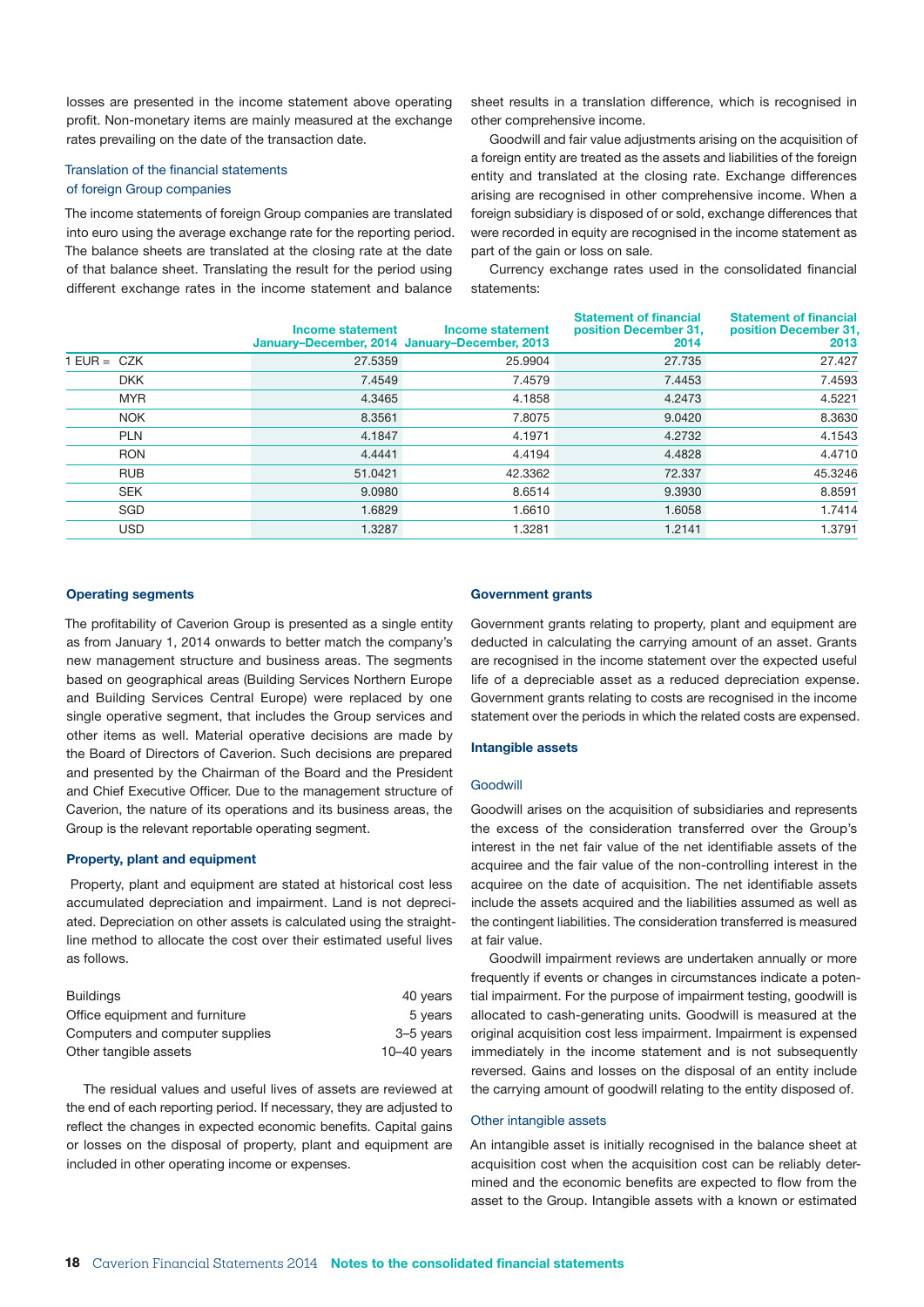limited useful life are expensed in the income statement on a straight-line basis over their useful life.

Other intangible assets acquired in connection with business acquisitions are recognised separately from goodwill if they meet the definition of an asset: they are separable or are based on contractual or other legal rights. Intangible assets recognised in connection with business acquisitions include e.g. the value of customer agreements and associated customer relationships, prohibition of competition agreements, and the value of acquired technology and industry-related process competence. The value of customer agreements and associated customer relationships and industry-related process competence is determined using the cash flows estimated according to the durability and duration of the assumed customer relations.

Acquired computer software and licenses are capitalised on the basis of the costs incurred to acquire and bring to use the specific software. These costs are amortised on a straight-line basis over the estimated useful life. Computer maintenance costs are expensed as they are incurred.

Research expenditure is expensed in the income statement as incurred. Expenditure on the design of new or more advanced products is capitalised as intangible assets in the balance sheet as from the date when the product is technically feasible, can be utilised commercially and is expected to provide future financial benefits. Capitalised development expenditure is amortised over the useful life. Amortisation begins when the asset is available for use. Assets that are not yet available for use are tested annually for impairment. Development expenses from which no economic benefits are expected to flow to the Caverion Group are expensed in the income statement.

The amortisation periods of other intangible assets are as follows:

| Customer relations and contract bases | 3-5 years |
|---------------------------------------|-----------|
| Unpatented technology                 | 3-5 years |
| Computer software and other items     | 2-5 years |
| Prohibition of competition            | 2-3 years |

#### Impairment of tangible and intangible assets

At each closing date, Group evaluates whether there is an indication that an asset may be impaired. If any such indication exists, the recoverable amount of said asset is estimated. In addition, the recoverable amount is assessed annually for each of the following assets regardless of whether there is any indication of impairment: goodwill, intangible assets with an indefinite useful life and intangible assets not yet available for use. The need for impairment is assessed at the level of cash-generating units.

The recoverable amount is the higher of an asset's fair value less costs of disposal and the value in use. The value in use is determined based on the discounted future net cash flows estimated to be recoverable from the assets in question or cash-generating units. The discount rate used is a pre-tax rate that reflects current market assessments of the time value of money and the risks specific to the asset. An impairment loss is recognised if the carrying amount of the asset is higher than its recoverable amount. The impairment loss is recognised immediately in the income statement and is initially allocated to the goodwill allocated to the cash-generating unit and thereafter to other assets pro rata on the basis of their carrying amounts. An impairment loss is reversed when the circumstances change and the amount recoverable

from the asset has changed since the date when the impairment loss was recorded. However, impairment losses are not reversed beyond the carrying amount of the asset that would have been determined had no impairment loss been recognised in prior years. Impairment losses on goodwill are never reversed. The calculation of recoverable amounts requires the use of estimates. For more information on impairment testing, see note 12.

#### Inventories

Inventories are stated at the lower of cost and net realisable value. The acquisition cost of materials and supplies is determined using the weighted average cost formula. The acquisition cost of work in progress comprises the value of materials, direct costs of labour, other direct costs and a systematic allocation of the variable manufacturing overheads and fixed overhead. The net realisable value is the estimated selling price in an orderly transaction less the estimated cost of completion and the estimated cost to make the sale.

#### **Leases**

#### Group as lessee

Leases concerning assets in which the Caverion Group holds a significant portion of the risks and rewards of ownership are classified as financial leases. A financial lease is recognised in the balance sheet at the lease's commencement at the lower of the fair value of the leased asset and the present value of minimum lease payments. Assets acquired under financial leases are depreciated over the shorter of the useful life of the asset and the lease term. Each lease payment is allocated between the liability and finance charges. The interest element of the finance cost is charged to income statement over the lease period so as to procure a constant periodic rate of interest on the remaining balance of the liability for each period. The liabilities arising from financial leases are included in the financial liabilities.

Leases in which a significant portion of the risks and rewards of ownership are retained by the lessor are treated as operating leases. Payments made under operating leases (net of any incentives received) are expensed in the income statement on a straightline basis over the period of the lease.

#### Employee benefits

#### Pension liabilities

The Caverion Group has several different pension schemes both defined benefit and defined contribution pension plans, in accordance with local regulations and practices in countries where it operates.

Contributions to defined contribution pension plans are recognised in the income statement in the financial period during which the charge is due. The Caverion Group has no legal or constructive obligations to pay further contributions if the fund does not hold sufficient assets to pay all employees the benefits relating to employee service in the current or prior periods.

The Group has defined benefit pension plans in Norway, Austria, Germany and Finland. Obligations connected with the Group's defined benefit plans are calculated annually by independent actuaries using the projected unit credit method. The discount rate used in calculating the present value of the pension obligation is the market rate of high-quality corporate bonds. The maturity of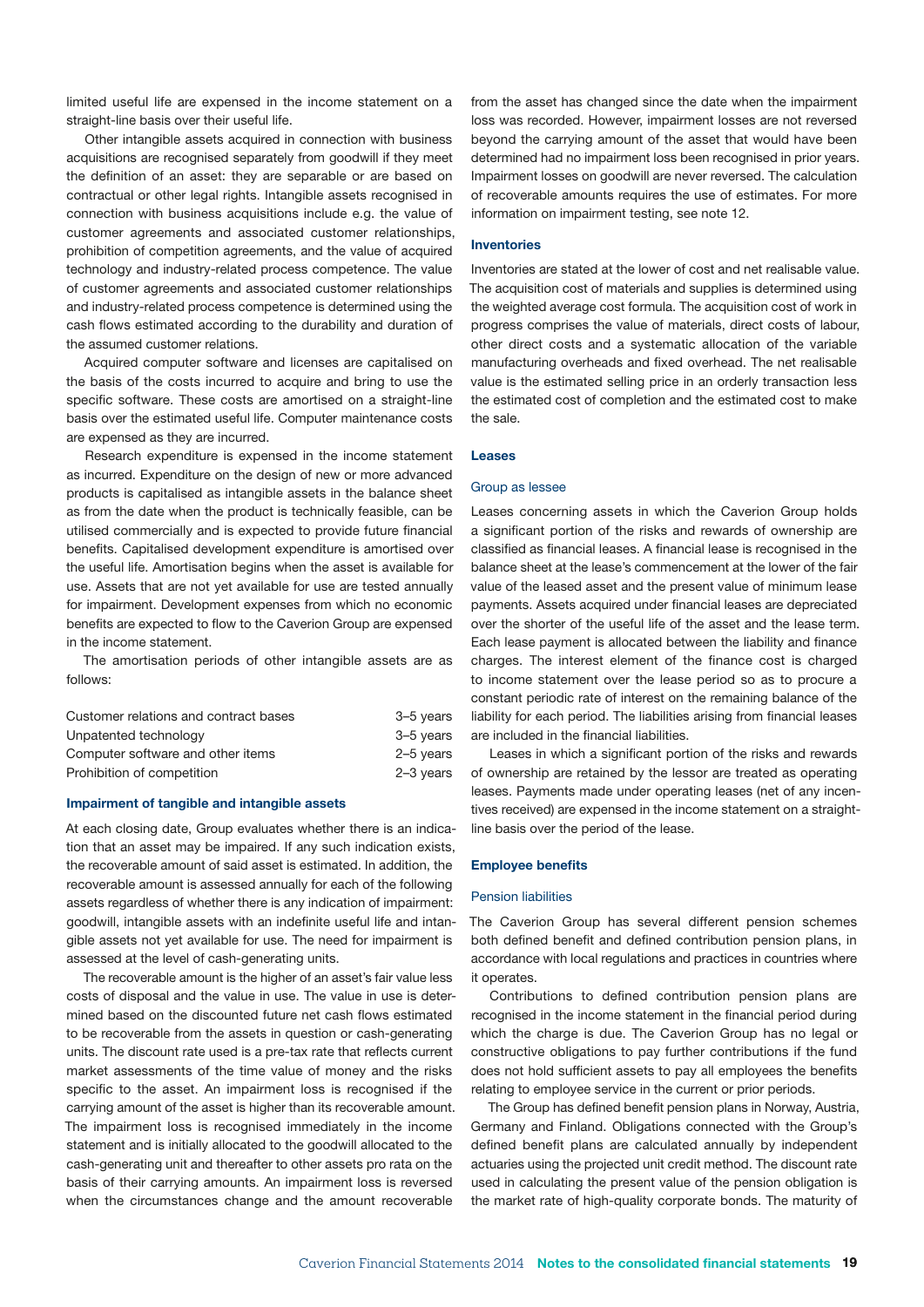the bonds used to determine the reference rate substantially corresponds to the maturity of the related pension obligation. In defined benefit plans, the pension liability recognised on the balance sheet is the present value of the defined benefit obligation at the end of the reporting period less the fair value of the plan assets. Pension expenditure is expensed in the income statement, allocating the costs over the employment term of the employees. Actuarial gains and losses arising from experience adjustments and changes in actuarial assumptions are charged or credited to equity in other comprehensive income in the period in which they arise. Past service costs are recognised immediately in the income statement.

Occupational pensions in Sweden have been insured under a pension scheme shared with numerous employers. It has not been possible to acquire sufficient information on these pension obligation for allocating the liabilities and assets by employers. Occupational pensions in Sweden have been treated on a defined contribution basis.

#### Share-based payments

The Group has a long-term share-based incentive plan for the company's key senior executives. The performance share plan forms a part of the incentive and commitment programme for the executives of Caverion Group. The plan consists of one three-year performance period in 2014−2016. It is followed by a one-year vesting period, after which the potential rewards will be paid in spring 2018. A person participating in the plan has the possibility to earn a reward only if his/her employment continues until the payment of the reward. The potential reward is based on the targets set for Group revenue and EBITDA margin until the end of 2016. The reward is to be paid in Caverion shares and as cash payment, which is intended to cover the taxes and tax-related costs arising from the reward.

The equity-settled share-based payments are valued based on the market price of Caverion share as of the grant date and are recognised as an employee benefit expense over the vesting period with corresponding entry in the equity. The liability resulting from the cash-settled share-based transactions is measured based on the market price of Caverion share as of the balance sheet date and accrued as an employee benefit expense with corresponding entry in the current liabilities until the settlement date.

In addition, Caverion has a share-based incentive plan which YIT had for its key personnel in years 2010–2012 and was transferred to Caverion in the demerger. See note 21 for more information on share-based payments.

#### Termination benefits

Termination benefits are payable when employment is terminated by the Caverion Group before normal retirement. The Caverion Group recognises termination benefits when it is committed to terminating the employment of current employees according to a detailed formal plan without possibility of withdrawal. In addition, benefits that the Caverion Group has offered in connection with terminations to encourage voluntary redundancy are expensed. Benefits falling due more than 12 months after the balance sheet date are discounted to present value. Other possible liabilities arising from the termination of employees in different jurisdictions are assessed at the closing date and recognised as an expense and liability.

#### **Provisions**

Provisions are recorded when the Group has a legal or constructive obligation on the basis of a past event, the realisation of the payment obligation is probable and the amount of the obligation can be reliably estimated. Provisions are measured at the present value of the expenditure required to settle the obligation. If reimbursement for some or all of the obligations can be received from a third party, the reimbursement is recorded as a separate asset, but only when it is practically certain that said reimbursement will be received. Provisions are recognised for onerous contracts when the obligatory expenditure required to meet obligations exceeds the economic benefits expected to be received from the contract. The amount of the warranty provision is set on the basis of experience of the realisation of these commitments. Provisions for restructuring are recognised when the Caverion Group has made a detailed restructuring plan and initiated the implementation of the plan or has communicated about it. Provisions are not recognised for the continuing operations of the Caverion Group. A contingent liability is an obligation that has possibly arisen as a result of past events and whose existence is confirmed only when the uncertain event that is beyond the Caverion Group's control is realised. In addition, an existing obligation that probably does not require the fulfilment of debt or whose amount cannot be reliably assessed is considered a contingent liability. Contingent liabilities are presented in the notes.

#### Income taxes

Tax expenses in the income statement comprise current and deferred taxes. Taxes are recognised in the income statement except when they are associated with items recognised in other comprehensive income or directly in shareholders' equity. Current taxes are calculated on the taxable income on the basis of the tax rate stipulated for each country by the balance sheet date. Taxes are adjusted for the taxes of previous financial periods, if applicable. The management evaluates positions taken in tax returns with respect to situations in which applicable tax regulation is subject to interpretation. The tax provisions recognised in such situations are based on evaluations by the management.

Deferred taxes are calculated on all temporary differences between the tax bases of assets and liabilities and their carrying amounts in the financial statements. No deferred taxes are calculated on goodwill impairment that is not deductible in taxation and no deferred taxes are recognised on the undistributed profits of subsidiaries to the extent that the difference is unlikely to be reverse in the foreseeable future. Deferred taxes have been calculated using the statutory tax rates or the tax rates substantively enacted by the balance sheet date. Deferred tax assets are only recognised to the extent that it is probable that future taxable profit will be available against which the temporary difference can be utilised. The most significant temporary differences arise from differences between the recognised revenue from long-term contracts using the percentage of completion method and taxable income, depreciation differences relating to property, plant and equipment, defined benefit pension plans, provisions deductible at a later date, measurement at fair value in connection with business combinations and unused tax losses.

Deferred tax assets and liabilities are offset when there is a legally enforceable right to offset current tax assets against current tax liabilities and when the deferred income tax assets and liabilities relate to income taxes levied by the same taxation authority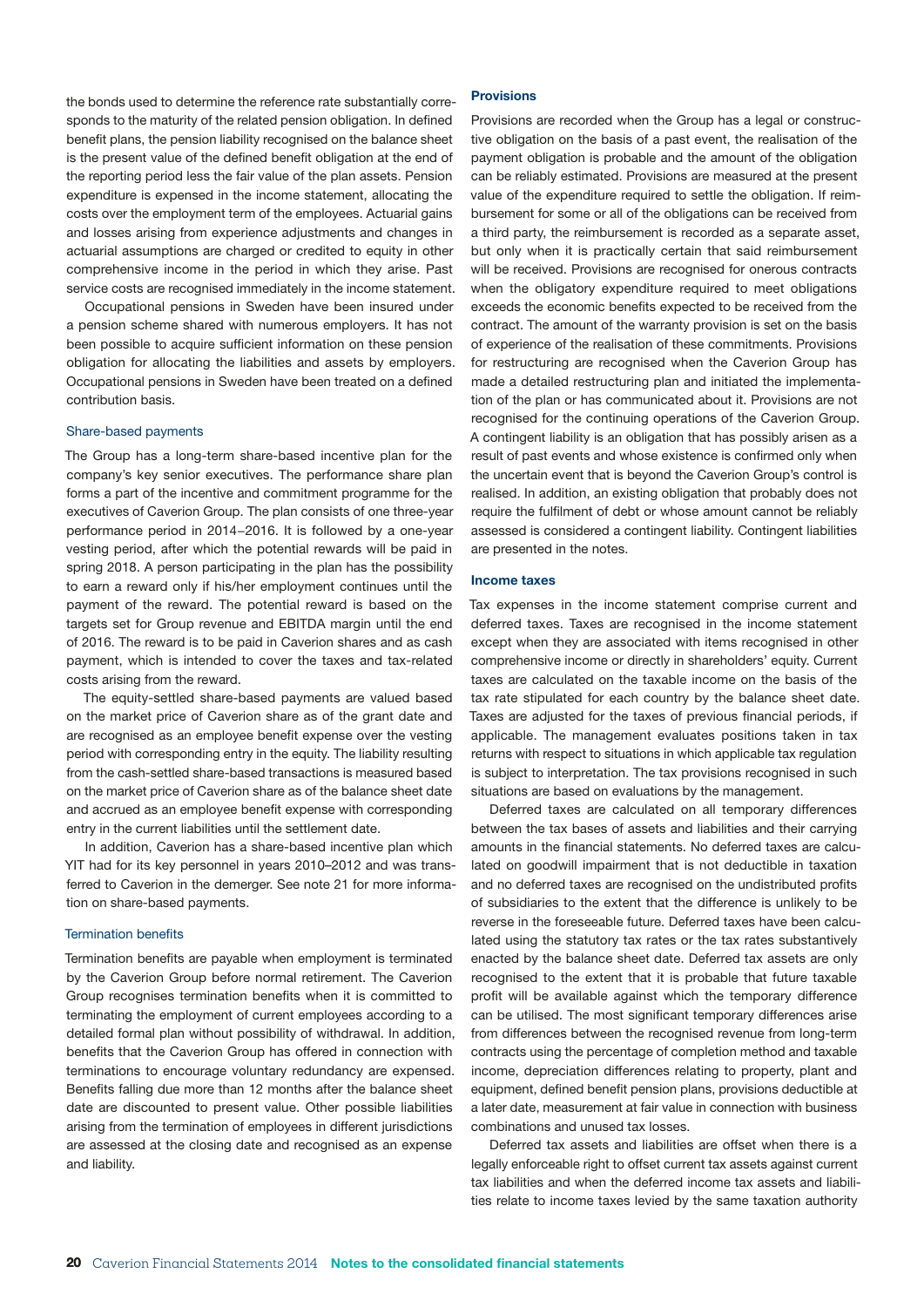on either the same taxable entity or different taxable entities where there is an intention to settle the balances on a net basis.

#### Financial assets

#### Classification and measurement

The financial assets are classified at initial recognition into the following categories: at fair value through profit or loss, loans and receivables, and available for sale. The classification depends on the basis of the purpose for which they have been acquired.

#### Financial assets at fair value through profit and loss

Financial assets at fair value through profit and loss are financial assets or derivatives held for trading that do not meet the criteria for hedge accounting. A financial asset is classified in this category if acquired principally for the purpose of selling in the short term. Derivatives and other financial assets at fair value through profit and loss are initially measured at fair value, and transaction costs are expensed in the income statement. Subsequent to initial recognition, they are measured at fair value. Assets in this category are classified as non-current assets (Receivables) if expected to be settled after and current assets (Trade and other receivables) if expected to be settled within 12 months.

#### Loans and receivables

Loans and receivables are non-derivative financial assets with fixed or determinable payments that are not quoted in an active market. Loans and receivables are included in current assets, except for maturities greater than 12 months after the reporting period. These are classified as non-current. These assets are initially recognised at fair value, and transaction costs are expensed in the income statement. Subsequent to initial recognition, they are carried at amortised cost using the effective interest rate method less any impairment. The group's loans and receivables comprise loans receivables, trade receivables, cash and cash equivalents and other receivables.

Trade receivables are amounts due from customers for merchandise sold or services performed in the ordinary course of business. If collection is expected in 12 months or less, they are classified as current. If not, they are presented as non-current.

Cash and cash equivalents include cash in hand, bank deposits withdrawable on demand and liquid short-term investments with original maturities of three months or less.

#### Available-for-sale financial assets

Available-for-sale financial assets are non-derivatives that are either designated in this category or not classified in any of the other categories. These assets are initially recognised at fair value, plus any transaction costs. Subsequent to initial recognition, they are carried at fair value. They are non-current financial assets as Group intends not to dispose of them within the 12 months.

#### Recognition and derecognition

Regular purchases and sales of financial assets are recognized on the trade-date which is the date on which the Caverion Group commits to purchase or sell the asset. Financial assets are derecognised when the rights to receive cash flows from the investment have expired or have been transferred and the Caverion Group has transferred substantially all risk and rewards of ownership.

Gains or losses arising from changes in the fair value of the financial assets at fair value through profit or loss category are presented in the income statement within finance income and expenses in the period in which they arise. Interest income from loans and receivables are presented in the income statement within finance income in the period in which they arise. Dividend income from financial assets is recognised in the income statement as part of financial income when the Caverion Group's right to receive payments is established.

Changes in the fair value of available for sale investments are recognised in other comprehensive income and are presented in the fair value reserves under shareholders' equity, net of tax. When investments are sold or impaired, the accumulated fair value adjustments recognised in equity are included in the income statement within financial income or expenses.

#### Offsetting financial instruments

Financial assets and liabilities are offset and the net amount reported in the balance sheet when there is a legally enforceable right to offset the recognised amounts and there is an intention to settle on a net basis or realise the asset and settle the liability simultaneously.

#### Impairment of financial assets

#### Assets carried at amortised costs

The Caverion Group assesses at the end of each reporting period whether there is objective evidence that a financial asset or group of financial assets is impaired as a result of one or more events that occurred after the initial recognition of the asset ("a loss event"). That loss event must impact on the estimated future cash flows of the financial asset or group of financial assets that can be reliably estimated.

Objective evidence that financial assets are impaired includes: default or delinquency in interest or principal payments, significant financial difficulty, restructuring of an amount due to the Caverion Group, indications that a debtor will enter bankruptcy or other financial reorganisation, observable data indicating that there is measurable decrease in expected cash flows, such as changes in arrears or economic conditions that correlate with defaults.

For loans and receivables category, the amount of the loss is measured as the difference between the asset's carrying amount and the present value of estimated future cash flows discounted at the asset's original effective interest rate. The carrying amount of the asset is reduced and the amount of the loss is recognised in the consolidated income statement within other operating expenses and reflected in an allowance account. The Caverion Group considers evidence of impairment at both an individual asset and a collective level. All individually significant assets are individually assessed for impairment. Collective assessment is carried out by grouping together assets with similar risk characteristics.

According to the Group's policy for trade receivables, a loss of 50% is recognized in from all unsecured and doubtful receivables that are overdue more than 180 days and loss of 100% when receivables are overdue more than 360 days. Due to the application of the percentage of completion method, part of a reliably estimated impairment losses are included in the cost estimate of the project and considered as weakened margin forecast. Therefore impairment losses of trade receivables in onerous projects are included in the loss reserve.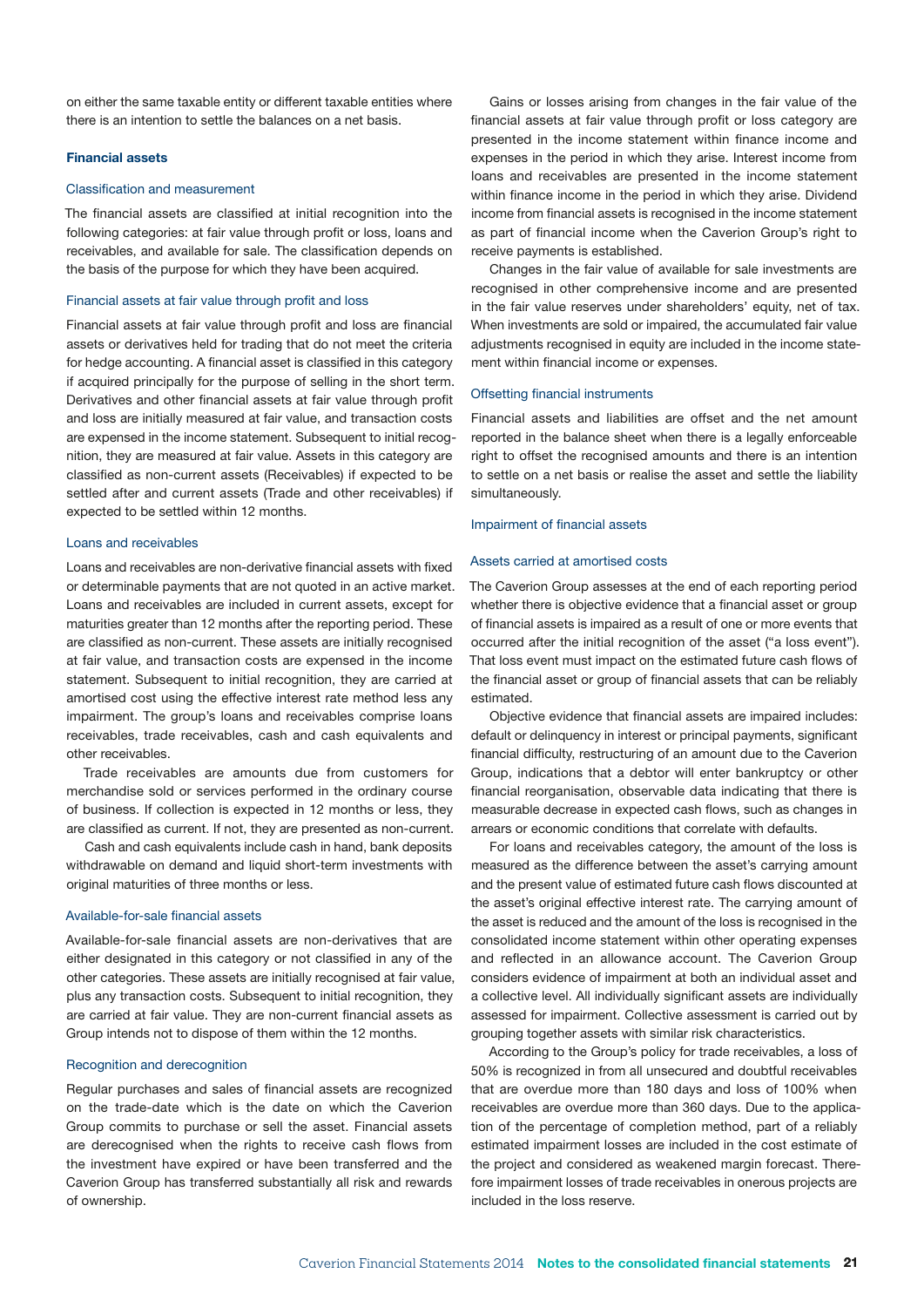If, in a subsequent period, the amount of the impairment loss decreases and the decrease can be related objectively to an event occurring after the impairment was recognised, the previously recognised impairment loss is reversed through the income statement.

#### Assets classified as available for sale

For investments classified as available for sale, a significant or prolonged decline in the fair value of the security below its cost is also evidence that the assets are impaired. If any such evidence exists for assets, the cumulative loss, measured as the difference between the acquisition cost and the current fair value, less any impairment loss on that financial asset previously recognised in profit or loss, is removed from equity and recognised in the income statement. Impairment losses recognised initially in the income statement on investments are not reversed through the income statement.

#### Financial liabilities

Borrowings are recorded on the settlement date and initially at fair value, net of transaction costs incurred. Borrowings are subsequently carried at amortised cost and any difference between the proceeds and the redemption value is recognised in the income statement over the period of the borrowings using the effective interest method. Other borrowing costs are expensed in the period during which they are incurred. Fees paid on the establishment of loan facilities are recognised as expenses over the period of the facility to which it relates. Borrowings are derecognised when its contractual obligations are discharged or cancelled, or expire.

Borrowings are classified as current liabilities if payment is due within 12 months or less. If not, they are presented as non-current.

#### Derivative financial instruments and hedge accounting

Derivatives are initially recognised at fair value on the date the Caverion Group becomes party to an agreement and are subsequently re-measured at their fair value. Directly attributable transaction costs are recognised in the income statement. The method of recognising the resulting gain or loss depends on whether the derivative is designated as a hedging instrument, and if so, the nature of the item being hedged. Gains and losses on derivative contracts that are not hedge accounted are recognised in the income statement within financial income and expense in the period in which they arise. Derivatives are classified as non-current liabilities when their contractual maturity is more than 12 months (Other liabilities) and current liabilities when maturity is less than 12 months (Trade and other payables).

The Caverion Group applies hedge accounting to hedge the benchmark rate of floating rate loans. The Caverion Group documents at inception of the transaction the relationship between the hedged item and the hedging instruments and assesses both at hedge inception and on an ongoing basis, of whether the derivatives are highly effective in offsetting changes in cash flows of hedged items. The effectiveness is assessed at each balance sheet date at minimum. The effective portion of changes in the fair value of derivative instruments, that qualify for cash flow hedges is recognised in other comprehensive income and accumulate in the fair value reserve, net of tax. The gain or loss relating to the ineffective portion is recognised immediately in the income statement within financial income and expenses. Gains and losses accumulated in shareholders' equity are reclassified to income

statement within financial income or expenses in the periods when the hedged item affects profit or loss. When a hedging instrument expires or is sold, or when a hedge no longer meets the criteria of hedge accounting, any cumulative gain or loss existing in equity at that time remains in equity and is recognised when the forecast transaction occurs. Nevertheless, if the hedged forecast transaction is no longer expected to occur, the cumulative gain or loss that was reported in equity is immediately transferred to the income statement within financial income or expense.

#### Trade payables

Trade payables are obligations to pay for goods or services that have been acquired in the ordinary course of business from suppliers. Accounts payable are classified as current liabilities if payment is due within 12 months or less. If not, they are presented as non-current liabilities. Trade payables are recognised initially at fair value and subsequently measured at amortised cost using the effective interest method.

#### Treasury shares

The consideration paid for own shares and directly attributable costs are recognized as a deduction in equity. When the company sells its own shares, the consideration received, net of directly attributable transaction costs, is included in equity.

#### Revenue recognition

Income from the sale of products and services is recognised as revenue at fair value net of indirect taxes and discounts.

#### Goods and services sold

Group provides building services as well as industrial services and maintenance. Revenue from sales of goods is recorded when the significant risks and rewards and control associated with the ownership of the goods have been transferred to the buyer. Revenue for sales of short-term services is recognised in the accounting period in which the services are rendered.

#### Long-term contracts

Long-term service contracts and building service projects are recognised as revenue on the stage of completion basis when the outcome of the project can be estimated reliably. The stage of completion of long-term service contracts is measured by reference to the contract costs incurred up to the end of the reporting period as a percentage of total estimated costs for the contract. Costs in excess of the stage of completion are capitalised as work in progress. Invoicing which exceeds the revenue recognised on the stage of completion basis is recognised in advances received from long-term projects. Invoicing which is less than the revenue recognised on the percentage of completion basis is deferred and presented as related accrued income. Advances received are deducted from the accrued income on the percentage of completion basis.

When it is probable that the total costs required to complete a contract will exceed the total revenue from the project, the expected loss is recognised as an expense immediately in all circumstances. Revenue recognition on the stage of completion basis for the long-term service agreements is based on estimates. If the estimates of the outcome of a contract change, the revenue and profits recognised are adjusted in the reporting period when the change first becomes known and can be estimated. In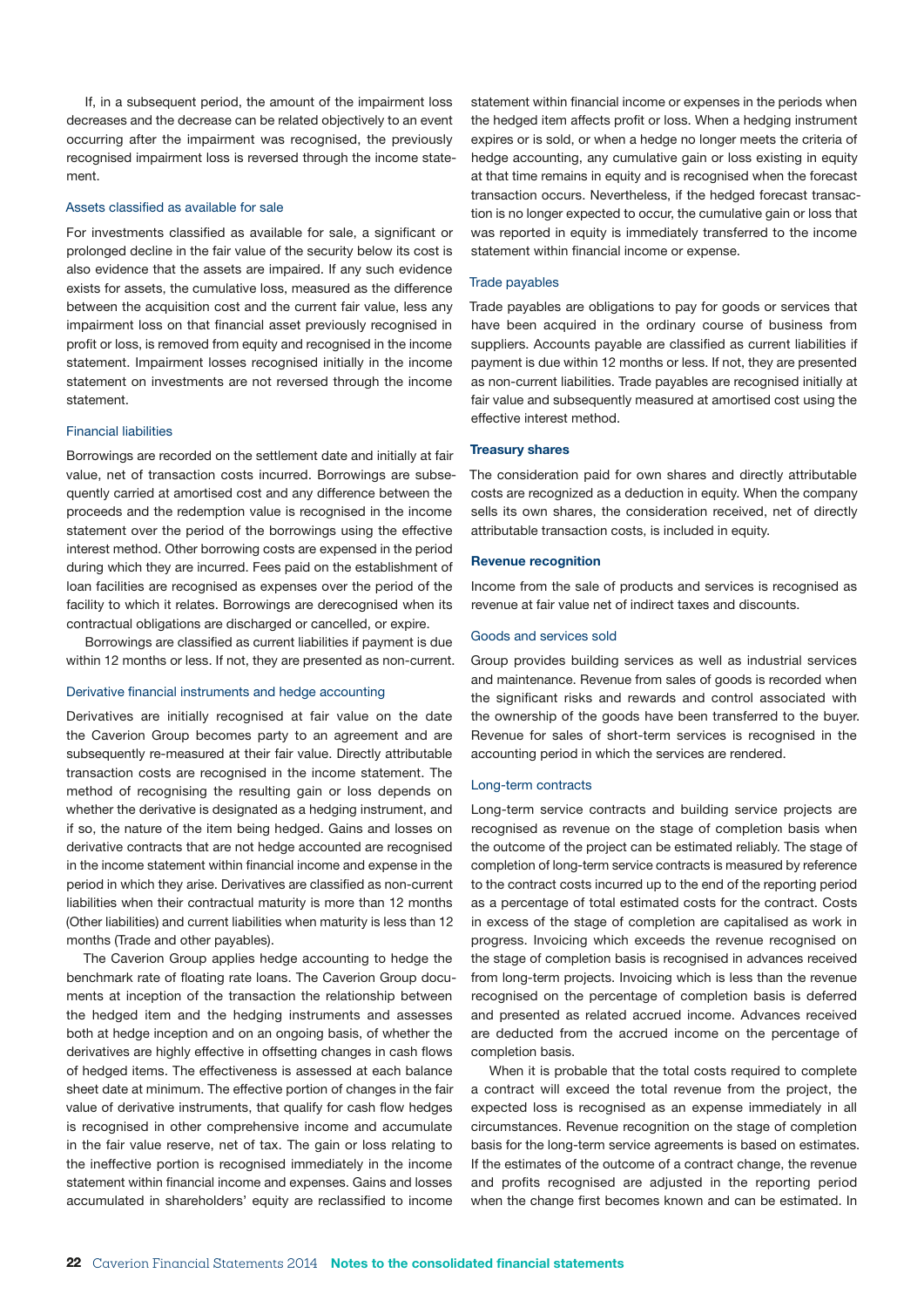long-term contracts, the Group applies a procedure and policy in reporting which ensures that projects are estimated reliably. The duration of the long-term contracts vary by country approximately from one month to two years.

The Group can also carry out a pre agreed single project or a long-term service agreement through a construction consortium. The construction consortium is not a separate legal entity. The participating companies usually have a joint responsibility. Projects and long-term service agreements performed by the consortium are included in the reporting of the group company concerned and are recognised as revenue on the stage of completion basis according to the group company's participation portion in the consortium.

#### Interest and dividends

Interest income is recognised using the effective interest method and dividend income when the right to receive payment is established.

#### Critical accounting estimates and judgements

The preparation of financial statements in conformity with IFRS requires management to make estimates and exercise judgement in the application of the accounting policies. Estimates and judgements are continually evaluated and are based on historical experience and other factors, including expectations of future events that are believed to be reasonable under the circumstances. The resulting accounting estimates will, by definition, seldom equal the related actual results. The estimates and assumptions that have a significant risk of causing material adjustment to the carrying amounts of assets and liabilities within the next financial year are addressed below.

#### Estimated impairment of goodwill

Goodwill is tested for any impairment annually in accordance with the accounting policy stated in note 12. The recoverable amounts of cash-generating units have been determined based on value-in-use calculations. The cash flows in the value-in-use calculations are based on the management's best estimate of market development for the subsequent years. The discount rate may be increased with a branch specific risk factor.

The recoverable amounts have been assessed in relation to different time periods and the sensitivity has been analysed for the changes of the discount rate, profitability and in the increase of the residual value. In 2014 and 2013, the goodwill testing did not result any impairment losses. As at December 31, 2014 and 2013 the goodwill of Caverion Group amounted to EUR 335.7 million and EUR 335.7 million, respectively.

#### Recognition of revenue from long-term projects on the stage of completion basis

Due to estimates included in the revenue recognition of long-term service contract and building service projects, revenue and profit presented by financial period only rarely correspond to the equal distribution of the total profit over the duration of the project. When revenue recognition from long-term projects is based on the percentage of completion method, the outcome of the projects is regularly and reliably estimated. Calculation of the total income of projects involves estimates on the total costs required to complete the project as well as on the development of billable work. If the estimates regarding the outcome of a contract change, the revenue

and profits recognised are adjusted in the reporting period when the change first becomes known and can be estimated. If it is probable that the total costs required to complete a contract will exceed the total contract revenue, the expected loss is recognised as an expense immediately. For the years ended 31 December 2014, and 2013 the revenue from long-term service contract and building service projects amounted to EUR 1,419.4 million and EUR 1,780.6 million, respectively and they were 59% and 70% of the Caverion Group total revenue (note 2).

#### Income taxes

The Group is subject to income taxes in several countries. Evaluating the total amount of income taxes at the Group level requires significant judgement, so the amount of total tax includes uncertainty. As at December 31, 2014 and 2013 the deferred taxes net liability amounted to EUR 59.5 million and EUR 58.6 million.

#### Provisions

The recognition of provisions involves estimates concerning probability and quantity. Provisions are recognised for onerous contracts when the unavoidable costs required to meet obligations exceeds the benefits expected to be received under the contract. The amount of the warranty provision is set on the basis of experience of the realisation of these commitments. As at December 31, 2014 and 2013 the provisions amounted to EUR 27.6 million and EUR 25.8 million.

#### Pension benefits

The present value of pension obligations depends on various factors that are determined on an actuarial basis using a number of assumptions, including the discount rate. Changes in the assumptions rate have an effect on the carrying amount of pension obligation. The discount rate used is the market rate of high-quality corporate bonds or the interest rate of treasury notes for the currency in which the benefits will be realised. The maturity of the instruments used to determine the reference rate used corresponds substantially to the maturity of the related pension obligation. Other assumptions are based on actuarial statistics and prevailing market conditions. As at December 31, 2014 and 2013 the pension liabilities amounted to EUR 39.9 million and EUR 51.1 million.

#### Trade receivables

The Group recognises an impairment loss on receivables when there is objective evidence that payment is not expected to occur. Caverion Group follows the measurement principle of trade receivables in business units when recognising an impairment loss. Recognised impairment loss includes estimates and critical judgements. The estimates are based on historical credit losses, past practice of credit management, client specific analysis and economic conditions at the assessment date. As at December 31, 2014 and 2013 trade receivables amounted to EUR 346.5 million and EUR 378.5 million.

#### Carve-out adjustments

Carve-out financial statements include the allocations of income, expense, assets, liabilities and cash flows that are described below, which are based on management's judgment, assumptions and estimates. The areas in the carve-out adjustments that involve higher degree of judgment, assumptions and estimates in these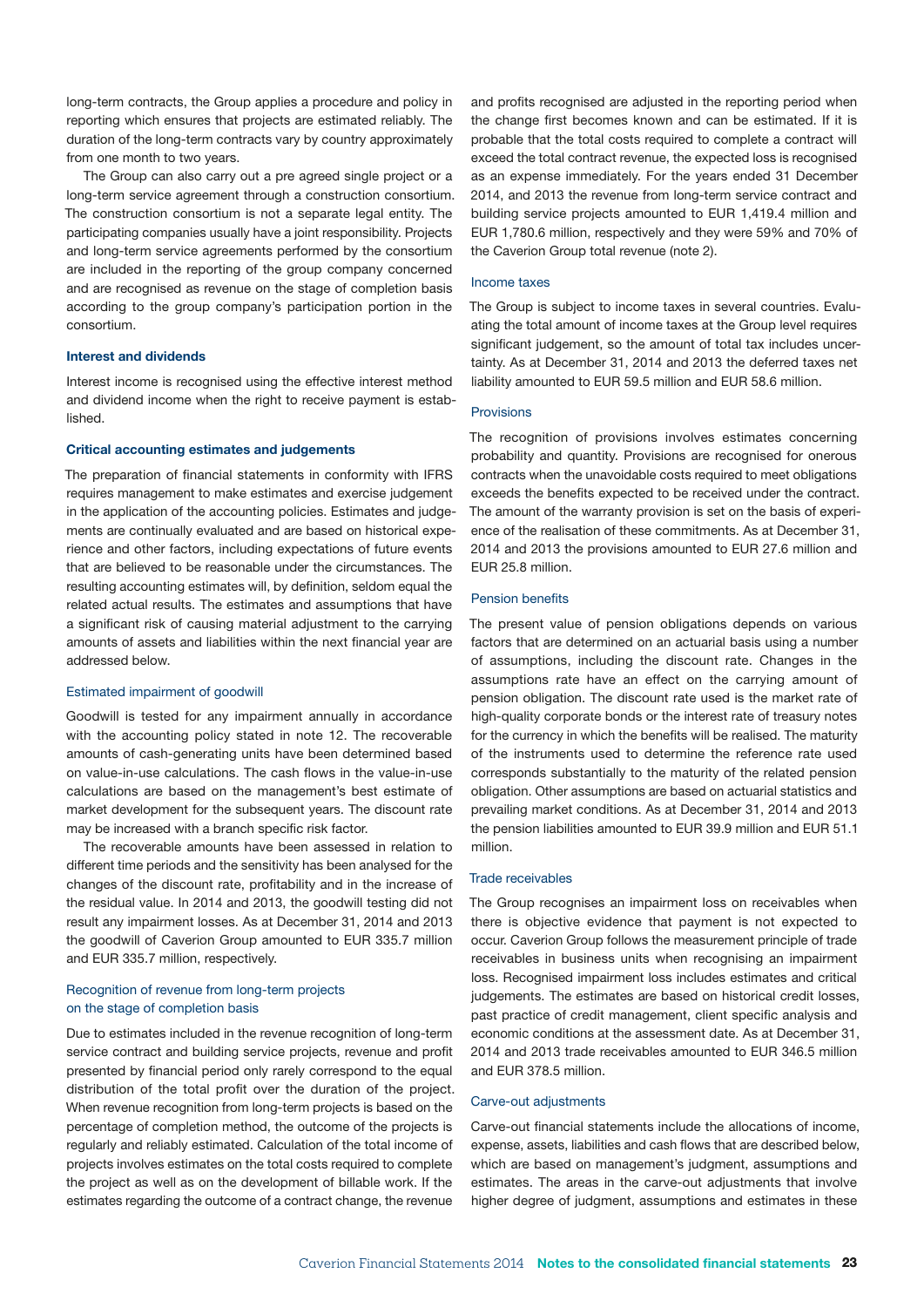carve-out financial statements are related to financial liabilities and interests, group administration costs, taxes and invested equity.

### Basis of accounting for the carve-out financial information

The carve-out financial information of Caverion Group for the six month period ended June 30, 2013 has been prepared on a carve-out basis from YIT's consolidated financial statements, which comply with IFRS as adopted by the EU, comprising the historical income and expenses, assets and liabilities and cash flows attributable to Building Services business. The carve-out financial information also includes allocations of income, expenses, assets, liabilities and cash-flows from the YIT parent company and Perusyhtymä Oy. Caverion Group's carve-out financial information include all those legal entities that have historically formed YIT's reportable segments Building Service Northern Europe and Building Service Central Europe and which were transferred to Caverion Corporation in the partial demerger.

The following summarises the main carve-out adjustments and allocations made in preparing the carve-out financial information. Management of Caverion considers that the allocations described below have been made on a reasonable basis, but are not necessarily indicative of the costs that would have been incurred if Caverion had been a stand-alone entity.

#### Intercompany transactions and related party transactions

Intercompany transactions and assets and liabilities between Caverion entities have been eliminated in the carve-out financial information. Transactions with other YIT Group companies remaining with YIT have been treated as related party transactions. All intercompany receivables and liabilities and related financial income and expenses of YIT parent company with the counterparty of Caverion entity have been allocated to the Caverion parent company. Acquisition costs relating to Caverion subsidiaries owned by YIT parent company have been allocated to Caverion parent company and the acquisition method has been used to eliminate the acquisition of subsidiaries.

#### Invested equity

The net assets of Caverion group are represented by capital invested in Caverion Group and shown as "invested equity". Changes in net assets allocated to Caverion are presented separately in the statement of changes in invested equity through line "Equity transactions with YIT Group" and in the cash flow statements through line "Equity financing with YIT Group, net", reflecting the internal financing between YIT Group and Caverion Group during the periods presented. The amount of invested equity is affected by the net assets allocated to the Caverion parent company. The net assets allocated to Caverion parent company consists mainly of investments in group companies, intercompany receivables and liabilities, financial liabilities, other receivables and liabilities and net cash and cash equivalents.

#### Cash management and financing

Cash management within YIT was centralised so that YIT managed Group's cash needs mainly through cash pool arrangement. In the demerger Caverion Corporation received the proportion of cash and cash equivalents of YIT Corporation that equals the portion of intra-group account liabilities allocated to Caverion compared to the entire intra-group account liabilities to all YIT Group's direct and indirect subsidiaries. The historical cash and cash equivalents were allocated to the carve-out financial information using the similar method. No related interest income was allocated.

The external debt financing and related interest expenses of the demerging YIT parent entity and Caverion entities that were directly attributable to the operations of Caverion, were included in the carve-out financial information. External derivative contracts entered by YIT were allocated to Caverion if those were directly connected with Caverion, such as interest rate swap related to the financing loan and the currency derivatives relating to the cash pool arrangement.

In addition refinancing relating to the partial demerger was arranged and finalised during June 2013. A credit facility with a Nordic bank group was transferred to Caverion Corporation upon the registration of the partial demerger. It includes an amortising long-term loan facility, a long-term revolving credit facility and a short-term bridge loan facility. In addition to the credit facility, amortising loans attributable to the operations of Caverion were transferred to Caverion Corporation in the demerger. The carveout financial information for the periods prior to the consummation of the demerger has not been adjusted to reflect the effects of this reorganisation of financing. Thus, the carve-out financial information is not comparable to the amounts reflected in the consolidated financial statements after the consummation of the demerger.

#### Income tax

While Caverion was part of YIT Group, the legal entities within the Caverion Group had operated as separate taxpayers. For these entities the tax charges and the tax liabilities and receivables in the carve-out financial information are based on actual taxation. The taxes allocated to Caverion parent company from the demerging YIT parent company have been calculated as Caverion parent company had been a separate taxpayer. Therefore, the income tax for the period of Caverion parent company is the amount of tax payable or refundable based on the entity's hypothetical tax returns, and it is presented as current tax expense in the income statement. In the balance sheet these tax entries are presented as transactions through invested equity, because any payable or refundable taxes will not arise to Caverion parent company due to these hypothetical taxes. Deferred taxes on temporary differences are recognised where such temporary differences exist.

#### Pensions

Pensions and other post-employment benefit plans and their respective portion of the plan liabilities, plan assets, interest and service costs have either been included or allocated to Caverion Group from YIT group for the purpose of preparing the carve-out financial information.

#### Centrally provided services

YIT Group has historically recharged centrally provided services from its subsidiaries, such as financing, IT, HR and services related to the premises. Historically these recharged costs have been allocated to Caverion Group entities, and they are included in the carve-out financial information based on these historical recharges.

YIT parent company has also been responsible for the management and general administration of the YIT Group. The income and expenses of YIT parent company have been allocated to the Caverion parent company mainly based on the transferring employers and subsidiary allocations. The carve-out financial information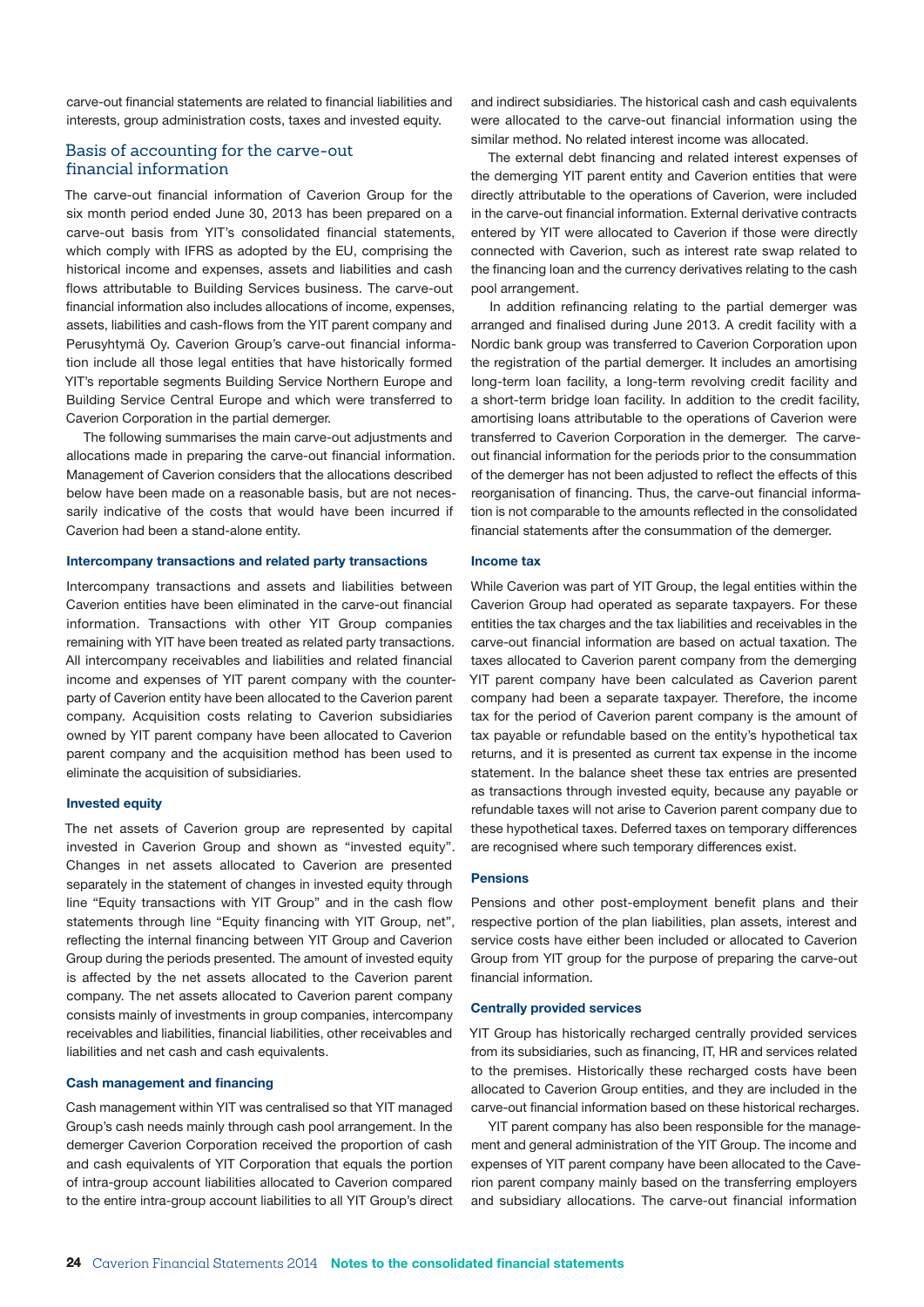includes also employee cost allocations relating to Caverion employees' participation in the YIT share-based compensation plan.

#### Leases

In the carve-out financial information the non-cancellable operating leases allocated to Caverion Group include lease agreements of Caverion subsidiaries with third parties and lease agreements for office facilities with YIT Group. The minimum lease payments of the non-cancellable lease agreements made with YIT Group presented in the carve-out financial information are equivalent with the minimum lease payments of the corresponding external lease agreements made by YIT Group.

### Evaluation of the future impact of new standardss and interpretations

A number of new standards and amendments to standards and interpretations are effective for annual periods beginning after January 1, 2014, and have not been applied in preparing these consolidated financial statements. None of these is expected to have a significant effect on the consolidated financial statements of the Group, except the following set out below:

IFRS 9, 'Financial instruments'. The complete version of IFRS 9 replaces most of the guidance in IAS 39. IFRS 9 retains but simplifies the mixed measurement model and establishes three primary measurement categories for financial assets: amortised cost, fair value through other comprehensive income and fair value through profit and loss. The basis of classification depends on the entity's business model and the contractual cash flow characteristics of the financial asset. Investments in equity instruments are required to be measured at fair value through profit and loss with the irrevocable option at inception to present changes in fair value in other comprehensive income. There is now a new expected credit losses model that replaces the incurred loss impairment model used in IAS 39.

For financial liabilities there were no changes to classification and measurement except for the recognition of changes in own credit risk in other comprehensive income, for liabilities designated at fair value through profit and loss.

IFRS 9 relaxes the requirements for hedge effectiveness by replacing the bright line hedge effectiveness tests. It requires an economic relationship between the hedged item and hedging instrument and for the 'hedged ratio' to be the same as the one management actually uses for risk management purposes. Contemporaneous documentation is still required but is different to that currently prepared under IAS 39. The standard has not yet been endorsed by EU. The management is assessing the impact of the standard on the financial statements of the Group.

IFRS 15, 'Revenue from contracts with customers.' This is the converged standard on revenue recognition. It replaces IAS 11, 'Construction contracts,' IAS 18, 'Revenue' and related interpretations.

Revenue is recognised when a customer obtains control of a good or service. A customer obtains control when it has the ability to direct the use of and obtain the benefits from the good or service.

The core principle of IFRS 15 is that an entity recognises revenue to depict the transfer of promised goods or services to customers in an amount that reflects the consideration to which the entity expects to be entitled in exchange for those goods or

services. An entity recognises revenue in accordance with that core principle by applying the following steps:

- ° Step 1: Identify the contract(s) with a customer
- <sup>o</sup> Step 2: Identify the performance obligations in the contract
- ° Step 3: Determine the transaction price
- ° Step 4: Allocate the transaction price to the performance obligations in the contract
- ° Step 5: Recognise revenue when (or as) the entity satisfies a performance obligation

IFRS 15 also includes a cohesive set of disclosure requirements that will result in an entity providing users of financial statements with comprehensive information about the nature, amount, timing and uncertainty of revenue and cash flows arising from the entity's contracts with customers. The standard has not yet been endorsed by EU. The management is assessing the impact of the standard on the financial statements of the Group.

Amendments to IAS 1: 'Disclosure Initiative'. Changes considers materiality and aggregation, the presentation of subtotals, structure of financial statements and the disclosure of accounting policies. The amendments have not yet been endorsed by EU. The management is assessing the impact on the financial statements of the Group.

The management is also assessing the impact of other new standards, amendments to standards and interpretations, that are effective for annual periods beginning after January 1, 2014. These have not yet been endorsed by EU and it is expected that they do not have material impact on the financial statements of the Group.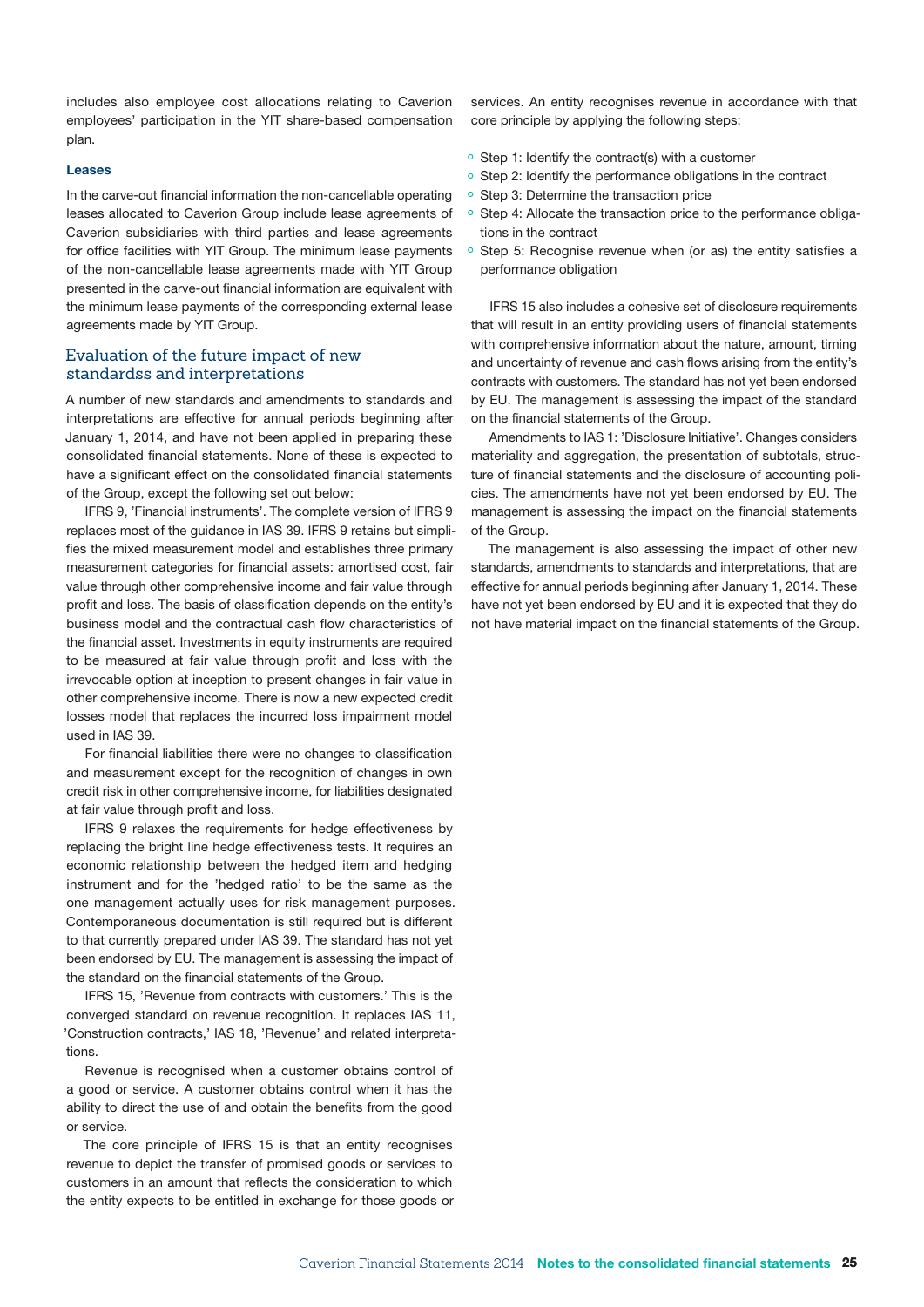## <span id="page-27-0"></span>**2. LONG-TERM CONTRACTS**

| <b>EUR million</b>                                                                                            | 2014    | 2013    |
|---------------------------------------------------------------------------------------------------------------|---------|---------|
|                                                                                                               |         |         |
| Revenue recognised as revenue in the period from long-term service contracts and building service<br>projects | 1.419.4 | 1.780.6 |
|                                                                                                               |         |         |
| Contract costs incurred and recognised profits less recognised losses to date for work in progress            | 1.876.8 | 2.124.9 |
| Accrued income from long-term service contracts and projects                                                  | 206.2   | 261.9   |
| Advances received                                                                                             | 52.0    | 46.3    |

For long-term service contracts and building service projects the costs incurred plus recognised profits, which are higher than the invoiced amount, are shown in the statement of financial position under "Trade and other receivables". Advances received and difference that arises if the costs incurred and recognised profits are lower than the invoiced amount is included in "Accounts payable and other liabilities".

# **3. OTHER OPERATING INCOME**

| <b>EUR million</b>                                  | 2014 | 2013 |
|-----------------------------------------------------|------|------|
| Gains on the sale of tangible and intangible assets | 0.6  | 0.5  |
| Rental income                                       | 0.4  | 0.4  |
| Other income                                        |      | 2.3  |
| <b>Total</b>                                        | 2.1  | 3.2  |

# **4. OTHER OPERATING EXPENSES**

| <b>Total</b>                                         | 293.0 | 308.1 |
|------------------------------------------------------|-------|-------|
| Other fixed expenses <sup>1)</sup>                   | 42.1  | 45.1  |
| Premises expenses                                    | 9.3   | 10.2  |
| <b>IT</b> expenses                                   | 31.9  | 37.2  |
| Travel expenses                                      | 45.6  | 48.9  |
| Other variable expenses for work in progress         | 64.1  | 59.3  |
| Voluntary indirect personnel expenses                | 15.8  | 16.0  |
| Other expenses for leases                            | 46.9  | 53.8  |
| Expenses for leased office facilities                | 37.2  | 37.8  |
| Losses on the sale of tangible and intangible assets | 0.0   | 0.0   |
| <b>EUR million</b>                                   | 2014  | 2013  |

<sup>1)</sup> Other fixed expenses include administrative, marketing and other fixed costs.

The Group's research and development expenditure amounted to EUR 9.6 (12.7) million in 2014.

### Audit fee

| <b>EUR million</b>     | 2014 | 2013 |
|------------------------|------|------|
| PricewaterhouseCoopers |      |      |
| Audit fee              | 0.6  | 0.5  |
| Statement              | 0.0  | 0.0  |
| Tax services           | 0.2  | 0.2  |
| Other services         | 0.6  | 0.5  |
| <b>Total</b>           | 1.4  | 1.2  |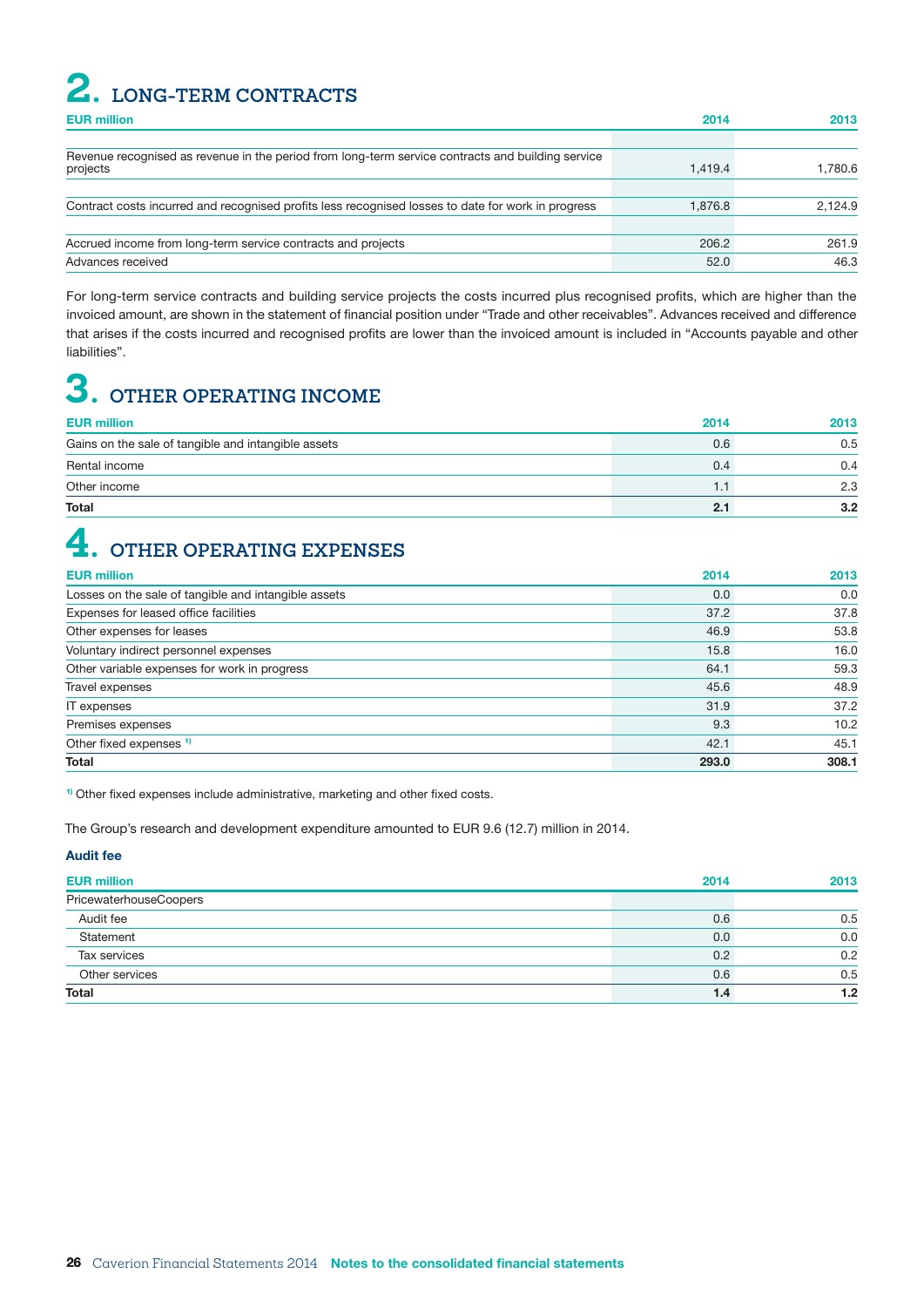# <span id="page-28-0"></span>**5. DEPRECIATION, AMORTISATION AND IMPAIRMENT**

| <b>EUR million</b>                              | 2014 | 2013 |
|-------------------------------------------------|------|------|
| Depreciation and amortisation by asset category |      |      |
| Intangible assets                               |      |      |
| Allocations                                     | 9.8  | 10.2 |
| Other intangible assets                         | 4.9  | 3.0  |
| Tangible assets                                 |      |      |
| <b>Buildings and structures</b>                 | 0.5  | 0.5  |
| Machinery and equipment                         | 4.3  | 4.8  |
| Machinery and equipment, finance lease          | 0.8  | 0.6  |
| Other tangible assets                           | 3.0  | 2.4  |
| <b>Total</b>                                    | 23.3 | 21.5 |
| Impairment                                      |      |      |
| Goodwill                                        |      |      |
| Depreciations and impairments total             | 23.3 | 21.5 |

# **6. EMPLOYEE BENEFIT EXPENSES**

| <b>EUR million</b>                       | 2014    | 2013    |
|------------------------------------------|---------|---------|
| Wages and salaries                       | 787.4   | 827.6   |
| Pension costs, defined contribution plan | 76.2    | 61.8    |
| Pension costs, defined benefit plan *    | $-11.7$ | 4.5     |
| Other post-employment benefits           | 0.2     | 0.6     |
| Share-based compensation                 | 0.4     | 0.6     |
| Other indirect employee costs            | 142.9   | 167.7   |
| <b>Total</b>                             | 995.2   | 1,062.8 |
| Average number of personnel              | 17,300  | 18.071  |

\* One of the defined benefit pension plans in Norway was transferred to as defined contribution plan at the end of June 2014. The release of pension liability totalled approximately EUR 14 million.

Information on the management's salaries and fees and other employee benefits are presented in note 32. Related party transactions.

# **7. FINANCIAL INCOME AND EXPENSES**

| <b>EUR million</b>                                               | 2014   | 2013   |
|------------------------------------------------------------------|--------|--------|
| <b>Financial income</b>                                          |        |        |
| Dividend income on available for sale investments                | 0.0    | 0.1    |
| Interest income on loans and other receivables                   | 1.0    | 1.7    |
| Realised gains on available for sale investments                 | 0.1    | 0.2    |
| Other financial income on loans and other receivables            | 0.1    | 0.1    |
| <b>Total financial income</b>                                    | 1.1    | 2.0    |
| <b>Financial expenses</b>                                        |        |        |
| Interest expenses on liabilities at amortised cost <sup>1)</sup> | $-6.3$ | $-5.2$ |
| Other financial expenses on liabilities at amortised cost        | $-1.0$ | $-2.2$ |
| Interest expenses on finance leases                              | $-0.1$ | $-0.1$ |
| <b>Total financial expenses</b>                                  | $-7.3$ | $-7.4$ |
| Exchange rate gains                                              | 8.5    | 6.2    |
| Exchange rate losses                                             | $-9.9$ | $-7.5$ |
| Exchange rate differences, net                                   | $-1.4$ | $-1.2$ |
| Financial expenses, net                                          | $-7.6$ | $-6.6$ |

1) Interest expenses on liabilities at amortised cost include EUR 0.1 (0.0) million interest expenses on derivatives with hedge accounting applied for.

The carve-out figures for January–June 2013 exclude the financial cost effect of the new financing arrangements transferred to Caverion Corporation as a result of the partial demerger of YIT.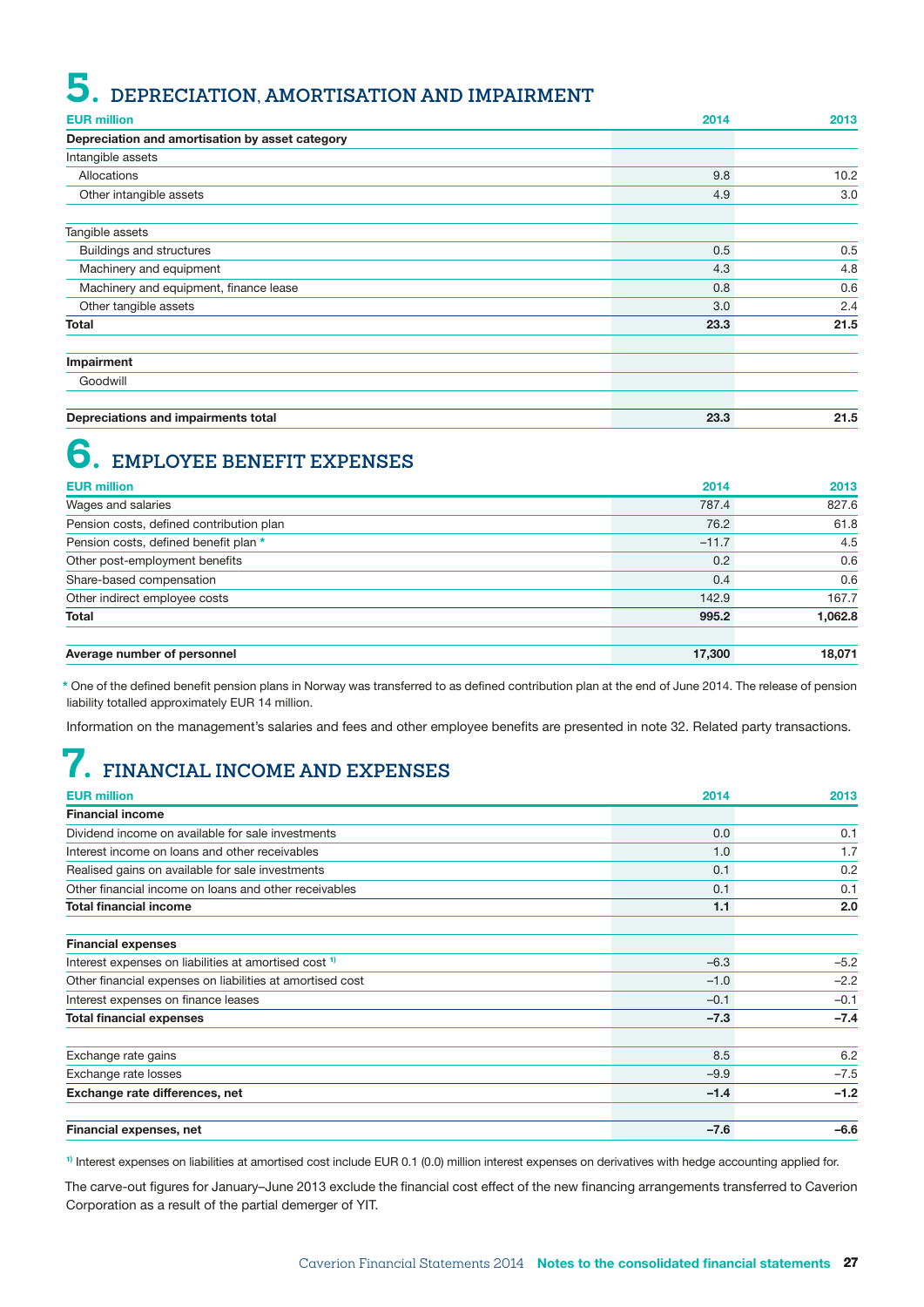# <span id="page-29-0"></span>**8. INCOME TAXES**

#### Income taxes in the income statement

| <b>EUR million</b>                            | 2014   | 2013   |
|-----------------------------------------------|--------|--------|
| Tax expense for current year                  | 8.0    | 9.9    |
| Tax expense for previous years                | $-0.8$ | 0.7    |
| Change in deferred tax assets and liabilities |        | $-3.3$ |
| Total income taxes                            | 8.9    | 7.3    |

The reconciliation between income taxes in the consolidated income statement and income taxes at the statutory tax rate in Finland 20.0% is as follows:

| <b>EUR million</b>                                                     | 2014   | 2013   |
|------------------------------------------------------------------------|--------|--------|
| <b>Profit before taxes</b>                                             | 36.5   | 42.8   |
| Income taxes at the tax rate in Finland (20.0%)                        | 7.3    | 10.5   |
| Effect of different tax rates outside Finland                          | 1.6    | 0.5    |
| Tax exempt income and non-deductible expenses                          | 1.7    | 0.8    |
| Net results of associated companies                                    | 0.0    | 0.0    |
| Impact of the changes in the tax rates on deferred taxes <sup>1)</sup> | $-0.1$ | $-4.7$ |
| Impact of losses for which deferred taxes is not recognised            | 0.4    | 0.5    |
| Reassessment of deferred taxes                                         | $-1.2$ | $-1.0$ |
| Taxes for previous years                                               | $-0.8$ | 0.7    |
| Income taxes in the income statement                                   | 8.9    | 7.3    |

1) The effect of the change of tax rate in Denmark from 24.5% to 23.5% in 2015 and in Finland from 24.5% to 20.0%, in Denmark from 25.0% to 24.5% and in Norway from 28.0% to 27.0% in 2014.

# **9. EARNINGS PER SHARE**

The basic earnings per share is calculated by dividing the profit attributable to the owners of the parent company by the weighted average number of shares outstanding during the year.

|                                                                      | 2014    | 2013    |
|----------------------------------------------------------------------|---------|---------|
| Profit attributable to the owners of the parent company, EUR million | 27.6    | 35.5    |
| Weighted average number of shares (1,000 shares)                     | 125.381 | 125.595 |
| Earnings per share, basic, EUR                                       | 0.22    | 0.28    |

Diluted earnings per share is calculated by adjusting number of shares to assume conversion of all diluting potential shares. There were no diluting effects in 2014 and 2013.

|                                                                      | 2014    | 2013    |
|----------------------------------------------------------------------|---------|---------|
| Profit attributable to the owners of the parent company, EUR million | 27.6    | 35.5    |
| Weighted average number of shares (1,000 shares)                     | 125.381 | 125.595 |
| Weighted average number of shares, dilution adjusted (1,000 shares)  | 125.381 | 125.595 |
| Earnings per share, diluted, EUR                                     | 0.22    | 0.28    |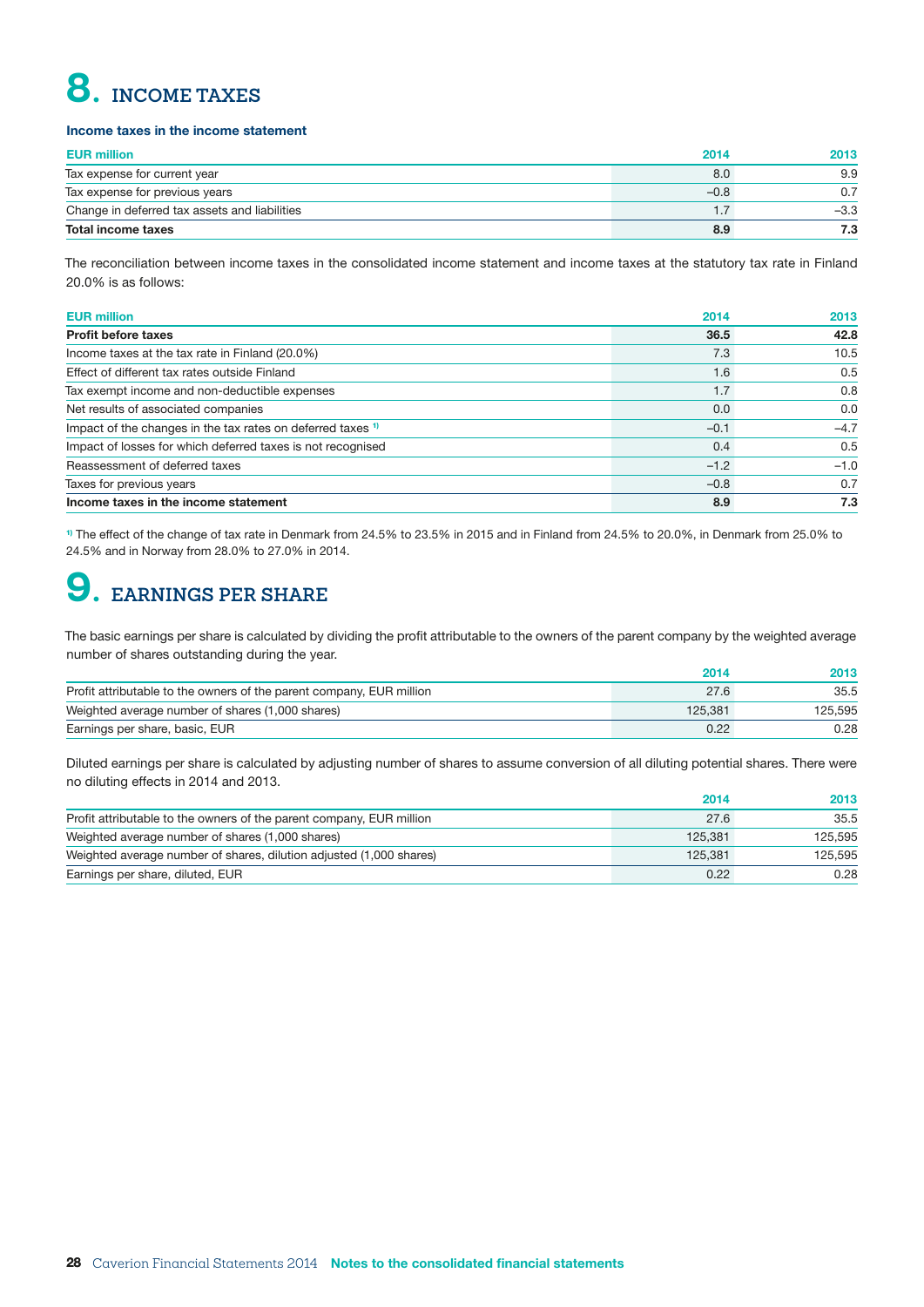# <span id="page-30-0"></span>**10. PROPERTY, PLANT AND EQUIPMENT**

#### 2014

| <b>EUR million</b>                                              | <b>Land and</b><br>water areas | <b>Buildings</b><br>and<br><b>structures</b> | <b>Machinery</b><br>and<br>equipment | <b>Other</b><br>tangible<br>assets <sup>1)</sup> | <b>Advance</b><br>payments | Total   |
|-----------------------------------------------------------------|--------------------------------|----------------------------------------------|--------------------------------------|--------------------------------------------------|----------------------------|---------|
| Historical cost at January 1, 2014                              | 1.3                            | 16.8                                         | 71.0                                 | 16.8                                             | 0.7                        | 106.7   |
| <b>Translation differences</b>                                  | 0.0                            | $-0.1$                                       | $-3.5$                               | $-0.5$                                           |                            | $-4.0$  |
| Increases                                                       |                                | 0.2                                          | 3.6                                  | 3.0                                              | 1.1                        | 7.9     |
| Decreases                                                       | $-0.2$                         | $-0.3$                                       | $-7.9$                               | $-1.5$                                           |                            | $-9.9$  |
| Historical cost at December 31, 2014                            | 1.1                            | 16.6                                         | 63.3                                 | 17.8                                             | 1.8                        | 100.6   |
| Accumulated depreciation and impairment<br>at January 1, 2014   |                                | $-11.3$                                      | $-57.8$                              | $-9.6$                                           |                            | $-78.7$ |
| Translation differences                                         |                                | 0.1                                          | 2.8                                  | 0.3                                              |                            | 3.2     |
| Depreciation                                                    |                                | $-0.5$                                       | $-5.1$                               | $-3.0$                                           |                            | $-8.6$  |
| Accumulated depreciation of decreases                           |                                | 0.1                                          | 8.0                                  | 1.4                                              |                            | 9.5     |
| Accumulated depreciation and impairment at<br>December 31, 2014 |                                | $-11.6$                                      | $-52.1$                              | $-10.9$                                          |                            | $-74.6$ |
| Carrying value January 1, 2014                                  | 1.3                            | 5.5                                          | 13.2                                 | 7.2                                              | 0.7                        | 27.9    |
| Carrying value December 31, 2014                                | 1.1                            | 5.0                                          | 11.2                                 | 6.9                                              | 1.8                        | 26.0    |

#### 2013

| <b>EUR million</b>                                              | <b>Land and</b><br>water areas | <b>Buildings</b><br>and<br><b>structures</b> | <b>Machinery</b><br>and<br>equipment | <b>Other</b><br>tangible<br>assets <sup>1)</sup> | <b>Advance</b><br>payments | Total   |
|-----------------------------------------------------------------|--------------------------------|----------------------------------------------|--------------------------------------|--------------------------------------------------|----------------------------|---------|
| Historical cost at January 1, 2013                              | 1.6                            | 17.9                                         | 70.6                                 | 17.2                                             | 0.5                        | 107.8   |
| <b>Translation differences</b>                                  | 0.0                            | 0.0                                          | $-2.9$                               | $-0.9$                                           |                            | $-3.9$  |
| Increases                                                       |                                | 0.2                                          | 5.4                                  | 0.9                                              | 0.7                        | 7.2     |
| Decreases                                                       | $-0.3$                         | $-1.2$                                       | $-2.0$                               | $-0.4$                                           | $-0.5$                     | $-4.4$  |
| Historical cost at December 31, 2013                            | 1.3                            | 16.8                                         | 71.0                                 | 16.8                                             | 0.7                        | 106.7   |
| Accumulated depreciation and impairment at January 1, 2013      |                                | $-11.1$                                      | $-56.9$                              | $-8.0$                                           |                            | $-76.0$ |
| <b>Translation differences</b>                                  |                                | 0.0                                          | 2.5                                  | 0.4                                              |                            | 2.9     |
| Depreciation                                                    |                                | $-0.5$                                       | $-5.4$                               | $-2.4$                                           |                            | $-8.3$  |
| Accumulated depreciation of decreases                           |                                | 0.3                                          | 2.0                                  | 0.4                                              |                            | 2.7     |
| Accumulated depreciation and impairment at<br>December 31, 2013 |                                | $-11.3$                                      | $-57.8$                              | $-9.6$                                           |                            | $-78.7$ |
| Carrying value January 1, 2013                                  | 1.6                            | 6.8                                          | 13.7                                 | 9.2                                              | 0.5                        | 31.8    |
| Carrying value December 31, 2013                                | 1.3                            | 5.5                                          | 13.2                                 | 7.2                                              | 0.7                        | 27.9    |

<sup>1)</sup> Other tangible assets include, among other things, leasehold improvement costs.

#### Finance lease assets

Tangible assets include assets leased by finance lease agreements as follows:

#### Machinery and equipment

| <b>EUR million</b>                | 2014   | 2013   |
|-----------------------------------|--------|--------|
| Historical cost at January 1      | 8.9    | 8.0    |
| Translation differences           | $-0.4$ | $-0.7$ |
| Increases                         | 0.6    | 1.6    |
| Decreases                         | $-0.3$ |        |
| Accumulated depreciation          | $-7.3$ | $-7.1$ |
| <b>Carrying value December 31</b> | 1.5    | 1.8    |

No impairment losses have been recognised during the financial years 2014 and 2013. The government grant received is not material. The received government grants have been deducted from the carrying value.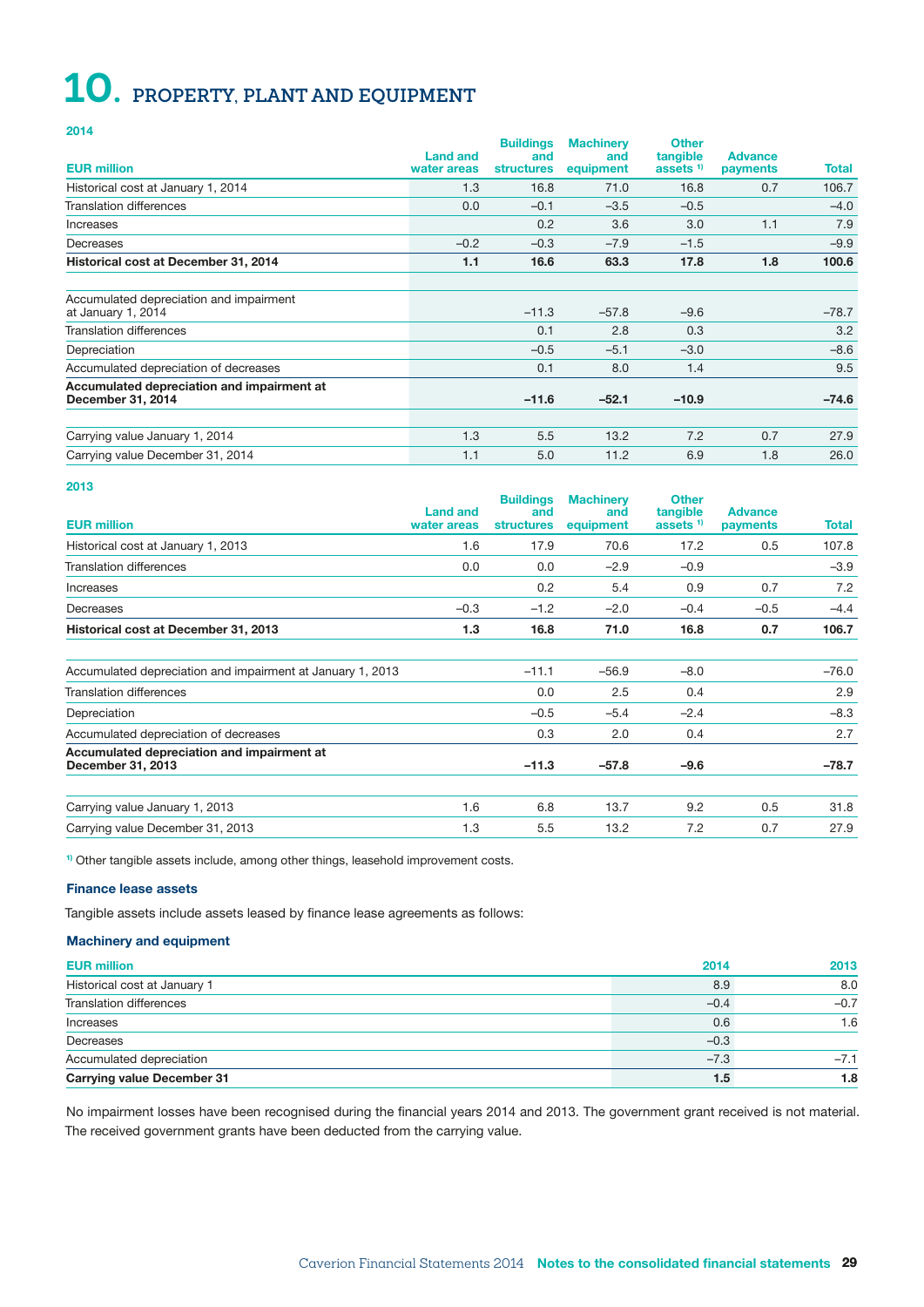# <span id="page-31-0"></span>**11. INTANGIBLE ASSETS**

| 2014<br><b>EUR million</b>                    | <b>Goodwill</b> | <b>Allocations</b><br>from business<br>combinations | <b>Other intangible</b><br>assets <sup>1)</sup> | <b>Total other</b><br>intangible assets |
|-----------------------------------------------|-----------------|-----------------------------------------------------|-------------------------------------------------|-----------------------------------------|
| Historical cost at January 1, 2014            | 336.6           | 78.3                                                | 34.9                                            | 113.2                                   |
| Increases                                     |                 | 2.2                                                 | 16.4                                            | 18.6                                    |
| Decreases                                     |                 | $-6.0$                                              | $-0.8$                                          | $-6.8$                                  |
| <b>Translation differences</b>                |                 | $-2.8$                                              | $-0.8$                                          | $-3.6$                                  |
| Historical cost at December 31, 2014          | 336.6           | 71.7                                                | 49.7                                            | 121.4                                   |
| Accumulated amortization at January 1, 2014   | $-0.9$          | $-51.1$                                             | $-13.7$                                         | $-64.8$                                 |
| Amortisation                                  |                 | $-9.8$                                              | $-4.8$                                          | $-14.6$                                 |
| <b>Translation differences</b>                |                 | 1.7                                                 | 0.3                                             | 2.1                                     |
| Accumulated amortisation of decreases         |                 | 6.0                                                 | 0.8                                             | 6.8                                     |
| Accumulated amortisation at December 31, 2014 | $-0.9$          | $-53.2$                                             | $-17.3$                                         | -70.5                                   |
| Carrying value January 1, 2014                | 335.7           | 27.2                                                | 21.2                                            | 48.4                                    |
| Carrying value December 31, 2014              | 335.7           | 18.5                                                | 32.3                                            | 51.0                                    |

 $\overline{\phantom{a}}$ 

| 2013                                          |                 | <b>Allocations</b>            |                                                 |                                         |
|-----------------------------------------------|-----------------|-------------------------------|-------------------------------------------------|-----------------------------------------|
| <b>EUR</b> million                            | <b>Goodwill</b> | from business<br>combinations | <b>Other intangible</b><br>assets <sup>1)</sup> | <b>Total other</b><br>intangible assets |
| Historical cost at January 1, 2013            | 336.6           | 81.7                          | 13.7                                            | 95.4                                    |
| Increases                                     |                 | 2.9                           | 22.2                                            | 25.1                                    |
| Decreases                                     |                 | $-1.8$                        | $-0.3$                                          | $-2.1$                                  |
| <b>Translation differences</b>                |                 | $-4.5$                        | $-0.7$                                          | $-5.2$                                  |
| Historical cost at December 31, 2013          | 336.6           | 78.3                          | 34.9                                            | 113.2                                   |
| Accumulated amortization at January 1, 2013   | $-0.9$          | $-45.3$                       | $-11.1$                                         | $-56.4$                                 |
| Amortization and impairment                   |                 | $-10.2$                       | $-3.0$                                          | $-13.2$                                 |
| <b>Translation differences</b>                |                 | 2.6                           | 0.3                                             | 2.9                                     |
| Accumulated amortization of decreases         |                 | 1.8                           | 0.2                                             | 2.0                                     |
| Accumulated amortization at December 31, 2013 | $-0.9$          | $-51.1$                       | $-13.7$                                         | $-64.8$                                 |
| Carrying value January 1, 2013                | 335.7           | 36.4                          | 2.5                                             | 39.0                                    |
| Carrying value December 31, 2013              | 335.7           | 27.2                          | 21.2                                            | 48.4                                    |

<sup>1)</sup> Other intangible assets include e.g. computer software and licenses.

| Allocations from business combinations: | 2014 | 2013 |
|-----------------------------------------|------|------|
| Customer relations and contract bases   | 9.9  | 24.4 |
| Order backlog                           | 8.7  |      |
| <b>Total</b>                            | 18.5 | 27.2 |

# 12. *GOODWILL*

Goodwill is allocated to the cash generating units (CGU) as follows:

| <b>EUR million</b>    | 2014  | 2013  |
|-----------------------|-------|-------|
| Finland               | 68.9  | 68.9  |
| Sweden                | 36.6  | 41.8  |
| Norway                | 69.7  | 69.7  |
| Denmark               | 7.6   | 7.6   |
| Industrial services   | 47.0  | 41.8  |
| Germany               | 86.0  | 86.0  |
| Austria               | 16.5  | 16.5  |
| Poland                | 2.4   | 2.4   |
| Czech                 | 1.1   | 1.1   |
| <b>Total goodwill</b> | 335.7 | 335.7 |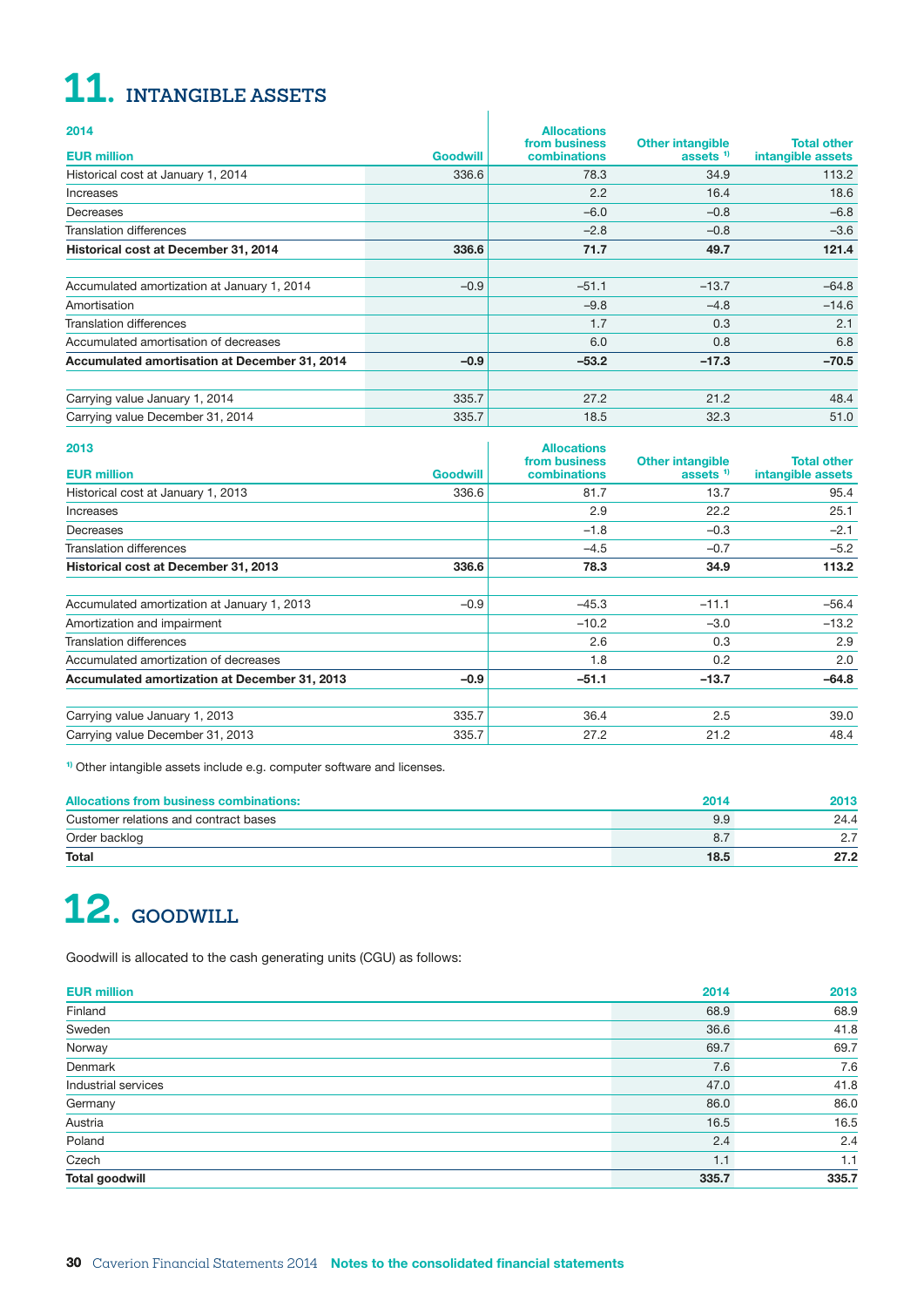<span id="page-32-0"></span>The recoverable amount of all cash generating units (CGU) is based on the value in use calculations. The value in use cash flows are based on the set out budget for next year and the managements best estimates of the strategy of the next two years. A growth rate for the terminal value of 2 per cent has been used in the impairment testing in 2014 and 2013. Caverion's management considers that the 2 per cent better reflects the rate of expected long-term inflation. The estimated business volumes are based on the current Group structure. The estimates include e.g. the business potential in building service and maintenance sector in all Group countries. The estimates rest on the former experience and trends in these markets. Forecast of several research institutes related to growth, demand and price trends have also been utilised when preparing the estimates.

The discount factor employed is the calculated pre-tax WACC (Weighted Average Cost of Capital) for Caverion Group, which has been adjusted with the tax rates of the cash generating units. The range of the used pre-tax discount factor used in testing of the different cash generating units was between 8.7%–10.8% (2013: 9.5%–11.8%).

The goodwill test results are evaluated by comparing the recoverable amount (E) with the carrying amount of the CGU (T), as follows:

|        | <b>Ratio</b> |  | <b>Estimate</b>     |
|--------|--------------|--|---------------------|
| E<br>- |              |  | Impairment          |
| Е      | $0 - 20%$    |  | Slightly above      |
| F<br>- | 20-50%       |  | Clearly above       |
| F      | $50% -$      |  | Substantially above |

As a result of impairment testing in 2014, the recoverable amount (E) exceeded substantially the carrying value (T) in all CGUs except in Poland and Czech. The recoverable amount (E) exceeded clearly the carrying value (T) in Poland and only slightly in Czech. No impairment losses were recognized in 2014 or 2013.

The sensitivity analysis for the recoverable cash flows has been made assessing the impact of changes in e.g. discount rate,

profitability and terminal value. Even remarkable negative change in these factors would not lead to impairment losses of tested assets, except in Poland and Czech.

The sensitivity analysis for Poland and Czech indicate that goodwill of Poland EUR 2.4 million and Czech EUR 1.1 million are most sensitive to WACC of Poland 9.66% and Czech 8.70% parametre changes.

# **13. INVESTMENTS IN ASSOCIATED COMPANIES**

| <b>EUR million</b>                     | 2014 | 2013 |
|----------------------------------------|------|------|
| Historical costs on January 1          |      |      |
| Share of the profit                    | 0.0  | 0.0  |
| <b>Historical costs on December 31</b> |      |      |

The carrying amounts of the shares in associated companies do not include goodwill.

#### Group's associated companies and their assets, liabilities, revenue and profit/loss

| <b>EUR million</b> | Company    | Domicile | Assets | Liabilities | Revenue | <b>Profit/loss</b> | <b>Ownership</b> |
|--------------------|------------|----------|--------|-------------|---------|--------------------|------------------|
| 2014               | Arandur Ov | Vantaa   | 4.c    |             | ວ.4     |                    | 33.00%           |
| 2013               | Arandur Ov | Vantaa   |        |             | 5.5     | 0.C                | 33.00%           |

# **14. AVAILABLE FOR SALE INVESTMENTS**

| <b>EUR million</b>                                    | 2014   | 2013   |
|-------------------------------------------------------|--------|--------|
| Carrying value January 1                              | 2.0    | 2.5    |
| <b>Translation differences</b>                        | 0.0    |        |
| Increases                                             | 0.5    |        |
| Decreases                                             | $-0.5$ | $-0.1$ |
| Changes in fair values                                | $-0.7$ | $-0.3$ |
| <b>Carrying value December 31</b>                     | 1.3    | 2.0    |
| Available for sale investments consist of as follows: |        |        |
| Quoted shares                                         | 0.6    | 0.6    |
| Unquoted shares                                       | 0.7    | 1.4    |
| Total                                                 | 1.3    | 2.0    |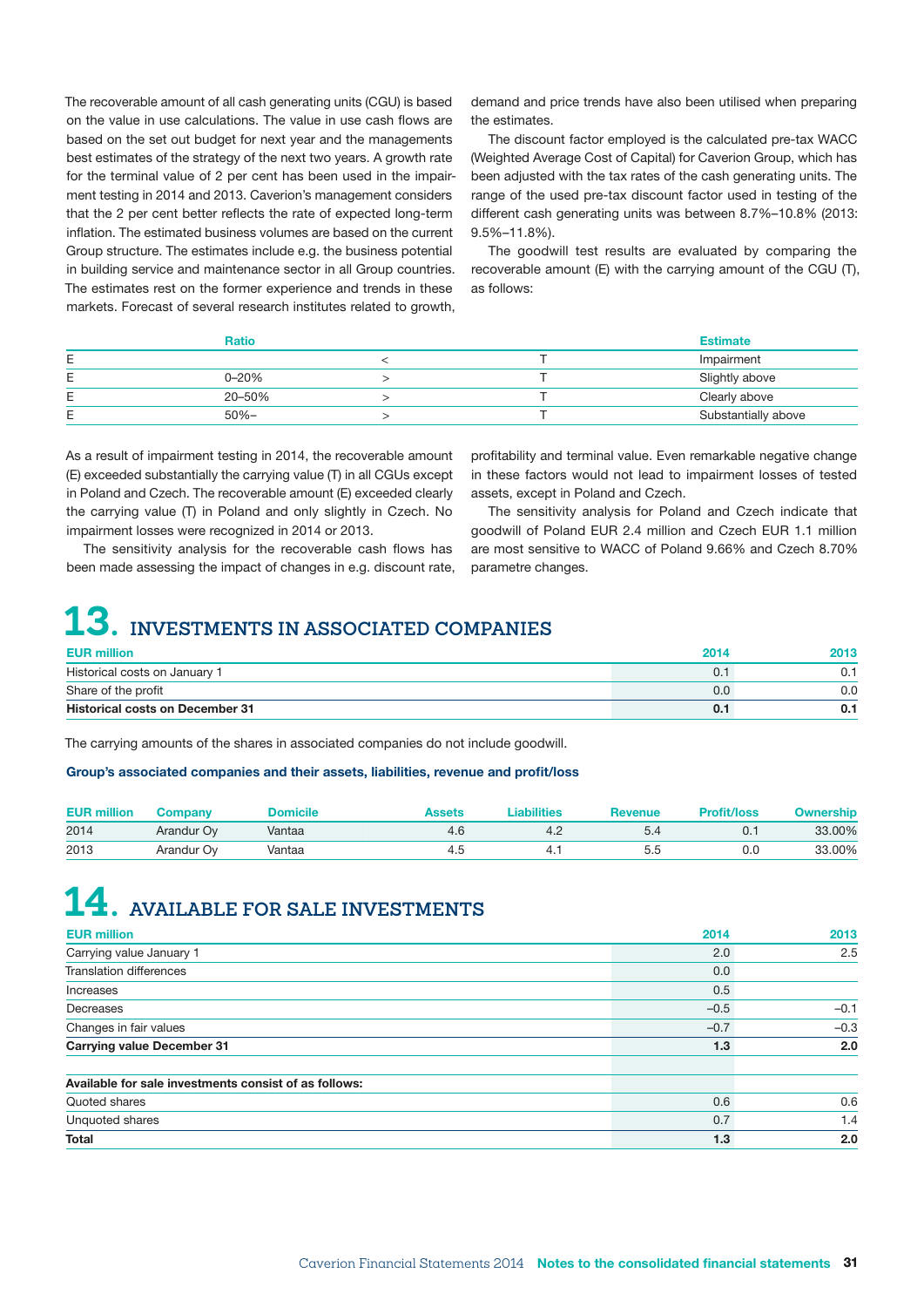# <span id="page-33-0"></span>**15. NON-CURRENT RECEIVABLES**

|                                 | 2014                  | 2014              | 2013                  | 2013              |
|---------------------------------|-----------------------|-------------------|-----------------------|-------------------|
| <b>EUR million</b>              | <b>Carrying value</b> | <b>Fair value</b> | <b>Carrying value</b> | <b>Fair value</b> |
| Other receivables <sup>1)</sup> |                       | 2.8               | ن ـ ـ                 |                   |

<sup>1)</sup> Other receivables include defined benefit plan pension assets EUR 2.0 (2.1) million.

### Reconciliation to note 27:

| <b>EUR million</b>            | 2014   | 2013  |
|-------------------------------|--------|-------|
| Other receivables             | 2.8    | 2.3   |
| Defined benefit pension asset | $-2.0$ | -2. . |
| Difference                    | 0.8    | 0.2   |

Non-current receivables do not include receivables from related parties.

# **16. DEFERRED TAX ASSETS AND LIABILITIES**

| <b>EUR million</b>                             | 2014    | 2013    |
|------------------------------------------------|---------|---------|
| Deferred tax asset                             | 0.7     | 3.5     |
| Deferred tax liability                         | $-60.2$ | $-62.1$ |
| Deferred tax liability, net                    | $-59.5$ | $-58.6$ |
| Changes in deferred tax assets and liabilities |         |         |
| Deferred tax liability, net January 1          | $-58.6$ | $-63.2$ |
| Translation difference                         | 1.4     | 2.5     |
| Changes recognised in income statement         | $-1.7$  | 3.3     |
| Changes recognised in comprehensive income     | 1.5     | 1.6     |
| Acquisitions and allocations                   | $-2.1$  | $-2.7$  |
| Deferred tax liability, net December 31        | $-59.5$ | $-58.6$ |

#### Changes in deferred tax assets and liabilities before the offset

| 2014                                          |                  |            | <b>Recognised</b>                | <b>Recognised</b><br>in compre- | <b>Acquisitions</b> |             |
|-----------------------------------------------|------------------|------------|----------------------------------|---------------------------------|---------------------|-------------|
|                                               |                  |            | <b>Translation</b> in the income | hensive                         | and                 |             |
| <b>EUR million</b>                            | <b>January 1</b> | difference | statement                        | income                          | <b>allocations</b>  | December 31 |
| Deferred tax assets:                          |                  |            |                                  |                                 |                     |             |
| <b>Provisions</b>                             | 4.6              | $-0.1$     | 0.3                              |                                 |                     | 4.8         |
| Tax losses carried forward                    | 8.1              | $-0.2$     | 2.4                              |                                 |                     | 10.3        |
| Pension obligations                           | 9.2              | $-0.2$     | $-4.2$                           | 1.4                             |                     | 6.2         |
| Other items                                   | 1.8              | $-0.1$     | $-0.2$                           | 0.1                             |                     | 1.6         |
| <b>Total deferred tax assets</b>              | 23.7             | $-0.6$     | $-1.7$                           | 1.5                             |                     | 22.9        |
| Deferred tax liabilities:                     |                  |            |                                  |                                 |                     |             |
| Allocation of intangible assets <sup>1)</sup> | 41.1             | $-1.4$     | $-4.0$                           |                                 | 2.1                 | 37.8        |
| Accumulated depreciation differences          | 6.3              | $-0.2$     | $-1.0$                           |                                 |                     | 5.1         |
| Pension obligations                           | 0.4              |            | 0.0                              |                                 |                     | 0.4         |
| Percentage of completion method               | 31.7             | $-0.4$     | 5.6                              |                                 |                     | 36.9        |
| Inventories                                   | 2.1              | 0.0        | $-0.5$                           |                                 |                     | 1.6         |
| Other items                                   | 0.7              |            | $-0.1$                           |                                 |                     | 0.6         |
| <b>Total deferred tax liabilities</b>         | 82.3             | $-2.0$     | 0.0                              |                                 | 2.1                 | 82.4        |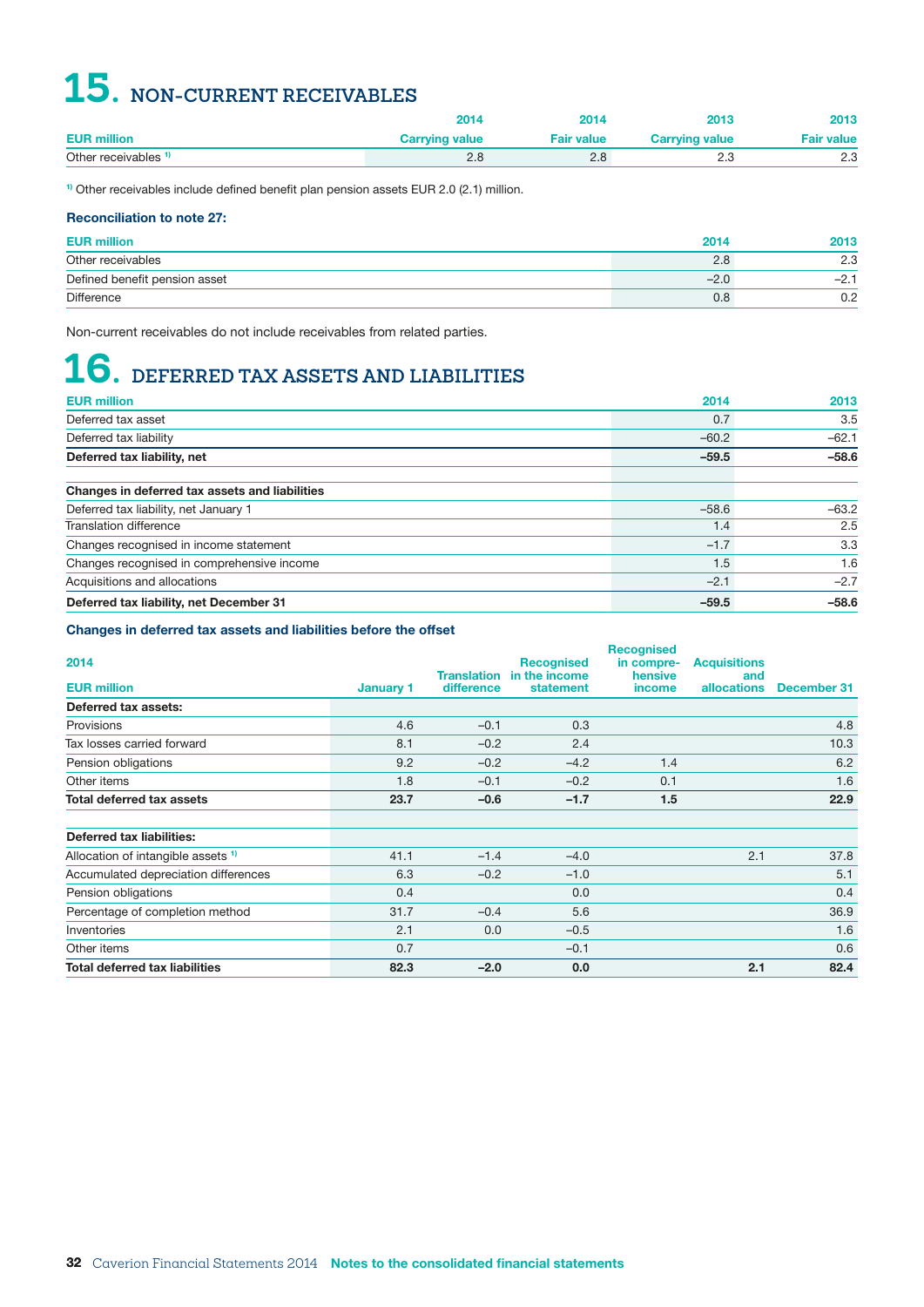<span id="page-34-0"></span>

| 2013                                          |           |                                  | <b>Recognised</b>          | <b>Recognised</b><br>in compre- | <b>Acquisitions</b>       |                       |
|-----------------------------------------------|-----------|----------------------------------|----------------------------|---------------------------------|---------------------------|-----------------------|
| <b>EUR million</b>                            | January 1 | <b>Translation</b><br>difference | in the income<br>statement | hensive<br>income               | and<br><b>allocations</b> | <b>December</b><br>31 |
| Deferred tax assets:                          |           |                                  |                            |                                 |                           |                       |
| Provisions                                    | 5.2       | $-0.2$                           | $-0.4$                     |                                 |                           | 4.6                   |
| Tax losses carried forward                    | 7.0       |                                  | 1.1                        |                                 |                           | 8.1                   |
| Pension obligations                           | 8.1       | $-0.7$                           | 0.2                        | 1.6                             |                           | 9.2                   |
| Other items                                   | 3.3       | $-0.1$                           | $-1.5$                     | 0.1                             |                           | 1.8                   |
| <b>Total deferred tax assets</b>              | 23.6      | $-1.0$                           | $-0.6$                     | 1.7                             |                           | 23.7                  |
| <b>Deferred tax liabilities:</b>              |           |                                  |                            |                                 |                           |                       |
| Allocation of intangible assets <sup>1)</sup> | 46.9      | $-2.5$                           | $-6.0$                     |                                 | 2.7                       | 41.1                  |
| Accumulated depreciation differences          | 7.5       | $-0.2$                           | $-1.0$                     |                                 |                           | 6.3                   |
| Pension obligations                           | 0.4       |                                  | $-0.1$                     | 0.1                             |                           | 0.4                   |
| Percentage of completion method               | 29.9      | $-0.6$                           | 2.4                        |                                 |                           | 31.7                  |
| Inventories                                   | 1.5       |                                  | 0.6                        |                                 |                           | 2.1                   |
| Available-for-sale investments                | 0.0       | $-0.1$                           | 0.1                        |                                 |                           | 0.0                   |
| Other items                                   | 0.7       | $-0.1$                           | 0.1                        |                                 |                           | 0.7                   |
| <b>Total deferred tax liabilities</b>         | 86.9      | $-3.5$                           | $-3.9$                     | 0.1                             | 2.7                       | 82.3                  |

1) Capitalisation of intangible assets include besides capitalization of intangible assets, the deductible amount of the deferred taxes of goodwill from the separate entities

The deferred tax assets on the taxable losses will be booked to the extent the benefit is expected to be able to deduct from the taxable profit in the future. No deferred tax asset of EUR 2.0 (2.3) million has been recognised on accumulated losses, of which some part is not approved by tax authorities. Deferred tax liability on undistributed earnings of subsidiaries, where the tax will be paid on the distribution of earnings, has not been recognized in the statement of financial position, because distribution of the earnings is in the control of the Group and it is not probable in the foreseeable future.

# **17. INVENTORIES**

| <b>EUR million</b>            | 2014 | 2013 |
|-------------------------------|------|------|
| Raw materials and consumables | 17.2 | 19.0 |
| Work in progress              | 2.8  | 10.4 |
| Advance payments              | U. - | 0.0  |
| <b>Total inventories</b>      | 20.1 | 29.5 |

The Group didn't make any write-downs of inventories during financial years 2014 or 2013.

# **18. TRADE AND OTHER RECEIVABLES**

|                                                      | 2014                  | 2013                  |
|------------------------------------------------------|-----------------------|-----------------------|
| <b>EUR million</b>                                   | <b>Carrying value</b> | <b>Carrying value</b> |
| Trade receivables                                    | 346.5                 | 378.5                 |
| Accrued income from long-term projects <sup>1)</sup> | 206.2                 | 261.9                 |
| Accrued income                                       | 27.6                  | 33.0                  |
| Other receivables                                    | 16.4                  | 16.5                  |
| <b>Total</b>                                         | 596.7                 | 689.9                 |

Trade receivables average amount was EUR 321.5 (364.4) million in 2014. Group has not received collaterals.

### Reconciliation to note 27:

| <b>EUR million</b>                                   | 2014  | 2013  |
|------------------------------------------------------|-------|-------|
| Trade receivables                                    | 346.5 | 378.5 |
| Accrued income from long-term projects <sup>1)</sup> | 206.2 | 261.9 |
| Other receivables                                    | 16.4  | 16.5  |
| <b>Total</b>                                         | 569.1 | 656.9 |

<sup>1)</sup> Additional information is presented in note 2. Long-term contracts.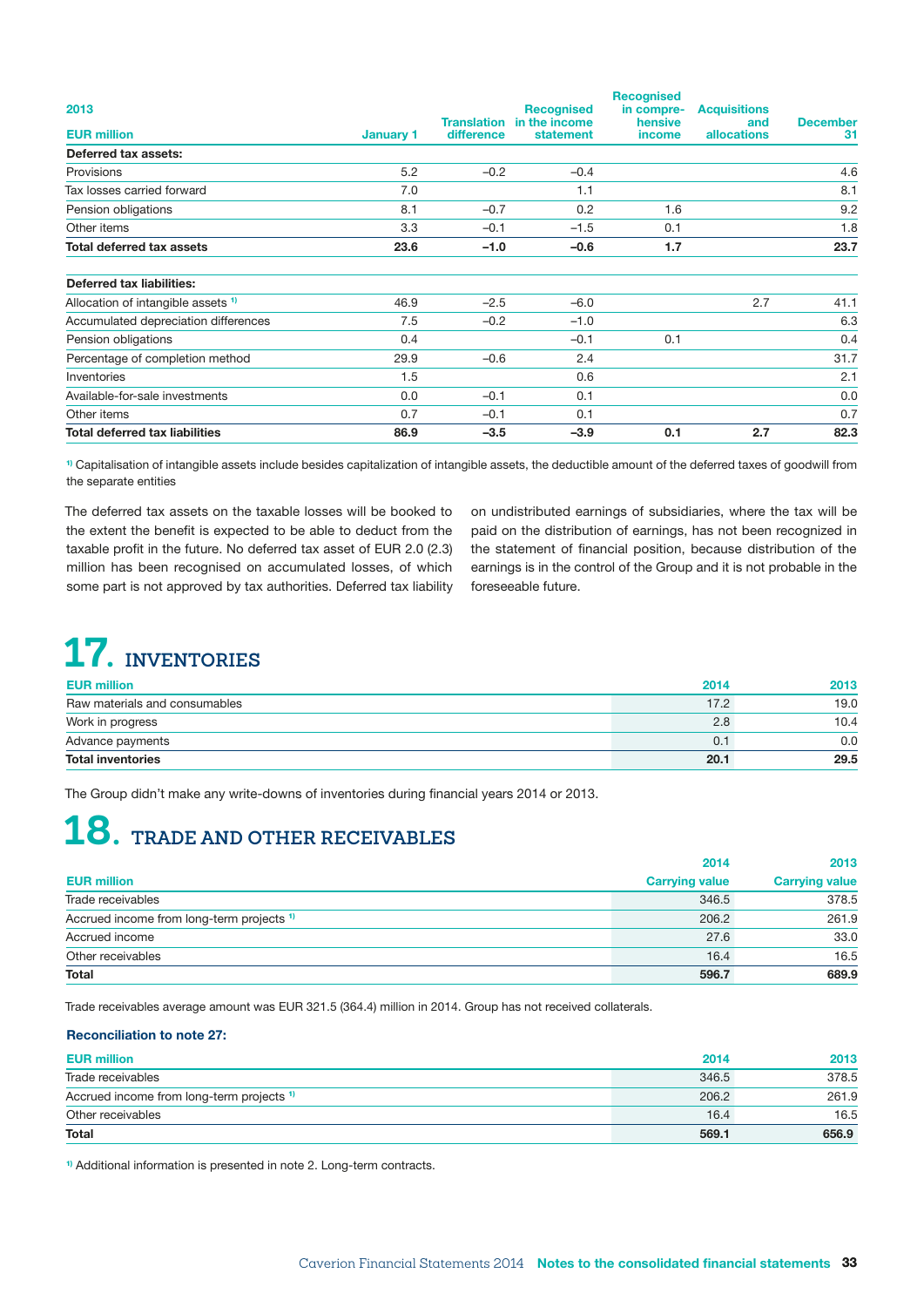# <span id="page-35-0"></span>**19. CASH AND CASH EQUIVALENTS**

|                                     | 2014                  | 2014              | 2013                  | 2013              |
|-------------------------------------|-----------------------|-------------------|-----------------------|-------------------|
| <b>EUR million</b>                  | <b>Carrying value</b> | <b>Fair value</b> | <b>Carrying value</b> | <b>Fair value</b> |
| Cash at bank and in hand            | 78.8                  | 78.8              | 133.3                 | 133.3             |
| Short-term money market investments | 20.0                  | 20.0              |                       |                   |
| Cash and cash equivalents           | 98.8                  | 98.8              | 133.3                 | 133.3             |

Cash and cash equivalents presented in the consolidated statement of cash flows:

| <b>EUR</b>                |      |      |
|---------------------------|------|------|
| Cash and cash equivalents | 98.8 | 33.3 |

# **20. NOTES TO THE EQUITY**

#### Share capital and treasury shares

|                             | <b>Number of</b><br>outstanding shares | <b>Share capital</b><br><b>EUR million</b> | <b>Treasury shares</b><br><b>EUR million</b> |
|-----------------------------|----------------------------------------|--------------------------------------------|----------------------------------------------|
| Jun 30, 2013                | 125,596,092                            | 1.0                                        |                                              |
| Transfer of treasury shares |                                        |                                            |                                              |
| Return of treasury shares   | $-4.080$                               |                                            | 0.0                                          |
| Dec 31, 2013                | 125,592,012                            | 1.0                                        | 0.0                                          |
|                             |                                        |                                            |                                              |
| Jan 1, 2014                 | 125,592,012                            | 1.0                                        | 0.0                                          |
| Transfer of treasury shares |                                        |                                            |                                              |
| Return of treasury shares   | $-5,177$                               |                                            | 0.0                                          |
| Purchase of own shares      | $-500.000$                             |                                            | $-3.2$                                       |
| Dec 31, 2014                | 125,086,835                            | 1.0                                        | $-3.2$                                       |

The total number of Caverion Corporation's shares was 125,596,092 and the share capital amounted to EUR 1.0 million on December 31, 2014.

All the issued and subscribed shares have been fully paid to the company. Shares do not have a nominal value.

#### Treasury shares

Changes in treasury shares of Caverion Corporation during the accounting period:

|                           | <b>Number of</b><br>shares |
|---------------------------|----------------------------|
| Jan 1, 2014               | 4,080                      |
| Treasury shares granted   |                            |
| Return of treasury shares | 5,177                      |
| Purchase of own shares    | 500,000                    |
| Dec 31, 2014              | 509,257                    |

During January–December 2014, 5,177 Caverion shares were returned to the company in accordance with the terms and conditions of the share-based incentive plan transferred to Caverion Corporation in partial demerger.

The Annual General Meeting of Caverion Corporation held on March 17, 2014 authorised Caverion's Board of Directors to decide on the repurchase of own shares in accordance with the proposal by the Board of Directors. The authorisation covers the purchasing of a maximum of 12,500,000 company shares using the funds from the company's unrestricted equity. Caverion acquired 500,000 own shares in public trading arranged by NASDAQ OMX Helsinki Ltd during July 23 – August 12.

The consideration paid for the treasury shares amounted to EUR 3.2 million and is disclosed as a separate fund in equity. The consideration paid on treasury shares decreases the distributable equity of Caverion Corporation. Caverion Corporation holds the own shares as treasury shares and has the right to return them to the market in the future.

#### Translation differences

Translation differences include the exchange rate differences recognised in group consolidation. In addition, the portion of the gains and losses of effective hedges on the net investment in foreign subsidiaries, which are hedged with currency forwards, is recognised in equity. There were no hedges of a net investment in a foreign operation in years 2014 and 2013.

#### Fair value reserve

Fair value reserve includes movements in the fair value of the available-for-sale financial assets and the derivative instruments used for cash flow hedging.

#### **Dividends**

After the balance sheet date the Board of Directors has proposed to the Annual General meeting a dividend of EUR 0.22 per share to be paid.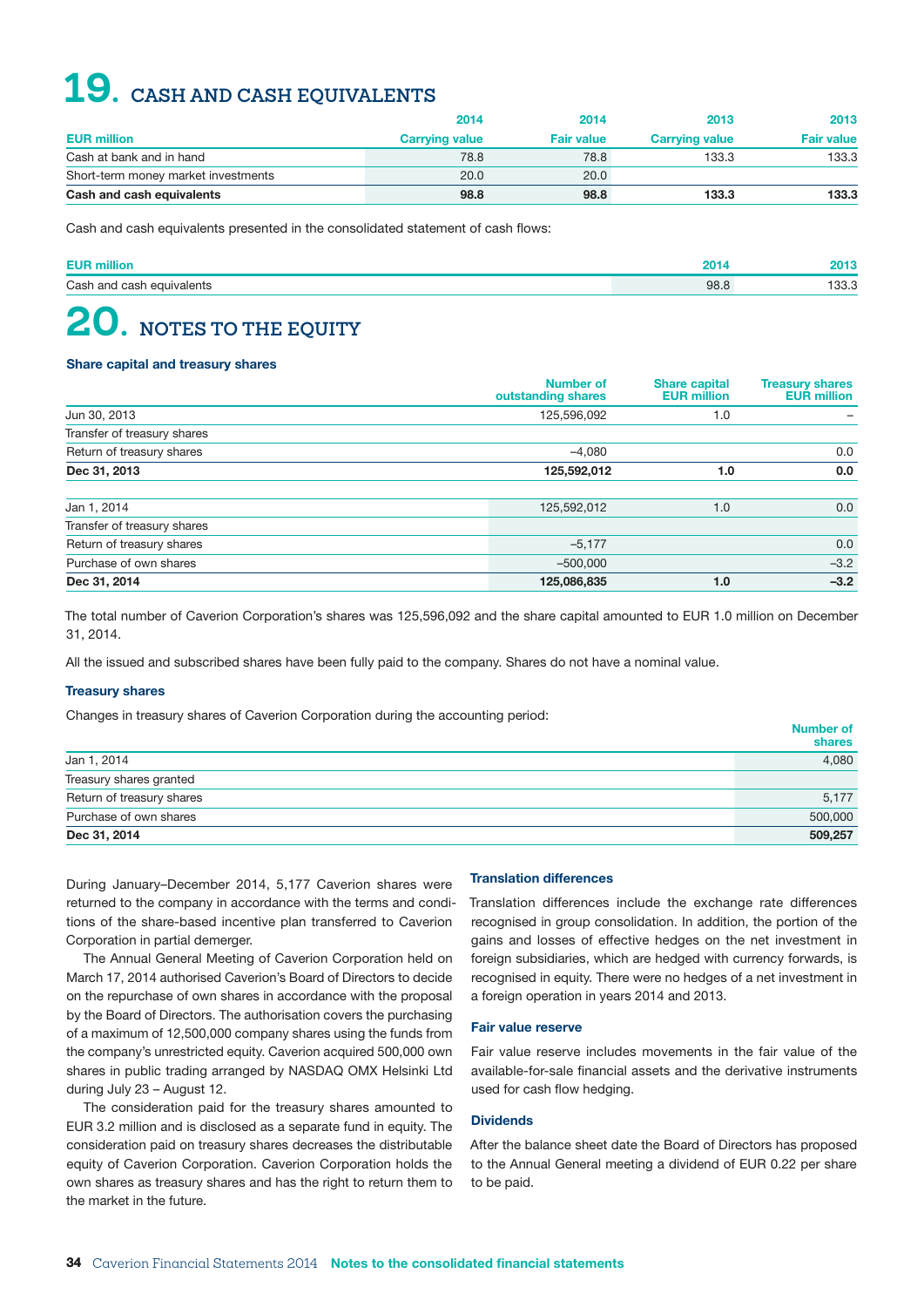# <span id="page-36-0"></span>**21. SHARE-BASED PAYMENTS**

Caverion's Board of Directors approved a long-term share-based incentive plan 2014−2016 for the company's key senior executives on May 26, 2014. In total, the plan covers 40 persons at the end of the financial year 2014. The grant dates took place on September 16, 2014 and December 19, 2014.

The performance share plan will form a part of the incentive and commitment programme for the executives of Caverion Group. The key aim is to align the interests of the shareholders and the executives in order to promote shareholder value creation and to support Caverion in becoming a leading European provider of advanced and sustainable lifecycle solutions for buildings and industries. In addition, the aim is to commit the key executives to the company and its strategic targets and to offer them a competitive reward plan based on the ownership of the company's shares.

The plan consists of one three-year performance period in 2014−2016. It is followed by a one-year commitment period, after which the potential rewards will be paid in spring 2018. A person participating in the plan has the possibility to earn a reward only if his/her employment continues until the payment of the reward. After the shares have been delivered, they will be freely transferrable.

The potential reward is based on the targets set for Group revenue and EBITDA margin until the end of 2016. The reward is to be paid in Caverion shares and as cash payment, which is intended to cover the taxes and tax-related costs arising from the reward. If all targets will be reached, the share award will in total correspond to a maximum of 500,000 Caverion shares.

| Share-based incentive plan 2014-2016            |
|-------------------------------------------------|
| May 26, 2014                                    |
| 500,000                                         |
|                                                 |
| September 16, 2014 and December 19, 2014        |
| 5.21 and 5.54                                   |
| January 1, 2014                                 |
| December 31, 2016                               |
| April 30, 2018                                  |
| Revenue and EBITDA margin, continued employment |
| 3.6                                             |
| 3.3                                             |
| 40                                              |
| Cash and shares                                 |
|                                                 |
|                                                 |
| 0                                               |
|                                                 |
| 460,000                                         |
|                                                 |
|                                                 |
|                                                 |
|                                                 |
| 460,000                                         |
|                                                 |

#### Costs recognised for the share-based incentive plan 2014

The consolidated financial statements include cost from 2014 share-based incentive plan amounting to EUR 0.2 million. The accrued liabilities related to cash-settled part of the compensation amounted to EUR 0.1 million in 2014. EUR 0.1 million of the cost recognised is related to the Group management board.

### Share-based incentive plan transferred to Caverion Corporation in the partial demerger

YIT Group had a share-based incentive plan for its key personnel in years 2010–2012. On April 25, 2013 the Board of Directors of the YIT Corporation made a decision about removing the restriction of transfer and obligation to return the shares from the YIT shares that were owned or received on the basis of the share-based incentive

plan by employees transferring to Caverion Group. Respectively, in the demerger, a restriction of transfer and obligation to return the shares to Caverion Corporation in accordance with the original terms were added to the shares of Caverion Corporation to be given to the employees. In the carve-out financial statements of Caverion Group, expenses relating to the share-based incentive plan have been presented as historically realised at the YIT Group. For the period June 30 – December 31, 2014 expenses have been recognised based on revaluation as at July 1, 2013 of the Caverion Corporation's shares given to the employees.

The consolidated financial statements include cost from these share-based incentive plans amounting to EUR 0.2 (0.6) million. EUR 0.1 (0.2) million of the cost recognised is related to the Group management board.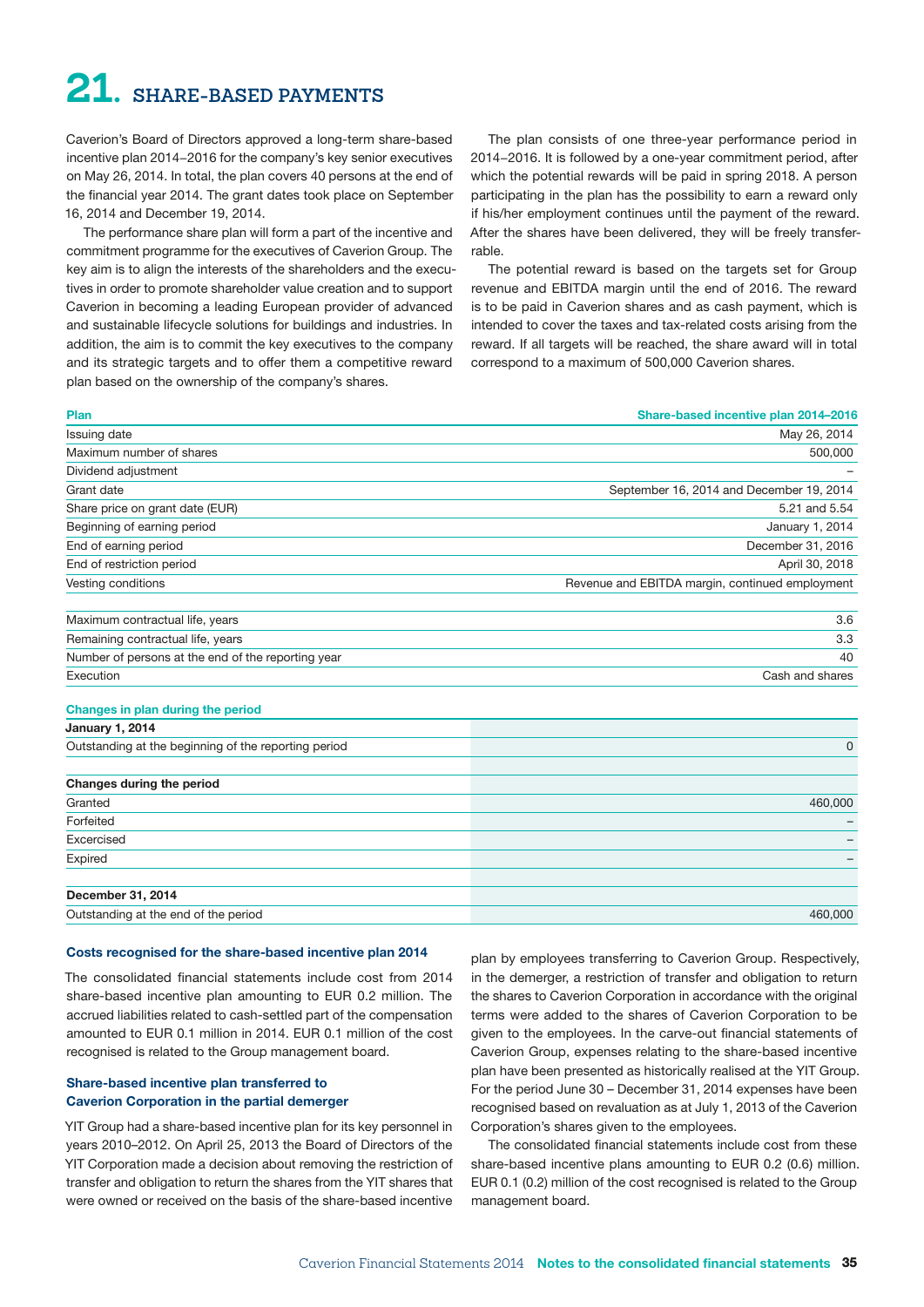# <span id="page-37-0"></span>**22. EMPLOYEE BENEFIT OBLIGATIONS**

#### Obligations in the statement of financial position:

| <b>EUR million</b>                                               | 2014   | 2013   |
|------------------------------------------------------------------|--------|--------|
| a) Defined benefit plans                                         | 30.0   | 42.1   |
| b) Post-employment other benefits                                | 9.8    | 8.9    |
| Liability in the statement of financial position (interest-free) | 39.9   | 51.1   |
| Pension asset in the statement of financial position             | $-2.0$ | $-2.1$ |
| <b>Net liability</b>                                             | 37.8   | 48.9   |

#### Income statement charge:

|  | JR million |  |
|--|------------|--|
|  |            |  |
|  |            |  |

| <b>EUR million</b>                                           | 2014   | 2013   |
|--------------------------------------------------------------|--------|--------|
| a) Defined benefit plans *                                   | 11.7   | $-4.5$ |
| b) Post-employment other benefits                            | $-0.2$ | $-0.6$ |
| Included in financial expenses                               | $-1.3$ | $-1.6$ |
| Income statement charge, total (income $(+)$ / expense $(-)$ | 10.2   | $-6.7$ |

#### Remeasurements, included in other comprehensive income:

| <b>EUR million</b>                            | 2014   | 2013   |
|-----------------------------------------------|--------|--------|
| a) Defined benefit plans                      | $-2.6$ | $-2.3$ |
| b) Post-employment other benefits             | $-0.9$ | $-1.4$ |
| Change in foreign exchange rates              | $-1.9$ | 3.0    |
| Included in other comprehensive income, total | $-5.5$ | $-0.7$ |

#### a) Defined benefit pension plans

The Group has a defined benefit pension plans in Norway, Germany, Austria and Finland. In all plans the pension liability has been calculated based on the number the years employed and the salary level. Most of the pension plans are managed in insurance companies, which follow the local pension legislation in their management.

\* One of the defined benefit pension plans in Norway was transferred to as defined contribution plan at the end of June 2014. The release of pension liability totalled EUR 14.0 million.

#### The amounts recognised in the statement of financial position are determined as follows:

| <b>EUR million</b>                                 | 2014   | 2013    |
|----------------------------------------------------|--------|---------|
| Present value of funded obligations                | 6.0    | 99.8    |
| Fair value of plan assets                          | $-8.1$ | $-79.3$ |
| Net deficit of funded plans                        | $-2.0$ | 20.5    |
| Present value of unfunded obligations              | 30.0   | 19.5    |
| Total net deficit of defined benefit pension plans | 28.0   | 40.0    |
| Liability in the statement of financial position   | 30.0   | 42.1    |
| Receivable in the statement of financial position  | $-2.0$ | $-2.1$  |

#### The movement in the net defined benefit obligation over the year is as follows:

|                                                                | <b>Present value of</b> | <b>Fair value of</b> |                             |
|----------------------------------------------------------------|-------------------------|----------------------|-----------------------------|
| <b>EUR million</b>                                             | obligation              | plan assets          | <b>Total net obligation</b> |
| At January 1, 2014                                             | 119.3                   | $-79.3$              | 40.0                        |
| Current service cost                                           | 2.1                     | 0.2                  | 2.3                         |
| Interest expense                                               | 2.9                     | $-1.8$               | 1.1                         |
| Gains on settlements                                           | $-86.1$                 | 72.0                 | $-14.0$                     |
| Remeasurements:                                                |                         |                      |                             |
| Return on plan assets, excluding interest expense              |                         | 1.3                  | 1.3                         |
| Gain $(-)$ / loss $(+)$ from change in demographic assumptions | $-2.1$                  |                      | $-2.1$                      |
| Gain $(-)$ / loss $(+)$ from change in financial assumptions   | 4.3                     |                      | 4.3                         |
| Experience gains (-) /losses (+)                               | 0.3                     |                      | 0.3                         |
| Exchange difference                                            | $-0.8$                  | 0.0                  | $-0.8$                      |
| Employers' contributions                                       | $-0.4$                  | $-2.9$               | $-3.3$                      |
| Benefit payments from plans                                    | $-3.5$                  | 2.4                  | $-1.1$                      |
| At December 31, 2014                                           | 36.0                    | $-8.1$               | 28.0                        |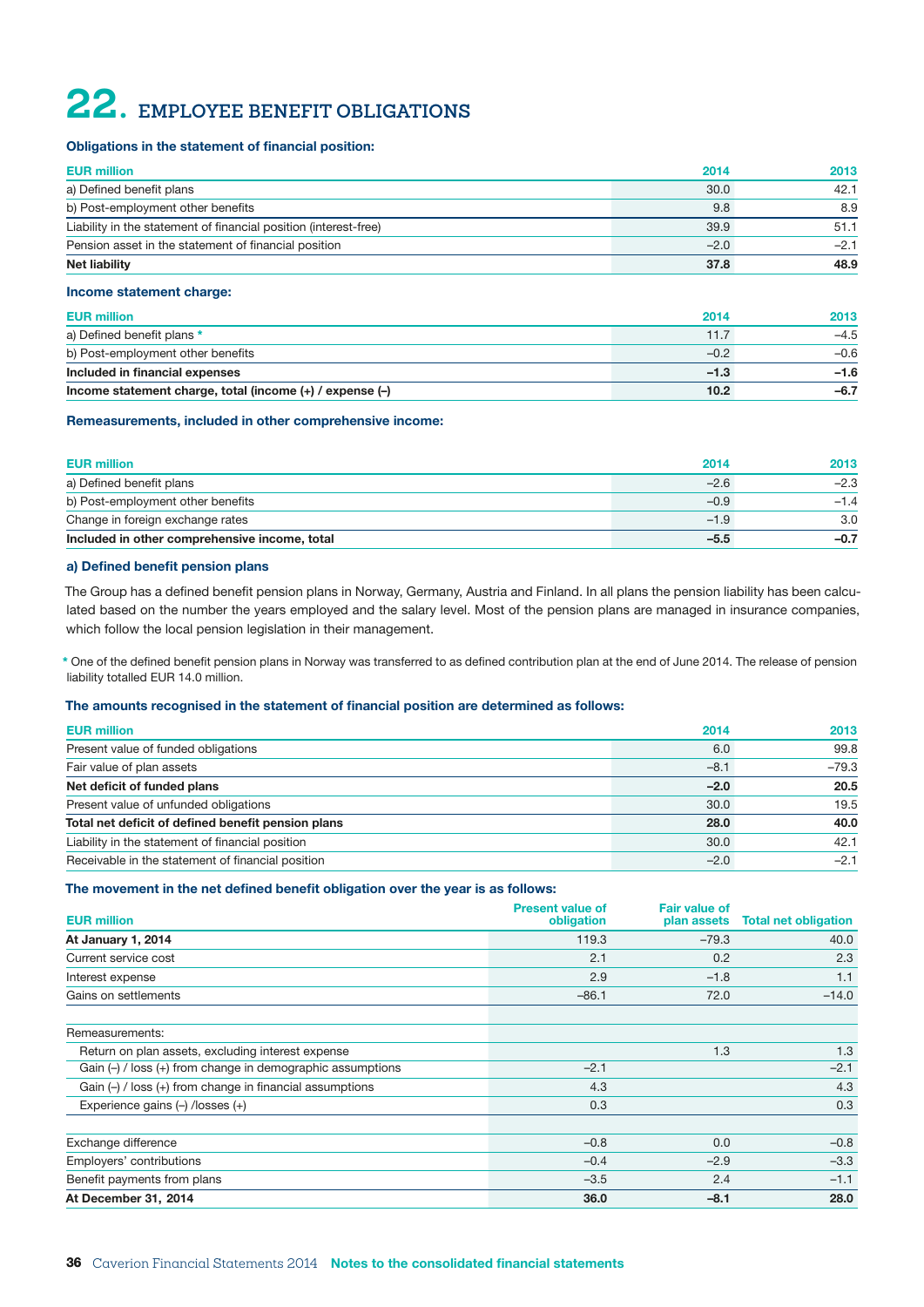| <b>EUR million</b>                                            | <b>Present value of</b><br>obligation | <b>Fair value of plan</b><br>assets | <b>Total net obligation</b> |
|---------------------------------------------------------------|---------------------------------------|-------------------------------------|-----------------------------|
| At January 1, 2013                                            | 123.8                                 | $-81.8$                             | 42.0                        |
| Current service cost                                          | 3.9                                   | 0.4                                 | 4.2                         |
| Interest expense                                              | 3.8                                   | $-2.5$                              | 1.3                         |
| Remeasurements:                                               |                                       |                                     |                             |
| Return on plan assets, excluding interest expense             |                                       | $-1.1$                              | $-1.1$                      |
| Gain $(-)$ /loss $(+)$ from change in demographic assumptions | 5.3                                   |                                     | 5.3                         |
| Gain $(-)$ /loss $(+)$ from change in financial assumptions   | $-0.5$                                |                                     | $-0.5$                      |
| Exchange difference                                           | $-12.0$                               | 9.0                                 | $-3.0$                      |
| Employers' contributions                                      | $-0.8$                                | $-5.4$                              | $-6.2$                      |
| Benefit payments from plans                                   | $-4.2$                                | 2.1                                 | $-2.1$                      |
| At December 31, 2013                                          | 119.3                                 | $-79.3$                             | 40.0                        |

The weighted average duration of the defined benefit plan obligation in Caverion Group is 15 (15) years

#### The significant actuarial assumptions were as follows:

| 2014    | <b>Discount rate</b> |          | <b>Salary growth rate Pension growth rate</b> |
|---------|----------------------|----------|-----------------------------------------------|
| Finland | 2.3%-3.75%           | 2.00%    | 2.10%                                         |
| Norway  | 2.30%                | 2.75%    | $0.00\%$                                      |
| Germany | 2.50%                | $3.00\%$ | 2.25%                                         |
| Austria | 2.50%                | 1.50%    | 2.25%                                         |

| 2013    | <b>Discount rate</b> |       | <b>Salary growth rate Pension growth rate</b> |
|---------|----------------------|-------|-----------------------------------------------|
| Finland | 3.75%                | 2.00% | 2.10%                                         |
| Norway  | 4.10%                | 3.75% | 0.60%                                         |
| Germany | 3.75%                | 3.00% | 2.25%                                         |
| Austria | 3.75%                | .50%  | 2.25%                                         |

#### The sensitivity of the defined benefit obligation to changes in the weighted principal assumptions is:

| 2014                | Impact on defined benefit obligation * |                           |                           |  |
|---------------------|----------------------------------------|---------------------------|---------------------------|--|
|                     | <b>Change in</b><br>assumption         | Increase in<br>assumption | Decrease in<br>assumption |  |
| Discount rate       | 0.50%                                  | Decrease by -7.9%         | Increase by 8.9%          |  |
| Salary growth rate  | 0.50%                                  | Increase by 0.2%          | Decrease by -0.2%,        |  |
| Pension growth rate | 0.25%                                  | Increase by 3.5%          | Decrease by -3.3%         |  |

| 2013                | Impact on defined benefit obligation * |                           |                           |  |
|---------------------|----------------------------------------|---------------------------|---------------------------|--|
|                     | <b>Change in</b><br>assumption         | Increase in<br>assumption | Decrease in<br>assumption |  |
| Discount rate       | 0.50%                                  | Decrease by -8.9%         | Increase by 9.9%          |  |
| Salary growth rate  | 0.50%                                  | Increase by 4.4%          | Decrease by -8.7%         |  |
| Pension growth rate | 0.25%                                  | Increase by 2.5%          | Decrease by -2.6%         |  |

\* Based on the sensitivity analyses of the Group's most significant pension arrangements. The impacts of the other pension arrangements are similar.

The above sensitivity analyses are based on a change in an assumption while holding all other assumptions constant. In practice, this is unlikely to occur, and changes in some of the assumptions may be correlated. When calculating the sensitivity of the

defined benefit obligation to significant actuarial assumptions the same method has been applied as when calculating the pension liability recognised within the statement of financial position.

#### Plan assets are comprised as follows:

| <b>EUR million</b>        | 2014 | %   | 2013 | $\frac{9}{6}$ |
|---------------------------|------|-----|------|---------------|
| Equity instruments        | 5.4  | 67  | 12.6 | 16            |
| Debt instruments          | 1.0  | 12  | 40.9 | 52            |
| Property                  | 0.0  |     | 10.0 | 13            |
| Cash and cash equivalents | 1.7  | 20  | 15.9 | 20            |
| Total plan assets         | 8.1  | 100 | 79.3 | 100           |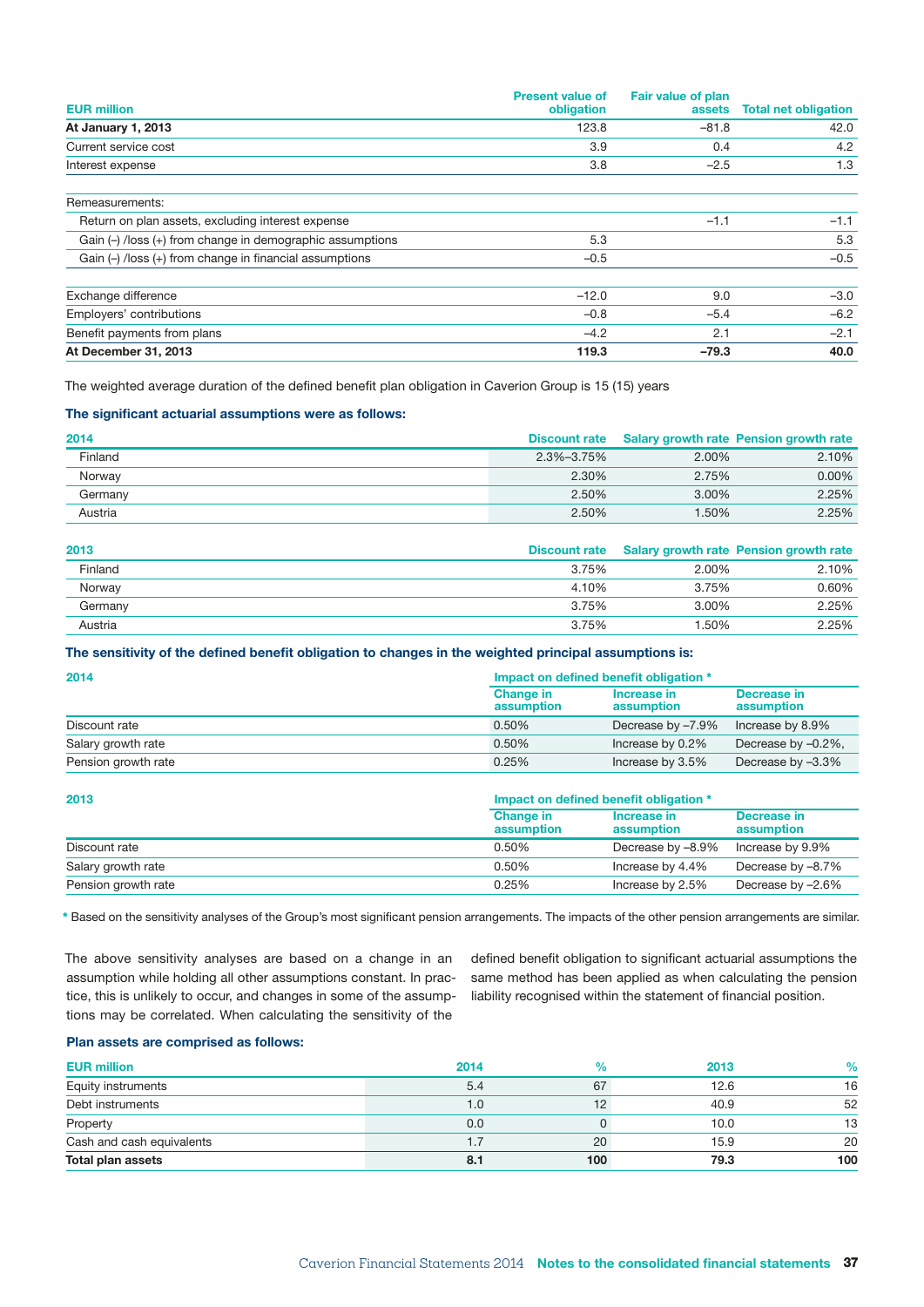The investments positions included in pension plans are managed by insurance companies using theirs investment policy to cover the duration and cash flow of the pension obligation.

Expected employer contributions is expected to be zero in year 2015.

#### Multi-employer plan in Sweden

In Sweden, Caverion participates in a multi-employer defined benefit plan in Alecta insurance company. 917 employees of

#### b) Other post-employment benefits

Other post-employment liabilities include a legal liability in Austria related to obligations at the termination of employment and additional pension benefits liabilities in Finland.

#### The amounts recognised in the statement of financial position are determined as follows:

| <b>EUR million</b>                               |     |  |
|--------------------------------------------------|-----|--|
| Present value of unfunded obligations            |     |  |
| Liability in the statement of financial position | 9.8 |  |

#### The movement in the net defined benefit obligation over the year is as follows:

| <b>EUR million</b>                                            | <b>Present value of</b><br>unfunded obligation |
|---------------------------------------------------------------|------------------------------------------------|
| At January 1, 2014                                            | 8.9                                            |
| Current service cost                                          | 0.2                                            |
| Interest expense                                              | 0.3                                            |
|                                                               |                                                |
| Remeasurements                                                |                                                |
| Return on plan assets, excluding interest expense             | 0.0                                            |
| Gain $(-)$ /loss $(+)$ from change in demographic assumptions | 0.0                                            |
| Gain $(-)$ /loss $(+)$ from change in financial assumptions   | 1.0                                            |
| Experience gains $(-)$ /losses $(+)$                          | 0.2                                            |
|                                                               |                                                |
| Benefit payments from plans                                   | $-0.7$                                         |
| At December 31, 2014                                          | 9.8                                            |

| <b>EUR million</b>   | <b>Present value of</b><br>unfunded obligation |
|----------------------|------------------------------------------------|
| At January 1, 2013   | 7.8                                            |
| Current service cost | 0.2                                            |
| Interest expense     | 0.2                                            |

| Remeasurements                                                |        |
|---------------------------------------------------------------|--------|
| Return on plan assets, excluding interest expense             |        |
| Gain $(-)$ /loss $(+)$ from change in demographic assumptions | 1.0    |
| Gain $(-)$ /loss $(+)$ from change in financial assumptions   | 0.4    |
| Benefit payments from plans                                   | $-0.8$ |
| At December 31, 2013                                          | 8.9    |

Through its defined benefit pension plans and other post-employment benefit plans, the group is exposed to a number of risks, the most significant of which are detailed below:

*Changes in bond yields* – A decrease in corporate bond yields will increase plan liabilities.

*Inflation risk* – Some of the group pension obligations are linked to inflation, and higher inflation will lead to higher liabilities.

*Life expectancy* – The majority of the plans' obligations are to provide benefits for the life of the member, so increases in life expectancy will result in an increase in the plans' liabilities.

Caverion Sverige AB are insured through this pension plan. This multi-employer plan has not been able to deliver sufficient information for defined benefit accounting purposes, thus Caverion has accounted for this pension plan as a contribution plan.

Alecta's possible surplus may be credited to employer company or to employee. The expected contributions to the plan for the next annual reporting period are EUR 0.4 million.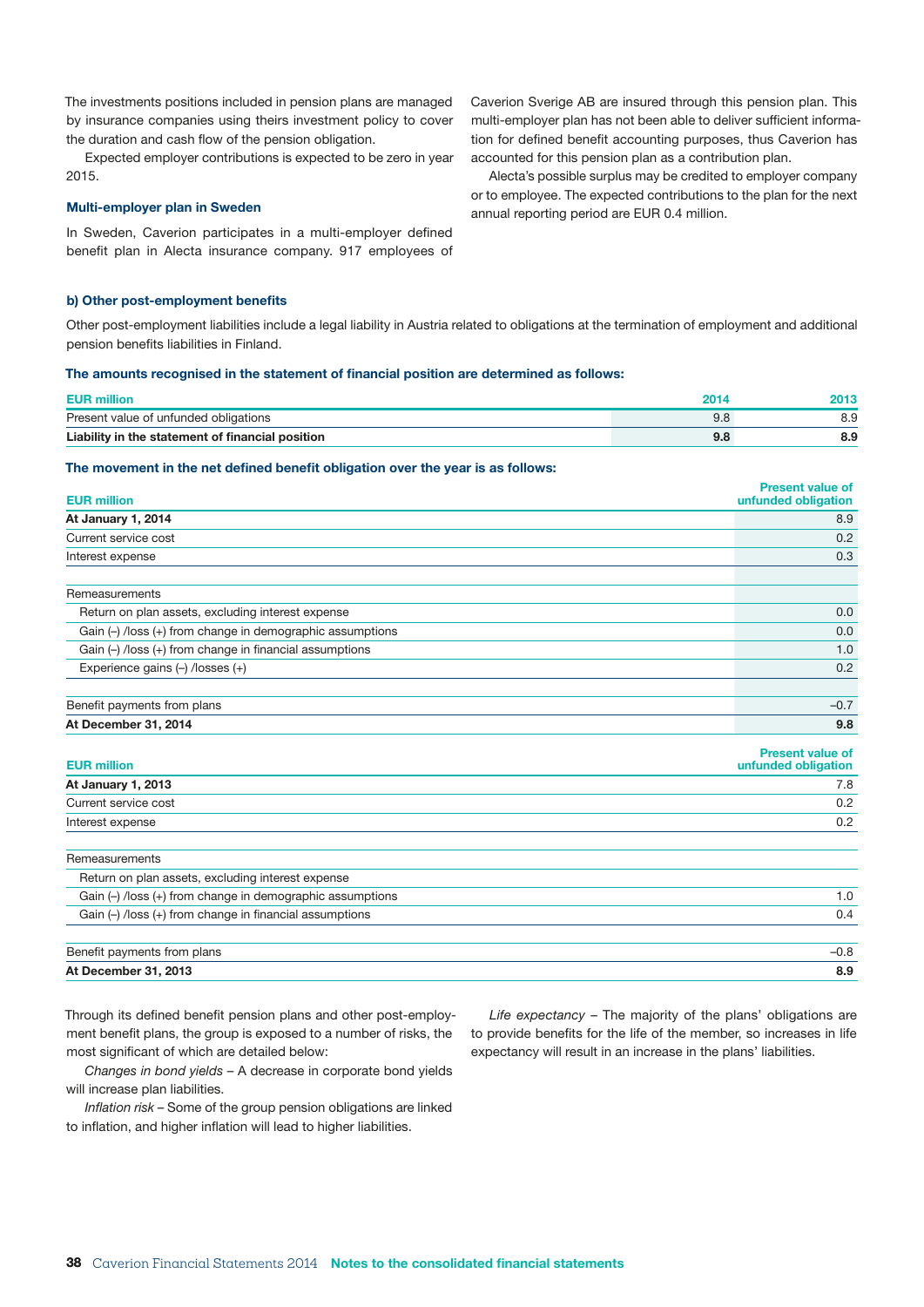# <span id="page-40-0"></span>**23. PROVISIONS**

| <b>EUR million</b>             | Guarantee<br>reserve | <b>Provisions for</b><br>loss making<br>projects | <b>Restructuring</b><br><b>provisions</b> | Legal<br>provisions | <b>Other</b><br>provisions | <b>Total</b> |
|--------------------------------|----------------------|--------------------------------------------------|-------------------------------------------|---------------------|----------------------------|--------------|
| January 1, 2014                | 14.6                 | 2.5                                              | 2.8                                       | 2.4                 | 3.6                        | 25.8         |
| <b>Translation differences</b> | $-0.2$               | $-0.1$                                           | $-0.1$                                    | 0.0                 |                            | $-0.4$       |
| Provision additions            | 8.9                  | 1.7                                              | 2.8                                       | 1.0                 | 3.0                        | 17.4         |
| Released during the period     | $-6.8$               | $-1.7$                                           | $-2.7$                                    | $-0.3$              | $-3.0$                     | $-14.5$      |
| Reversals of unused provisions | $-0.1$               | $-0.2$                                           |                                           | $-0.4$              | 0.0                        | $-0.7$       |
| December 31, 2014              | 16.3                 | 2.2                                              | 2.8                                       | 2.7                 | 3.6                        | 27.6         |
| Non-current provisions         | 5.1                  | 0.1                                              | 0.4                                       |                     | 2.6                        | 8.2          |
| Current provisions             | 11.2                 | 2.1                                              | 2.4                                       | 2.7                 | 1.0                        | 19.4         |
| <b>Total</b>                   | 16.3                 | 2.2                                              | 2.8                                       | 2.7                 | 3.6                        | 27.6         |

|                                | Guarantee | <b>Provisions for</b><br>loss making | <b>Restructuring</b> | Legal             | <b>Other</b>      |              |
|--------------------------------|-----------|--------------------------------------|----------------------|-------------------|-------------------|--------------|
| <b>EUR million</b>             | reserve   | projects                             | provisions           | <b>provisions</b> | <b>provisions</b> | <b>Total</b> |
| January 1, 2013                | 14.2      | 3.4                                  | 2.1                  | 3.0               | 7.5               | 30.2         |
| <b>Translation differences</b> | $-0.3$    | 0.0                                  | 0.0                  | 0.0               | 0.0               | $-0.4$       |
| Provision additions            | 8.2       | 1.3                                  | 4.1                  | 1.1               | 3.0               | 17.7         |
| Released during the period     | $-7.2$    | 0.3                                  | $-3.4$               | $-0.4$            | $-4.2$            | $-14.9$      |
| Reversals of unused provisions | $-0.2$    | $-2.5$                               |                      | $-1.3$            | $-0.9$            | $-4.9$       |
| Reclassifications <sup>1</sup> | $-0.1$    |                                      |                      |                   | $-1.8$            | $-1.9$       |
| December 31, 2013              | 14.6      | 2.5                                  | 2.8                  | 2.4               | 3.6               | 25.8         |
| Non-current provisions         | 5.4       |                                      | 1.3                  |                   | 2.4               | 9.1          |
| Current provisions             | 9.1       | 2.5                                  | 1.4                  | 2.4               | 1.2               | 16.7         |
| Total                          | 14.6      | 2.5                                  | 2.8                  | 2.4               | 3.6               | 25.8         |

<sup>1)</sup> The Group reclassified items to other current liabilities that were included in other provisions in 2012.

Provisions for contractual guarantees are determined on the basis of experience of the realisation of commitments. Provisions are presented as non-current or current provisions based on the forecasted date of the release of the provision.

# **24. BORROWINGS**

|                                   | 2014                  | 2013                  |
|-----------------------------------|-----------------------|-----------------------|
| <b>EUR million</b>                | <b>Carrying value</b> | <b>Carrying value</b> |
| <b>Non-current liabilities</b>    |                       |                       |
| Loans from financial institutions | 88.1                  | 138.1                 |
| Pension loans                     | 6.0                   | 8.0                   |
| Other loans                       | 0.5                   | 1.2                   |
| Finance lease liabilities         | 0.9                   | 1.2                   |
| Non-current liabilities, total    | 95.5                  | 148.5                 |

|                                   | 2014                  | 2013                  |
|-----------------------------------|-----------------------|-----------------------|
| <b>EUR million</b>                | <b>Carrying value</b> | <b>Carrying value</b> |
| <b>Current liabilities</b>        |                       |                       |
| Loans from financial institutions | 50.1                  | 68.3                  |
| Pension loans                     | 2.0                   | 2.0                   |
| Other loans                       | 0.8                   | 0.4                   |
| Finance lease liabilities         | 0.6                   | 0.5                   |
| <b>Current liabilities, total</b> | 53.5                  | 71.3                  |

In the table are included all other liabilities than presented in note 25 Trade and other payables.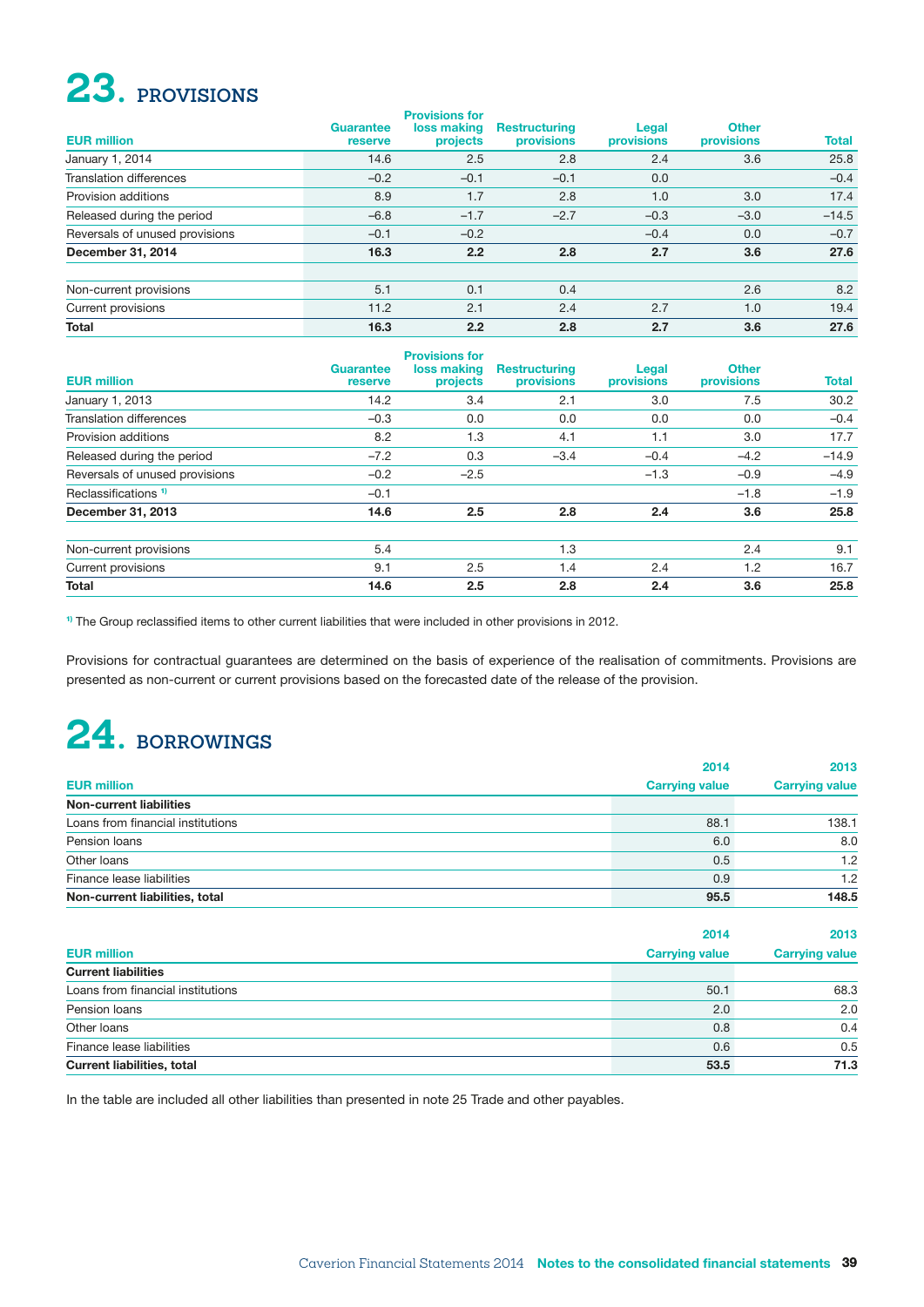### <span id="page-41-0"></span>Finance lease liabilities

| <b>EUR million</b>                                | 2014   | 2013   |
|---------------------------------------------------|--------|--------|
| Finance lease liabilities fall due in as follows: |        |        |
| Minimum lease payments                            |        |        |
| No later than 1 year                              | 0.6    | 0.5    |
| $1-5$ years                                       | 0.9    | 1.2    |
| Total minimum lease payments                      | 1.5    | 1.7    |
| Present value of minimum lease payments           |        |        |
| No later than 1 year                              | 0.7    | 0.6    |
| $1-5$ years                                       | 0.9    | 1.2    |
| Total present value of minimum lease payments     | 1.5    | 1.8    |
| Future finance charges                            | 0.0    | 0.0    |
| Finance expenses charged to income statement      | $-0.1$ | $-0.1$ |

Main finance lease agreements are the agreements of cars, machinery and equipment both in production and offices.

# **25. TRADE AND OTHER PAYABLES**

|                                       | 2014                  | 2013                  |
|---------------------------------------|-----------------------|-----------------------|
| <b>EUR million</b>                    | <b>Carrying value</b> | <b>Carrying value</b> |
| <b>Non-current liabilities</b>        |                       |                       |
| Liabilities of derivative instruments |                       | 0.0                   |
| Advances received                     | 0.1                   |                       |
| Other liabilities                     | 0.1                   | 0.2                   |
| Total non-current payables            | 0.2 <sub>0</sub>      | 0.2                   |
| <b>Current liabilities</b>            |                       |                       |
| Trade payables                        | 166.6                 | 230.1                 |
| Accrued expenses                      | 147.1                 | 143.9                 |
| Accrued expenses in work in progress  | 52.0                  | 50.3                  |
| Advances received 1)                  | 171.5                 | 147.4                 |
| Other payables                        | 80.0                  | 86.2                  |
| <b>Total current payables</b>         | 617.2                 | 657.9                 |

<sup>1)</sup> Advances received consist of advances received and of invoiced advances. Advances received from the long-term contracts are presented in note 2.

### Accrued expenses

| <b>EUR million</b>                    | 2014  | 2013  |
|---------------------------------------|-------|-------|
| Accrued employee-related liabilities  | 118.0 | 116.7 |
| Interest expenses                     | 0.3   | 0.4   |
| Liabilities of derivative instruments | 0.6   | 0.8   |
| Other accrued expenses                | 28.1  | 25.9  |

The carrying value of the interest-free liabilities reflects nearly the fair value of them.

### Reconciliation to note 27:

| <b>EUR million</b>                           | 2014     | 2013     |
|----------------------------------------------|----------|----------|
| Non-current liabilities                      | 0.2      | 0.2      |
| Derivatives                                  |          | 0.0      |
| Total                                        | 0.2      | 0.2      |
| <b>EUR million</b>                           | 2014     | 2013     |
| Current trade payables and other liabilities | 617.2    | 657.9    |
| Accrued expenses                             | $-147.1$ | $-143.9$ |
| Accrued expenses in work in progress         | $-52.0$  | $-50.3$  |
| Total                                        | 418.1    | 463.7    |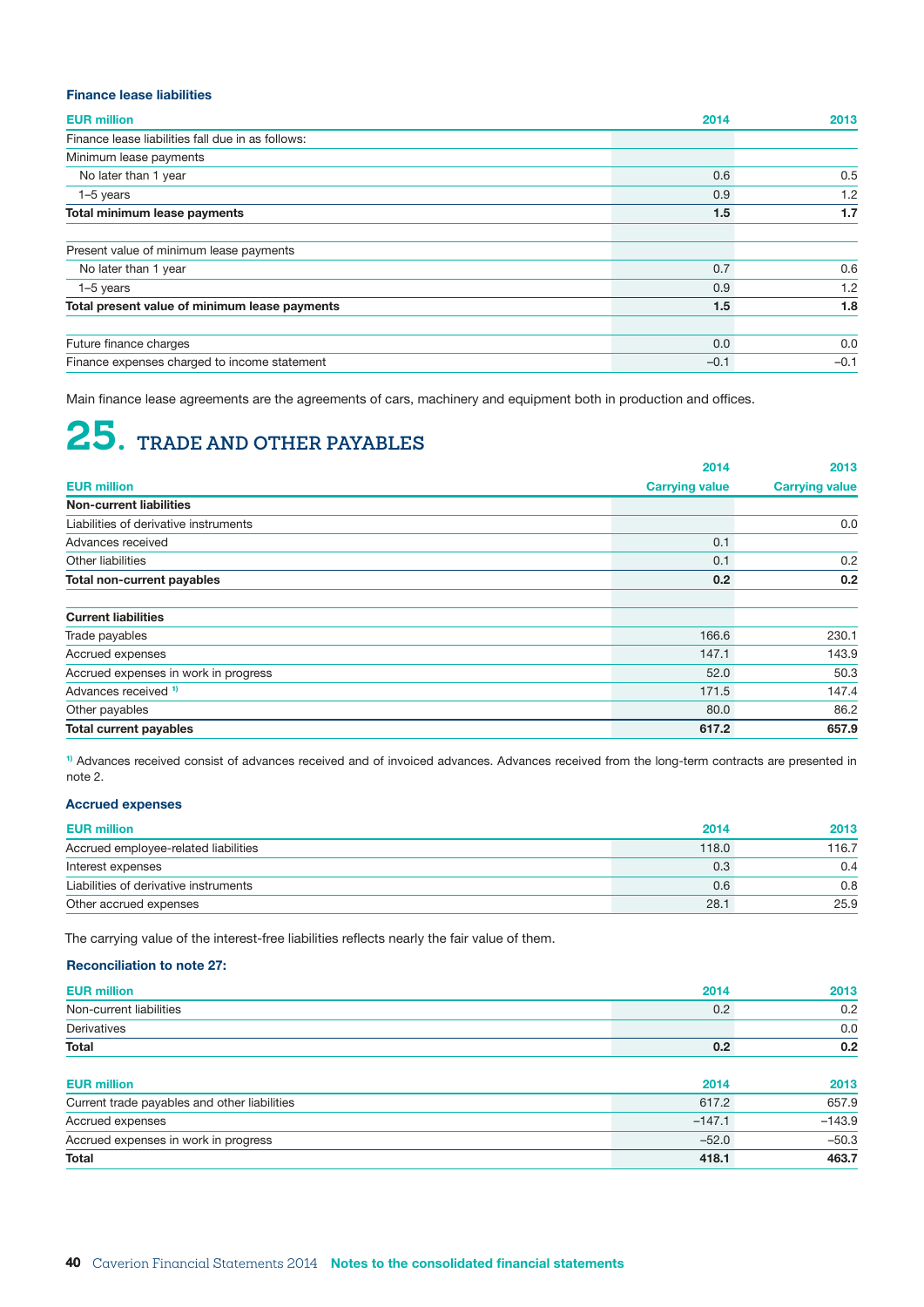# <span id="page-42-0"></span>**26. NOMINAL VALUES AND FAIR VALUES OF DERIVATIVE INSTRUMENTS**

### Nominal values

| <b>EUR million</b>                                               |                                                   | 2014                                              |                  | 2013                                              |                                         |        |                  |
|------------------------------------------------------------------|---------------------------------------------------|---------------------------------------------------|------------------|---------------------------------------------------|-----------------------------------------|--------|------------------|
| Foreign exchange forward contracts, hedge accounting not applied |                                                   |                                                   |                  |                                                   | 33.3                                    |        | 32.9             |
| Interest rate forward contracts                                  |                                                   |                                                   |                  |                                                   |                                         |        |                  |
| Hedge accounting applied                                         |                                                   |                                                   |                  |                                                   |                                         |        |                  |
| Interest rate swaps                                              |                                                   |                                                   |                  |                                                   | 20.0                                    |        | 20.0             |
| Forward rate agreements                                          |                                                   |                                                   |                  |                                                   |                                         |        | 50.0             |
| <b>Fair values</b>                                               | 2014                                              | 2014                                              | 2014             | 2013                                              |                                         | 2013   | 2013             |
| <b>EUR million</b>                                               | <b>Positive fair</b><br>value (carrying<br>value) | <b>Negative fair</b><br>value (carrying<br>value) | <b>Net value</b> | <b>Positive fair</b><br>value (carrying<br>value) | <b>Negative fair</b><br>value (carrying | value) | <b>Net value</b> |
| Foreign exchange forward contracts                               |                                                   |                                                   |                  |                                                   |                                         |        |                  |
| Hedge accounting not applied                                     | 0.4                                               | $-0.6$                                            | $-0.2$           | 0.1                                               |                                         | $-0.8$ | $-0.7$           |
| Interest rate derivatives                                        |                                                   |                                                   |                  |                                                   |                                         |        |                  |
| Hedge accounting applied                                         |                                                   | 0.0                                               | 0.0              |                                                   |                                         | $-0.1$ | $-0.1$           |

All derivatives are hedges according to Caverion Group's Treasury Policy, but hedge accounting as defined in IAS 39, is applied only on certain derivative contracts. Foreign exchange forward contracts are mainly designated as hedges of financial items and have been charged to P/L in finance income/expenses. Foreign exchange forward contracts maturity dates are within 2015 and 2016. The average interest rate fixing term of Group's interestbearing loans has been increased by interest rate derivatives. The

changes in the fair value of derivatives with hedge accounting applied for are recognised in fair value reserve in equity and the changes in fair value for derivatives with hedge accounting not applied for, are recognised in profit and loss account. All the interest rate derivatives to which hedge accounting is applied for are long-term agreements corresponding to the maturity of hedged liability.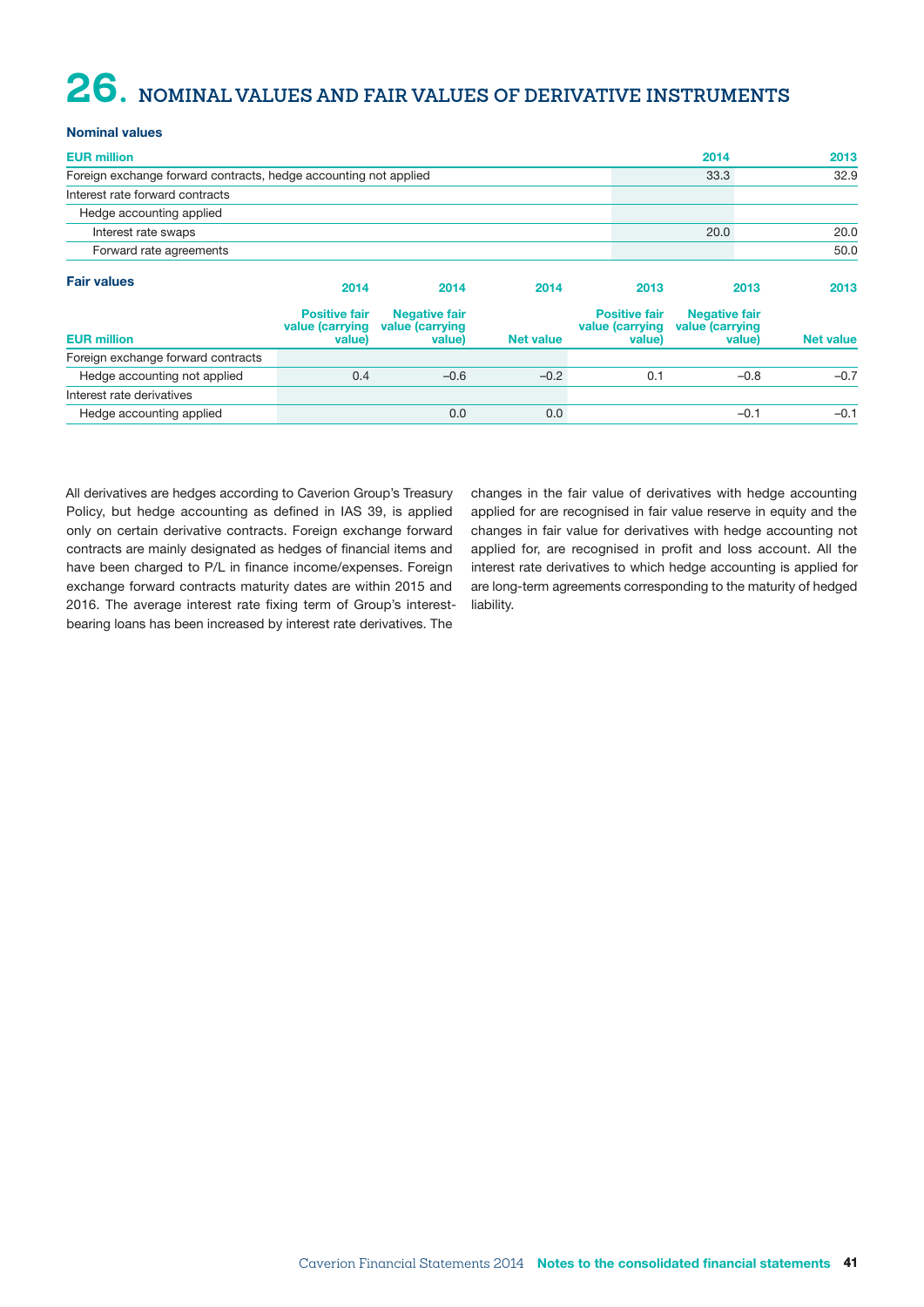# <span id="page-43-0"></span>**27. FINANCIAL ASSETS AND LIABILITIES BY CATEGORY AND FAIR VALUES**

The following table shows the carrying amounts and fair values of financial assets and financial liabilities, including their levels in the fair value hierarchy. It does not include fair value information for financial assets and financial liabilities not measured at fair value if the carrying amount is a reasonable approximation of fair value.

| 2014                                          | <b>Available</b><br>for sale | Loans<br>invest- and other         | <b>Held for</b>   | <b>Derivatives</b><br>in hedge | <b>Finance</b>                     | <b>Carrying</b> |                |                   |         |              |             |
|-----------------------------------------------|------------------------------|------------------------------------|-------------------|--------------------------------|------------------------------------|-----------------|----------------|-------------------|---------|--------------|-------------|
| <b>EUR million</b>                            |                              | ments receivables                  |                   | trading accounting             | <b>liabilities</b>                 | value           |                | <b>Fair value</b> |         |              | <b>Note</b> |
|                                               |                              | <b>Measured</b><br>at<br>amortised |                   |                                | <b>Measured</b><br>at<br>amortised |                 |                |                   |         |              |             |
| <b>Valuation</b>                              | <b>Fair value</b>            | cost                               | <b>Fair value</b> | <b>Fair value</b>              | cost                               |                 | <b>Level 1</b> | <b>Level 2</b>    | Level 3 | <b>Total</b> |             |
| <b>Non-current financial</b><br>assets        |                              |                                    |                   |                                |                                    |                 |                |                   |         |              |             |
| Available for sale investments                | 1.3                          |                                    |                   |                                |                                    | 1.3             | 0.6            |                   | 0.7     | 1.3          | 14          |
| Trade receivables and other<br>receivables    |                              | 0.8                                |                   |                                |                                    | 0.8             |                |                   |         |              | 15          |
| <b>Current financial assets</b>               |                              |                                    |                   |                                |                                    |                 |                |                   |         |              |             |
| Trade receivables and other<br>receivables    |                              | 569.1                              |                   |                                |                                    | 569.1           |                |                   |         |              | 18          |
| Derivatives (hedge<br>accounting not applied) |                              |                                    | 0.4               |                                |                                    | 0.4             |                | 0.4               |         | 0.4          | 18, 26      |
| Cash and cash equivalents                     |                              | 98.8                               |                   |                                |                                    | 98.8            |                |                   |         |              | 19          |
| <b>Total</b>                                  | 1.3                          | 668.6                              | 0.4               |                                |                                    | 670.4           | 0.6            | 0.4               | 0.7     | 1.8          |             |
| Non-current financial<br>liabilities          |                              |                                    |                   |                                |                                    |                 |                |                   |         |              |             |
| Loans from financial<br>institutions          |                              |                                    |                   |                                | 88.1                               | 88.1            |                | 89.6              |         | 89.6         | 24          |
| Pension Ioans                                 |                              |                                    |                   |                                | 6.0                                | 6.0             |                | 6.0               |         | 6.0          | 24          |
| Other loans                                   |                              |                                    |                   |                                | 0.5                                | 0.5             |                | 0.5               |         | 0.5          | 24          |
| Finance lease liabilities                     |                              |                                    |                   |                                | 0.9                                | 0.9             |                | 1.0               |         | 1.0          | 24          |
| Trade payables and other<br>liabilities       |                              |                                    |                   |                                | 0.2                                | 0.2             |                |                   |         |              | 25          |
| <b>Current financial liabilities</b>          |                              |                                    |                   |                                |                                    |                 |                |                   |         |              |             |
| Loans from financial<br>institutions          |                              |                                    |                   |                                | 50.1                               | 50.1            |                |                   |         |              | 24          |
| Pension loans                                 |                              |                                    |                   |                                | 2.0                                | 2.0             |                |                   |         |              | 24          |
| Other loans                                   |                              |                                    |                   |                                | 0.8                                | 0.8             |                |                   |         |              | 24          |
| Finance lease liabilities                     |                              |                                    |                   |                                | 0.6                                | 0.6             |                |                   |         |              | 24          |
| Trade payables and other<br>liabilities       |                              |                                    |                   |                                | 418.1                              | 418.1           |                |                   |         |              | 25          |
| Derivatives (hedge<br>accounting applied)     |                              |                                    |                   | 0.0                            |                                    | 0.0             |                | 0.0               |         | 0.0          | 25, 26      |
| Derivatives (hedge<br>accounting not applied) |                              |                                    | 0.6               |                                |                                    | 0.6             |                | 0.6               |         | 0.6          | 25, 26      |
| <b>Total</b>                                  |                              |                                    | 0.6               | 0.0                            | 567.2                              | 567.9           |                | 97.7              |         | 97.7         |             |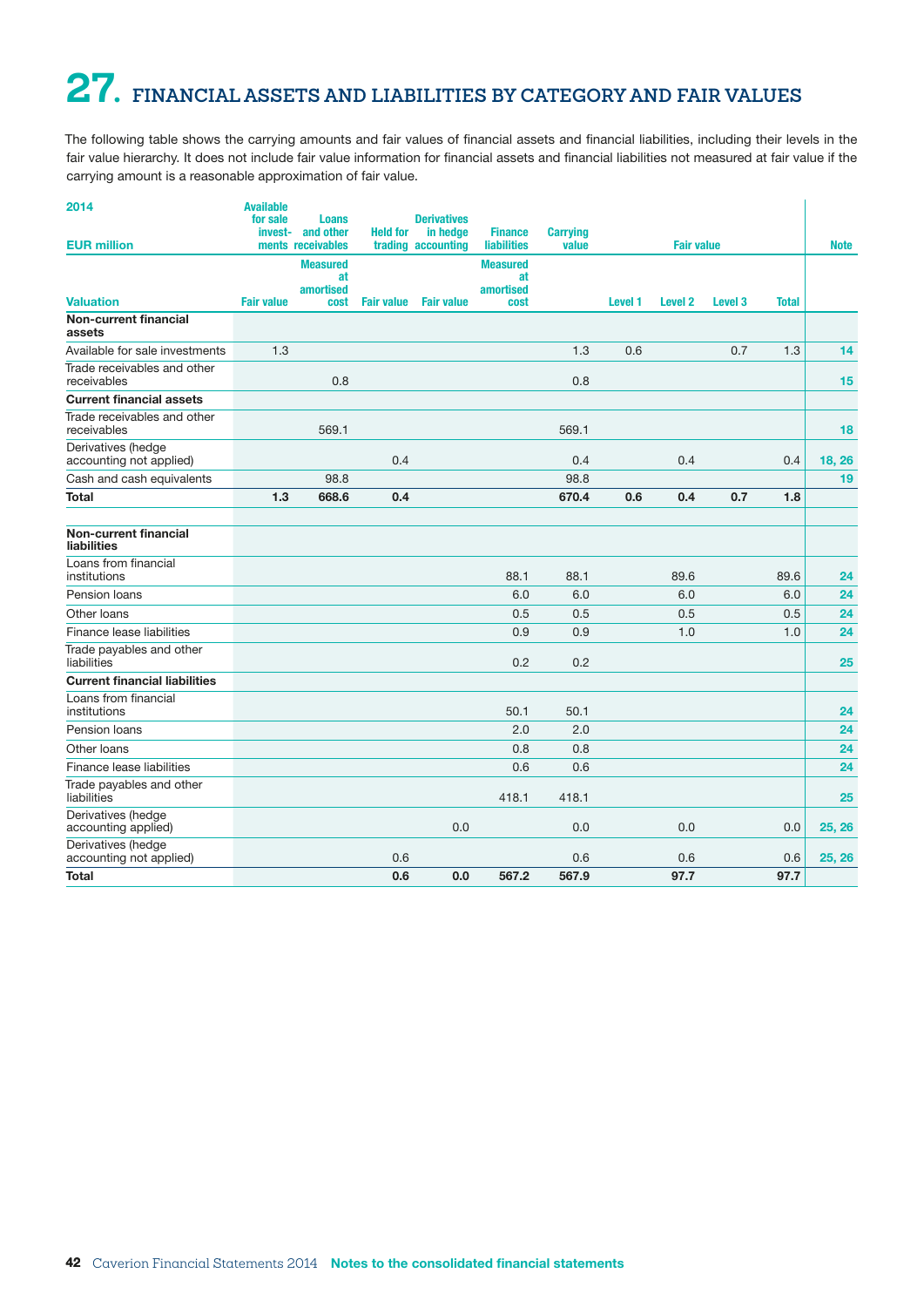#### 2013

| ט ו טב                                        | <b>Available</b><br>for sale | Loans<br>and other | <b>Held for</b>   | <b>Derivatives</b><br>in hedge | <b>Finance</b>     | <b>Carrying</b> |         |                    |         |              |             |
|-----------------------------------------------|------------------------------|--------------------|-------------------|--------------------------------|--------------------|-----------------|---------|--------------------|---------|--------------|-------------|
| <b>EUR million</b>                            | investments receivables      |                    |                   | trading accounting             | <b>liabilities</b> | value           |         | <b>Fair value</b>  |         |              | <b>Note</b> |
|                                               |                              | <b>Measured</b>    |                   |                                | <b>Measured</b>    |                 |         |                    |         |              |             |
|                                               |                              | at<br>amortised    |                   |                                | at<br>amortised    |                 |         |                    |         |              |             |
| <b>Valuation</b>                              | <b>Fair value</b>            | cost               | <b>Fair value</b> | <b>Fair value</b>              | cost               |                 | Level 1 | Level <sub>2</sub> | Level 3 | <b>Total</b> |             |
| Non-current financial<br>assets               |                              |                    |                   |                                |                    |                 |         |                    |         |              |             |
| Available for sale investments                | 2.0                          |                    |                   |                                |                    | 2.0             | 0.6     |                    | 1.4     | 2.0          | 14          |
| Trade receivables and other<br>receivables    |                              | 0.2                |                   |                                |                    | 0.2             |         |                    |         |              | 15          |
| <b>Current financial assets</b>               |                              |                    |                   |                                |                    |                 |         |                    |         |              |             |
| Trade receivables and other<br>receivables    |                              | 656.9              |                   |                                |                    | 656.9           |         |                    |         |              | 18          |
| Derivatives (hedge<br>accounting not applied) |                              |                    | 0.1               |                                |                    | 0.1             |         | 0.1                |         | 0.1          | 18, 26      |
| Cash and cash equivalents                     |                              | 133.3              |                   |                                |                    | 133.3           |         |                    |         |              | 19          |
| Total                                         | 2.0                          | 790.4              | 0.1               |                                |                    | 792.6           | 0.6     | 0.1                | 1.4     | 2.1          |             |
| <b>Non-current financial</b><br>liabilities   |                              |                    |                   |                                |                    |                 |         |                    |         |              |             |
| Loans from financial<br>institutions          |                              |                    |                   |                                | 138.1              | 138.1           |         | 139.5              |         | 139.5        | 24          |
| Pension Ioans                                 |                              |                    |                   |                                | 8.0                | 8.0             |         | 7.7                |         | 7.7          | 24          |
| Other loans                                   |                              |                    |                   |                                | 1.2                | 1.2             |         | 1.2                |         | 1.2          | 24          |
| Finance lease liabilities                     |                              |                    |                   |                                | 1.2                | 1.2             |         | 1.3                |         | 1.3          | 24          |
| Trade payables and other<br>liabilities       |                              |                    |                   |                                | 0.2                | 0.2             |         |                    |         |              | 25          |
| <b>Current financial liabilities</b>          |                              |                    |                   |                                |                    |                 |         |                    |         |              |             |
| Loans from financial<br>institutions          |                              |                    |                   |                                | 68.3               | 68.3            |         |                    |         |              | 24          |
| Pension loans                                 |                              |                    |                   |                                | 2.0                | 2.0             |         |                    |         |              | 24          |
| Other loans                                   |                              |                    |                   |                                | 0.4                | 0.4             |         |                    |         |              | 24          |
| <b>Finance lease liabilities</b>              |                              |                    |                   |                                | 0.5                | 0.5             |         |                    |         |              | 24          |
| Trade payables and other<br>liabilities       |                              |                    |                   |                                | 463.7              | 463.7           |         |                    |         |              | 25          |
| Derivatives (hedge<br>accounting applied)     |                              |                    |                   | 0.1                            |                    | 0.1             |         | 0.1                |         | 0.1          | 25, 26      |
| Derivatives (hedge<br>accounting not applied) |                              |                    | 0.8               |                                |                    | 0.8             |         | 0.8                |         | 0.8          | 25, 26      |
| Total                                         |                              |                    | 0.8               | 0.1                            | 683.7              | 684.5           |         | 150.6              |         | 150.6        |             |

#### Measurement of fair values

Valuation techniques and significant unobservable inputs used in fair value measurement:

#### a) Financial instruments in level 1

The fair value of financial instruments traded in active markets is based on quoted market prices at the balance sheet date. A market is regarded as active if quoted prices are readily and regularly available from an exchange, and those prices represent actual and regularly occurring market transactions on an arm's length basis. The quoted market price used for financial assets held by the group is the current bid price. These instruments are included in Level 1. Instruments included in Level 1 comprise primarily funds and OMXH equity investments classified as available for sale.

#### b) Financial instruments in level 2

The fair value of financial instruments that are not traded in an active market (for example, over-the-counter derivatives) is determined by using valuation techniques. These valuation techniques maximise the use of observable market data where it is available and rely as little as possible on entity specific estimates.

If all significant inputs required to fair value an instrument are observable, the instrument is included in level 2. The fair values for the derivative instruments categorised in Level 2 have been defined as follows: The fair values of foreign exchange forward and forward rate agreements have been defined by using the market prices at the closing day. The fair values of interest rate swaps are based on discounted cash flows. The fair values of non-current loans are based on discounted cash flows. Discount rate is defined to be the rate that Group was to pay for an equivalent external loan at the year-end. It consists of risk-free market rate and company and maturity related risk premium of 0.75–4.50% p.a (0.75–4.50% in 2013).

#### c) Financial instruments in level 3

If one or more of the significant inputs is not based on observable market data, the instrument is included in Level 3. The availablefor-sale investments categorised in Level 3 are non-listed equity instruments and they are measured at acquisition cost less any impairment or prices obtained from a broker as their fair value cannot be measured reliably.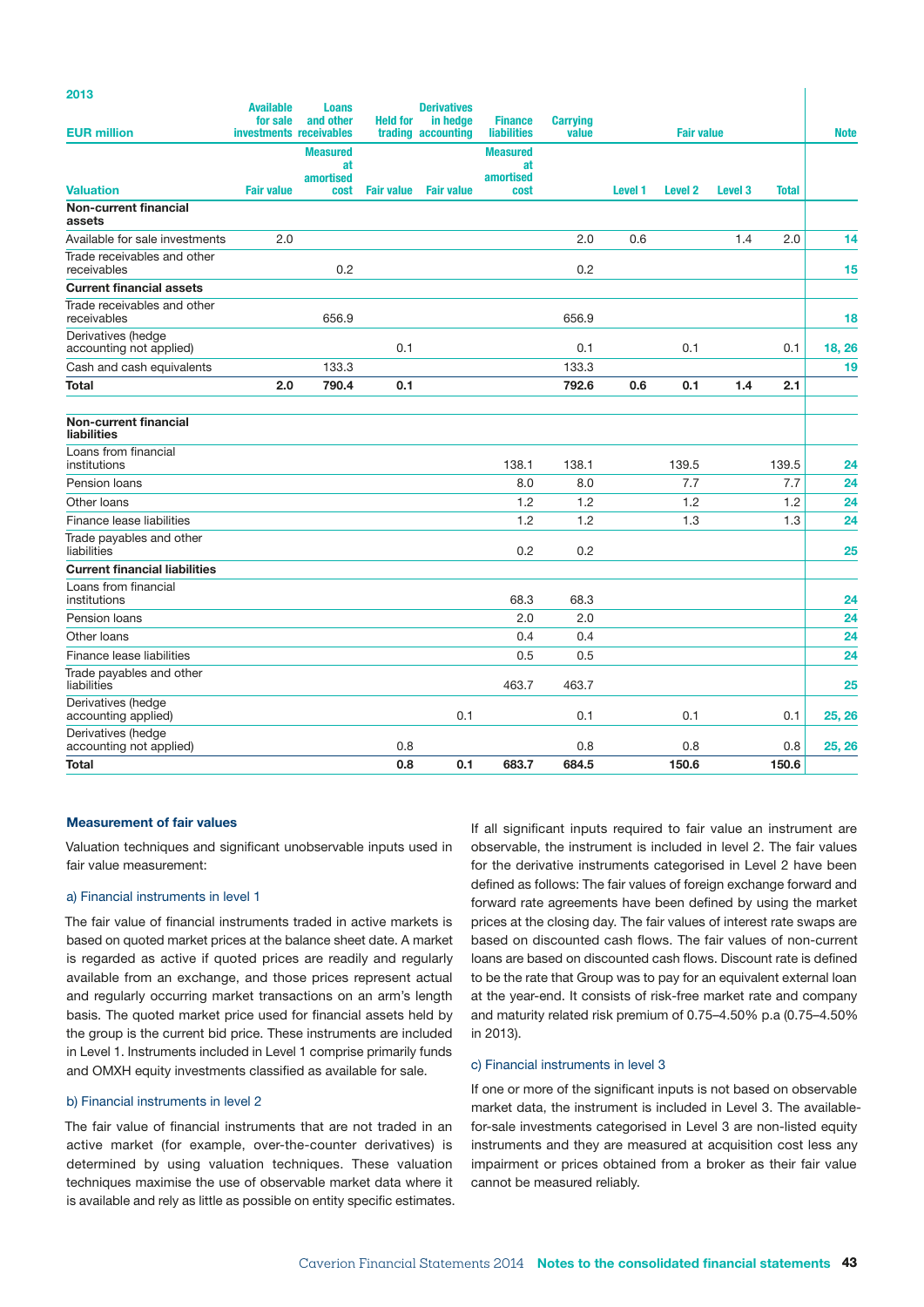<span id="page-45-0"></span>There were no transfers between the levels of the fair value hierarchy during the period ended 31 December 2014.

#### Changes in the items categorized into level 3 are presented below:

|                                                                 | <b>Assets</b> | <b>Liabilities</b> | <b>Assets</b> | <b>Liabilities</b> |
|-----------------------------------------------------------------|---------------|--------------------|---------------|--------------------|
| <b>EUR million</b>                                              | 2014          | 2014               | 2013          | 2013               |
| Opening balance                                                 | 1.4           |                    | 1.9           |                    |
| Transfers into/from level 3                                     |               |                    |               |                    |
| Purchases and sales                                             |               |                    | $-0.1$        |                    |
| Gains and losses recognised in profit and loss                  |               |                    |               |                    |
| Gains and losses recognised in comprehensive profit<br>and loss | $-0.7$        |                    | $-0.3$        |                    |
| <b>Closing balance</b>                                          | 0.7           |                    | 1.4           |                    |

# **28. FINANCIAL RISK MANAGEMENT**

Caverion Group is exposed in its business operations to liquidity risk, credit risk and also foreign exchange risk and interest rate risk. The objective of Caverion's financial risk management is to minimise the uncertainty which the changes in financial markets cause to its financial performance.

Risk management is carried out by the Treasury of Caverion Group in co-operation with business units under policies approved by the Board of Directors of Caverion Group. Financing activities are carried out by finance personnel and management in the business units and subsidiaries. Responsibilities in between the Group Treasury and business units are defined in the Group's treasury policy. Business units are responsible for providing the Group Treasury with timely and accurate information on financial position, cash flows and foreign exchange position in order to ensure the Group's efficient cash and liquidity management, funding and risk management. In addition to the above, the Group's treasury policy defines main principles and methods for financial risk management, cash management and specific financing-related areas e.g. commercial guarantees, relationships with financiers and customer financing.

#### Interest rate risk

Caverion has interest bearing receivables in its cash and cash equivalents but otherwise its revenues and cash flows from operating activities are mostly independent of changes in market interest rates.

Caverion's exposure to cash flow interest rate risk arises mainly from current and non-current loans and related interest rate derivatives. Borrowing issued at floating interest rates expose Caverion to cash flow interest rate risk, which is hedged by interest rate derivatives. To manage the interest rate risk, the Board of Directors of the Caverion Group has defined an average interest rate fixing term target of 12 months for the Group's net debt (excluding cash). At the reporting date the average interest rate fixing term of net debt (excluding cash) was 3.9 months

Interest rate derivatives are used to hedge the re-pricing risk of floating-rate loans. Nominal hedged amount is EUR 20 million (EUR 20 million in 2013) and its reference interest rate is 6 month Euribor. Group applies cash flow hedge accounting for this interest rate derivative and the hedged cash flows will realise within next reporting period (notes 26 and 27). Hedges have been effective at the reporting date. The quoted price for interest rate swap agreements is derived from the discounted future cash flows. Fair values of derivatives are recognised in the hedging reserve in other comprehensive income according to accounting policies.

The weighted average effective interest rate of the whole loan portfolio after hedges was 2.13% in 2014 (2.31% in 2013). Interest rate derivatives increase the average effective interest rate of the loan portfolio by 0.02 percentage points in 2014 (0.03 percentage points increase in 2013). Fixed-rate loans after hedges accounted for approximately 21 percent of the Group's borrowings.

In addition to the targeted average interest rate fixing term of net debt the Caverion Group management monitors monthly the effect of the possible change in interest rate level on the Caverion Group's financial result. The monitored number is the effect of one percentage point change in interest rate level on yearly net interest expenses. The effect on Caverion's yearly net interest expenses would have been EUR 0.1 million in 2014 (EUR 0.7 million in 2013) net of tax.

In addition to interest bearing net debt, foreign exchange forward contracts associated with the intra-group loans expose the Group's result to interest rate risk. Caverion's external loans are mainly denominated in euros, but subsidiaries are financed in their functional currency. Caverion is exposed to the interest rate risk of different functional currencies in the Group when hedging foreign exchange risk arising from foreign currency denominated loans granted to subsidiaries by foreign exchange forward contracts. The parent company receives or pays the interest rate difference between foreign currencies and euro through hedging the foreign currency receivables. Caverion had no internal loans of significant amount at the reporting date.

A one percentage point change in interest rates at the reporting date would not have had a significant effect to the consolidated balance sheet in 2014 (EUR 0.4 million in 2013) net of tax. The effect would have changed the fair values of the interest rate derivatives in hedge accounting, in the fair value reserve in equity.

#### Credit and counterparty risk

Caverion's credit risk arises from outstanding receivable balances, long term agreements with customers, as well as cash and cash equivalents/deposits and derivative financial instruments with banks.The Group Treasury is responsible for the counterparty risk of derivative instruments and financial investment products. Local entities are responsible for managing the credit risk related to operating items, such as trade receivables. Customer base and the nature of commercial contracts differ in each Caverion's segments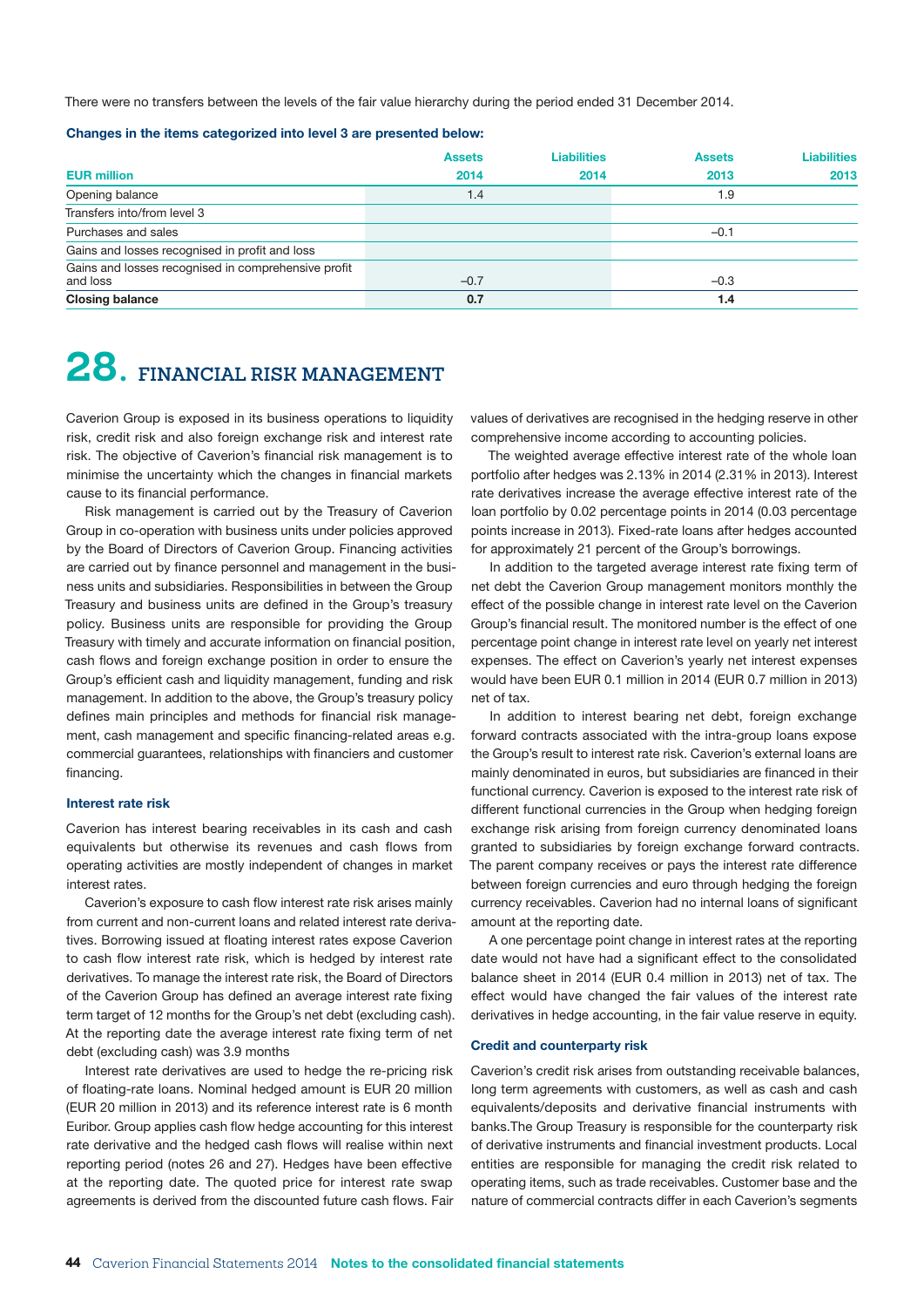hence finance department of each segment manage the customer specific credit risk together with business units.

Counterparties to the financial instruments are chosen based on the Caverion Group management's estimate on their reliability. Board of Directors of the Caverion Group accepts the main banks used by the Caverion Group and counterparties to short-term investments and derivative instruments and their limits. Short-term investments related to liquidity management are made according to the Caverion's treasury policy. No impairment has been recognised on derivative instruments or investment products in the reporting period. The Caverion Group's management does not expect any credit losses from non-performance by counterparties to investment products or derivative instruments.

The Group manages credit risk relating to operating items, for instance, by advance payments, front-loaded payment programs

#### Age analysis of trade receivables December 31, 2014

in projects, payment guarantees and careful assessment of the credit quality of the customer. Majority of the Caverion Group's operating activities are based on established, reliable customer relationships and generally adopted contractual terms. The payment terms of the invoices are mainly from 14 to 45 days. Credit background of new customers is assessed comprehensively and when necessary, guarantees are required and client's paying behaviour is monitored actively. The Caverion Group does not have any significant concentrations of credit risk as the clientele is widespread and geographically spread into the countries in which the Group operates.

The credit losses and impairment of receivables were EUR 1.7 million in 2014 and EUR0.9 million in 2013. The Group's maximum exposure to credit risk at the balance sheet date (December 31, 2014) is the carrying amount of the financial assets.

| <b>EUR million</b>         | <b>Carrying amount</b> | <b>Impaired</b> | <b>Gross</b> |
|----------------------------|------------------------|-----------------|--------------|
| Not past due <sup>1)</sup> | 263.0                  | $-0.1$          | 263.0        |
| $1-90$ days                | 42.7                   | $-0.1$          | 42.8         |
| 91-180 days                | 5.8                    | $-0.9$          | 6.7          |
| 181-360 days               | 18.8                   | $-1.0$          | 19.7         |
| over 360 days              | 16.3                   | $-5.0$          | 21.3         |
| <b>Total</b>               | 346.5                  | $-7.0$          | 353.6        |

#### Age analysis of trade receivables December 31, 2013

| <b>EUR million</b>         | <b>Carrying amount</b> | <b>Impaired</b> | <b>Gross</b> |
|----------------------------|------------------------|-----------------|--------------|
| Not past due <sup>1)</sup> | 286.4                  | $-0.2$          | 286.6        |
| $1-90$ days                | 56.4                   | $-0.3$          | 56.7         |
| 91-180 days                | 8.9                    | $-0.5$          | 9.4          |
| 181-360 days               | 8.5                    | $-1.3$          | 9.8          |
| over 360 days              | 18.2                   | $-9.2$          | 27.5         |
| <b>Total</b>               | 378.5                  | $-11.5$         | 390.0        |

1) There are no material trade receivables that would be otherwise past due but whose terms have been renegotiated. For additional information on trade receivables, please see note 18.

#### Offsetting financial assets and liabilities

The following financial assets and liabilities are subject to offsetting, enforceable master netting arrangements and similar agreements.

| <b>EUR million</b>               | <b>Gross amounts of financial</b><br>instruments in the statement of<br>financial position | <b>Related financial instruments</b><br>that are not offset | <b>Net amount</b> |
|----------------------------------|--------------------------------------------------------------------------------------------|-------------------------------------------------------------|-------------------|
|                                  |                                                                                            |                                                             |                   |
| Assets December 31, 2014         |                                                                                            |                                                             |                   |
| Derivative financial assets      | 0.4                                                                                        | $-0.1$                                                      | 0.3               |
| <b>Total</b>                     | 0.4                                                                                        | $-0.1$                                                      | 0.3               |
| Liabilities December 31, 2014    |                                                                                            |                                                             |                   |
| Derivative financial liabilities | 0.6                                                                                        | $-0.1$                                                      | 0.5               |
| Total                            | 0.6                                                                                        | $-0.1$                                                      | 0.5               |
| <b>EUR million</b>               | <b>Gross amounts of financial</b><br>instruments in the statement of<br>financial position | <b>Related financial instruments</b><br>that are not offset | <b>Net amount</b> |
| Assets December 31, 2013         |                                                                                            |                                                             |                   |
| Derivative financial assets      | 0.1                                                                                        | $-0.1$                                                      | 0.0               |
| Total                            | 0.1                                                                                        | $-0.1$                                                      | 0.0               |
| Liabilities December 31, 2013    |                                                                                            |                                                             |                   |
| Derivative financial liabilities | 0.9                                                                                        | $-0.1$                                                      | 0.8               |
| <b>Total</b>                     | 0.9                                                                                        | $-0.1$                                                      | 0.8               |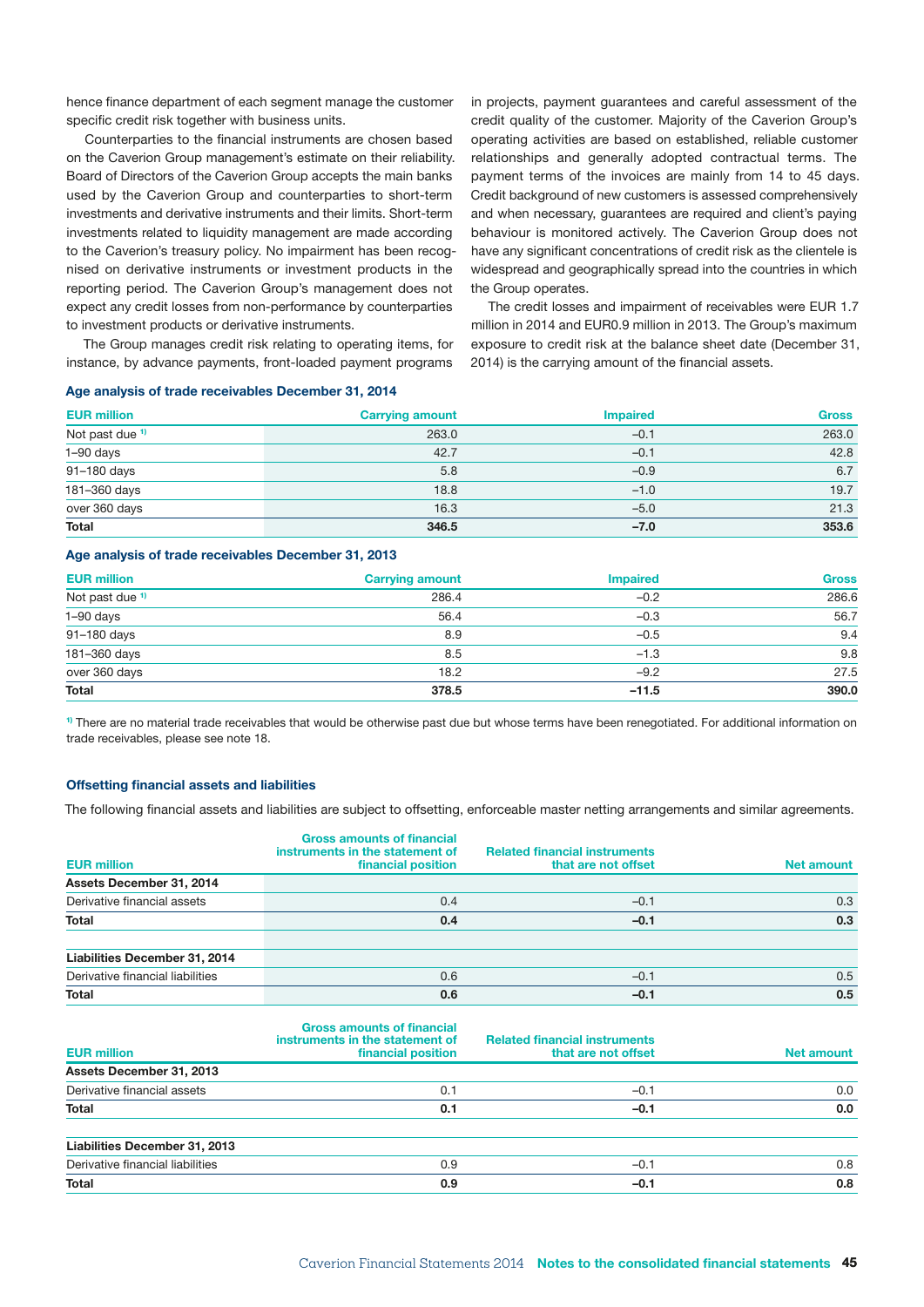For the financial assets and liabilities subject to enforceable master netting arrangements or similar arrangements are settled on a gross basis. In certain circumstances – e.g. when a credit event such as default occurs, all outstanding transactions under the agreement are terminated, the termination value is assessed and only a single net amount is payable in settlement of all transactions. Master netting agreements do not meet the criteria for offsetting in the statement of financial position. This is because the Group does not have any currently legally enforceable right to offset recognized amounts, because the right to offset is enforceable only on the occurrence of future events such as default on the bank loans or other credit events. Other financial assets or liabilities for example trade receivables or trade payables do not include any amounts subject to netting agreements.

#### Liquidity risk

The Caverion's management evaluates and monitors continuously the amount of funding required in the Group's business activities to ensure it has adequate liquid fund to finance its operations, repay its loans at maturity and pay annual dividends. The funding requirements have been evaluated based on annual budget, monthly financial forecast and short-term, timely cash planning. The Caverion's Group Treasury is responsible for maintaining sufficient funding, availability of different funding sources and controlled maturity profile of external loans. Approximately 93 percent of the

loans have been raised from banks and other financial institutions and approximately 5 percent from insurance companies.

Caverion Group's interest-bearing loans borrowings amounted to 149.0 million at the end of December (EUR 219.8 million in 2013). A total of EUR 53.5 million of the interest-bearing loans and borrowings will fall due during the next 12 months.

Caverion's external loans are subject to a financial covenant based on the ratio of the Group's net debt to EBITDA.

To manage liquidity risk the Caverion Group uses cash and cash equivalents, Group accounts with overdraft facilities, credit facilities and commercial papers. Caverion's cash and cash equivalents amounted to EUR 98.8 million at the end of December (EUR 133.3 million in 2013). In addition, Caverion has undrawn overdraft facilities amounting to EUR 19 million and undrawn committed revolving credit facilities amounting to EUR 60 million. The committed revolving credit facilities are valid until June 2016.

Cash management and funding is centralized in the Caverion's Group Treasury. With a centralized cash management, the use of liquid funds can be optimized between different units of the Group. The following table describes the contractual maturities of financial liabilities. The amounts are undiscounted. Interest cash flows of floating rate loans and derivative instruments are based on the interest rates prevailing on December 31, 2014 (December 31, 2013). Cash flows of foreign currency denominated loans are translated into euro at the reporting date. Cash flows of foreign currency forward contracts are translated into euro at forward rates.

#### Contractual maturity analysis of financial liabilities and interest payments at December 31, 2014

| <b>EUR million</b>                | 2015  | 2016 | 2017 | 2018 | 2019 | $2020 -$ | <b>Total</b> | <b>Note</b> |
|-----------------------------------|-------|------|------|------|------|----------|--------------|-------------|
| Loans from financial institutions | 52.7  | 89.4 |      |      |      |          | 142.1        | 24, 27      |
| Pension loans                     | 2.1   | 2.1  | 2.1  | 2.0  |      |          | 8.3          | 24, 27      |
| Finance lease liabilities         | 0.6   | 0.6  | 0.1  | 0.1  | 0.0  |          | 1.4          | 24, 27      |
| Other financial liabilities       | 0.8   | 0.5  |      |      |      |          | 1.3          | 24, 27      |
| Trade and other payables          | 418.1 |      |      |      |      |          | 418.1        | 25, 27      |
| Interest rate derivatives         |       |      |      |      |      |          |              |             |
| Hedge accounting applied          | 0.0   |      |      |      |      |          | 0.0          | 25, 26, 27  |
| Foreign currency derivatives      | 0.2   | 0.0  |      |      |      |          | 0.2          | 25, 26, 27  |

#### Contractual maturity analysis of financial liabilities and interest payments at December 31, 2013

| <b>EUR million</b>                | 2014  | 2015 | 2016 | 2017 | 2018 | $2019 -$ | <b>Total</b> | <b>Note</b> |
|-----------------------------------|-------|------|------|------|------|----------|--------------|-------------|
| Loans from financial institutions | 72.6  | 53.0 | 89.5 |      |      |          | 215.0        | 24, 27      |
| Pension loans                     | 2.1   | 2.1  | 2.1  | 2.1  | 2.0  |          | 10.4         | 24, 27      |
| Finance lease liabilities         | 0.5   | 0.6  | 0.4  | 0.1  | 0.1  |          | 1.7          | 24, 27      |
| Other financial liabilities       | 0.4   | 0.7  | 0.5  |      | 0.1  |          | 1.7          | 24, 27      |
| Trade and other payables          | 463.7 |      |      |      |      |          | 463.7        | 25.27       |
| Interest rate derivatives         |       |      |      |      |      |          |              |             |
| Hedge accounting applied          | 0.1   | 0.0  |      |      |      |          | 0.1          | 25, 26, 27  |
| Foreign currency derivatives      | 0.7   |      |      |      |      |          | 0.7          | 25, 26, 27  |

#### Foreign exchange risk

The Caverion Group operates internationally and is exposed to foreign exchange risks arising from the currencies of the countries in which it operates. Risk arises mainly from the recognised assets and liabilities and net investments in foreign operations. In addition, commercial contracts in the subsidiaries cause foreign exchange risk, but the contracts are mainly denominated in the entity's own functional currencies.

The objective of foreign exchange risk management is to reduce uncertainty caused by foreign exchange rate movements on income statement through measurement of cash flows and commercial receivables and payables. By the decision of Board of Directors of Caverion Group, the investments in foreign operations are not hedged for foreign exchange translation risk.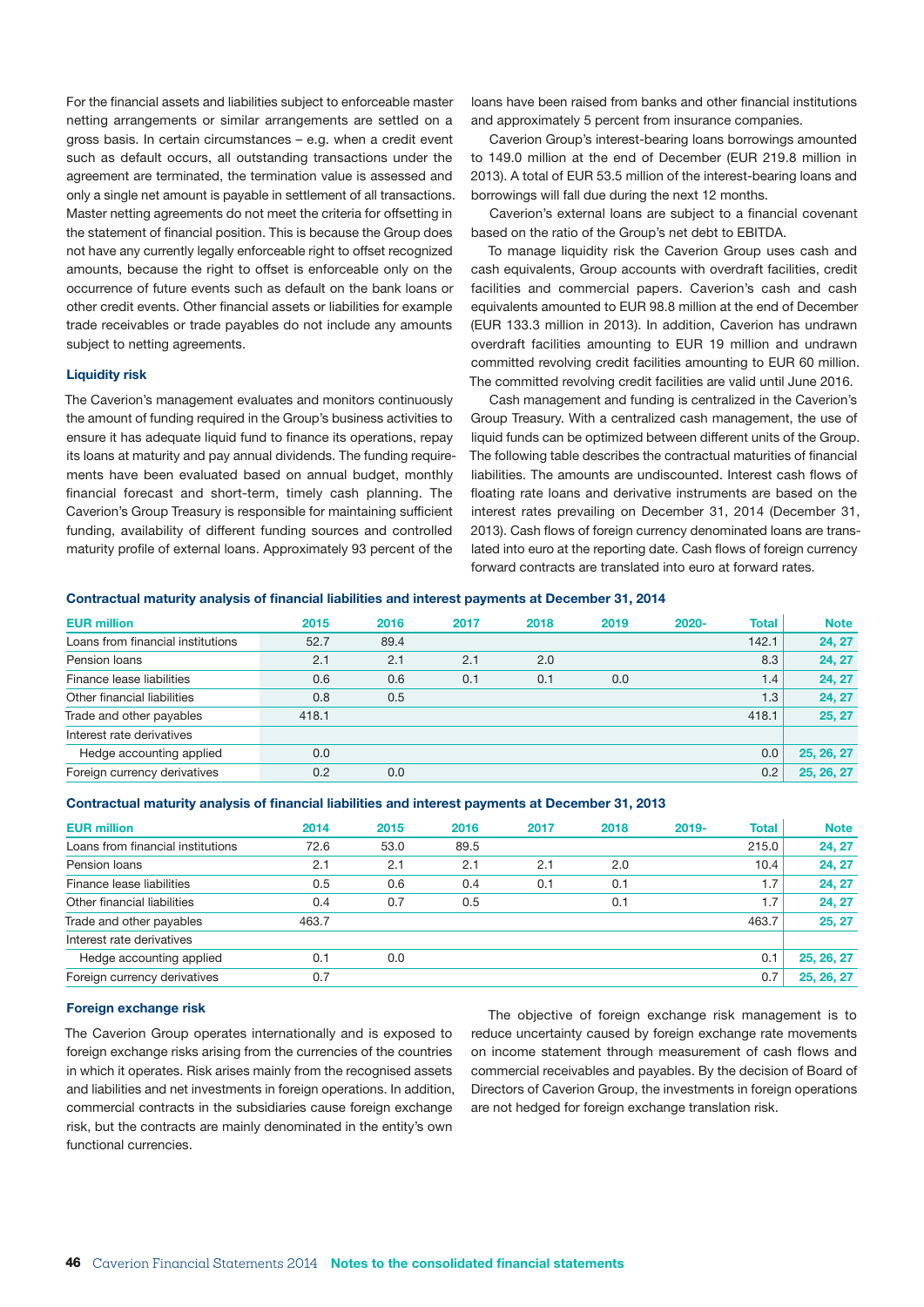#### <span id="page-48-0"></span>Foreign currency denominated net investments at the balance sheet date

|                    | 2014                   | 2013                   |
|--------------------|------------------------|------------------------|
| <b>EUR million</b> | <b>Net investments</b> | <b>Net investments</b> |
| <b>SEK</b>         | 52.6                   | 52.1                   |
| <b>NOK</b>         | $-1.5$                 | 0.4                    |
| <b>DKK</b>         | 9.0                    | 9.5                    |
| Other currencies   | 4.1                    | 11.4                   |

Here net investment comprises equity invested in foreign subsidiaries and internal loans that qualify for net investment classification deducted by possible goodwill in the subsidiaries balance sheet.

According to the Caverion Group's Treasury policy, all group companies are responsible for identifying and hedging the foreign exchange risk related to the foreign currency denominated cash flows. All firm commitments over EUR 0.2 million must be hedged, by intra-group transactions with the Caverion Group Treasury. The Caverion Group Treasury hedges the net position with external counterparties but does not apply hedge accounting to derivatives hedging foreign exchange risk. Accordingly, the fair value changes of derivative instrument are recognised in consolidated income statement. In 2014 the most significant currency in the Caverion Group, that is related to commercial agreements and their hedges is Swedish Crown. If the euro had strengthened by 5% against to the Swedish Crown at the reporting date, valuation of the foreign exchange contracts would have caused a post-tax foreign exchange gain of EUR 0.1 million.

# **29. OTHER LEASE AGREEMENTS**

Excluding foreign exchange differences due to derivatives relating to the commercial agreements, the strengthening or weakening of the Euro would not have a significant impact on the Caverion Group's result, if the translation difference in consolidation is not considered. The sensitivity analysis comprises the foreign exchange derivative contracts made for hedging, both the internal and external loans and receivables, which offset the effect of changes in foreign exchange rates.

#### Capital management

The objective of capital management in Caverion Group is to maintain the optimal capital structure, maximise the return on the respective capital employed, and to minimise the cost of capital within the limits and principles stated in the Treasury Policy. The capital structure is modified primarily by directing investments and working capital employed.

#### Group as lessee

The future minimum lease payments under non-cancellable operating leases:

| <b>EUR million</b>   | 2014  | 2013  |
|----------------------|-------|-------|
| No later than 1 year | 56.2  | 61.5  |
| 1-5 years            | 101.4 | 114.3 |
| Later than 5 years   | 31.5  | 34.5  |
| <b>Total</b>         | 189.1 | 210.4 |

The lease payments of non-cancellable operating leases charged to income statement amounted to EUR 63.1 (60.6) million.

The Group has leased the office facilities. The lease agreements of office facilities have a maximum validity period of 9 years. Most of the agreements include the possibility of continuing after the

initial expiry date. The index, renewal, and other terms of the lease agreements of office facilities are dissimilar to each other. Operating leases include also the liabilities of operating lease agreements of employee cars, which have the average duration of four years.

## **30. COMMITMENTS AND CONTINGENT LIABILITIES**

| <b>EUR million</b>                                 | 2014 | 2013 |
|----------------------------------------------------|------|------|
| Guarantees given on behalf of associated companies | 0.2  | 0.2  |
| Other commitments                                  |      |      |
| Other contingent liabilities                       |      | 0.2  |

The Group parent company has guaranteed obligations of its subsidiaries. On December 31, 2014 the total amount of these guarantees was EUR 502.8 (468.1) million.

Group companies are engaged in legal proceedings that are connected to ordinary business operations. The outcomes of the proceedings are difficult to predict, but if a case is deemed to require a provision that has been made on the basis of best

estimate. It is the understanding of the Group management that the legal proceedings do not have a significant effect on the Group's financial position.

Entities participating in the demerger are jointly and severally responsible for the liabilities of the demerging entity which have been generated before the registration of the demerger. Hereby, a secondary liability up to the allocated net asset value has been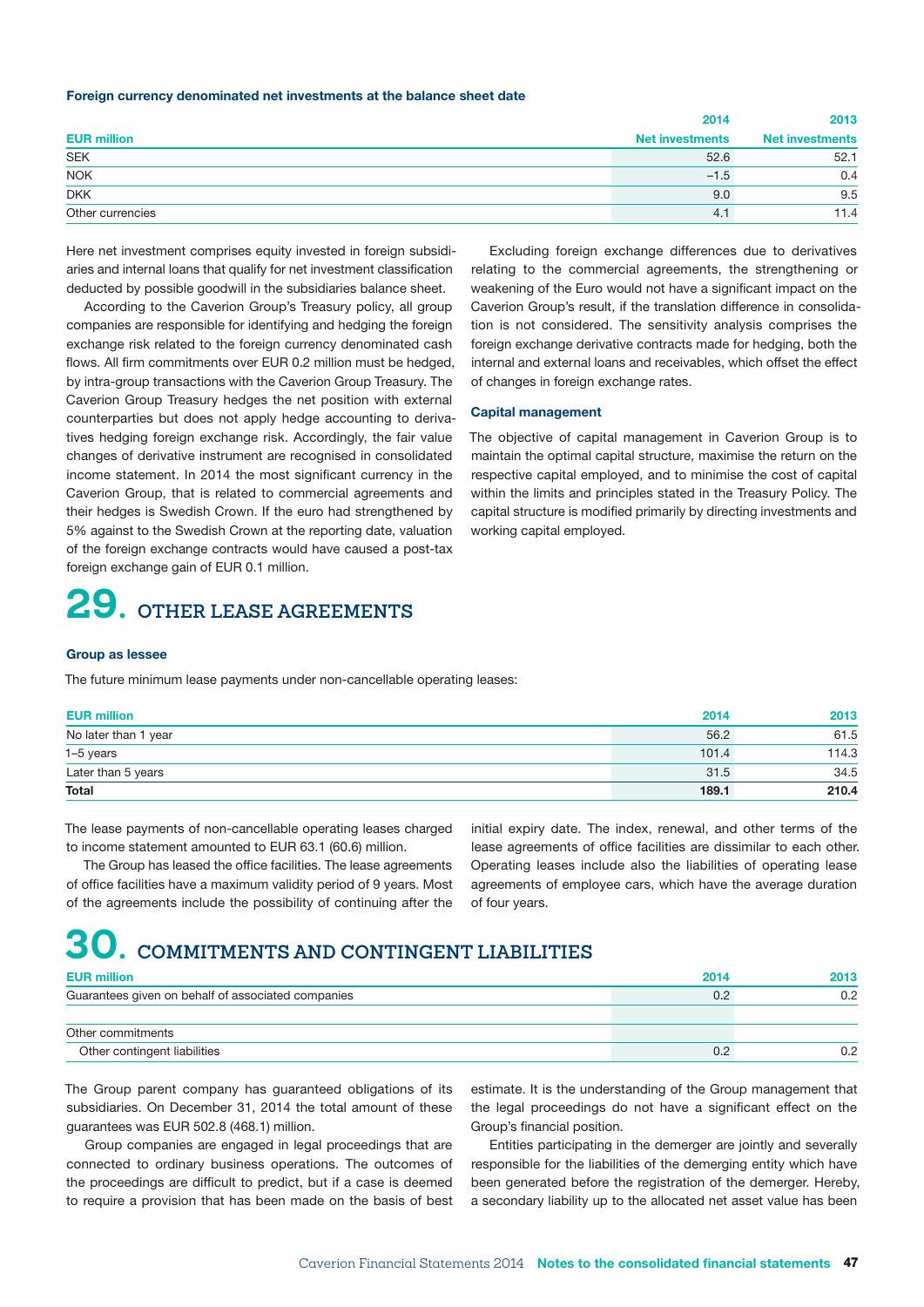<span id="page-49-0"></span>generated to Caverion Corporation, incorporated due to the partial demerger of YIT Corporation, for those liabilities that have been generated before the registration of the demerger and remain with YIT Corporation after the demerger. Except for the bond holders of YIT Corporation's certain floating rate bonds, the creditors of YIT Corporation's major financial liabilities have waived their right to claim for a settlement from Caverion Corporation on the basis of the secondary liability. Nominal amount for these YIT Corporation's

# **31. SUBSIDIARIES**

floating rate bonds was EUR 10.8 (94.6) million on December 31, 2014 and they mature as follows: EUR 5.4 million in 2015 and EUR 5.4 million in 2016. In addition, Caverion Corporation has a secondary liability relating to the Group guarantees that remain with YIT Corporation after the demerger. These Group guarantees amounted to EUR 359.9 (389.1) million at the end of December 2014.

| <b>Company name</b>                                            | <b>Domicile</b> | Holding, % |
|----------------------------------------------------------------|-----------------|------------|
| Shares in subsidiaries, owned by the Caverion Corporation      |                 |            |
| Caverion Suomi Ltd                                             | Helsinki        | 100.00     |
| Caverion GmbH                                                  | Munich          | 100.00     |
| Caverion Industria Ltd                                         | Vantaa          | 100.00     |
| Caverion Sverige AB                                            | Solna           | 100.00     |
| <b>Caverion Norge AS</b>                                       | Oslo            | 100.00     |
| Caverion Danmark A/S                                           | Fredericia      | 100.00     |
| Caverion Österreich GmbH                                       | Vienna          | 100.00     |
| Caverion Emerging Markets Ltd                                  | Helsinki        | 100.00     |
| Caverion Internal Services AB                                  | Solna           | 100.00     |
| Shares in subsidiaries, owned by Caverion Emerging Markets Ltd |                 |            |
| Caverion Eesti AS                                              | Tallinn         | 100.00     |
| Caverion Latvija SIA                                           | Riga            | 100.00     |
| <b>UAB Caverion Lietuva</b>                                    | Vilnius         | 100.00     |
| Caverion Huber Invest Ltd                                      | Helsinki        | 100.00     |
| Caverion Česká rebublika s.r.o                                 | Prague          | 100.00     |
| Caverion Polska Sp.z.o.o.                                      | Warsaw          | 100.00     |
| SC Caverion Building Services S.R.L                            | Sibiu           | 100.00     |
| <b>Caverion Asia PTE</b>                                       | Singapore       | 85.00      |
| Caverion Malaysia                                              | Butterworth     | 99.00      |
| Shares in subsidiaries, owned by Caverion GmbH                 |                 |            |
| Caverion Deutschland GmbH                                      | Munich          | 100.00     |
| Duatec GmbH                                                    | Munich          | 100.00     |
| 000 Kaverion Geboidetehnik Rus                                 | <b>Moscow</b>   | 100.00     |
| Shares in subsidiaries, owned by Caverion Sverige AB           |                 |            |
| MISAB Sprinkler & VVS AB                                       | Solna           | 100.00     |
| Shares in subsidiaries, owned by Caverion Huber Invest Ltd     |                 |            |
| ZAO Caverion St. Petersburg                                    | St. Petersburg  | 100.00     |
| <b>OOO Caverion Elmek</b>                                      | Moscow          | 100.00     |
| Shares in subsidiaries, owned by Caverion Industria Ltd        |                 |            |
| <b>Teollisuus Invest Ltd</b>                                   | Helsinki        | 100.00     |
| <b>OOO Peter Industry Service</b>                              | St. Petersburg  | 100.00     |
| Oy Botnia Mill Service Ab <sup>1)</sup>                        | Kemi            | 49.83      |
| Kiinteistö Oy Leppävirran Teollisuustalotie 1                  | Leppävirta      | 60.00      |

1) Oy Botnia Mill Service Ab is fully consolidated due to Caverion Group's controlling interest based on shareholder's agreement.

Caverion doesn't have subsidiaries with material non-controlling interests based on Group's view.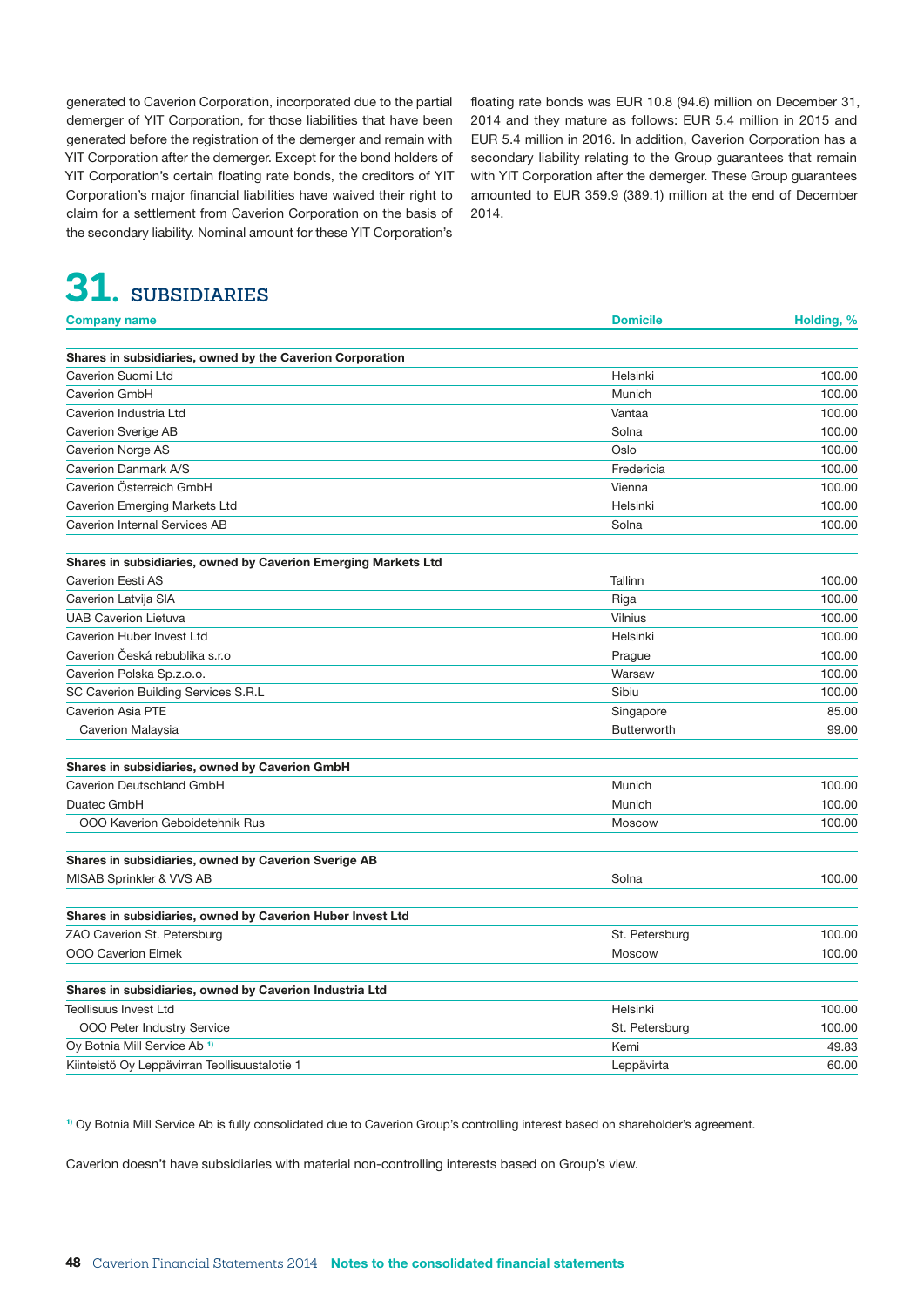# <span id="page-50-0"></span>**32. RELATED PARTY TRANSACTIONS**

| <b>EUR million</b>                                                                         | 2014 | 2013* |
|--------------------------------------------------------------------------------------------|------|-------|
| Sales of goods and services to associated companies                                        | 1.3  | 1.2   |
| Purchases of goods and services from other entities controlled by key management personnel |      | 0.1   |
| Trade and other receivables from other related parties                                     |      | 0.1   |
| Sales of goods and services to YIT Group <sup>1)</sup>                                     |      | 26.0  |
| Purchases of goods and services from YIT Group <sup>2</sup>                                |      | 12.7  |
| Trade and other receivables from YIT Group                                                 |      | 5.2   |
| Trade and other payables to YIT Group                                                      |      | 3.4   |

\* In these consolidated financial statements transactions and balance sheet items with YIT Group companies, that were considered as intercompany transactions in YIT reporting, have been treated as transactions with related parties until the consummation of the partial demerger on June 30, 2013

1) Sales of goods and services consist of building services offered by Caverion to YIT Group in year 2013 before the partial demerger on June 30, 2013. <sup>2)</sup> The goods and services purchased consist of IT services as well as office lease costs purchased by Caverion from YIT Group in year 2013 before the partial demerger on June 30, 2013.

Goods and services to other related parties are sold on the basis of price lists in force with non-related parties.

#### Key management compensation<sup>1)</sup>

Key management includes members of the Board of Directors and Group Management Board of Caverion Corporation. The compensation paid to key management for employee services is presented below:

| <b>EUR million</b>                              | 2014 | 2013* |
|-------------------------------------------------|------|-------|
| Salaries and other short-term employee benefits | 4.7  | 3.7   |
| Post-employment benefits                        | 0.2  |       |
| Termination benefits                            |      |       |
| Share-based payments <sup>1)</sup>              |      | 0.7   |
| <b>Total</b>                                    | 4.8  | 4.4   |

\* Key management compensation for the six-month period ended June 30, 2013 include the allocated share of the employee benefits of the persons transferred to Caverion, consisting of YIT CEO, the deputy managing director, Group management and the Board of Directors.

<sup>1)</sup> The total value of transferred shares, cash bonus and related taxes.

Information on share-incentive schemes has been presented in note 21. Share-based payments.

#### Compensation paid for members of the Board of Directors and President and CEO

| <b>EUR million</b>                                                        | 2014 | $2013*$ |
|---------------------------------------------------------------------------|------|---------|
| President and CEO                                                         |      |         |
| Strand Fredrik, President and CEO as from April 1, 2014                   | 0.4  |         |
| Pitkäkoski Juhani, President and CEO from June 30, 2013 to March 31, 2014 | 0.4  | 0.4     |
| Total                                                                     | 0.7  | 0.4     |
| Members of the Board of Directors                                         |      |         |
| Ehrnrooth Henrik, Chairman of the Board                                   | 0.1  | 0.0     |
| Hyvönen Anna                                                              | 0.1  | 0.0     |
| Lehtoranta Ari                                                            | 0.1  | 0.0     |
| Lindqvist Eva                                                             | 0.1  | 0.0     |
| Rosenlew Michael                                                          | 0.1  | 0.0     |
| Total                                                                     | 0.3  | 0.2     |

\* For the period June 30, 2013 to December 31, 2013.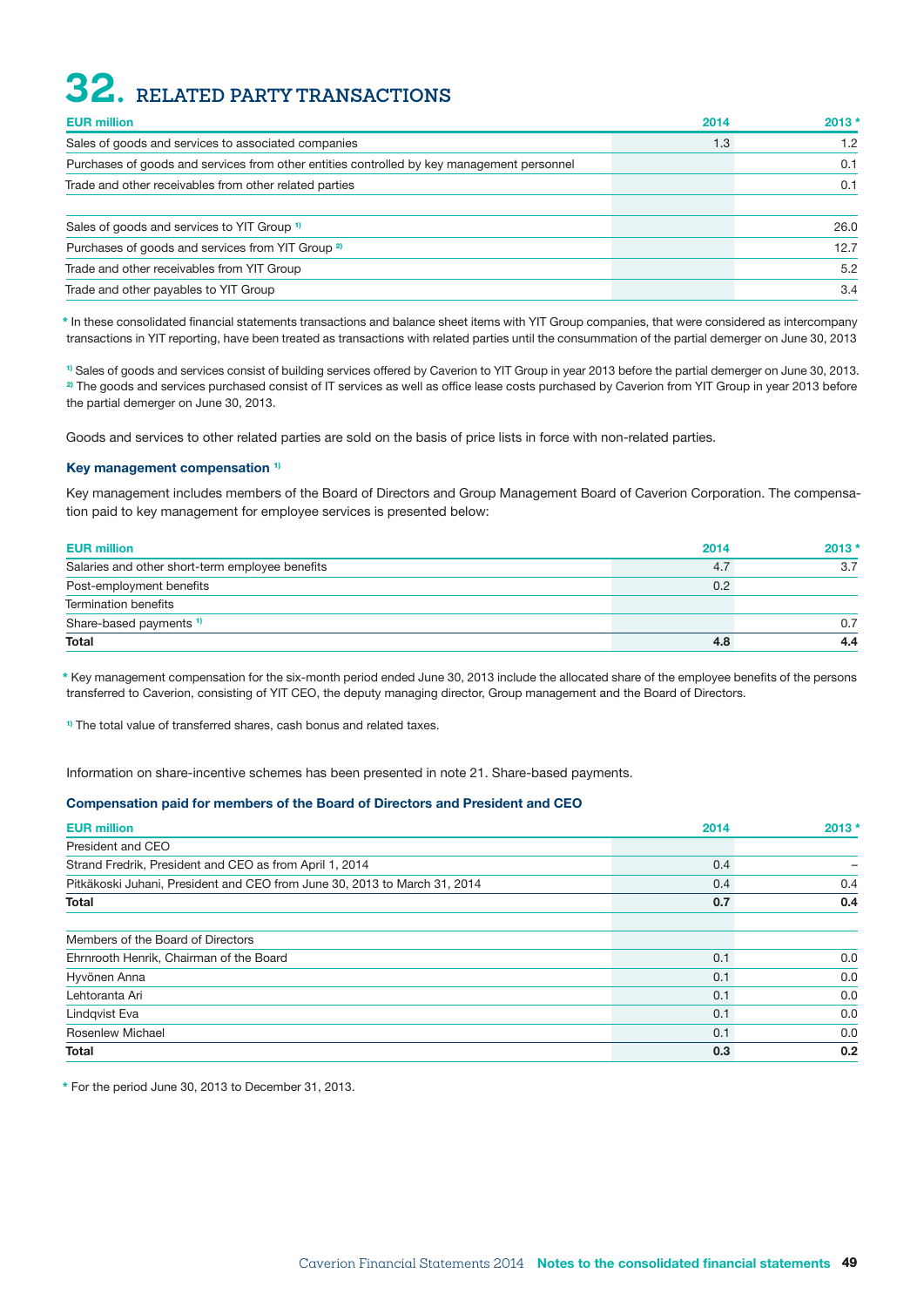#### <span id="page-51-0"></span>Pensions and retirement age

The pension scheme of President and CEO is determined according to a defined contribution based system. In 2014 the total cost of this pension scheme was EUR 0.1 million. Other members of the Group Management Board do not have any supplementary executive pension schemes.

Retirement age of President and CEO is 65 years. For other members of the Group Management Board the statutory retirement age applies.

#### Termination compensation

The President and CEO's contractual notice period is six months. If the company terminates the contract, he shall also be paid separate compensation amounting to 12 months' base salary.

#### Loans to related parties

Loans to any related parties do not exist.

#### Equity transactions

Equity transactions made with the YIT Group before the partial demerger have been presented in the statement of changes in equity.

# **33. DISTRIBUTION OF REVENUE AND NON-CURRENT ASSETS**

Caverion Corporation changed its segment reporting as of January 1, 2014 to better match the company's new management structure and business areas. The segments based on geographical areas (Building Services Northern Europe and Building Services Central Europe) were replaced by one single operative segment.

#### Geographical distribution of revenue and non-current assets

|                    | 2014                | 2014                                  | 2013                                                         | 2013  |
|--------------------|---------------------|---------------------------------------|--------------------------------------------------------------|-------|
| <b>EUR million</b> | <b>Revenue from</b> | external customers Non-current assets | <b>Revenue from</b><br>external customers Non-current assets |       |
| Sweden             | 610.5               | 53.9                                  | 702.5                                                        | 55.9  |
| Finland            | 500.6               | 137.0                                 | 518.6                                                        | 131.7 |
| Norway             | 454.7               | 84.3                                  | 497.5                                                        | 91.3  |
| Germany            | 474.7               | 101.6                                 | 436.2                                                        | 98.6  |
| Austria            | 139.4               | 20.4                                  | 147.2                                                        | 20.0  |
| Denmark            | 119.3               | 10.8                                  | 131.7                                                        | 10.4  |
| Other countries    | 107.3               | 4.9                                   | 109.9                                                        | 4.2   |
| Group total        | 2,406.6             | 412.8                                 | 2,543.6                                                      | 412.1 |

Revenues are presented by location of customers and assets by location of assets.

#### Revenue by businesses

| <b>EUR million</b>      | 2014    |     | 2013    | $\%$ |
|-------------------------|---------|-----|---------|------|
| Service and maintenance | 1.297.0 | 54  | 1.409.3 | 55   |
| Projects                | 1.109.5 | 46  | 1.134.3 | 45   |
| Group total             | 2.406.6 | 100 | 2.543.6 | 100  |

#### Revenue by customers

Caverion's customer base consists of a large number of customers in several geographical areas and no individual customer represents a material share of its revenue.

# **34. EVENTS AFTER THE REPORTING PERIOD**

Caverion has sold its operations in Romania through a management buy-out after the end of the reporting period in January 2015. The sale of these operations has no material impact on the financial position and performance of Caverion Group.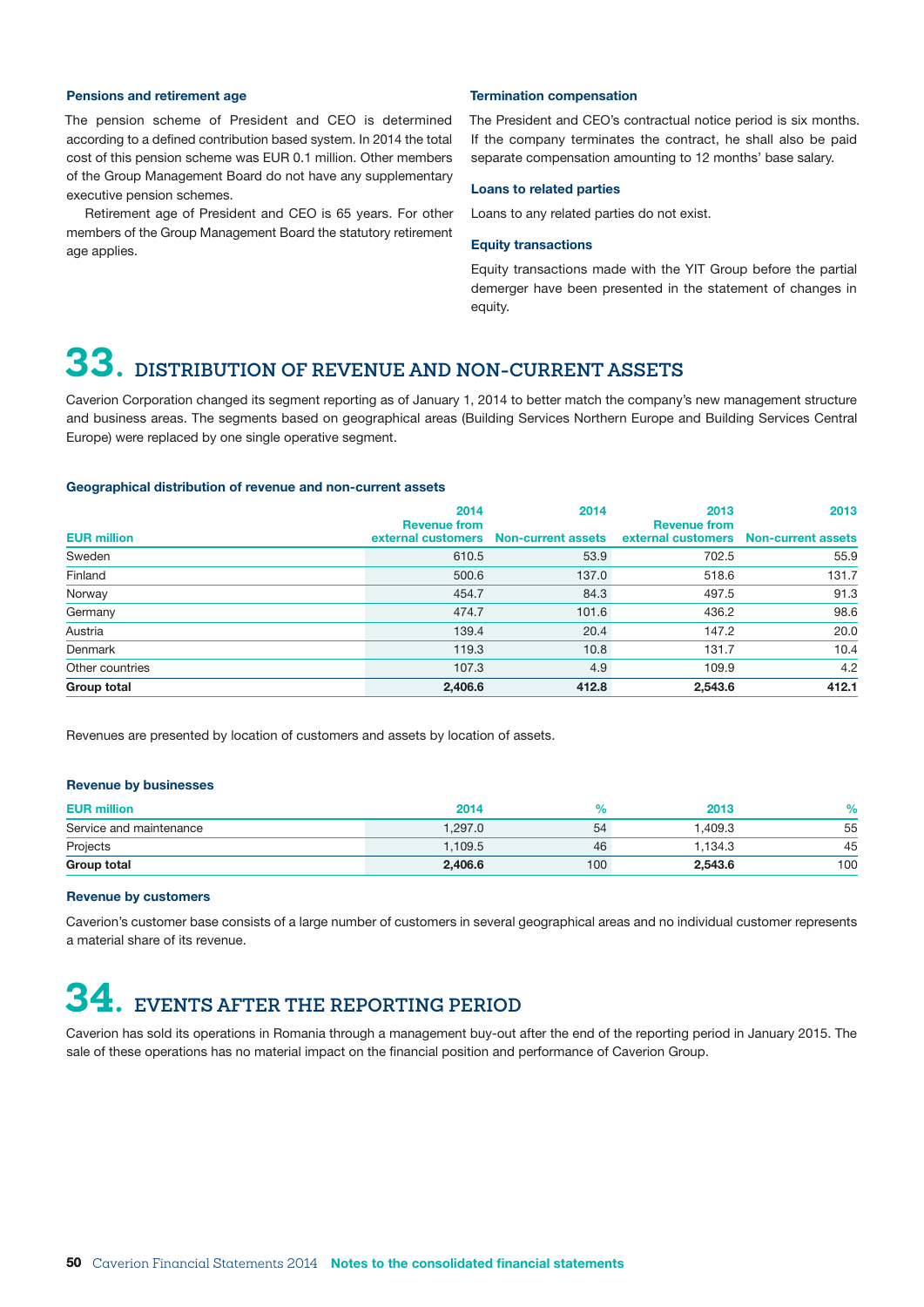# <span id="page-52-0"></span>Income statement, Parent company, FAS

| <b>EUR</b>                                    |   | Note 1.1.2014-31.12.2014 | 30.6 - 31, 12, 2013 |
|-----------------------------------------------|---|--------------------------|---------------------|
|                                               |   |                          |                     |
| Other operating income                        |   | 25,054,501.63            | 10,211,643.11       |
| Personnel expenses                            | 2 | $-8,902,409.32$          | $-4,931,260.76$     |
| Depreciation and value adjustments            | 3 | $-1,605,767.48$          | $-780,741.14$       |
| Other operating expenses                      | 4 | $-21,312,224.79$         | $-8,915,589.42$     |
| <b>OPERATING LOSS</b>                         |   | $-6,765,899.96$          | $-4,415,948.21$     |
| Financial income and expenses                 | 5 | 13,236,974.07            | $-854,789.22$       |
| <b>PROFIT BEFORE EXTRAORDINARY ITEMS</b>      |   | 6,471,074.11             | $-5,270,737.43$     |
| Extraordinary items                           | 6 | 16,350,000.00            | 10,300,000.00       |
| <b>PROFIT BEFORE APPROPRIATIONS AND TAXES</b> |   | 22,821,074.11            | 5,029,262.57        |
| Appropriations                                |   | $-536,853.65$            | $-8,250.76$         |
| Income taxes                                  | 8 | $-980,401.49$            | $-1,233,358.00$     |
| <b>PROFIT FOR THE FINANCIAL PERIOD</b>        |   | 21,303,818.97            | 3,787,653.81        |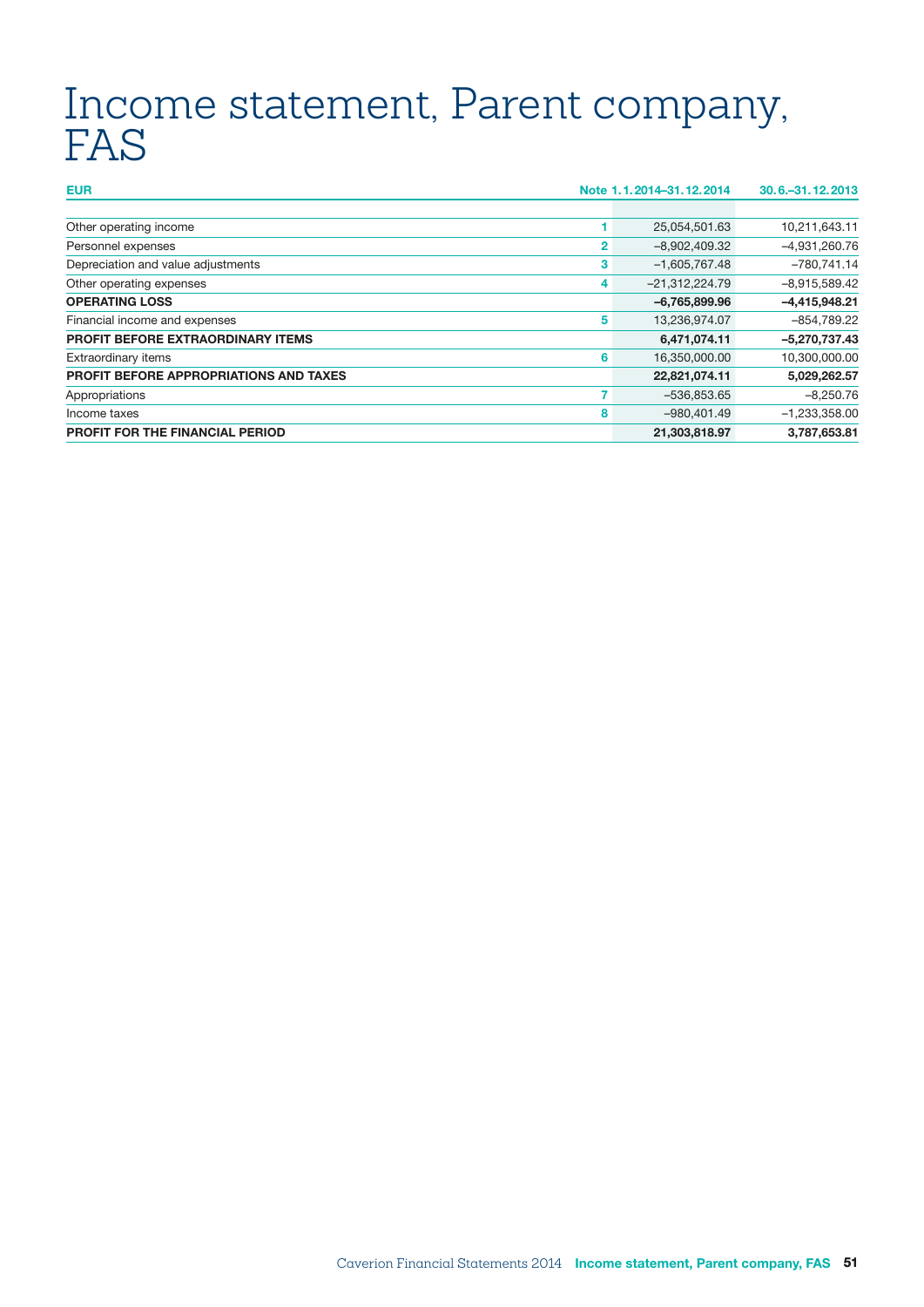# <span id="page-53-0"></span>Balance sheet, Parent company, FAS

| <b>Note</b><br><b>EUR</b>           | 31.12.2014      | 31.12.2013        |
|-------------------------------------|-----------------|-------------------|
| <b>ASSETS</b>                       |                 |                   |
| <b>NON-CURRENT ASSETS</b>           |                 |                   |
| Intangible assets<br>9              | 4,580,909.95    | 4,550,804.14      |
| Tangible assets<br>9                | 5,206,603.75    | 3,701,951.79      |
| Investments<br>10                   | 391,582,569.52  | 341,743,630.29    |
| <b>TOTAL NON-CURRENT ASSETS</b>     | 401,370,083.22  | 349,996,386.22    |
| <b>CURRENT ASSETS</b>               |                 |                   |
| Long-term receivables<br>11         | 60,001,100.00   | 80,003,260.00     |
| Current receivables<br>12           | 43,723,686.64   | 55,810,813.07     |
| Cash and cash equivalents           | 82,371,475.40   | 117,096,146.03    |
| <b>TOTAL CURRENT ASSETS</b>         | 186,096,262.04  | 252,910,219.10    |
| <b>TOTAL ASSETS</b>                 | 587,466,345.26  | 602,906,605.32    |
| <b>EQUITY AND LIABILITIES</b>       |                 |                   |
| <b>EQUITY</b><br>13                 |                 |                   |
| Share capital                       | 1,000,000.00    | 1,000,000.00      |
| Retained earnings                   | 130,316,296.43  | 154, 158, 542. 72 |
| Profit for the period               | 21,303,818.97   | 3,787,653.81      |
| Fair value reserve                  | $-4,079.27$     |                   |
| Treasury shares                     | $-3,203,487.39$ | $-13,458.95$      |
| <b>TOTAL EQUITY</b>                 | 149,412,548.74  | 158,932,737.58    |
| <b>APPROPRIATIONS</b><br>14         | 545,104.41      | 8,250.76          |
| <b>LIABILITIES</b>                  |                 |                   |
| Non-current liabilities<br>16       | 94,424,284.27   | 146,660,159.45    |
| <b>Current liabilities</b><br>17    | 343,084,407.84  | 297,305,457.53    |
| <b>TOTAL LIABILITIES</b>            | 437,508,692.11  | 443,965,616.98    |
| <b>TOTAL EQUITY AND LIABILITIES</b> | 587,466,345.26  | 602,906,605.32    |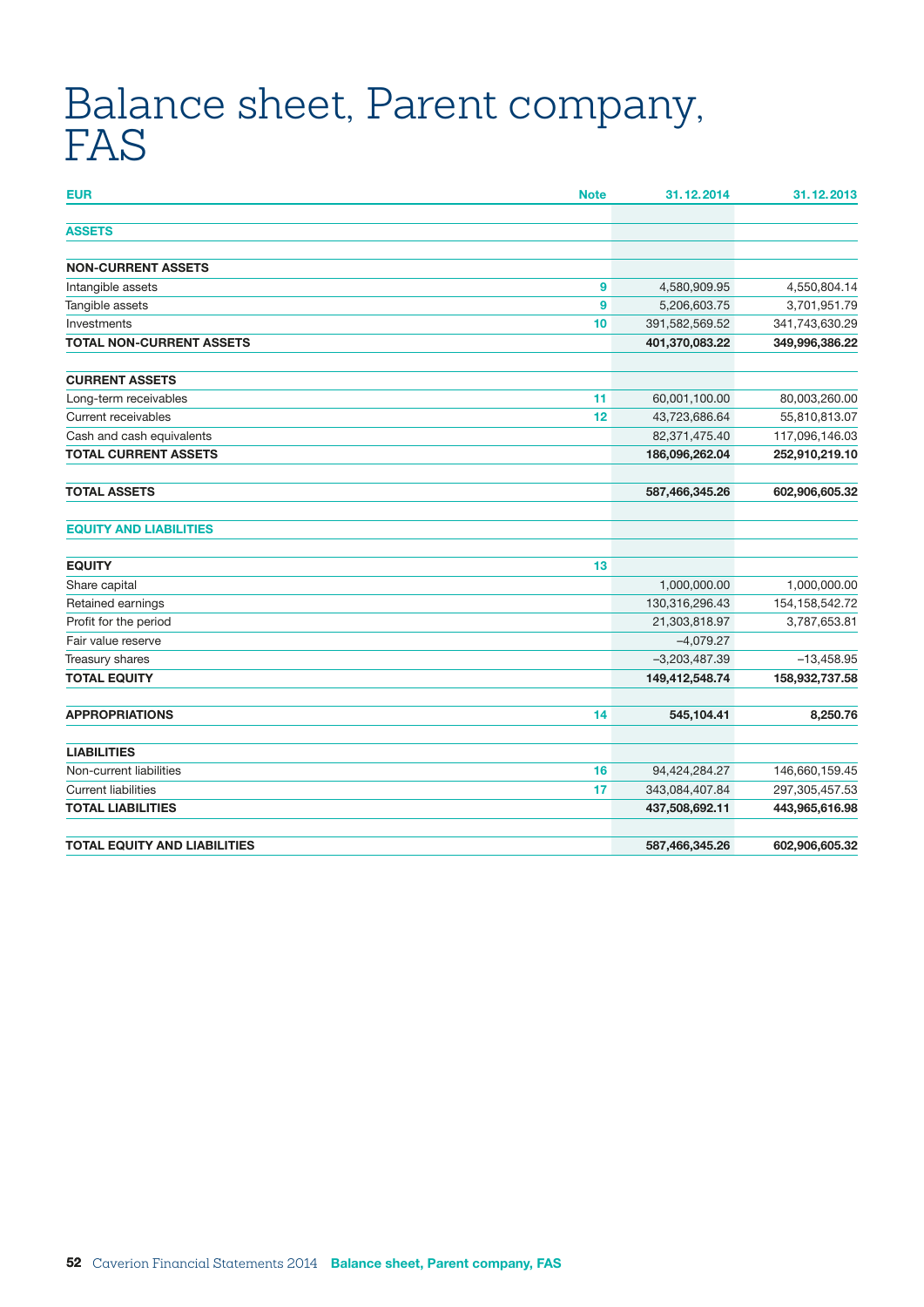# <span id="page-54-0"></span>Cash flow statement, Parent company, FAS

| <b>EUR</b>                                                                         | 1.1.2014-31.12.2014 30.6.2013-31.12.2013 |                  |
|------------------------------------------------------------------------------------|------------------------------------------|------------------|
| Cash flow from operating activities                                                |                                          |                  |
| Profit / loss before extraordinary items                                           | 6,471,074.11                             | -5,270,737.43    |
| Adjustments for:                                                                   |                                          |                  |
| Depreciations                                                                      | 1,605,767.48                             | 780,741.14       |
|                                                                                    |                                          |                  |
| Gains and disposals of sales of subsidiary shares<br>Financial income and expenses | $-3,288,123.05$                          | 854,789.22       |
| Cash flow before change in working capital                                         | -13,236,974.07                           | $-3,635,207.07$  |
|                                                                                    | $-8,448,255.53$                          |                  |
| Change in working capital                                                          |                                          |                  |
| Change in trade and other receivables                                              | $-13,220,662.24$                         | 11,651,602.11    |
| Change in long-term receivables                                                    | 2,160.00                                 | $-2,160.00$      |
| Change in trade and other payables                                                 | 123,415.65                               | $-10,322,392.52$ |
| Cash flow before financial items and taxes                                         | $-21,543,342.12$                         | $-2,308,157.48$  |
| Cash flow from operating activities                                                |                                          |                  |
| Interest paid and financial expenses                                               | $-14,737,879.49$                         | $-9,709,876.99$  |
| Dividends received                                                                 | 14,132,044.45                            |                  |
| Interest received and financial income                                             | 12,678,691.52                            | 8,382,288.15     |
| Income taxes paid                                                                  | $-2,243,472.72$                          |                  |
| Cash flow from operating activities                                                | $-11,713,958.36$                         | $-3,635,746.32$  |
|                                                                                    |                                          |                  |
| Cash flow from investing activities                                                |                                          |                  |
| Purchases of tangible and intangible assets                                        | $-3,140,525.25$                          | $-1,685,711.15$  |
| Proceeds from repayments of non-current loans                                      | 20,000,000.00                            |                  |
| Change in current interest-bearing receivables                                     | 29,303,479.23                            | $-11,287,176.00$ |
| Subsidiary investments                                                             | $-53,110,816.18$                         |                  |
| Proceeds of sales of subsidiary shares                                             | 6,560,000.00                             |                  |
| Cash flow from investing activities                                                | $-387,862.20$                            | $-12,972,887.15$ |
| Cash flow from financing activities                                                |                                          |                  |
| Purchase of own shares                                                             | $-3,172,965.90$                          |                  |
| Group contributions received                                                       | 13,398,026.00                            |                  |
| Repayment of borrowings                                                            | $-70,545,454.54$                         | $-15,000,000.00$ |
| Change in current loans                                                            | 65,327,444.47                            | 111.593.466.66   |
| Dividends paid                                                                     | $-27,629,900.10$                         |                  |
| Cash flow from financing activities                                                | $-22,622,850.07$                         | 96,593,466.66    |
|                                                                                    |                                          |                  |
| Net change in cash and cash equivalents                                            | -34,724,670.63                           | 79,984,833.19    |
| Cash and cash equivalents at the beginning of the financial year                   | 117,096,146.03                           |                  |
| Cash and cash equivalents from the partial demerger                                |                                          | 37, 111, 279.04  |
| Cash and cash equivalents from the merger                                          |                                          | 33.80            |
| Cash and cash equivalents at the end of the financial year                         | 82,371,475.40                            | 117,096,146.03   |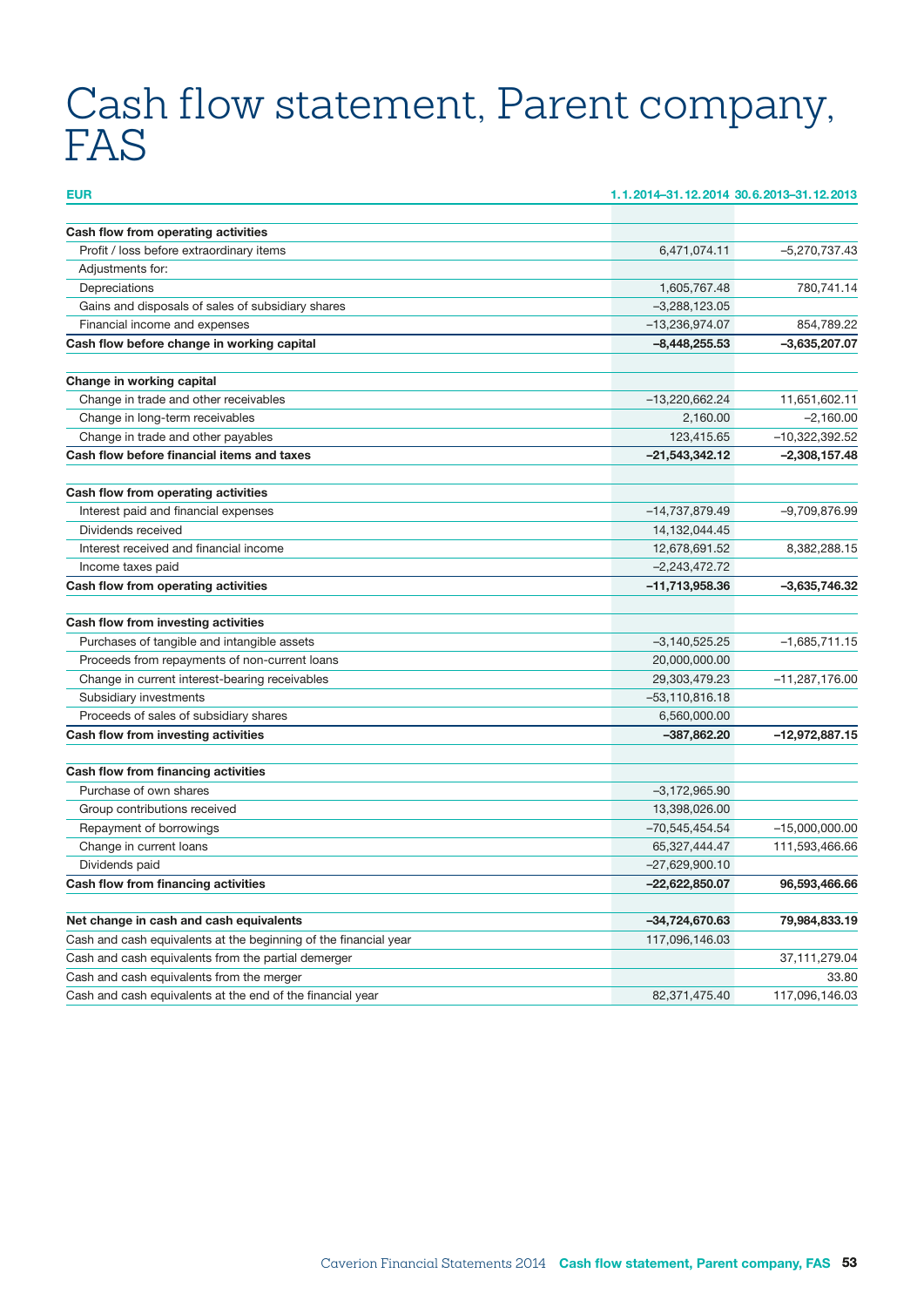# <span id="page-55-0"></span>Notes to the financial statements, Parent company

### Caverion Corporation accounting principles

The financial statements have been prepared in accordance with the Finnish accounting standards (FAS).

#### Foreign currency transactions

Foreign currency transactions are translated into the functional currency using the exchange rate prevailing on the date of transaction. The balance sheet has been translated using the European Central Bank rates on the closing date.

#### Valuation of assets

Intangible and tangible assets are recognized in the balance sheet at original purchase cost less depreciation according to plan and possible impairment.

Depreciations according to plan are calculated using the straightline method to allocate the cost to over their estimated useful lives.

The estimated useful lives of assets are the following:

| Intangible assets       | 2-5 years |
|-------------------------|-----------|
| <b>Buildings</b>        | 10 years  |
| Machinery and equipment | 3 years   |

Investments are stated at historical cost.

#### Income recognition

The income from intra-group service sales is recorded as other operating income when the service is completed.

### Future expenses and losses

Future expenses and losses which relate to the financial year or previous financial years and are likely to materialize, are recognized as an expense in the income statement. When the precise amount or timing of realization is not known, they are presented in the balance sheet provisions for contingent losses.

### Accrual of pension costs

The pension cover of parent company is handled by external pension insurance companies. Pension costs are recognized as costs in the income statement.

### Interest income and expenses

Interest income and expenses of interest rate derivative contracts are recognized over the contract period, and are used to adjust the hedged interest rates. Currency derivatives are measured at fair value.

### Loans and receivables

Loans and receivables are non-derivative financial assets with fixed or determinable payments that are not quoted in an active market. Loans and receivables are included in current assets, except for maturities greater than 12 months after the reporting period. These are classified as non-current. These assets are recognised at acquisition cost, and transaction costs are expensed in the income statement over the period of the loan to which it relates.

Trade receivables are amounts due from customers for merchandise sold or services performed in the ordinary course

of business. If collection is expected in 12 months or less, they are classified as current. If not, they are presented as non-current.

Cash and cash equivalents include cash in hand, bank deposits withdrawable on demand and liquid short-term investments with original maturities of three months or less.

### Financial liabilities and other liabilities

Borrowings are recorded on the settlement date at acquisition cost, and transaction costs are expensed in the financing expenses in the statement of income over the period of the liability to which it relates. Other borrowing costs are expensed in the period during which they are incurred. Fees paid on the establishment of loan facilities are recognised as expenses over the period of the facility to which it relates. Borrowings are derecognised when its contractual obligations are discharged or cancelled, or expire.

Borrowings are classified as current liabilities if payment is due within 12 months or less. If not, they are pre sented as non-current.

Trade payables are obligations to pay for goods or services that have been acquired in the ordinary course of business from suppliers. Accounts payable are classified as current liabilities if payment is due within 12 months or less. If not, they are presented as non-current liabilities. Trade payables are recognised at acquisition cost.

#### Derivative instruments

Derivative contracts that are used to hedge currency and the interest rate risks are valued at fair value. The fair values of interest rate swaps and foreign exchange derivatives are presented in the note 19 Derivative instruments.

Foreign exchange derivatives are used to hedge against changes in forecasted foreign currency-denominated cash flows and changes in value of receivables and liabilities in foreign currency. Foreign exchange derivatives are valued employing the market forward exchange rate quoted on the balance sheet date, and gains and losses are recognized in the financing income and expences in the income statement. Foreign exchange derivatives mature within 2015. Hedge accounting is not applied to foreign exchange derivatives.

Interest rate derivatives are used to hedge against changes affecting the net profit, balance sheet and cash flows due to interest rate fluctuations. The fair values of interest rate derivatives are derived by discounting the contractual future cash flows to the present value. Hedge accounting is applied to interest rate derivatives and they have been accounted for as cash flow hedges. The accounting principles related to derivative instruments and hedge accounting are described more specifically in Group's accounting principles in the section: Derivative financial instruments and hedge accounting.

#### Income taxes

Income taxes of the financial year are recognized in the income statement. Deferred taxes have not booked in the parent company's financial statements.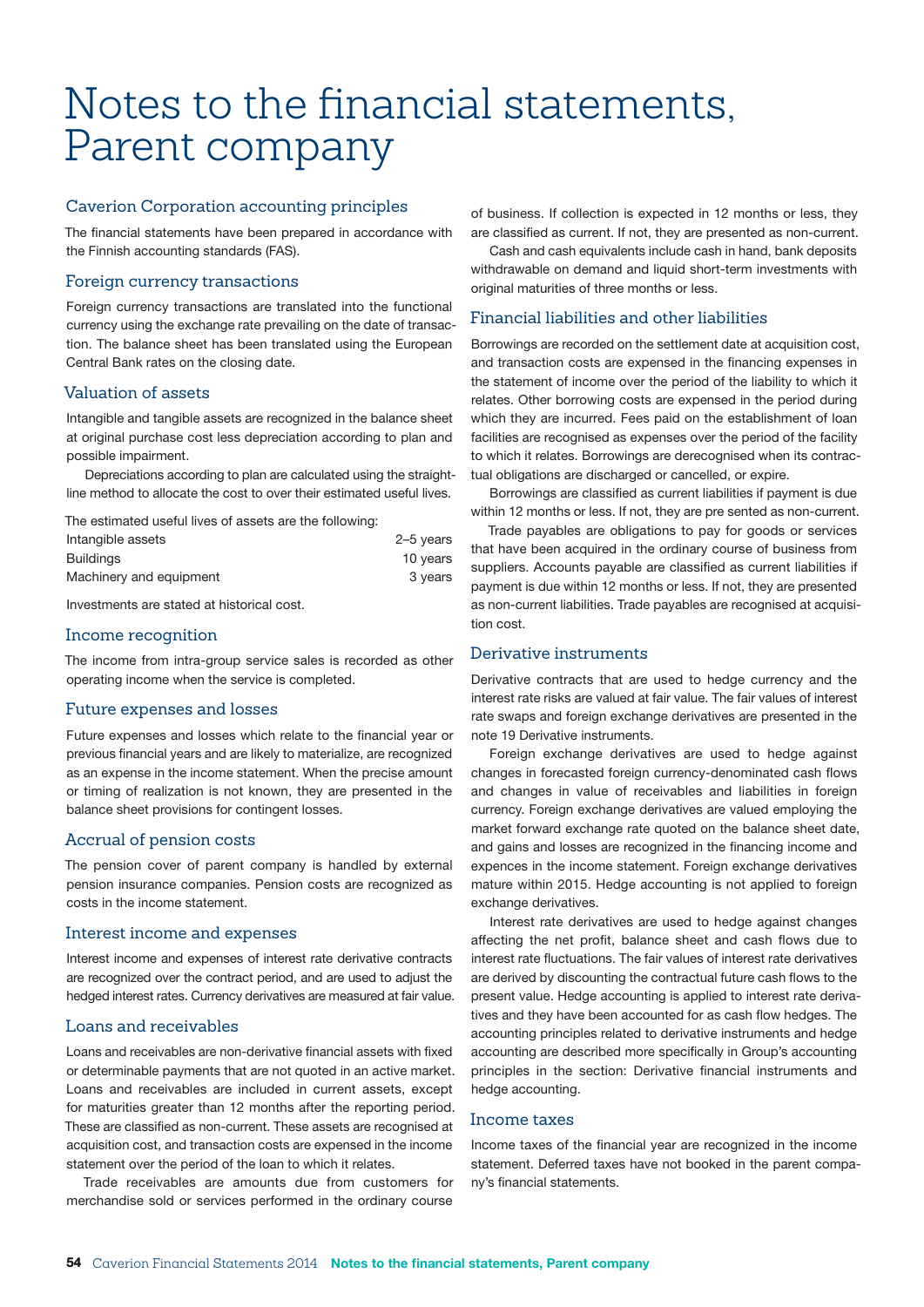## <span id="page-56-0"></span>**Notes to the income statement, Parent company**

# **1. OTHER OPERATING INCOME**

| <b>1.000 EUR</b>                  | 1.1.2014-31.12.2014 | 30.6. - 31.12.2013 |
|-----------------------------------|---------------------|--------------------|
| Service income                    | 21.412.0            | 10,211.6           |
| Gains on disposals of investments | 3.642.5             |                    |
| <b>Total</b>                      | 25.054.5            | 10,211.6           |

# **2. INFORMATION CONCERNING PERSONNEL AND KEY MANAGEMENT**

| <b>1,000 EUR</b>                       | 1.1.2014-31.12.2014 | 30.6. - 31.12.2013 |
|----------------------------------------|---------------------|--------------------|
| <b>Personnel expenses</b>              |                     |                    |
| Wages, salaries and fees               | 7,259.5             | 4,030.4            |
| Pension expenses                       | 1,260.3             | 774.3              |
| Other indirect personnel costs         | 382.6               | 126.5              |
| <b>Total</b>                           | 8,902.4             | 4,931.3            |
|                                        |                     |                    |
| Average personnel                      | 70.0                | 85.0               |
| Salaries and fees to the management    |                     |                    |
| President and executive Vice President | 715.4               | 421.1              |
| Members of the Board of Directors      | 324.7               | 166.2              |
| <b>Total</b>                           | 1,040.1             | 587.3              |

# **3. DEPRECIATIONS AND VALUE ADJUSTMENTS**

| <b>1.000 EUR</b>                          | 1.1.2014-31.12.2014 | 30.6. - 31.12.2013 |
|-------------------------------------------|---------------------|--------------------|
| Depreciation on other tangible assets     | 1,538.9             | 747.3              |
| Depreciations on buildings and structures | 16.1                | 8.0                |
| Depreciations on machinery and equipment  | 50.8                | 25.4               |
| Total                                     | 1.605.8             | 780.7              |

# **4. OTHER OPERATING EXPENSES**

| <b>1,000 EUR</b>              | 1.1.2014-31.12.2014 | 30.6. - 31.12.2013 |
|-------------------------------|---------------------|--------------------|
| The fees for the auditors     |                     |                    |
| <b>PricewaterhouseCoopers</b> |                     |                    |
| Audit fee                     | 123.0               | 96.0               |
| Tax services                  | 11.0                | 1.0                |
| Other services                | 578.0               | 21.0               |
| <b>Total</b>                  | 712.0               | 118.0              |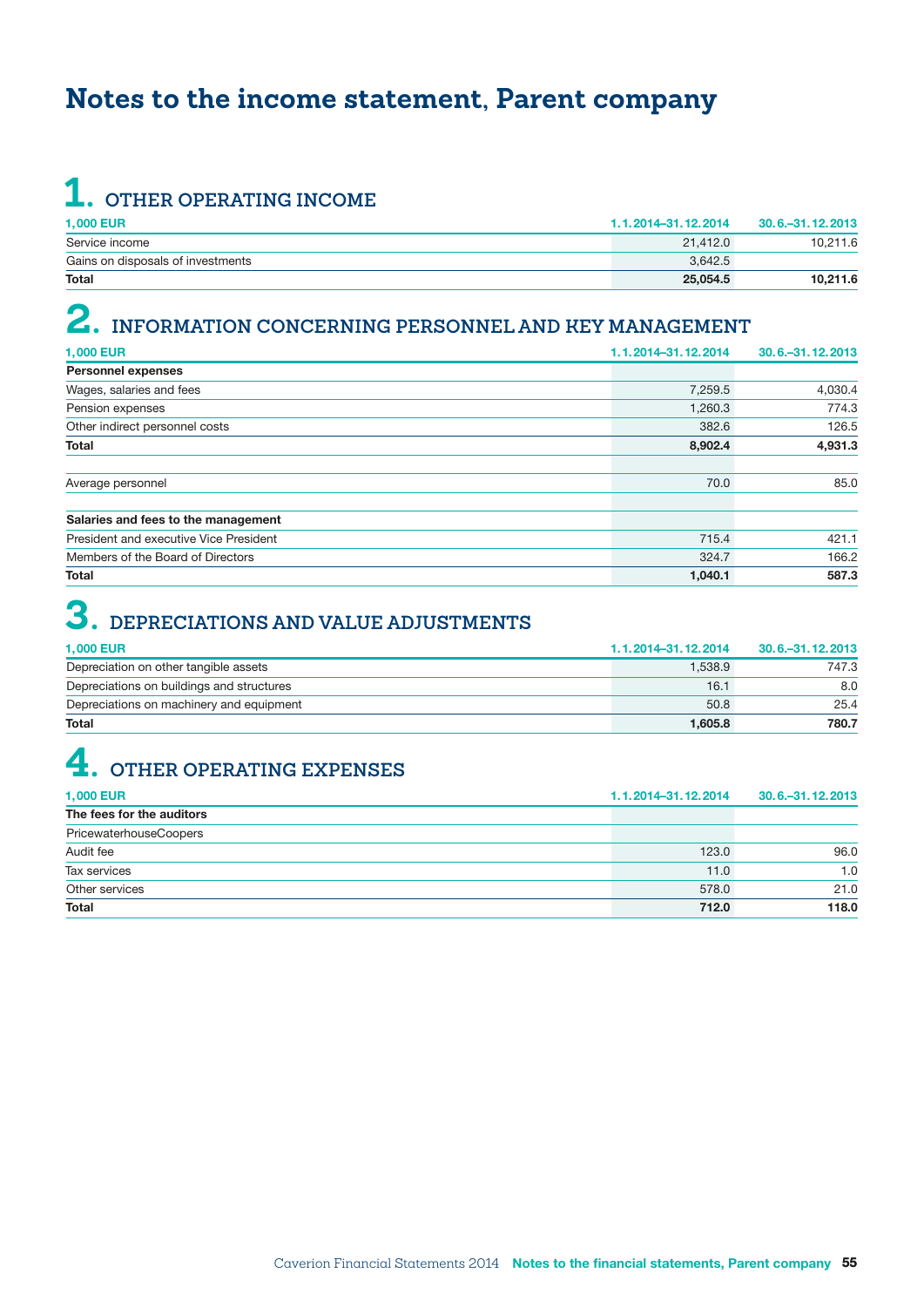# <span id="page-57-0"></span>**5. FINANCIAL INCOME AND EXPENSES**

| <b>1,000 EUR</b>                             | 1.1.2014-31.12.2014 | 30.6. - 31.12.2013 |
|----------------------------------------------|---------------------|--------------------|
| <b>Dividend income</b>                       |                     |                    |
| From Group companies                         | 14,132.0            |                    |
|                                              |                     |                    |
| Interest income from non-current investments |                     |                    |
| From Group companies                         | 2,002.4             | 2,010.2            |
| Other interest and financial income          |                     |                    |
| From Group companies                         | 2,508.4             | 1,275.3            |
| From others                                  | 215.5               | 97.3               |
| <b>Total</b>                                 | 2,723.9             | 1,372.7            |
| Other interest and financial expenses        |                     |                    |
| Interest expenses to Group companies         | $-467.6$            | $-415.9$           |
| Interest expenses to others                  | $-4,006.6$          | $-2,404.4$         |
| Other expenses to others                     | $-965.0$            | $-1,331.4$         |
| <b>Total</b>                                 | $-5,439.3$          | $-4, 151.7$        |
| Exchange rate gains                          | 8,360.2             | 5,486.1            |
| Fair value change in derivatives             | 365.0               | $-714.6$           |
| Exchange rate losses                         | $-8,907.2$          | $-4,857.3$         |
| <b>Total</b>                                 | $-182.1$            | $-85.9$            |
| Total financial income and expenses          | 13,237.0            | $-854.8$           |

# **6. EXTRAORDINARY ITEMS**

| <b>1.000 EUR</b>    | 1.2014-31.12.2014 | 30.6 - 31, 12, 2013 |
|---------------------|-------------------|---------------------|
| Group contributions |                   | .300C               |

# **7. APPROPRIATIONS**

| <b>1,000 EUR</b>                                     | 1.1.2014-31.12.2014 | 30.6. - 31.12.2013 |
|------------------------------------------------------|---------------------|--------------------|
| The accumulated difference between the depreciations | 536.9               |                    |

# **8. INCOME TAXES**

| <b>1.000 EUR</b>                     | 1.1.2014-31.12.2014 | $30.6 - 31.12.2013$ |
|--------------------------------------|---------------------|---------------------|
| Income taxes on operating activities | 980.4               | .233.4              |
| <b>Total</b>                         | 980.4               | .233.4              |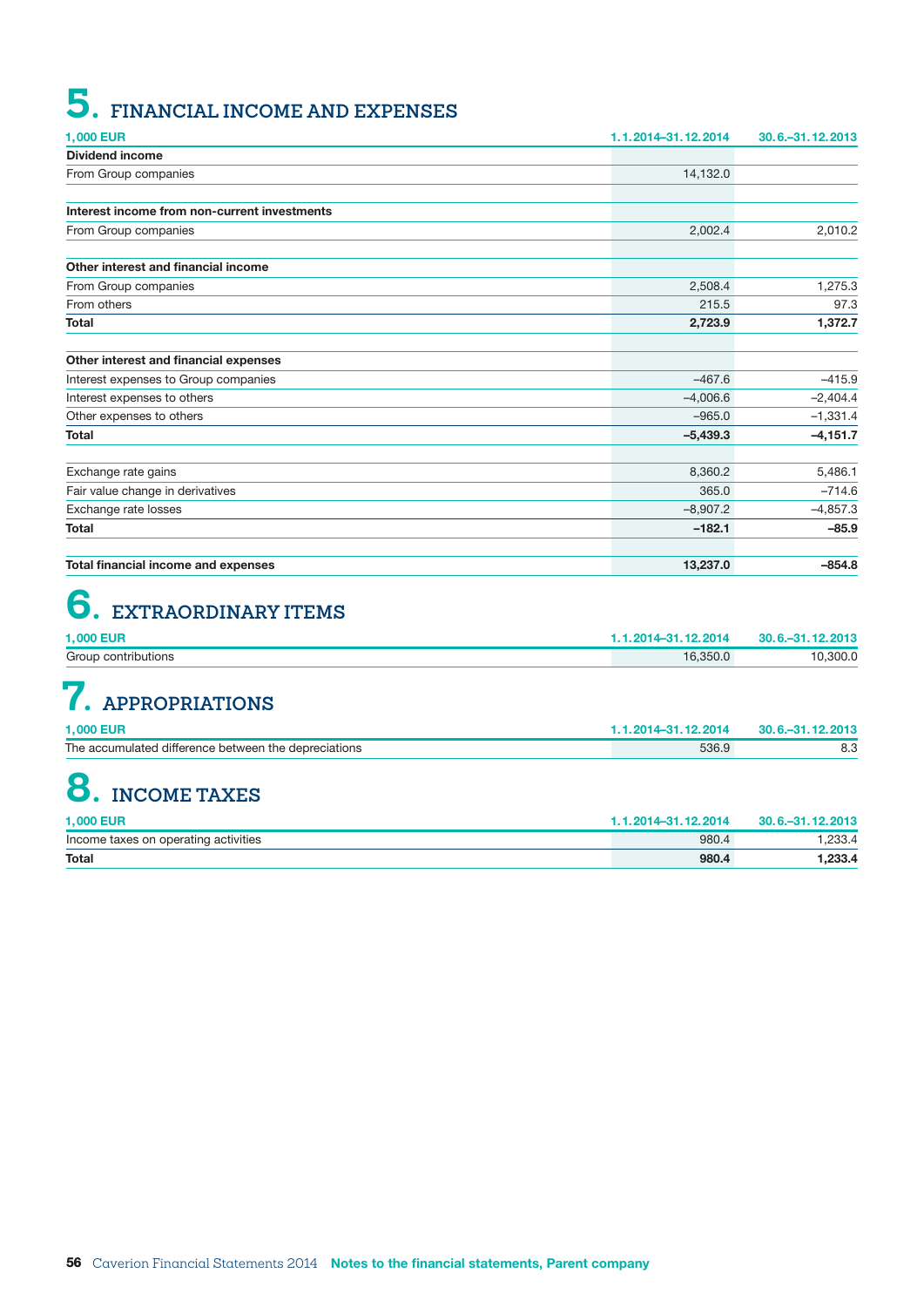## <span id="page-58-0"></span>**Notes to the balance sheet, Parent company**

# **9. CHANGES IN FIXED ASSETS**

| <b>1,000 EUR</b>                                       | 1.1.2014-31.12.2014 | 30.6. - 31.12.2013 |
|--------------------------------------------------------|---------------------|--------------------|
| Intangible assets                                      |                     |                    |
|                                                        |                     |                    |
| Intangible rights                                      |                     |                    |
| Historical cost at Jan 01                              | 5,298.1             |                    |
| Demerger                                               |                     | 3,461.1            |
| Increases                                              | 1,569.0             | 1,837.0            |
| Decreases                                              |                     |                    |
| Historical cost at Dec 31                              | 6,867.1             | 5,298.1            |
|                                                        |                     |                    |
| Accumulated depreciations and value adjustments Jan 1  | $-747.3$            |                    |
| Depreciations for the period                           | $-1,538.9$          | $-747.3$           |
| Accumulated depreciations and value adjustments Dec 31 | $-2,286.2$          | $-747.3$           |
|                                                        |                     |                    |
| <b>Book value at December 31</b>                       | 4,580.9             | 4,550.8            |
|                                                        |                     |                    |
| <b>Total intangible assets</b>                         | 4,580.9             | 4,550.8            |
|                                                        |                     |                    |
| Tangible assets                                        |                     |                    |
|                                                        |                     |                    |
| Land and water areas                                   |                     |                    |
| Historical cost at Jan 1                               | 109.8               |                    |
| Demerger                                               |                     | 109.8              |
| Increases                                              |                     |                    |
| Decreases                                              |                     |                    |
| Historical cost at Dec 31                              | 109.8               | 109.8              |
|                                                        |                     |                    |
| <b>Book value at December 31</b>                       | 109.8               | 109.8              |
|                                                        |                     |                    |
| <b>Buildings and structures</b>                        |                     |                    |
| Historical cost at Jan 1                               | 160.9               |                    |
| Demerger                                               |                     | 160.9              |
| Increases                                              |                     |                    |
| Decreases                                              |                     |                    |
| Historical cost at Dec 31                              | 160.9               | 160.9              |
|                                                        |                     |                    |
| Accumulated depreciations and value adjustments Jan 1  | $-8.0$              |                    |
| Depreciations for the period                           | $-16.1$             | $-8.0$             |
| Accumulated depreciations and value adjustments Dec 31 | -24.1               | $-8.0$             |
|                                                        |                     |                    |
| <b>Book value at December 31</b>                       | 136.8               | 152.8              |
|                                                        |                     |                    |
| Machinery and equipment                                |                     |                    |
| Historical cost at Jan 1                               | 155.7               |                    |
| Demerger                                               |                     | 8.2                |
| Increases                                              |                     | 147.4              |
| Decreases                                              |                     |                    |
| Historical cost at Dec 31                              | 155.7               | 155.7              |
|                                                        |                     |                    |
| Accumulated depreciations and value adjustments Jan 1  | $-25.4$             |                    |
| Depreciations for the period                           | $-50.8$             | $-25.4$            |
| Accumulated depreciations and value adjustments Dec 31 | $-76.2$             | $-25.4$            |
|                                                        |                     |                    |
| Book value at December 31                              | 79.5                | 130.3              |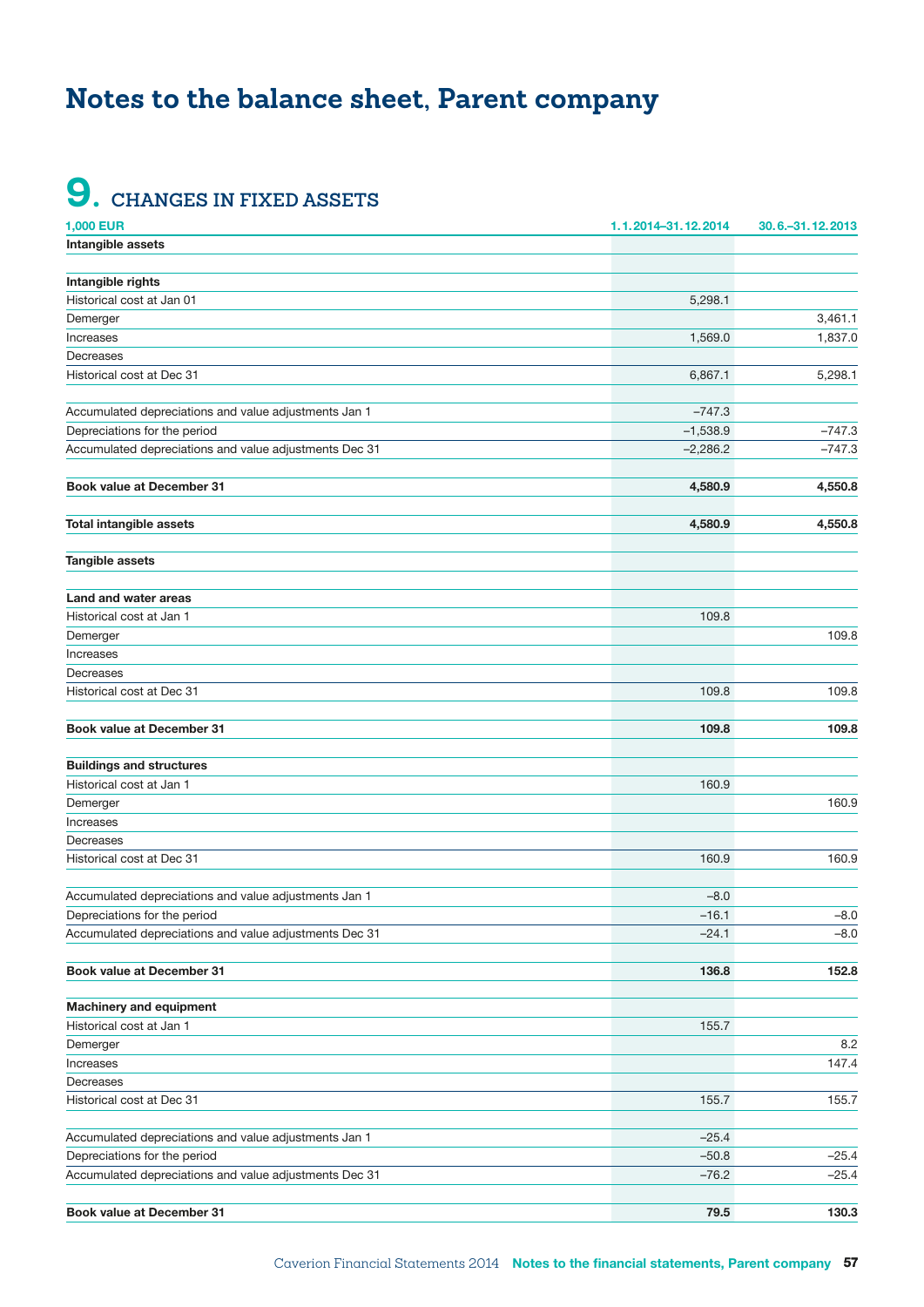<span id="page-59-0"></span>

| Advance payments and construction in progress |            |            |
|-----------------------------------------------|------------|------------|
| Historical cost at Jan 1                      | 3,309.0    |            |
| Demerger                                      |            | 4,569.2    |
| Increases                                     | 11,356.5   | 7,898.5    |
| Decreases                                     | $-9,785.0$ | $-9,158.7$ |
| Historical cost at Dec 31                     | 4,880.5    | 3,309.0    |
| <b>Book value at December 31</b>              | 4,880.5    | 3,309.0    |
| Total tangible assets                         | 5,206.6    | 3,702.0    |

# **10. INVESTMENTS**

| <b>1,000 EUR</b>                 | 1.1.2014-31.12.2014 | 30.6. - 31.12.2013 |
|----------------------------------|---------------------|--------------------|
| <b>Shares in Group companies</b> |                     |                    |
| Historical cost at Jan 1         | 341,743.6           |                    |
| Increases demerger               |                     | 133,595.3          |
| Increases merger                 |                     | 289,438.0          |
| Decreases merger                 |                     | $-81,289.7$        |
| Increases                        | 53,110.8            |                    |
| Decreases                        | $-3,271.9$          |                    |
| Historical cost at Dec 31        | 391,582.6           | 341,743.6          |
| <b>Total investments</b>         | 391,582.6           | 341,743.6          |

# **11. NON-CURRENT RECEIVABLES**

| <b>1.000 EUR</b>                     | 1.1.2014-31.12.2014 | 30.6. - 31.12.2013 |
|--------------------------------------|---------------------|--------------------|
| Receivables from Group companies     |                     |                    |
| Loan receivables                     | 60.000.0            | 80.000.0           |
| Receivables from others              |                     | 3.3                |
| <b>Total non-current receivables</b> | 60,001.1            | 80,003.3           |

# **12. CURRENT RECEIVABLES**

| <b>1,000 EUR</b>                 | 1.1.2014-31.12.2014 | 30.6. - 31.12.2013 |
|----------------------------------|---------------------|--------------------|
|                                  |                     |                    |
| Receivables from Group companies |                     |                    |
| Trade receivables                | 19,181.5            | 7,189.8            |
| Loan receivables                 | 331.5               | 29,162.9           |
| Other receivables                | 17,244.4            | 13,807.5           |
| Total                            | 36,757.4            | 50,160.2           |
| Receivables from others          |                     |                    |
| Other receivables                | 434.1               | 1,837.9            |
| Accrued income                   | 6,532.2             | 3,812.6            |
| Total                            | 6,966.3             | 5,650.6            |
| Accrued income                   |                     |                    |
| Accrued financial expenses       | 314.7               | 771.6              |
| Tax receivables                  | 29.7                |                    |
| Other receivables                | 6,187.8             | 3,041.0            |
| Total                            | 6,532.2             | 3,812.6            |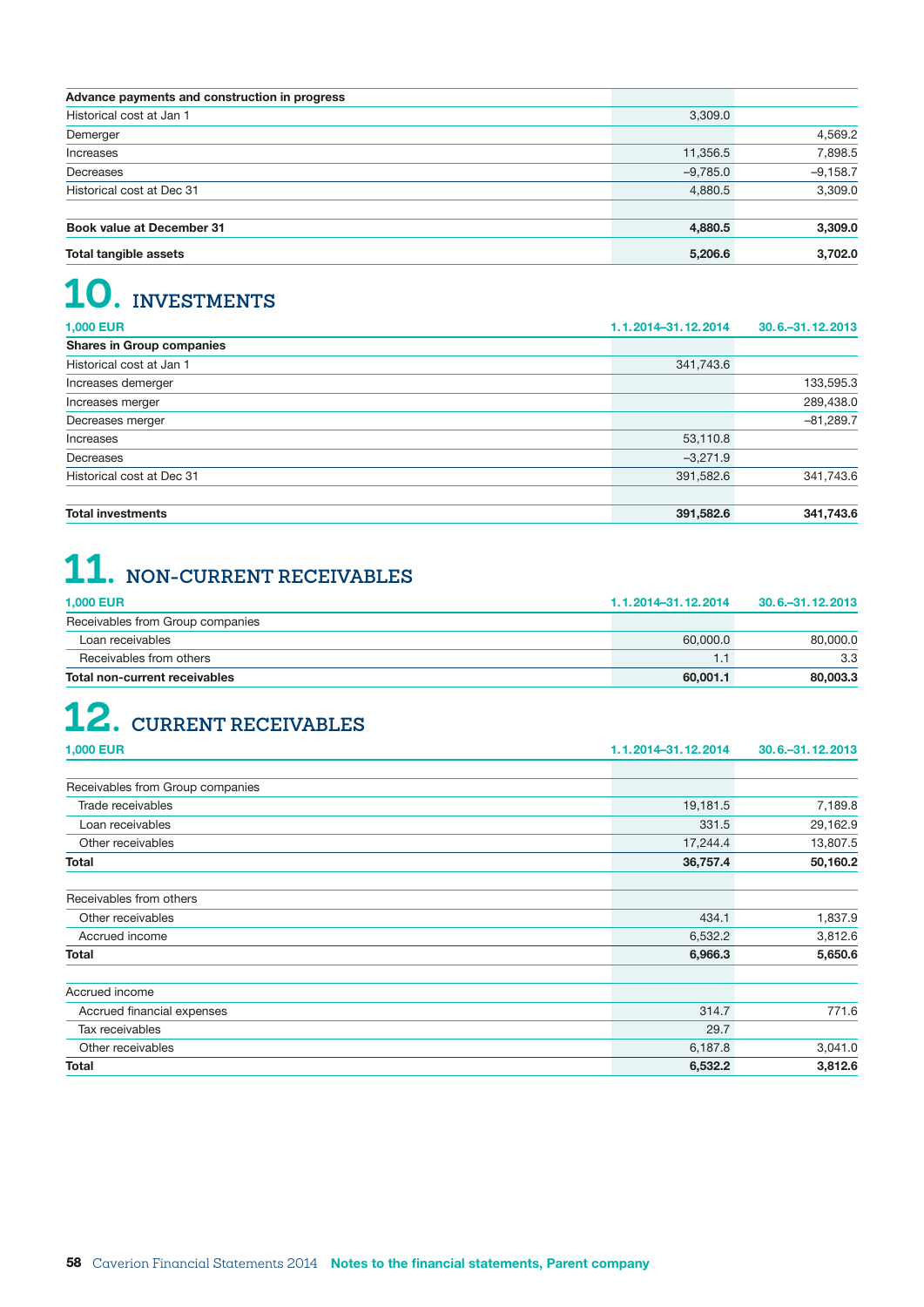# <span id="page-60-0"></span>**13. EQUITY**

| <b>1,000 EUR</b>                             | 1.1.2014-31.12.2014 | 30.6. - 31.12.2013 |
|----------------------------------------------|---------------------|--------------------|
| Share capital Jan 1                          | 1,000.0             |                    |
| Transferred in demerger                      |                     | 1,000.0            |
| Share capital Dec 31                         | 1,000.0             | 1,000.0            |
| Retained earnings Jan 1                      | 157,932.7           |                    |
| Treasury share reserve                       | $-3,190.0$          | $-8.8$             |
| Transferred in demerger                      |                     | 140,306.4          |
| Transferred in merger                        |                     | 13,847.5           |
| Dividend distribution                        | $-27,629.9$         |                    |
| <b>Retained earnings Dec 31</b>              | 127,112.8           | 154,145.1          |
| Net profit for the financial period          | 21,303.8            | 3,787.7            |
| Fair value reserve 1.1.                      |                     |                    |
| Cash flow hedges                             | $-4.1$              |                    |
| Fair value reserve 31.12.                    | $-4.1$              |                    |
| <b>Total equity</b>                          | 149,412.5           | 158,932.7          |
| Distributable funds at Dec 31                |                     |                    |
| Retained earnings                            | 127,112.8           | 154,145.1          |
| Net profit for the financial period          | 21,303.8            | 3,787.7            |
| Fair value reserve                           | $-4.1$              |                    |
| Distributable fund from shareholders' equity | 148,412.5           | 157,932.7          |

### Treasury shares of Caverion Corporation

December 31, 2014 parent company had treasury shares as follows:

|               | <b>Total number</b> | % of total share<br>capital |
|---------------|---------------------|-----------------------------|
| <b>Number</b> | of shares           | and voting rights           |
| 509.257       | 125.596.092         | 0.41%                       |

### Caverion Corporation acquired and received own shares during the year 2014 as follows:

| <b>Time</b>       | <b>Amount</b> | <b>Price</b><br>(average) | <b>Price</b><br>(spread) |
|-------------------|---------------|---------------------------|--------------------------|
| 23.7. - 31.7.2014 | 270,000       | 6.50                      | $6.22 - 6.72$            |
| $1.8 - 12.82014$  | 230,000       | 6.17                      | $6.05 - 6.39$            |
| 13.3.2014         | 1,557         | 3.32                      | $3.13 - 3.50$            |
| 30.9.2014         | 1,518         | 3.32                      | $3.13 - 3.50$            |
| 31.12.2014        | 1,582         | 3.32                      | $3.13 - 3.50$            |
| 31.12.2014        | 520           | 0.00                      | 0.00                     |

# **14. APPROPRIATIONS**

| <b>1.000 EUR</b>                           | 1.1.2014-31.12.2014 | 30.6. - 31.12.2013 |
|--------------------------------------------|---------------------|--------------------|
| Accumulated depreciation difference Jan 1  | 8.3                 |                    |
| Decrease                                   | 536.9               |                    |
| Accumulated depreciation difference Dec 31 | 545.1               | 8.3                |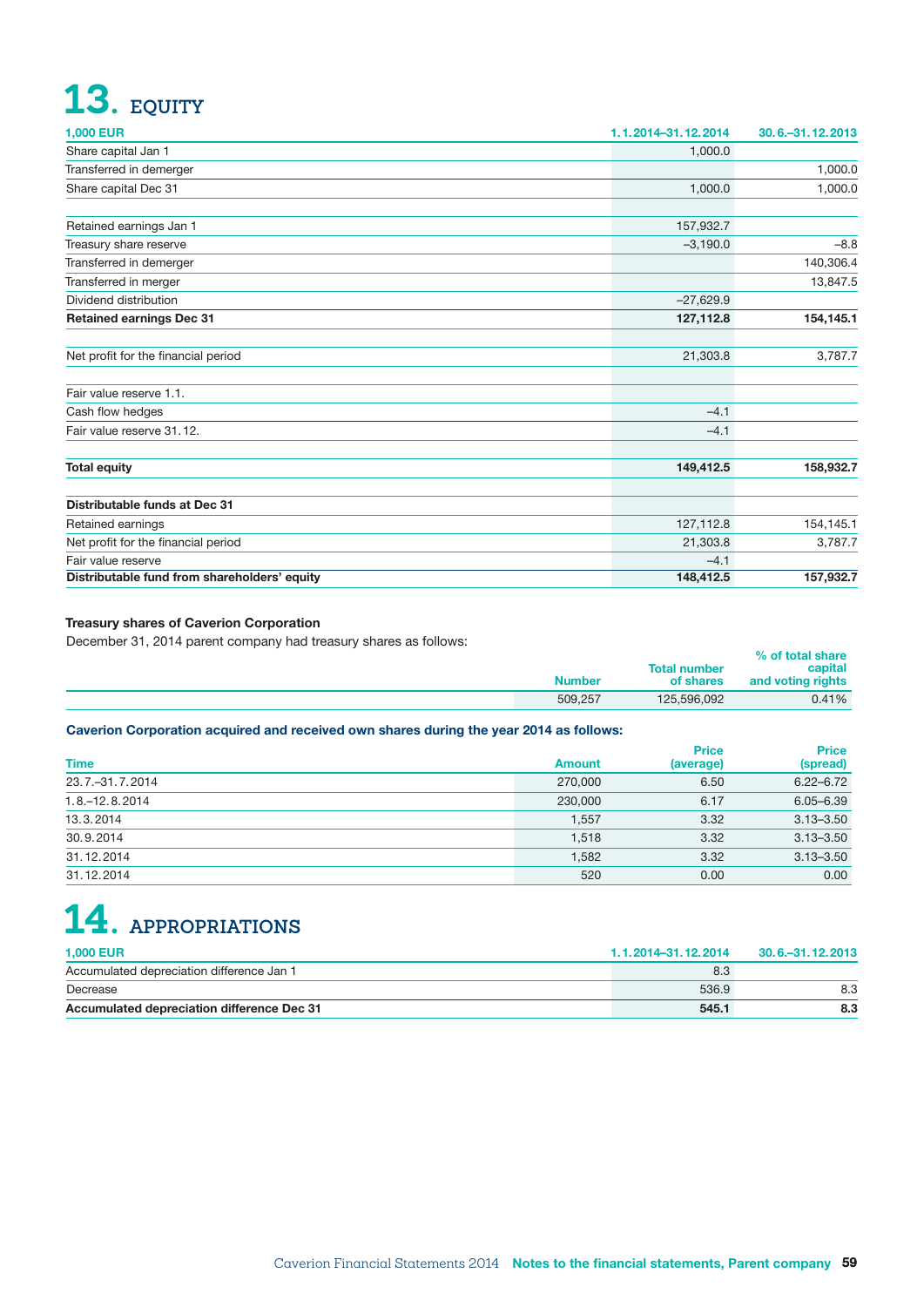# <span id="page-61-0"></span>**15. DEFERRED TAX RECEIVABLES AND LIABILITIES**

| <b>1,000 EUR</b>                    | 1.1.2014-31.12.2014 | 30.6 - 31, 12, 2013 |
|-------------------------------------|---------------------|---------------------|
| Deferred tax receivables            |                     |                     |
| Postponed depreciation              |                     | 1.2                 |
| Other temporary differences         | 271.1               | 354.6               |
| Pension liabilities                 |                     | 41.1                |
| <b>Total</b>                        | 271.1               | 397.0               |
| <b>Deferred tax liabilities</b>     |                     |                     |
| Accumulated depreciation difference | 108.8               | 1.7                 |
| Other temporary differences         | 47.1                | 110.0               |
| <b>Total</b>                        | 155.9               | 111.7               |

Deferred taxes have not booked in the parent company's financial statements.

# **16. NON-CURRENT LIABILITIES**

| <b>1.000 EUR</b>                     | 1.1.2014-31.12.2014 | $30.6 - 31.12 2013$ |
|--------------------------------------|---------------------|---------------------|
| Liabilities to Group companies       |                     |                     |
| Other loans                          | 6,000.0             | 8.000.0             |
| Liabilities to others                |                     |                     |
| Loans from credit institutions       | 88.272.7            | 138.454.5           |
| Pension loans                        | 151.6               | 205.6               |
| <b>Total non-current liabilities</b> | 94,424.3            | 146,660.2           |

# **17. CURRENT LIABILITIES**

| <b>1,000 EUR</b>                     | 1.1.2014-31.12.2014 | 30.6. - 31.12.2013 |
|--------------------------------------|---------------------|--------------------|
| Liabilities to Group companies       |                     |                    |
| Trade payables                       | 565.9               | 291.6              |
| Accrued expenses                     | 264.7               | 751.6              |
| Other liabilities                    | 287,846.5           | 222,378.9          |
| Liabilities to others                |                     |                    |
| Loans from credit institutions       | 50,181.8            | 68,545.5           |
| Trade payables                       | 902.0               | 997.9              |
| Other current liabilities            | 846.0               | 251.1              |
| Accrued expenses                     | 2,477.5             | 4,088.8            |
| Total                                | 343,084.4           | 297,305.5          |
| Accrued expenses                     |                     |                    |
| Personnel expenses                   | 1,197.6             | 1,705.7            |
| Interest expenses                    | 305.3               | 357.5              |
| Accrued expenses for Group companies | 264.7               | 751.6              |
| Taxes                                |                     | 1,233.4            |
| Other expenses                       | 974.6               | 792.2              |
| <b>Total</b>                         | 2,742.2             | 4,840.4            |
|                                      |                     |                    |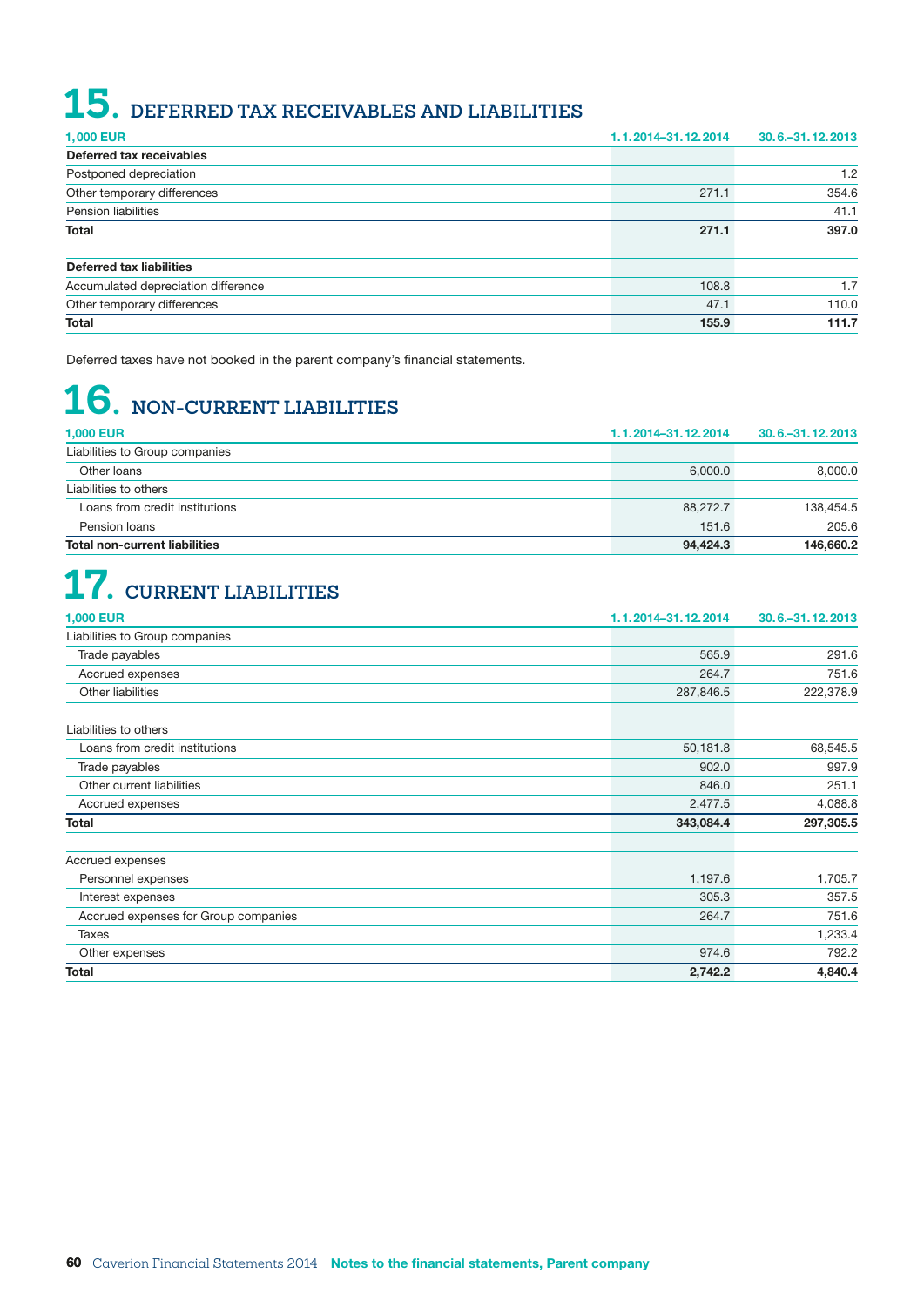# <span id="page-62-0"></span>**18. COMMITMENTS AND CONTINGENT LIABILITIES**

| <b>1,000 EUR</b>                          | 1.1.2014-31.12.2014 | 30.6 - 31, 12, 2013 |
|-------------------------------------------|---------------------|---------------------|
| Leasing and rent commitments              |                     |                     |
| Payable during the current financial year | 952.3               | 890.5               |
| Payable in subsequent years               | 6,393.3             | 6,711.0             |
| <b>Total</b>                              | 7,345.5             | 7,601.4             |
| Guarantees                                |                     |                     |
| On behalf of Group companies              |                     |                     |
| Contractual work guarantees               | 494,755.2           | 468,066.0           |
| Loan guarantee                            | 8,000.0             | 10,000.0            |
| Leasing commitment quarantees             | 9,355.9             | 10,663.4            |

# **19. DERIVATIVE INSTRUMENTS**

| <b>1,000 EUR</b>                            | 1.1.2014-31.12.2014 | 30.6. - 31.12.2013 |
|---------------------------------------------|---------------------|--------------------|
| External foreign currency forward contracts |                     |                    |
| Fair value                                  | $-211.2$            | $-713.3$           |
| Value of underlying instruments             | 33,269.6            | 32,904.7           |
| Internal foreign currency forward contracts |                     |                    |
| Fair value                                  | $-93.0$             | 44.0               |
| Value of underlying instruments             | 6,280.1             | 6,489.9            |
| Interest rate swaps and future contracts    |                     |                    |
| Fair value                                  | $-4.1$              | $-70.7$            |
| Value of underlying instruments             | 20,000.0            | 70.000.0           |

# **20. SALARIES AND FEES TO THE MANAGEMENT**

#### Decision-making regarding remuneration

Caverion Corporation's Annual General Meeting decides on the remuneration for the Board of Directors. The Human Resources Committee of the Board of Directors is responsible for preparing the remuneration for the Board of Directors. The Human Resources Committee also prepares general remuneration principles, bonus plans, long-term incentive schemes and the compensation policy of Caverion Group which the Board of Directors approve.

The Board of Directors appoints the President and CEO and approves his/her terms of employment and remuneration. The Board of Directors also appoints the members of the Group Management Board. According to Caverion guidelines all individual remuneration decisions have to be approved by applying the manager's manager principle. Regarding Group Management Board members, the Chairman of the Board approves Group Management Board members' remuneration decisions.

#### Remuneration of the Board of Directors

Caverion Corporation's Annual General Meeting on March 17, 2014 decided that the Board of Directors' shall be paid remuneration as follows in 2014:

- ° Chairman EUR 6,600 per month (EUR 79,200 per year)
- ° Vice Chairman EUR 5,000 per month (EUR 60,000 per year)
- ° Members EUR 3,900 per month (EUR 46,800 per year)

A meeting fee of EUR 550 is paid for each Board and Committee meeting attended in addition to travel costs associated. None of the Board members have an employment relationship or service contract with Caverion Group and they are not covered by any of Caverion Group's bonus plans, share-based incentive schemes or pension plans.

#### Fees paid to Board of Directors

| <b>EUR</b>       | <b>Board</b><br>membership | <b>Audit committee</b><br>meetings | <b>Personnel</b><br>committee<br>meetings | <b>Board</b><br>meetings | <b>Total</b><br>2014 | <b>Total</b><br>2013 |
|------------------|----------------------------|------------------------------------|-------------------------------------------|--------------------------|----------------------|----------------------|
| Ehrnrooth Henrik | 79,200                     |                                    | 1.650                                     | 6.050                    | 86,900               | 44,000               |
| Hyvönen Anna     | 46,800                     | 3.850                              |                                           | 5.500                    | 56.150               | 28,900               |
| Lehtoranta Ari   | 57.250                     |                                    | 1.650                                     | 5.500                    | 64,400               | 28,350               |
| Lindqvist Eva    | 46,800                     | 3.850                              |                                           | 5.500                    | 56,150               | 28,900               |
| Rosenlew Michael | 49.550                     | 3.850                              | 1.650                                     | 6.050                    | 61,100               | 36,050               |
| <b>Total</b>     | 279,600                    | 11.550                             | 4,950                                     | 28,600                   | 324,700              | 166,200              |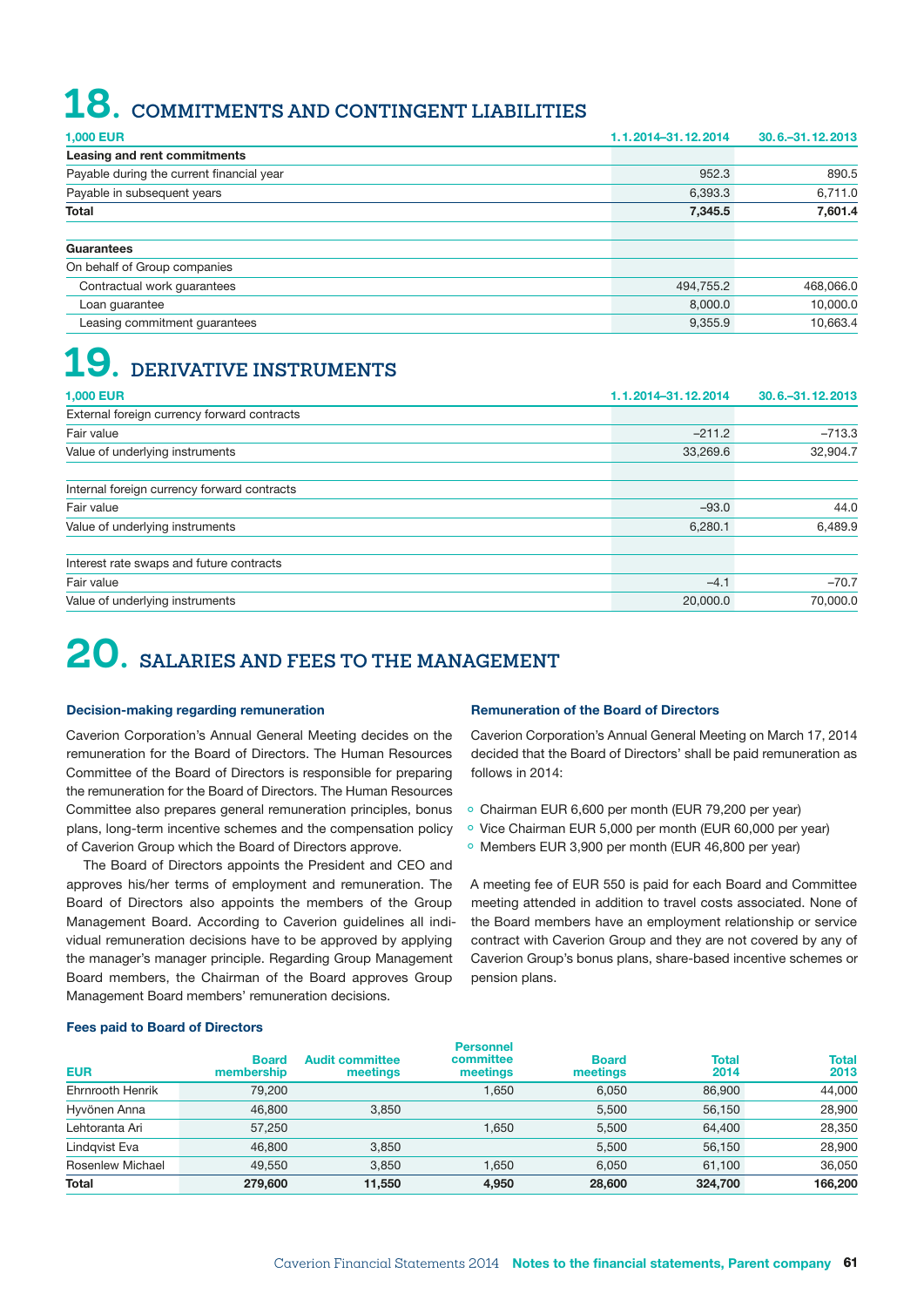#### Management remuneration

The remuneration paid to the Group's Management Board is comprised of:

° Fixed salary

- ° Fringe benefits
- ° Annual performance bonus, and
- ° Long-term incentive schemes, such as the share-based incentive scheme

#### Performance bonuses

The basis of remuneration at Caverion is a fixed base salary, in addition to which Group's management and most of the salaried employees are included in a performance bonus scheme. The aim of the annual performance bonus scheme is to reward the management and selected employees based on the achievement of predefined and measurable strategic targets. The Board of Directors ratifies the rules of the annual performance bonus scheme every year, according to which possible bonuses are paid. Performance of the Group, the President and CEO as well as Group Management Board members is evaluated by the Board of Directors. The amount of possible bonuses is approved by the Board of Directors after the financial statements have been prepared.

The amount of the possible bonus payment is based on the achievement of the set financial performance targets, such as the Group's and/or division's financial result, strategic targets and/or development objectives set separately. Individual target bonus opportunity and maximum bonus opportunity are based on role responsibilities. Possible bonus payments can vary from zero payment to the pre-defined maximum bonus payment based on the achievement of targets set.

Performance and development discussions are an essential part of the performance bonus scheme and performance management at Caverion. In these discussions individual targets, their relative weighting and realization of the previously agreed targets are reviewed.

The maximum annual performance bonus paid to the President and CEO may equal 60% of the annual salary. The maximum annual performance bonus paid to the members of the Group Management Board may equal 50% of the annual salary.

#### Share-based incentive schemes

The performance share plan is a part of the management remuneration at Caverion Group. The key aim is to align the interests of the shareholders and the executives in order to promote shareholder value creation and to support Caverion in becoming a leading European provider of advanced and sustainable lifecycle solutions for buildings and industries. In addition, the aim is to commit the key executives to the company and its strategic targets and to

offer them a competitive reward plan based on the ownership of the company's shares.

The Board of Directors approved a share based incentive plan in its May 2014 meeting. The plan consists of one three-year performance period in 2014−2016. It is followed by a one-year commitment period, after which the potential rewards will be paid in spring 2018. A person participating in the plan has the possibility to earn a reward only if his/her employment continues until the payment of the reward. After the shares have been allocated, they will be freely transferrable.

The potential reward is based on the targets set for Group revenue and EBITDA margin until the end of 2016. The reward is to be paid in Caverion shares and as cash payment, which is intended to cover the taxes and tax-related costs arising from the reward. If all targets will be reached, the share award will in total correspond to a maximum of 500,000 Caverion shares. Any shares to be potentially rewarded are acquired through public trading, and therefore the plan will have no diluting effect on the share value. In total, the plan will cover approximately 40 persons.

#### Remuneration paid to the President and CEO

The remuneration paid to the President and CEO consists of salary, fringe benefits, annual performance bonus, share-based incentive and voluntary pension scheme. The President and CEO's annual performance bonus can be up to 60% of the annual taxable base salary. In 2014, 50% of the total bonus opportunity was tied to Group's EBITDA and 50% in Group's cash flow. These measures are in line with Caverion's strategic targets.

#### Pension, retirement age and termination compensation

The contractual retirement age of the President and CEO Fredrik Strand is 65 years. His pension scheme is determined according to a defined contribution based system. Other members of the Group Management Board do not have any supplementary executive pension schemes. The President and CEO's contractual notice period is six months. If the company terminates the contract, he shall also be paid separate compensation amounting to 12 months' base salary.

#### Remuneration paid to the CEO in 2014

#### Juhani Pitkäkoski 1.1.2014–31.3.2014

Salary and fringe benefits paid to Juhani Pitkäkoski as CEO totalled EUR 138,806 in 2014.

In addition to salary and fringe benefits, bonuses paid to him totalled EUR 211,417 in 2014.

#### Fredrik Strand 1.4.2014–31.12.2014

In 2014, Fredrik Strand's base salary and fringe benefits as the President and CEO was EUR 365,153

### Pension costs of the CEO in 2014

| <b>EUR</b>               | <b>CEO</b>            | <b>Total 2014</b> | <b>Total 2013</b> |
|--------------------------|-----------------------|-------------------|-------------------|
| Statutory pension scheme | Juhani Pitkäkoski     | 24.691            | 72.391            |
| Voluntary pension scheme | Juhani Pitkäkoski     |                   |                   |
| Statutory pension scheme | <b>Fredrik Strand</b> | 40.467            |                   |
| Voluntary pension scheme | <b>Fredrik Strand</b> | 122.842           |                   |

A regularly updated table on the Group Management Board members' holdings of shares is available in insider register.

#### Loans to associated parties

The President and CEO and the members of the Board of Directors didn't have cash loans from the company or its subsidiaries on December 2014.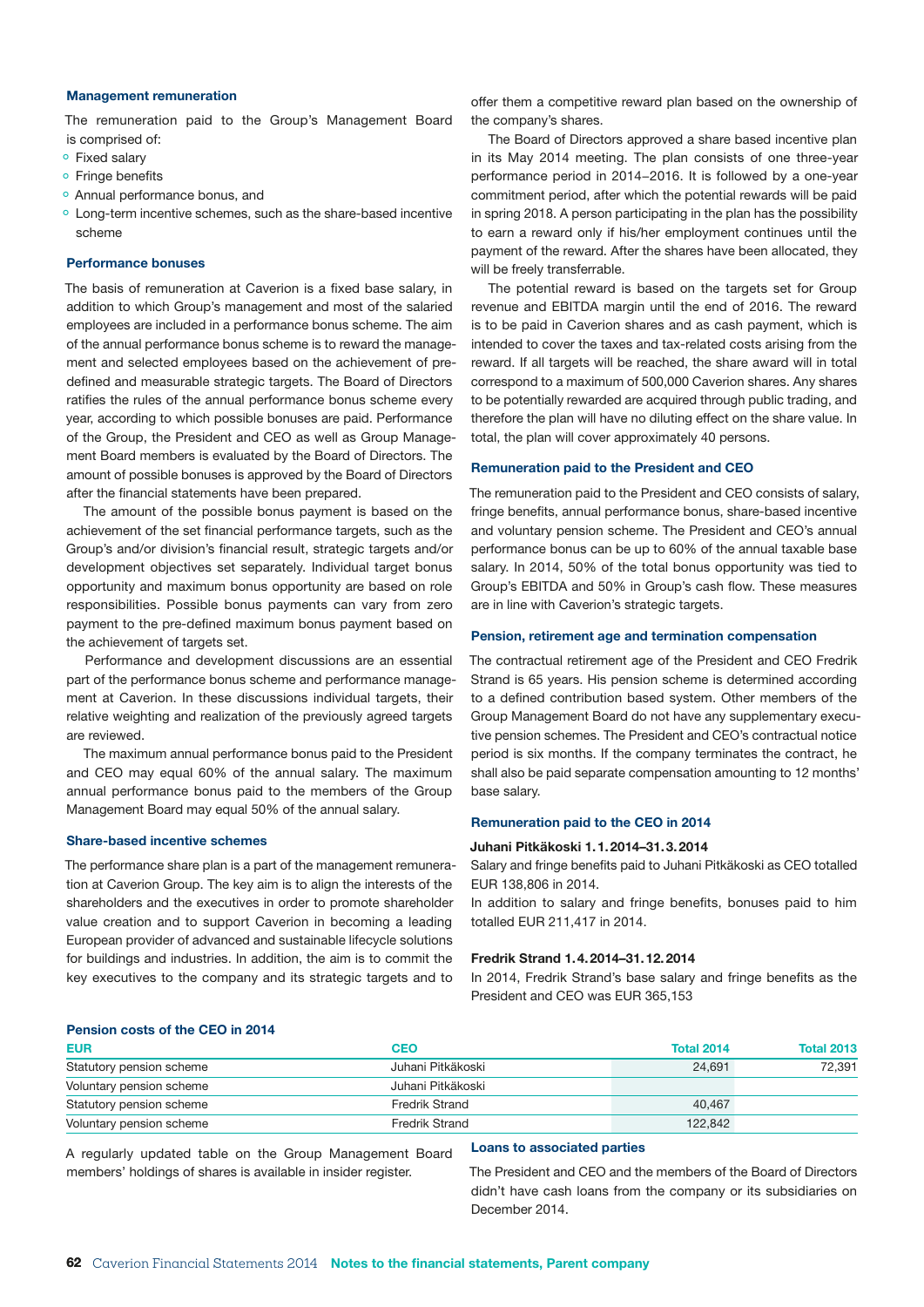# <span id="page-64-0"></span>The Board of Directors' proposal for the distribution of profit

The distributable equity of the parent company Caverion Corporation on December 31, 2014 is (EUR):

| Retained earnings           | 127.112.809.04 |
|-----------------------------|----------------|
| Profit for the period       | 21.303.818.97  |
| Retained earnings, total    | 148.416.628.01 |
| Fair value reserve          | $-4.079.27$    |
| Distributable equity, total | 148.412.548.74 |

The Board of Directors proposes to the Annual General Meeting that a dividend of EUR 0.22 per share be paid.

| Payment of dividend from retained earnings EUR 0.22 per share |                        |
|---------------------------------------------------------------|------------------------|
| To remain in distributable equity (EUR)                       | 445.04.ر<br><b>RO3</b> |

No significant changes have taken place in the company's financial position after the end of the financial year. The company's liquidity is good and, in the view of the Board of Directors, the proposed dividend payout does not jeopardise the company's solvency.

## **Signatures to the Board of Directors' Report and Financial Statements**

Helsinki, January 28, 2015

| Henrik Fhrnrooth | Ari Lehtoranta                             |
|------------------|--------------------------------------------|
| Chairman         | Vice chairman                              |
| Anna Hyvönen     | Michael Rosenlew                           |
| Eva Lindqvist    | <b>Fredrik Strand</b><br>President and CEO |

## **The Auditor's Note**

Our auditor's report has been issued today.

Helsinki, January 28, 2015

PricewaterhouseCoopers Oy *Authorised Public Accountants*

Heikki Lassila *Authorised Public Accountant*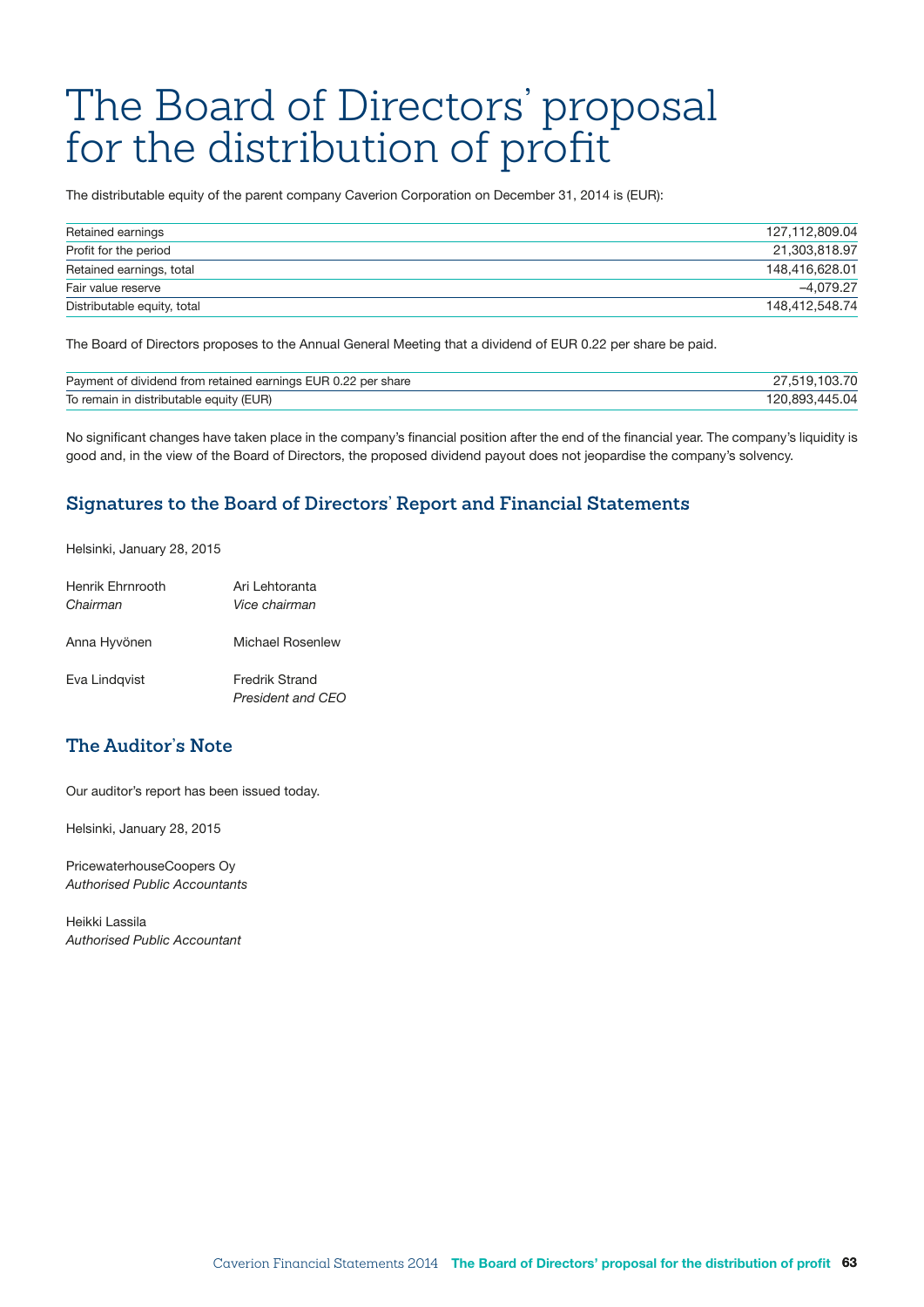## <span id="page-65-0"></span>Auditor's Report **(Translation from the Finnish Original)**

## **To the Annual General Meeting of Caverion Oyj**

We have audited the accounting records, the financial statements, the report of the Board of Directors and the administration of Caverion Oyj for the year ended 31 December, 2014. The financial statements comprise the consolidated statement of financial position, income statement, statement of comprehensive income, statement of changes in equity and statement of cash flows, and notes to the consolidated financial statements, as well as the parent company's balance sheet, income statement, cash flow statement and notes to the financial statements.

## **Responsibility of the Board of Directors and the Managing Director**

The Board of Directors and the Managing Director are responsible for the preparation of consolidated financial statements that give a true and fair view in accordance with International Financial Reporting Standards (IFRS) as adopted by the EU, as well as for the preparation of financial statements and the report of the Board of Directors that give a true and fair view in accordance with the laws and regulations governing the preparation of the financial statements and the report of the Board of Directors in Finland. The Board of Directors is responsible for the appropriate arrangement of the control of the company's accounts and finances, and the Managing Director shall see to it that the accounts of the company are in compliance with the law and that its financial affairs have been arranged in a reliable manner.

## **Auditor's Responsibility**

Our responsibility is to express an opinion on the financial statements, on the consolidated financial statements and on the report of the Board of Directors based on our audit. The Auditing Act requires that we comply with the requirements of professional ethics. We conducted our audit in accordance with good auditing practice in Finland. Good auditing practice requires that we plan and perform the audit to obtain reasonable assurance about whether the financial statements and the report of the Board of Directors are free from material misstatement, and whether the members of the Board of Directors of the parent company or the Managing Directors are guilty of an act or negligence which may result in liability in damages towards the company or whether they have violated the Limited Liability Companies Act or the articles of association of the company.

An audit involves performing procedures to obtain audit evidence about the amounts and disclosures in the financial

statements and the report of the Board of Directors. The procedures selected depend on the auditor's judgment, including the assessment of the risks of material misstatement, whether due to fraud or error. In making those risk assessments, the auditor considers internal control relevant to the entity's preparation of financial statements and report of the Board of Directors that give a true and fair view in order to design audit procedures that are appropriate in the circumstances, but not for the purpose of expressing an opinion on the effectiveness of the company's internal control. An audit also includes evaluating the appropriateness of accounting policies used and the reasonableness of accounting estimates made by management, as well as evaluating the overall presentation of the financial statements and the report of the Board of Directors.

We believe that the audit evidence we have obtained is sufficient and appropriate to provide a basis for our audit opinion.

## **Opinion on the Consolidated Financial Statements**

In our opinion, the consolidated financial statements give a true and fair view of the financial position, financial performance, and cash flows of the group in accordance with International Financial Reporting Standards (IFRS) as adopted by the EU.

## **Opinion on the Company's Financial Statements and the Report of the Board of Directors**

In our opinion, the financial statements and the report of the Board of Directors give a true and fair view of both the consolidated and the parent company's financial performance and financial position in accordance with the laws and regulations governing the preparation of the financial statements and the report of the Board of Directors in Finland. The information in the report of the Board of Directors is consistent with the information in the financial statements.

Helsinki January 28, 2015

PricewaterhouseCoopers Oy *Authorised Public Accountants*

Heikki Lassila *Authorised Public Accountant*